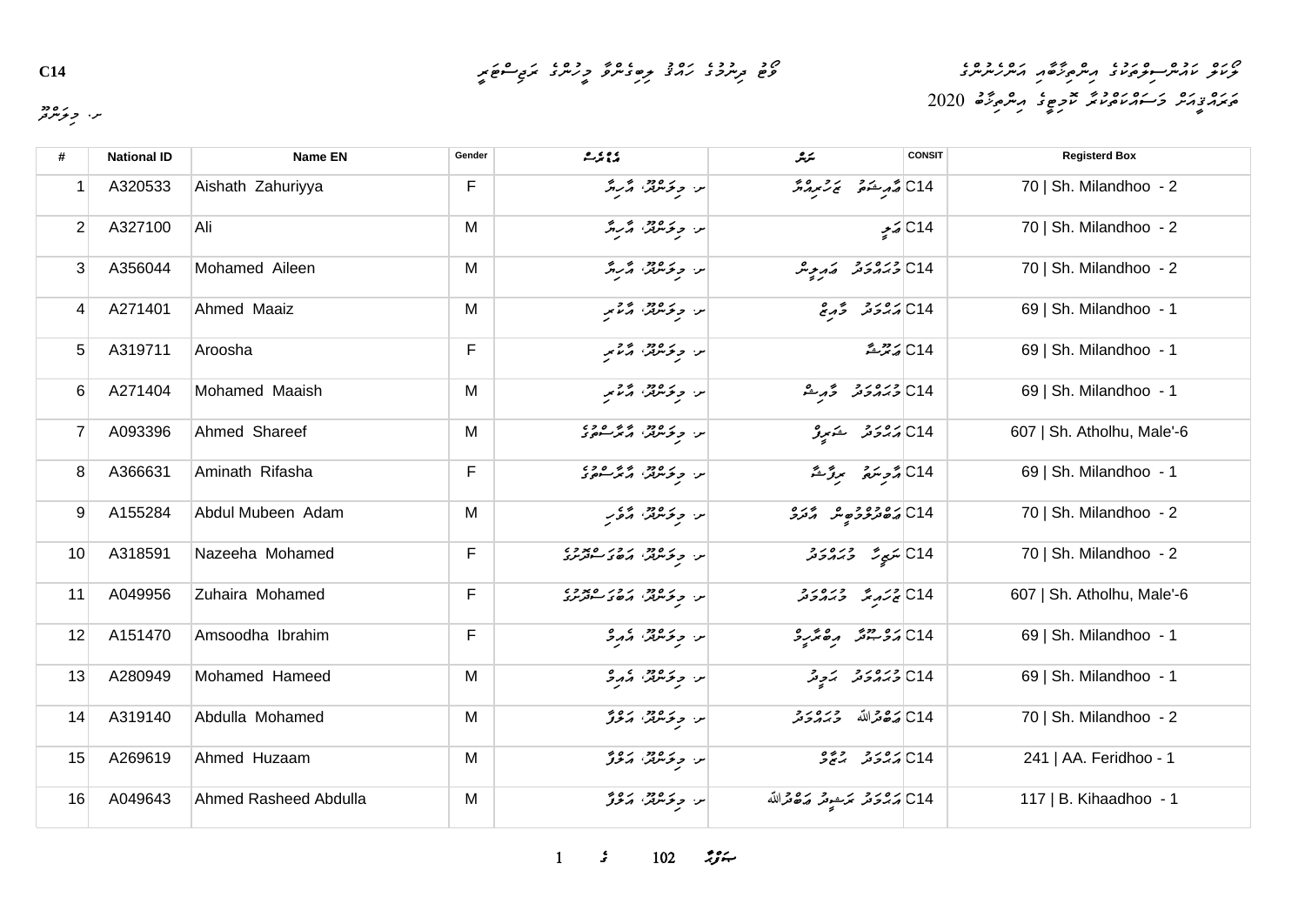*sCw7q7s5w7m< o<n9nOoAw7o< sCq;mAwBoEw7q<m; wBm;vB* م من المرة المرة المرة المرجع المرجع في المركبة 2020<br>مجم*د المريض المربوط المربع المرجع في المراجع المركبة* 

| 17 | A101333 | Hussain Rasheed     | M           | ىر. ئەنگەنگە ئەبەر            | C14 پرستمبر مگر میں مقرر ایک مقدم میں مقدم ایک ایک مقدم میں ایک ایک مقدم کے ان کے مقدم کے مقدم کے مقد<br>مقدم ایک مقدم مقدم مقدم مقدم مقدم کے ساتھ مقدم کے ساتھ مقدم کے ساتھ مقدم کے مقدم کے ساتھ کی ایک مقدم کے ساتھ ک | 241   AA. Feridhoo - 1     |
|----|---------|---------------------|-------------|-------------------------------|-------------------------------------------------------------------------------------------------------------------------------------------------------------------------------------------------------------------------|----------------------------|
| 18 | A132141 | Mohamed Rasheed     | M           | ر وترميز، روم                 | C14 <i>\$222 مَرْ</i> خومَر                                                                                                                                                                                             | 70   Sh. Milandhoo - 2     |
| 19 | A144645 | Abdulla Atheeq      | M           | أأرا وقرارهم وكالمواويج       | C14 مَەھْمَراللە مَەم <u>ِ</u> تْر                                                                                                                                                                                      | 607   Sh. Atholhu, Male'-6 |
| 20 | A163525 | Ahmed Atheeg        | M           | ىن بەنزىكەن كەندەپمۇتى        | C14 كەشكەتقى كەم <sub>ۇ</sub> تى                                                                                                                                                                                        | 69   Sh. Milandhoo - 1     |
| 21 | A320386 | Ali Atheeg          | M           | أأرا وتحاملك أروونجى          | C14 <i>۾َجِ چَمِيِّ</i>                                                                                                                                                                                                 | 146   K. Gaafaru - 1       |
| 22 | A167231 | Ibrahim Anees       | M           | أأرا وتحاملك أروونجى          | C14 <sub>مر</sub> ھ بڑے میں ہے۔                                                                                                                                                                                         | 69   Sh. Milandhoo - 1     |
| 23 | A320380 | Khadheeja Niuma     | F           | أأرا وتحاملك أروونجى          | C14 بَرْمِيعٌ مُمِيمٌرٌ                                                                                                                                                                                                 | 69   Sh. Milandhoo - 1     |
| 24 | A147098 | Mohamed Atheeq      | M           | أأرا وترجيل أروه تروث         | C14 <i>جنہ جو جو چ</i>                                                                                                                                                                                                  | 69   Sh. Milandhoo - 1     |
| 25 | A320378 | Naeema Dawood       | $\mathsf F$ | یں برقر وہ کھیلی کا کام       | C14 سَمِيرَ مَنْ مَشَرَّمَتْ                                                                                                                                                                                            | 69   Sh. Milandhoo - 1     |
| 26 | A151450 | Adam Haleem         | M           | ىن ئەقەتلەر مەركىسى           | C14 مُحَمَّدٌ   مَعِرْدٌ                                                                                                                                                                                                | 70   Sh. Milandhoo - 2     |
| 27 | A319614 | Fathmath Reema      | F           | أأرا وتحاملها أتروك ومحا      | C14 تُرجوحَمُ بِرِحٌ                                                                                                                                                                                                    | 70   Sh. Milandhoo - 2     |
| 28 | A319613 | Ibrahim Asim        | M           | أأرا وتحاملك أكافروسي         | C14 م <i>وڭ ئۇرۇ ھەج</i> و                                                                                                                                                                                              | 70   Sh. Milandhoo - 2     |
| 29 | A320038 | Samsunnisa Ali      | $\mathsf F$ | ىن ئەقەتلەر مەركىسى           | C14 كەبۇر شەرىبەت كەمبە                                                                                                                                                                                                 | 70   Sh. Milandhoo - 2     |
| 30 | A125555 | Abdul Matheen       | M           | ر. وِ وَسُرْتُوْ، مَ وِ وَ وَ | C14 مەھىر <i>خىرى بىر</i>                                                                                                                                                                                               | 69   Sh. Milandhoo - 1     |
| 31 | A156086 | Adam Haleem         | M           | ر وی گڼې ټروگانگ              | C14 مُرتر <i>و ب</i> َعِرو                                                                                                                                                                                              | 69   Sh. Milandhoo - 1     |
| 32 | A269220 | Ahmed Lumaah Ismail | M           | مرا تو تورگران از تروگر       | C14 كەندى قارىم مەھم بىرى ئىندى.<br>14. مەندى قارىم قارىرى بىرىدى.                                                                                                                                                      | 69   Sh. Milandhoo - 1     |
| 33 | A321969 | Aishath Maha        | F           | ىر. بەنزىكى، مەنزەتمى         | C14 مەم شەھ كەڭ                                                                                                                                                                                                         | 607   Sh. Atholhu, Male'-6 |

 $2$  *s*  $102$  *z***<sub>3</sub>** *z***<sub>3</sub>**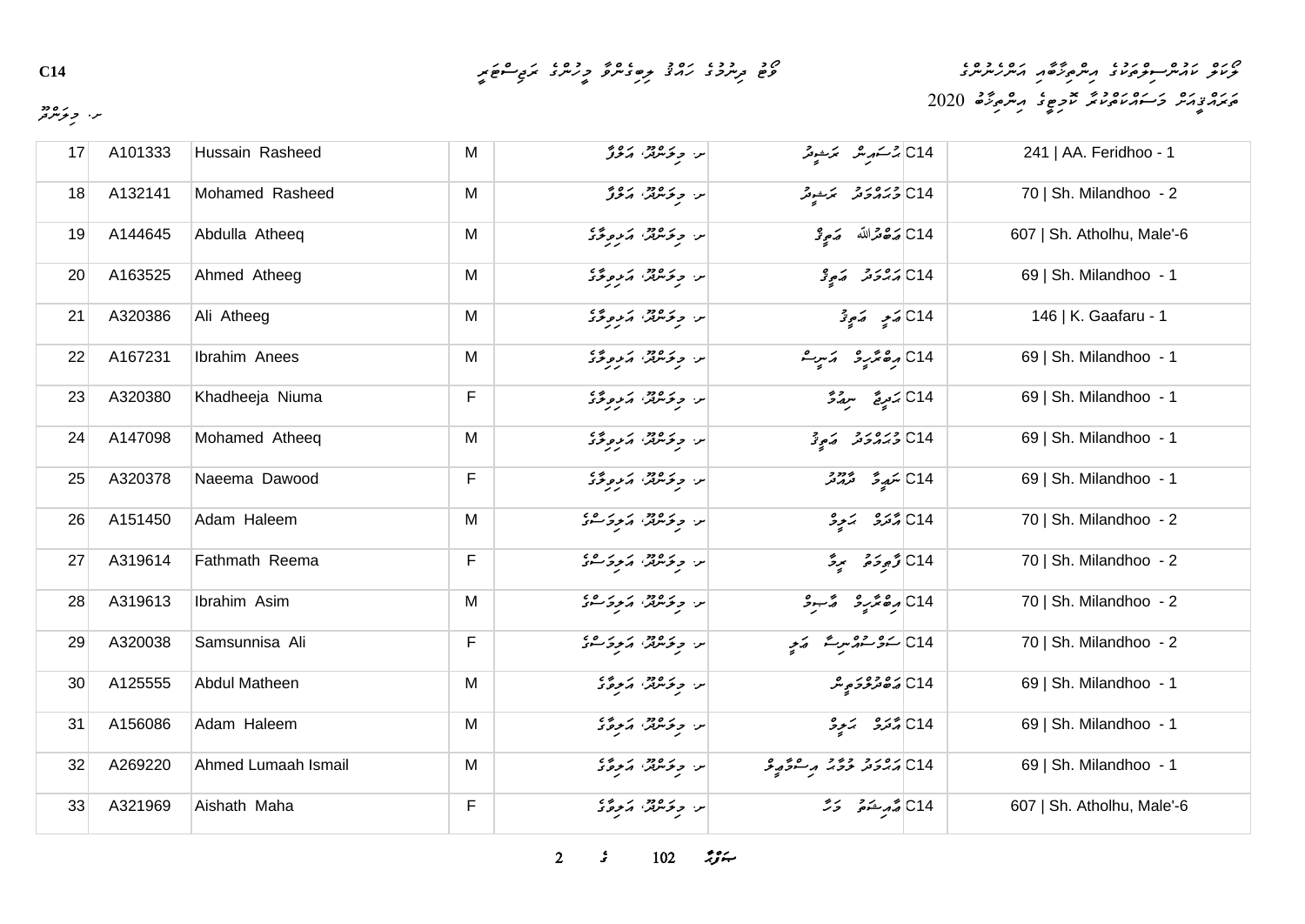*sCw7q7s5w7m< o<n9nOoAw7o< sCq;mAwBoEw7q<m; wBm;vB 2020<sup>, م</sup>وجدة المصرورة المجموعة المستورجة والم*جموعة والمجموعة والمجموعة والمجموعة والمجموعة والمجموعة والمجموعة

| 34 | A321973 | Ali Maah               | M           | ىر. بەنگەنگە: ئەنزەڭ  | C14] ر <sub>َم</sub> ح وَرُ                     | 302   Th. Kin'bidhoo - 1   |
|----|---------|------------------------|-------------|-----------------------|-------------------------------------------------|----------------------------|
| 35 | A155369 | Ibrahim Haleem         | M           | ر وی گرده کرده که     | C14 <sub>مر</sub> ھ تژر پھر تاریخ               | 69   Sh. Milandhoo - 1     |
| 36 | A071213 | Ismail Inad            | M           | ر. وترکردهی کرونره    | C14 م <i>ېرىشۇمې</i> ئۇ مېرى <i>گە</i> ر        | 69   Sh. Milandhoo - 1     |
| 37 | A269229 | Mohamed Looth          | M           | ر وی گڼل کروگای       | C14 وبرە بو دوم                                 | 69   Sh. Milandhoo - 1     |
| 38 | A319394 | Ramiza Saeed           | $\mathsf F$ | ر و د کرده کرده د     | C14 بَرْدِيَّ سَمَدٍ مِّرْ                      | 69   Sh. Milandhoo - 1     |
| 39 | A321963 | Saadha Ali             | $\mathsf F$ | ر ویکریژ، ټروگانی     | C14 سَتَمَدَّقَّہ صَعِ                          | 69   Sh. Milandhoo - 1     |
| 40 | A319392 | Saeed Adam             | M           | ر ویکریژ، ټروگانی     | C14 سَم <i>وِمْہ مُ</i> تَعَرَّدُ               | 69   Sh. Milandhoo - 1     |
| 41 | A318921 | Abdul Hafeez Mohamed   | M           | ما و توسيق الروز مرت  | C14 كەھىرى بول دىرەر د                          | 70   Sh. Milandhoo - 2     |
| 42 | A141762 | Abdul Latheef Mohamed  | M           | بر وتوسيق موزير م     | C14 كەھەرمۇم دىرەرد                             | 607   Sh. Atholhu, Male'-6 |
| 43 | A318918 | Abdul Muhaimin Mohamed | M           | ر و د وده مورد د ع    | C14 رەپروترىرچە ئەرەربە                         | 607   Sh. Atholhu, Male'-6 |
| 44 | A080147 | Abdul Salaam Mohamed   | M           | بر وتوسيق موريده      | C14 <sub>مەھ</sub> ىرە بەرە جەمەدىر             | 70   Sh. Milandhoo - 2     |
| 45 | A351999 | Ali Anash              | M           | ىر. بەندىق، مەھۋىرى   | C14 كەي كەنترىشە                                | 70   Sh. Milandhoo - 2     |
| 46 | A318922 | Aminath Nadheefa       | $\mathsf F$ | ىر. بەندىق، مەقرىم بە | C14 مٌّ <i>جِسَعْةَ</i> سَمَبِرِدٌّ             | 607   Sh. Atholhu, Male'-6 |
| 47 | A318920 | Gulisthan Mohamed      | F           | ما و توسيق الروز مرت  | C14 <sub>ج</sub> ې د مگه د محمد د محمد د محمد ا | 607   Sh. Atholhu, Male'-6 |
| 48 | A318917 | Hafeeza Adam           | $\mathsf F$ | بر وتوسير، موزير ه    | C14 بَرَرٍ <i>مَحْ</i> مَسْرَدَّ                | 70   Sh. Milandhoo - 2     |
| 49 | A055251 | Mohamed Ali            | M           | بر وتوسير، موزير ه    | C14 <i>جەنگە خەر مەي</i>                        | 70   Sh. Milandhoo - 2     |
| 50 | A320095 | Abdul Kareem Hassan    | M           | أأرا وتحامدها أركاش   | C14 كەھە <i>ترىۋىزىرى بەسكى</i> ر               | 69   Sh. Milandhoo - 1     |

*3 <i>s s* **102** *z z*<sub></sub>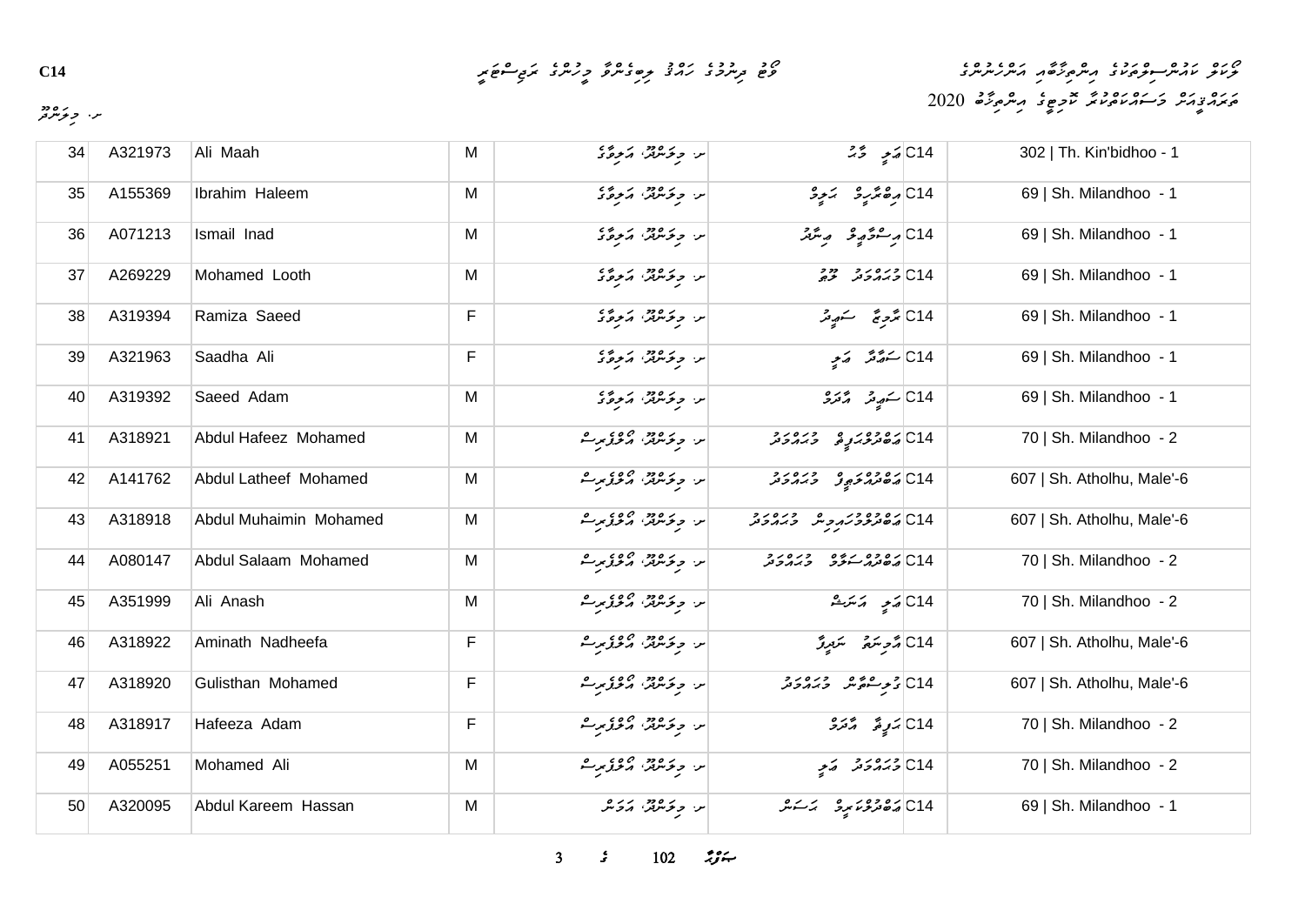*sCw7q7s5w7m< o<n9nOoAw7o< sCq;mAwBoEw7q<m; wBm;vB 2020<sup>, م</sup>وجدة المصرورة المجموعة المستورجة والم*جموعة والمجموعة والمجموعة والمجموعة والمجموعة والمجموعة والمجموعة

| 51 | A320096 | Afeefa Hassan    | $\mathsf{F}$ | ىر. دېگىرىقى، ئەڭ ئىر                          | C14 <i>ھَ پِ</i> وَ – سَ <sup>س</sup> ر | 69   Sh. Milandhoo - 1     |
|----|---------|------------------|--------------|------------------------------------------------|-----------------------------------------|----------------------------|
| 52 | A262081 | Ahmed Hassan     | M            | أأرا وإقرارهم أركاش                            | C14  كەبر <i>ۇ قەسى</i> مىتىكى          | 59   Sh. Foakaidhoo - 1    |
| 53 | A269408 | Ahmed Shahee     | M            | الرا ويحاكمك أركاش                             | C14 كەنزى قىرىيەتقىر يىلىپ              | 69   Sh. Milandhoo - 1     |
| 54 | A269404 | Aminath Deena    | F            | ىر. جۇنگۇن كەرگە                               | C14 مَّ حِسَمَ <sub>ة في</sub> سَّ      | 69   Sh. Milandhoo - 1     |
| 55 | A269409 | Fathimath Dheema | $\mathsf F$  | ىر. ئەبەتلەر ئەركىر                            | C14 تَرْجِ حَمَّى مَرِحَّ               | 69   Sh. Milandhoo - 1     |
| 56 | A269406 | Fathmath Maisa   | $\mathsf F$  | ىر. جۇنگەنگە كەتكە                             | C14 ز <sub>نجو</sub> ځو ځېرگ            | 237   AA. Rasdhoo - 2      |
| 57 | A320030 | Mariyam Hassan   | F            | ىر. بەنزىكى، ئەنزىك                            | C14 كۈچۈرى ئەسەمىر                      | 69   Sh. Milandhoo - 1     |
| 58 | A320031 | Shareefa Hassan  | $\mathsf F$  | ر وتحسن المحس                                  | C14 شىمب <i>وگە بەستى</i> ر             | 69   Sh. Milandhoo - 1     |
| 59 | A320625 | Ali Riffath      | M            | ر و بر وده در و دوه و                          | C14 <i>جَرِجِي بروْجَ</i> تَح           | 607   Sh. Atholhu, Male'-6 |
| 60 | A120637 | Mariyam Raziyya  | F            | بر و و ده د مورده                              | C14 ك <i>رىدۇ ترىندى</i> گە             | 70   Sh. Milandhoo - 2     |
| 61 | A321553 | Abdulla Saeed    | M            | برا وتحسير المترشدون                           | C14 مَەھىراللە س <i>ەم</i> بىتر         | 243   AA. Himendhoo - 1    |
| 62 | A384275 | Adam Saeed       | M            | ىر، ئەخرىرى بەر ئەھمەدە ئ                      | C14 مُرترى سَم <i>وِينْ</i>             | 69   Sh. Milandhoo - 1     |
| 63 | A321556 | Ahmed Saeed      | M            | ىر ەھەدىر ئەھمەدە».<br>س-ئومۇسى ئەس ئىس ئىرىرى | C14 كەبرى قىر سىمب <i>و</i> تر          | 69   Sh. Milandhoo - 1     |
| 64 | A384276 | Aishath Sama     | F            | س ونوسري پرچروه وه                             | C14 مەمرىش <i>ەق سەۋ</i>                | 607   Sh. Atholhu, Male'-6 |
| 65 | A321558 | Aminath Jeehaanu | $\mathsf F$  | برا وتحسين كالمرشدون                           | C14 مَّ حِسَعَ مِعِ شَتَر               | 607   Sh. Atholhu, Male'-6 |
| 66 | A321554 | Azura Ali        | F            | ىر. جەنگەنگەر كەش <i>كەن ئە</i> ر              | C14 كەيج <i>مىڭ ھې</i>                  | 607   Sh. Atholhu, Male'-6 |
| 67 | A155272 | Fathimath Nafisa | F            | ىر. ئەقەشلى، مەسىر بىرىدى                      | C14 رَّجِوحَة مُسَّرِسَّة               | 69   Sh. Milandhoo - 1     |

*4 s* 102 *i*<sub>s</sub> $\approx$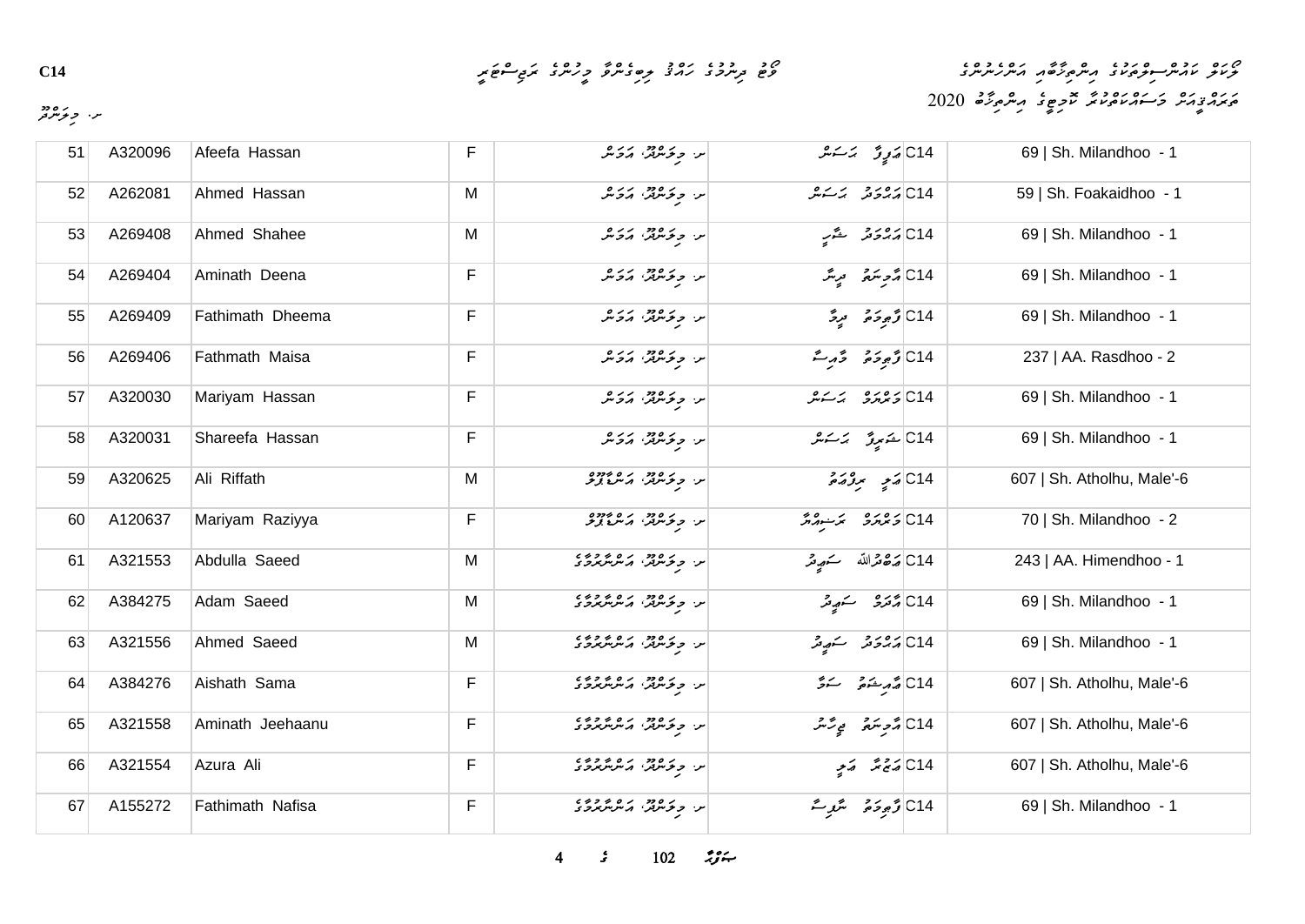*sCw7q7s5w7m< o<n9nOoAw7o< sCq;mAwBoEw7q<m; wBm;vB 2020*<br>*په پوهر وسوډيرونو لومو د موجو د مرمونه* 2020

| 68 | A359205 | Mariyam Sani          | F | المستحصر والمتحد المسترجري       | C14 ك <i>ر بردۇ</i> قۇمېر              | 607   Sh. Atholhu, Male'-6 |
|----|---------|-----------------------|---|----------------------------------|----------------------------------------|----------------------------|
| 69 | A147121 | Mohamed Saeed         | M | برا وتحسيرا الاستعداد            | C14 <i>\$222 مكوفر</i>                 | 69   Sh. Milandhoo - 1     |
| 70 | A319833 | Shaheena Ibrahim      | F | ىر. جۇنگۇنى ئەتكىگە              | C14 ڪ <sub>يپ</sub> ير م <i>چين</i> پو | 70   Sh. Milandhoo - 2     |
| 71 | A319834 | Aminath Adheeba       | F | ر ونوس پر مگر شروع               | C14 مُزْحِسَمُ مَسِرَّةً               | 70   Sh. Milandhoo - 2     |
| 72 | A052966 | Ibrahim Mohamed       | M | س وِ وَسْرَبْرٌ، وَسْرَسَّوِ وَّ | C14 مەھەر بەرەردە دېرىدىن              | 70   Sh. Milandhoo - 2     |
| 73 | A319832 | Khadheeja Ibrahim     | F | أأرا وتحارقها أركاكه ومحر        | C14 كَتَعِيقَ - مِنْ صُحَّرِ فِي       | 70   Sh. Milandhoo - 2     |
| 74 | A269316 | Mohamed Atheef        | M | ىر. جەنبەت كەشگەنگە              | C14 <i>3222 مَهورْ</i>                 | 70   Sh. Milandhoo - 2     |
| 75 | A269582 | Hussain Nuwas         | M | ر وتوسطا به دو                   | C14 ترسىمبە مەرگە ئىس                  | 70   Sh. Milandhoo - 2     |
| 76 | A125317 | Mariyam Ramla         | F | س تر تر شرق المرکز               | C14 كەبىر بىر ئىرگە ئىر                | 70   Sh. Milandhoo - 2     |
| 77 | A114279 | Mohamed Naeem Jaufaru | M | ما أو تو مدين المركز             | C14 ديرەرد ئىھەد ئەھەدىر               | 70   Sh. Milandhoo - 2     |
| 78 | A266668 | Aishath Fazna         | F | ر وتحسن معدد                     | C14 مۇم شىم ئىق ئىش                    | 70   Sh. Milandhoo - 2     |
| 79 | A155276 | Mariyam Azlifa        | F | أأرا وتحاملك أرجره               | C14 كى يىرتى ھىنى مۇقى                 | 607   Sh. Atholhu, Male'-6 |
| 80 | A093951 | Habeeba Hassan        | F | المزاح والمروري أتراه الشجامي    | C14 بَرَصِرَة بَرَسَدَ <i>سَ</i> ر     | 69   Sh. Milandhoo - 1     |
| 81 | A318936 | Fathimath Ali         | F | المزاح وكلافة الاستعروى          | C14 وَج <i>وحَ</i> هُ صَعِي            | 69   Sh. Milandhoo - 1     |
| 82 | A064684 | Hassan Naasir         | M | ر و وگري پروه                    | C14 برسەيى گەسەير                      | 70   Sh. Milandhoo - 2     |
| 83 | A048780 | Ibrahim Yoosuf        | M | ر وتحسين معدود                   | C14 مەھەمگەيدى مەسىر <i>ۇ</i>          | 70   Sh. Milandhoo - 2     |
| 84 | A113274 | Abdulla Ahmed         | M | ىر. بەنگەنگە، ئەھ بېرى           | C14 مَەھْتَراللە مَەرقىر               | 69   Sh. Milandhoo - 1     |

 $5$   $5$   $102$   $25$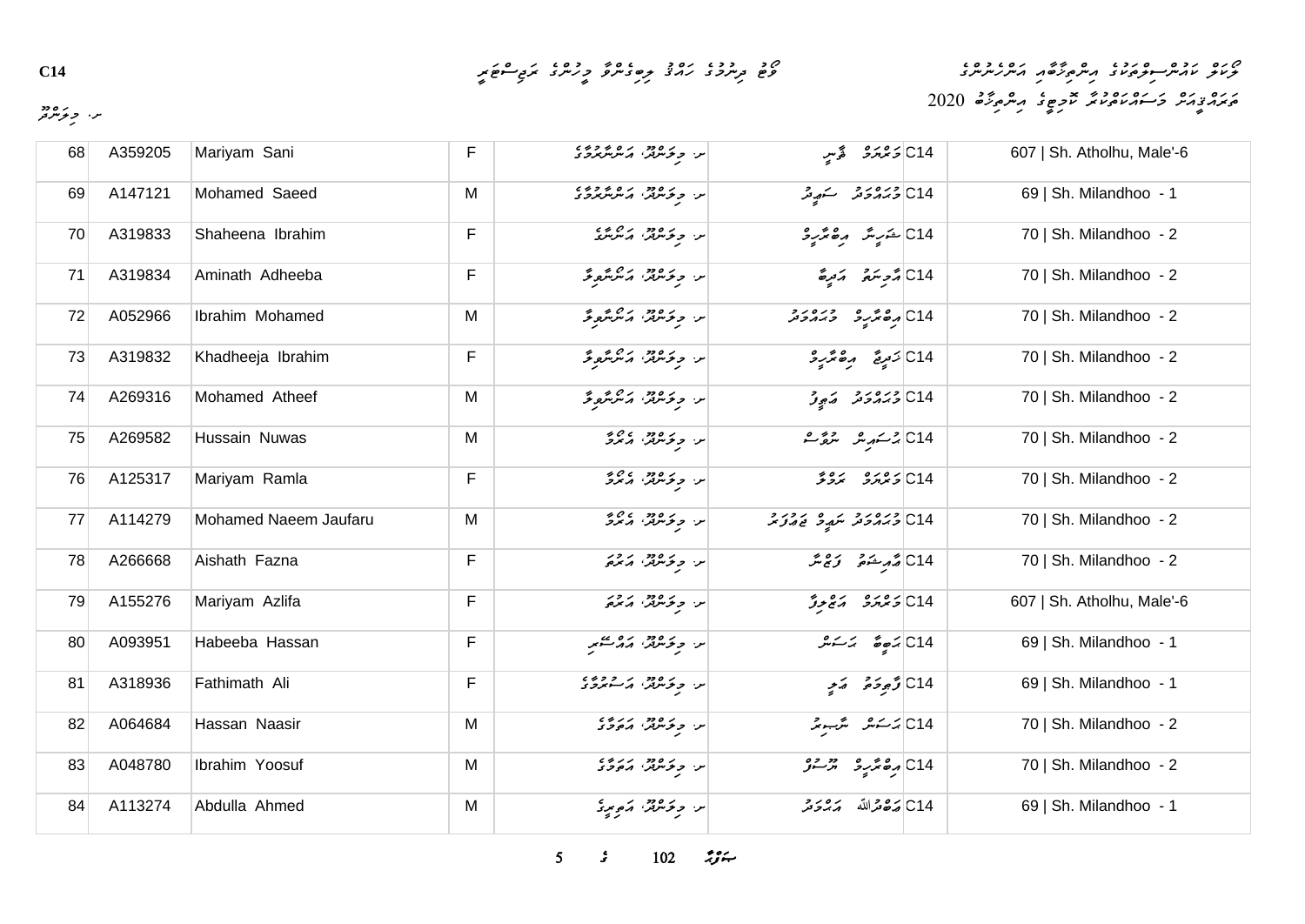*sCw7q7s5w7m< o<n9nOoAw7o< sCq;mAwBoEw7q<m; wBm;vB 2020*<br>*په پوهر وسوډيرونو لومو د موجو د مرمونه* 2020

| 85  | A269385 | Adam Ashraf               | M           | ىر. ئۆچۈشى كەھمىرى                 | C14 مرترد مرشورو                             | 241   AA. Feridhoo - 1     |
|-----|---------|---------------------------|-------------|------------------------------------|----------------------------------------------|----------------------------|
| 86  | A057667 | <b>Ahmed Riyaz Yoosuf</b> | M           | ر ویکریژ، رکم برد                  | C14 كەبۇر تەر بىر بىر بىر مەدر دە            | 607   Sh. Atholhu, Male'-6 |
| 87  | A155251 | Ali Riyaz                 | M           | ر ویکریژ، رکوبرد                   | C14 کیے میٹر می <sub>ہ</sub>                 | 69   Sh. Milandhoo - 1     |
| 88  | A318939 | Fathimath Riza            | $\mathsf F$ | ىر. بەنگەنىڭ، ئەھ بېرى             | C14 تۇم <sub>ۇ</sub> خۇ مېت                  | 69   Sh. Milandhoo - 1     |
| 89  | A318942 | Hawwa Saeeda              | $\mathsf F$ | ىر. بەنگەنىڭ، ئەھ بېرى             | C14 ئەبۇق س <i>تەم</i> ەتتى                  | 69   Sh. Milandhoo - 1     |
| 90  | A318943 | Hussain Rasheed           | M           | ىر. جەڭرىق، مەم بىرى               | C14 پرستمبر مگر میں مقرر مقرر مقرر ا         | 69   Sh. Milandhoo - 1     |
| 91  | A263067 | Ahmed Mueen               | M           | ىر. بەيھەتلەر كەڭ بىر              | C14 كەبۇ ئۇم قەم بىر                         | 114   B. Kudarikilu - 1    |
| 92  | A320190 | Fathmath Naseema          | $\mathsf F$ | الرا و د کرده. م گرامبر            | C14 <i>وُّهِ دَمَ</i> مَرَسِودً              | 69   Sh. Milandhoo - 1     |
| 93  | A148805 | Aishath Nasfa             | $\mathsf F$ | ىر. بە ئەرەر ئەر ئەر ئە            | C14 مەم يىشقى ئىس ئىستىرىگە                  | 69   Sh. Milandhoo - 1     |
| 94  | A148891 | Fathimath Rashfa          | F           | ر و و مهر المرد و ه                | C14 تۇ <sub>ج</sub> وخ <sup>ى</sup> بىر شۇتى | 69   Sh. Milandhoo - 1     |
| 95  | A102782 | Ihsan Mohamed             | M           | المرا وكالمرتد فأرجح بركار والمحمد | C14 <sub>مە</sub> رمىسى <i>دىنەدى</i> ر      | 69   Sh. Milandhoo - 1     |
| 96  | A319690 | Mohamed Abdul Kareem      | M           | المرا وكالمرتد فأرجح بركار والمحمد | C14 ديره در ده دور ده د                      | 69   Sh. Milandhoo - 1     |
| 97  | A120853 | Rilwan Mohamed            | M           | ىن جەنگە ھەممەردە ھ                | C14 ىرىش <i>ۇنلى دېمم</i> ۇنر                | 251   ADh. Dhangethi - 2   |
| 98  | A155366 | Thahseen Mohamed          | M           | ىن جەنگە ھەممەردە                  | C14 <i>ەنگى</i> سى قىرە دىر                  | 607   Sh. Atholhu, Male'-6 |
| 99  | A155371 | Abdulla Saeed             | M           | ىر: بەنەشىرە ئەترىپرە ئ            | C14 مَەھْتَراللە سَىمِيقْر                   | 70   Sh. Milandhoo - 2     |
| 100 | A122223 | Adam Saeed                | M           | ر وزمین کاربروژ                    | C14 ۾ <i>ترو ڪوپ</i> ور                      | 607   Sh. Atholhu, Male'-6 |
| 101 | A320435 | Aishath Minna             | F           | ىر. بەنزىكرى قائايرى ئ             | C14 مەمرىشى مەيگە                            | 70   Sh. Milandhoo - 2     |

 $6$  *s*  $102$  *z*  $25$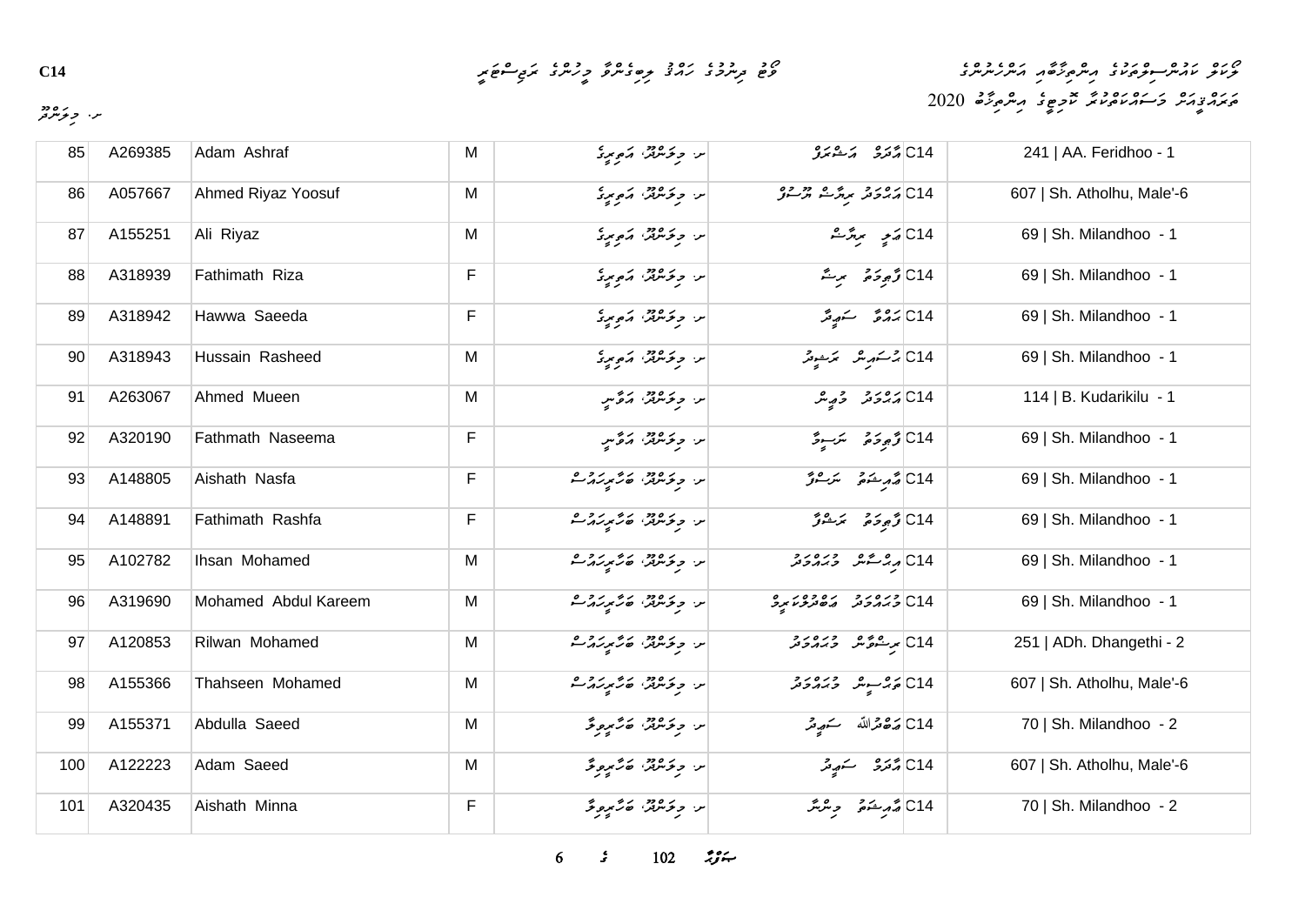*sCw7q7s5w7m< o<n9nOoAw7o< sCq;mAwBoEw7q<m; wBm;vB* م من المرة المرة المرة المرجع المرجع في المركبة 2020<br>مجم*د المريض المربوط المربع المرجع في المراجع المركبة* 

| 102 | A320492 | Ali Saeed                      | M           | ىر. بەندىقر، ھەتىمبونى      | C14 <i>ھَ جِ</i> سَم <i>وِيْرٌ</i>                                                                   | 70   Sh. Milandhoo - 2     |
|-----|---------|--------------------------------|-------------|-----------------------------|------------------------------------------------------------------------------------------------------|----------------------------|
| 103 | A320480 | Aminath Sahula                 | F           | ىر. بەندىق قائىرىدۇ.        | C14 مُوسَعْدِ سَنَدْنَدُ                                                                             | 70   Sh. Milandhoo - 2     |
| 104 | A320432 | Fathimath Ibrahim              | F           | ىر بەللەش ئەرگىرىدۇ.        | C14 تۇ <sub>ج</sub> وخۇ مەھە <i>ترى</i> رى                                                           | 70   Sh. Milandhoo - 2     |
| 105 | A320495 | Ibrahim Saeed                  | M           | ىر. بەندىق قائىرىدۇ.        | C14 م <i>وڭ ئۇر</i> بۇ سىمپىتر                                                                       | 70   Sh. Milandhoo - 2     |
| 106 | A320493 | Mariyam Fairooza               | F           | ىر. بەندىق قائىرىدۇ.        | C14 كر جرير محمد محمد المحمد المحمد المحمد المحمد المحمد المحمد المحمد المحمد المحمد المحمد المحمد ا | 70   Sh. Milandhoo - 2     |
| 107 | A102768 | Mohamed Saeed                  | M           | أأرا وتركيبن كالمجروق       | C14 <i>\$222 كوم</i> تر                                                                              | 70   Sh. Milandhoo - 2     |
| 108 | A269415 | Aminath Nafha                  | F           | ىر. ئەنۇشى <i>كەن ئە</i> رە | C14 مُرْحِسَمُ مَسْتَرْبَّهُ                                                                         | 70   Sh. Milandhoo - 2     |
| 109 | A102759 | Nasira Abdul Kareem            | $\mathsf F$ | ر وتوسطا ورود               | C14 مگرسو <i>مگر مقافر فرند م</i> رد                                                                 | 70   Sh. Milandhoo - 2     |
| 110 | A155344 | Hassan Abdul Rahman            | M           | ىر. جەنبەتر، ھەسمەتى        | C14 ئەسەمىر مەھ <i>وم مەمەر ۋى</i> ر                                                                 | 70   Sh. Milandhoo - 2     |
| 111 | A073909 | Mohamed Abdulla                | M           | ر. وتحسن كەسمى تحم          | C14 وتره و به محدد الله                                                                              | 70   Sh. Milandhoo - 2     |
| 112 | A073912 | Yasimeena Abdul Kareem         | F           | ر. وتحسن كەسمى تحم          | C14 تر شوپى <i>گە مەھەر دىن</i> مېرى                                                                 | 70   Sh. Milandhoo - 2     |
| 113 | A285460 | Abdul Haseeb Mohamed           | M           | ىر بەللەر ھۆسى              | C14 مەھەرى سوھ دىمەددىر                                                                              | 69   Sh. Milandhoo - 1     |
| 114 | A305877 | Ahmed Sobaah                   | M           | بر بروده روره               | C14 كەبروتر س <i>ەھ</i> ر                                                                            | 69   Sh. Milandhoo - 1     |
| 115 | A351022 | Ali Zihuny                     | M           | أأرا وتوسيق كالوسكو         | C14 کمبر ہو <sup>2</sup> س <sub>ر</sub>                                                              | 607   Sh. Atholhu, Male'-6 |
| 116 | A269737 | Fathimath Sobahaa Abdul Haseeb | $\mathsf F$ | بر وتوسير، ھوسکو            | C14 توجوج جن مصر مودي ده                                                                             | 69   Sh. Milandhoo - 1     |
| 117 | A320011 | Hawwa Baseera                  | F           | ىر بەللەر ھۆسىمى            | C14 <i>بَدْهُدٌ</i> صَبِيمٌ                                                                          | 69   Sh. Milandhoo - 1     |
| 118 | A305883 | Mariyam Wajaaha                | F           | ىر. بەيجەنلەرگە ئەسىر       | C14 كەبىر <i>بىر ئى</i> مىتى ئى                                                                      | 69   Sh. Milandhoo - 1     |

 $7$  *s*  $102$  *i*<sub>s</sub>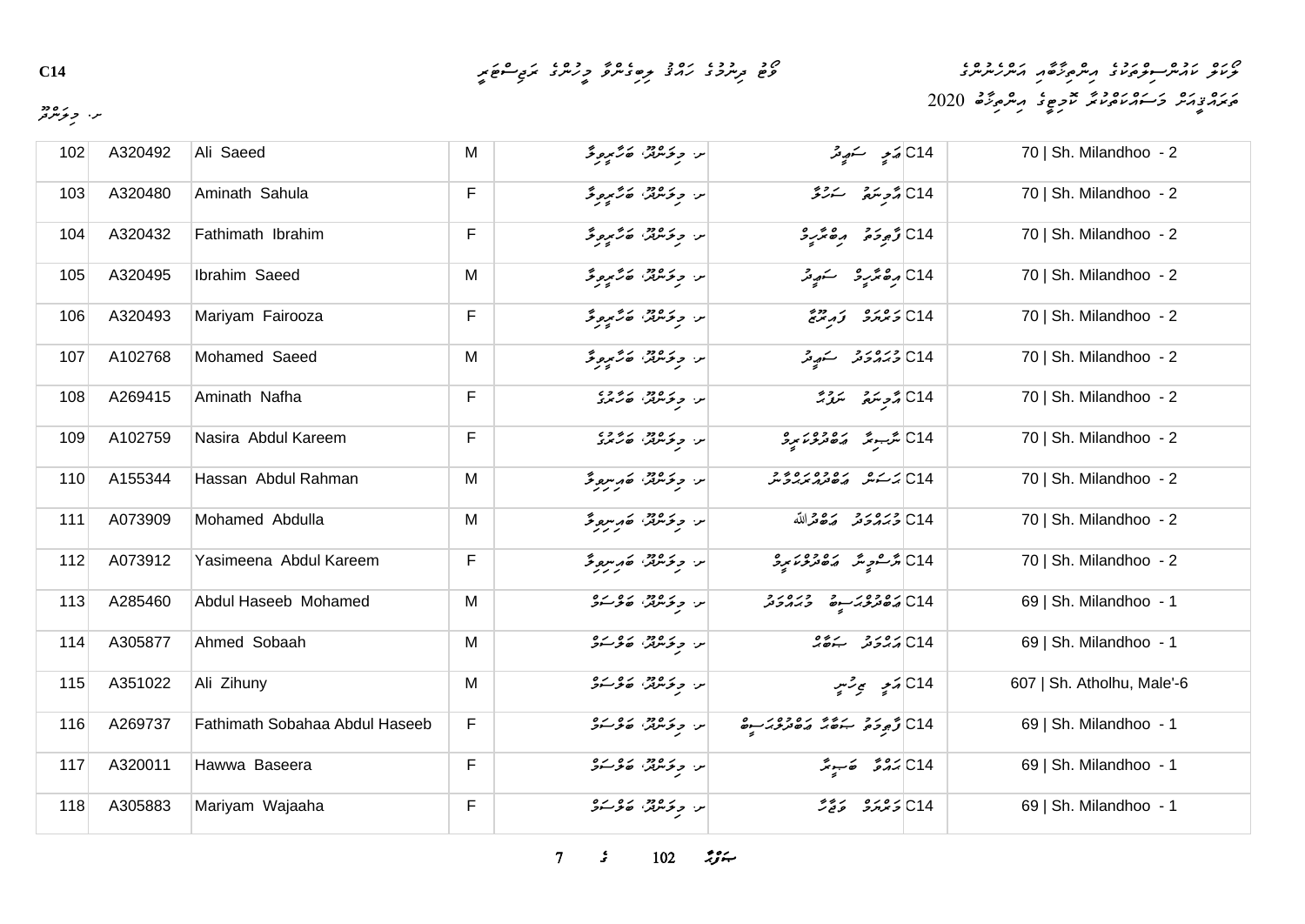*sCw7q7s5w7m< o<n9nOoAw7o< sCq;mAwBoEw7q<m; wBm;vB 2020<sup>, م</sup>وجدة المصرورة المجموعة المستورجة والم*جموعة والمجموعة والمجموعة والمجموعة والمجموعة والمجموعة والمجموعة

| 119 | A319163 | Azeema Mohamed     | $\mathsf F$ | الرا وكرمرين كالبرمرج      | C14 كەنوپى ق <i>ەمم</i> ەتىر                                                                                                                                                                                                     | 70   Sh. Milandhoo - 2     |
|-----|---------|--------------------|-------------|----------------------------|----------------------------------------------------------------------------------------------------------------------------------------------------------------------------------------------------------------------------------|----------------------------|
| 120 | A155292 | Azmeen Mohamed     | M           | الرا وكرمرين كالبرمرج      | C14 كەيم <i>چىگە مىمكەم</i> تىر                                                                                                                                                                                                  | 607   Sh. Atholhu, Male'-6 |
| 121 | A319161 | Fathuhiyya Mohamed | $\mathsf F$ | الرا وكرمرين كالبرمرج      | C14 كوخرىدىگە كەندى ئەرەپ                                                                                                                                                                                                        | 70   Sh. Milandhoo - 2     |
| 122 | A319162 | Fazeela Mohamed    | F           | ر و د سرټر، ځېرمرغ         | C14 تۇي <sub>م</sub> ۇ ئە <i>مەدى</i> ر                                                                                                                                                                                          | 70   Sh. Milandhoo - 2     |
| 123 | A085063 | Hussain Mohamed    | M           | ر و د سرټر، ځېرمرغ         | C14 يُرَسَمبِ شَرِ وَبَرَ وَجَعَدَ                                                                                                                                                                                               | 607   Sh. Atholhu, Male'-6 |
| 124 | A050862 | Ismail Mohamed     | M           | الرا وكرمرين كالبرمرج      | C14 م سىر <i>ۇم بىر ئەزەر د</i> ىر                                                                                                                                                                                               | 70   Sh. Milandhoo - 2     |
| 125 | A319166 | Moosa Afsal        | M           | ر. و د سرگر، ځېرمرگو       | C14 جو پروت                                                                                                                                                                                                                      | 607   Sh. Atholhu, Male'-6 |
| 126 | A085821 | Nareema Fulhu      | $\mathsf F$ | ر. و د کردن ځېرمر د        | C14 سَرِرِدَّ تَرْتَ                                                                                                                                                                                                             | 70   Sh. Milandhoo - 2     |
| 127 | A163842 | Ahmed Haleem       | M           | ر وی گردنی کاروژگی         | C14 <i>مَدْدَوْرْ بَ</i> حِوْدَ                                                                                                                                                                                                  | 70   Sh. Milandhoo - 2     |
| 128 | A319373 | Aishath Ibrahim    | $\mathsf F$ | ر وی گڼل ځېروگ             | C14 مەم شىم مەھەر يە                                                                                                                                                                                                             | 70   Sh. Milandhoo - 2     |
| 129 | A250236 | Ali Shaheem        | M           | ر ویکریژ، ځېروگ            | C14] ر <sub>َم</sub> ح حَد <i>ي</i> دُ                                                                                                                                                                                           | 70   Sh. Milandhoo - 2     |
| 130 | A319380 | Fathimath Saiga    | F           | من تر تر شرق که مرد دی     | C14 ز <sub>ىم ئ</sub> وخۇ سەمبۇ                                                                                                                                                                                                  | 70   Sh. Milandhoo - 2     |
| 131 | A336652 | Ibrahim Sameer     | M           | ر وی گردنی کاروژگی         | C14 مەھەر ئەر ئىسىمىتى ئىسىمىتى ئىسىمىتى ئىسىمىتى ئىسىمىتى ئىسىمىتى ئىسىمىتى ئىسىمىتى ئىسىمىتى ئىستى ئىستى ئىس<br>ئىسىمىتى ئىسىمىتى ئىسىمىتى ئىسىمىتى ئىسىمىتى ئىسىمىتى ئىسىمىتى ئىسىمىتى ئىسىمىتى ئىسىمىتى ئىسىمىتى ئىستىدىن ئى | 70   Sh. Milandhoo - 2     |
| 132 | A107373 | Mohamed Haneef     | M           | ىر. بەنگەنگە، ھەبەدى       | C14 <i>\$222 كەيدى</i>                                                                                                                                                                                                           | 70   Sh. Milandhoo - 2     |
| 133 | A319374 | Moomina Ibrahim    | $\mathsf F$ | ر ویکریژ، ځېروگ            | C14 دَمَرْمِتَرَ مِنْ مَمْرِدْ                                                                                                                                                                                                   | 70   Sh. Milandhoo - 2     |
| 134 | A320461 | Ali Jaleel         | M           | الرا و و کرکر کا جاگرو و گ | C14] ر <sub>َم</sub> حٍ کے پی                                                                                                                                                                                                    | 607   Sh. Atholhu, Male'-6 |
| 135 | A320462 | Aminath Sama       | F           | ىر. بە ئەشقۇ، ھەكھ بەڭ     | C14 مُتَّحِسَّعَ سَنَرَّ                                                                                                                                                                                                         | 69   Sh. Milandhoo - 1     |

*r@w7mBo> .6*

**8** *s* **102** *rg*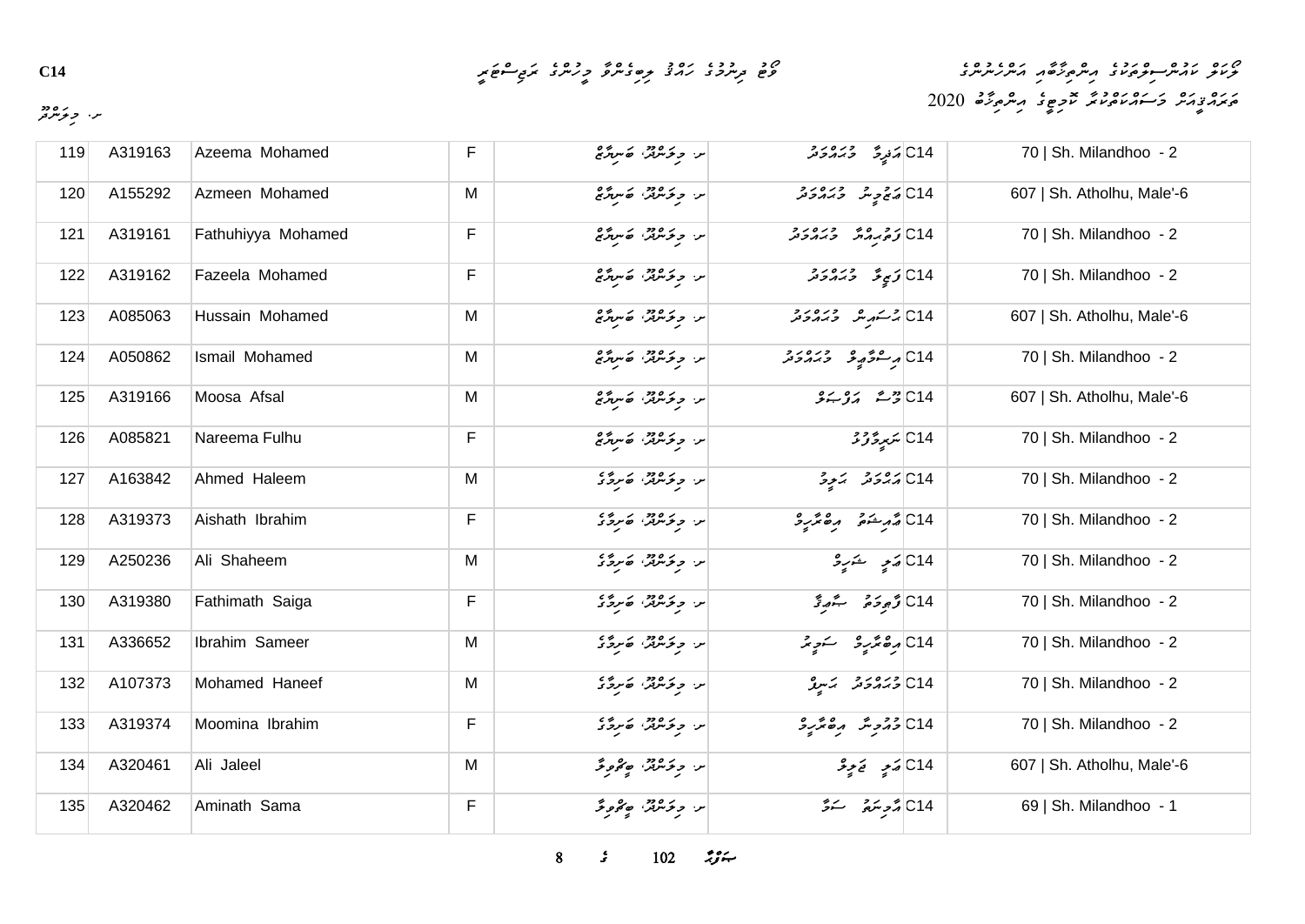*sCw7q7s5w7m< o<n9nOoAw7o< sCq;mAwBoEw7q<m; wBm;vB* م من المرة المرة المرة المرجع المرجع في المركبة 2020<br>مجم*د المريض المربوط المربع المرجع في المراجع المركبة* 

| 136 | A155326 | <b>Mohamed Athif Yoosuf</b> | M           | ىر. جۇشۇقى ھەھمىگە                         | C14 <i>دېم ده چې</i> وگر مرسو             | 69   Sh. Milandhoo - 1     |
|-----|---------|-----------------------------|-------------|--------------------------------------------|-------------------------------------------|----------------------------|
| 137 | A154775 | Yoosuf Mohamed              | M           | ىر. ئەقەتلەرگە ھەھمۇقە                     | C14 تېر <i>ده د ده</i> در                 | 69   Sh. Milandhoo - 1     |
| 138 | A320459 | Zaithoona Yoosuf            | F           | ىر. جۇ ئىرلىق ھەقبۇ ئى                     | C14 ئىم مەھمىر بىر مەدرە                  | 69   Sh. Milandhoo - 1     |
| 139 | A320458 | Zareena Ibrahim             | F           | الرا و ئوسرتى ھەم ئى                       | C14 ئ <sub>ى</sub> رىتر ب <i>ەھترې</i> ۋ  | 69   Sh. Milandhoo - 1     |
| 140 | A084980 | Mohamed Abdul Rahman        | M           | ر د ده ده په ۲۶۵۰ و                        | C14 درورد رودوروده                        | 69   Sh. Milandhoo - 1     |
| 141 | A368346 | Sanfa Umar                  | $\mathsf F$ | س و وسربو ای و و د ه                       | C14 سەندىق ھ <sup>ى</sup> رىم             | 69   Sh. Milandhoo - 1     |
| 142 | A319696 | Fathimath Abdulla           | $\mathsf F$ | ىر. بەنگەنگە ئەھمەتلەر                     | C14 قَەب <i>وخۇ مەھى</i> راللە            | 607   Sh. Atholhu, Male'-6 |
| 143 | A269280 | Adam Salim                  | M           | س ونوسهن ھوگوی                             | C14 مُحَمَّدٌ سُمَّحِرْ                   | 346   GDh. Gahdhoo - 1     |
| 144 | A319443 | Ahmed Afeef                 | M           | یں تر تر مرکزی صر تر ہی ت                  | C14 <i>ټرې ترو</i> و                      | 110   R. Meedhoo - 1       |
| 145 | A319438 | Aishath Adam                | F           | ىن ئۆشۈش ھۆھۈرى                            | C14 مەم شىم مەمرى                         | 70   Sh. Milandhoo - 2     |
| 146 | A319442 | Fathimath Risfa             | F           | س وتوسيل ھۆھۈى                             | C14 رَّ <sub>جِ ح</sub> َمَّ مِنْ شَرَّ   | 70   Sh. Milandhoo - 2     |
| 147 | A319441 | Hussain Solaah              | M           | ىر. ئەنگەرى ئەنگەرى<br>مەن ئەنگەرى ئەنگەرى | C14 ير <i>شهر شهر بندو بن</i>             | 64   Sh. Komandoo - 1      |
| 148 | A319440 | Mariyam Risaalath           | $\mathsf F$ | س و وسربر المعده و د                       | C14 <i>وَبُرْمَرْ وَبِرْجُوَمُ</i>        | 70   Sh. Milandhoo - 2     |
| 149 | A320960 | Aishath Adam                | $\mathsf F$ | ین و و شور او در دره و                     | C14 مَ <sub>م</sub> ْ مِسْمَعْ مُمْتَرَدْ | 69   Sh. Milandhoo - 1     |
| 150 | A320961 | Mariyam Hussain             | $\mathsf F$ | برا و و سرفرا ، مورد و دا                  | C14 كەبىر بىر يەسىر بىر                   | 69   Sh. Milandhoo - 1     |
| 151 | A320962 | Shakeela Hussain            | F           | ین و ویروژه گروه و در د                    | C14 خىرى <i>گە باشىرى</i> گە              | 69   Sh. Milandhoo - 1     |
| 152 | A125429 | Sirumeena                   | F           | ىر. ئەخرىكى ھۆكەت ئ                        | C14 سويڅر <sub>ىچى</sub> نگه              | 69   Sh. Milandhoo - 1     |

*9 s* 102 *i*<sub>s</sub> $\rightarrow$ </sub>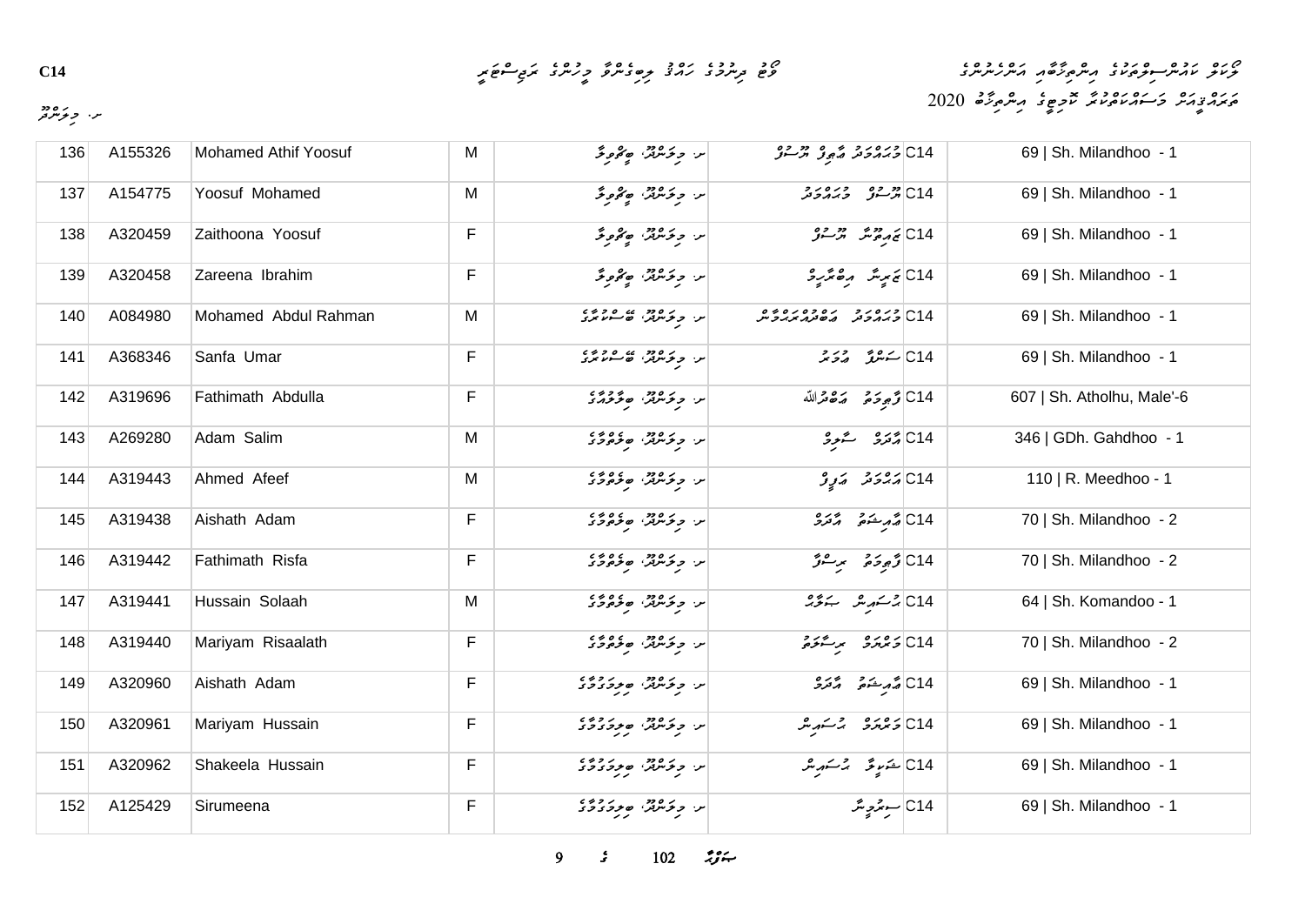*sCw7q7s5w7m< o<n9nOoAw7o< sCq;mAwBoEw7q<m; wBm;vB* م من المرة المرة المرة المرجع المرجع في المركبة 2020<br>مجم*د المريض المربوط المربع المرجع في المراجع المركبة* 

| 153 | A268295 | Zareena Solih                 | F            | در وتحسن صور دور                                                                                   | C14 تج مریٹر گے <i>ج</i> ویر                                                                         | 69   Sh. Milandhoo - 1     |
|-----|---------|-------------------------------|--------------|----------------------------------------------------------------------------------------------------|------------------------------------------------------------------------------------------------------|----------------------------|
| 154 | A070487 | Abdul Aleem Ahmed             | M            | من تر تر وجه من تر تر تر تر                                                                        | C14 كەھەم <i>رى بوھىدە بەر د</i> ېر                                                                  | 70   Sh. Milandhoo - 2     |
| 155 | A151442 | Ahmed Fazir                   | M            | الرا وكرمين والرؤولة                                                                               | C14 كەش <sup>ى</sup> تىرى تىرى بىر                                                                   | 607   Sh. Atholhu, Male'-6 |
| 156 | A269436 | Aminath Faruha                | F            | الرا وكرمين والرؤولة                                                                               | C14 مَّ <i>جِينَهُ وَبَدْ</i> نَهُ                                                                   | 607   Sh. Atholhu, Male'-6 |
| 157 | A155334 | Ibrahim Fazir                 | M            | مر بالا ترکیبر الله جنگر میگردید                                                                   | C14 م <i>وڭ بگرى</i> ئۇنوپتر                                                                         | 70   Sh. Milandhoo - 2     |
| 158 | A320601 | Ju-udha Abdul Aleem           | F            |                                                                                                    | C14 <i>ف<sub>ُ</sub>مِثَرَ مُ</i> ھت <i>ر دُومَ وِ</i> دَ                                            | 607   Sh. Atholhu, Male'-6 |
| 159 | A269414 | Aishath Naufa                 | $\mathsf{F}$ | ر به دورو ۵٬۵۰۵ و.                                                                                 | C14 مەم شىم سى <i>مى ئى</i>                                                                          | 69   Sh. Milandhoo - 1     |
| 160 | A326424 | Aminath Abdul Rahman          | $\mathsf F$  | ر و د سرده و د د د ه                                                                               | C14 مُرْحِسَمُ مُصْرِمُ مُرْدِوَسُ                                                                   | 69   Sh. Milandhoo - 1     |
| 161 | A027902 | Moosa Nazim                   | M            | ىر بەللەر ئەمەر ئ                                                                                  | C14 جي شمبي شهور شمبي                                                                                | 69   Sh. Milandhoo - 1     |
| 162 | A320407 | Ahmed Saffahu                 | M            | من توفر سرور ۱۵۶۶ و ۲۰<br>  من توفر سرقر ۱۵۶۷ و سر                                                 | C14 كەبروتر سى <i>مۇنى</i>                                                                           | 607   Sh. Atholhu, Male'-6 |
| 163 | A103315 | Ahmed Shan                    | M            | در وده دوده ده                                                                                     |                                                                                                      | 70   Sh. Milandhoo - 2     |
| 164 | A155278 | Aishath Fazuna                | F            | بر و وسوره دروسی                                                                                   | C14 مۇم <i>رىشقۇ    ق</i> ۇيم ئىر                                                                    | 70   Sh. Milandhoo - 2     |
| 165 | A320402 | Haleema Wajeeha               | $\mathsf F$  | ر د ده دود دود ده                                                                                  |                                                                                                      | 70   Sh. Milandhoo - 2     |
| 166 | A359066 | Hussain Saaif Ibrahim Latheef | M            |                                                                                                    | 014 جُستهر مل مستهوفة مركز من الله الله المحمد الله مع المستقرر من المستقرر المحمد الله من الله من ا | 70   Sh. Milandhoo - 2     |
| 167 | A074646 | Ibrahim Latheef               | M            | من توفر ملل المعرض من المحدد المحدد المحدد المحدد المحدد المحدد المحدد المحدد المحدد المحدد المحدد | C14 <sub>مو</sub> ھ <i>مگرچ</i> کی کی دی                                                             | 70   Sh. Milandhoo - 2     |
| 168 | A320400 | Ibrahim Sakeeb                | M            | ا در وجود دوده ده                                                                                  | C14 مەھمەر يەھ سىرىھ                                                                                 | 70   Sh. Milandhoo - 2     |
| 169 | A320394 | Mariyam Ahmed                 | F            | ر د ه دو وووه ده.<br>د او و مربو استان                                                             | C14 ك <i>روره مردون</i> د                                                                            | 70   Sh. Milandhoo - 2     |

 $10$  *s*  $102$  *n***<sub>s</sub>**  $\frac{2}{3}$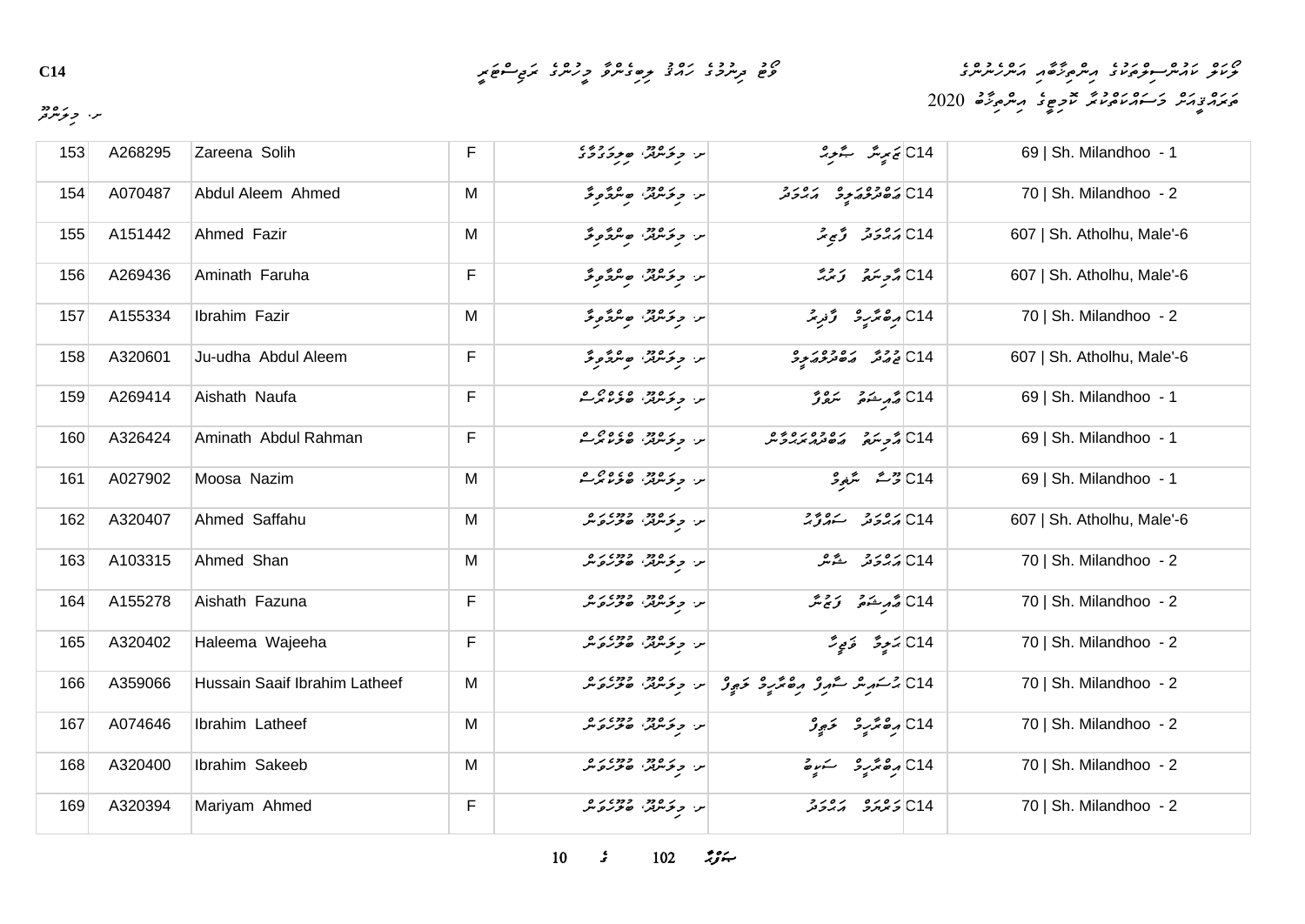*sCw7q7s5w7m< o<n9nOoAw7o< sCq;mAwBoEw7q<m; wBm;vB* م من المرة المرة المرة المرجع المرجع في المركبة 2020<br>مجم*د المريض المربوط المربع المرجع في المراجع المركبة* 

| ر ه دد<br>ىر، ترىرىر |  |
|----------------------|--|
|----------------------|--|

| 170 | A320403 | Mohamed Samee        | M            | ىر. ئەخرىرى ئەدەبەر ئ | C14 <i>2222 مگ</i> و                          | 607   Sh. Atholhu, Male'-6 |
|-----|---------|----------------------|--------------|-----------------------|-----------------------------------------------|----------------------------|
| 171 | A269644 | Abdulla Ifhaam       | M            | ر و و مهر و در و ه    | C14 مَەھْمَراللە م <i>ورْد</i> َد             | 69   Sh. Milandhoo - 1     |
| 172 | A319587 | Ahmed Naseem         | M            | ر د ده دور ده د       | C14 كەبرى كىلى ئىسىدى ئىسىدى ئىس              | 69   Sh. Milandhoo - 1     |
| 173 | A319588 | Aishath Fareesha     | F            | ر د ده دور ده و       | C14 مَگرمشمو كرموشة                           | 69   Sh. Milandhoo - 1     |
| 174 | A320317 | Ali Abdulla          | M            | بر و وسرور و در دره   | C14 <i>مَتِجِ مَنْ قَمَّ</i> اللَّه           | 69   Sh. Milandhoo - 1     |
| 175 | A319589 | Aminath Afrah        | $\mathsf F$  | ر و و مهر و در و ه    | C14 مُتَّحِسَمَةُ مَوْتَمَّةُ                 | 69   Sh. Milandhoo - 1     |
| 176 | A320033 | Naseema Abdul Rahman | F            | ر د ده دور ده و       | C14 م <i>ىر بىرى مەدەبرە بو</i> م             | 69   Sh. Milandhoo - 1     |
| 177 | A319611 | Yoosuf Husaam        | M            | س و وسرور و در دره    | C14 پريزو برگړو                               | 69   Sh. Milandhoo - 1     |
| 178 | A320989 | Aishath Mubeena      | $\mathsf{F}$ | ر و و و و و در ه      | C14 مَگرېشمۇ ئۇھ <sub>ى</sub> گر              | 70   Sh. Milandhoo - 2     |
| 179 | A320990 | Aminath Firasha      | F            | ر و وسربر موتوره      | C14 مۇج <sup>ىتى</sup> قىرىتىگە               | 70   Sh. Milandhoo - 2     |
| 180 | A050839 | Idrees Mohamed       | M            | ر و و مربر موتوره     | C14 <sub>م</sub> وترىرىش ئ <i>ىمكەن</i> دىر   | 70   Sh. Milandhoo - 2     |
| 181 | A269596 | Mohamed Nausadh      | M            | ر. وتوسيق ودوره       | C14 دېم د ده سره مشمر                         | 70   Sh. Milandhoo - 2     |
| 182 | A319150 | Fathimath Moosa      | $\mathsf F$  | ىر. ئەنگەن ھۆسىمەنچ   | C14 تۇم <sup>چە</sup> ھەم ئ <sup>ى</sup> رىگە | 69   Sh. Milandhoo - 1     |
| 183 | A319149 | Ibrahim Mohamed      | M            | ىر. بەندىق، ھۆسىمەنچ  | C14 مەھەر بولىم دىكتىر دىنلەر ئىس             | 69   Sh. Milandhoo - 1     |
| 184 | A155346 | Mariyam Raziyya      | $\mathsf{F}$ | ر و د مور دو ده می    | C14 كەبىر كەرگە كەرگە                         | 69   Sh. Milandhoo - 1     |
| 185 | A269723 | Adam Ziyan           | M            | ر وتوسين گار هو گر    | C14 مَرْتَرَدَّ بِمَرَّسْ                     | 70   Sh. Milandhoo - 2     |
| 186 | A163524 | Ahmed Jaufar         | M            | ىر: ئەنەھەر 20 شھۇنخە | C14 كەبرو يەدىرو                              | 70   Sh. Milandhoo - 2     |

 $11$  *s*  $102$  *i*<sub>s</sub>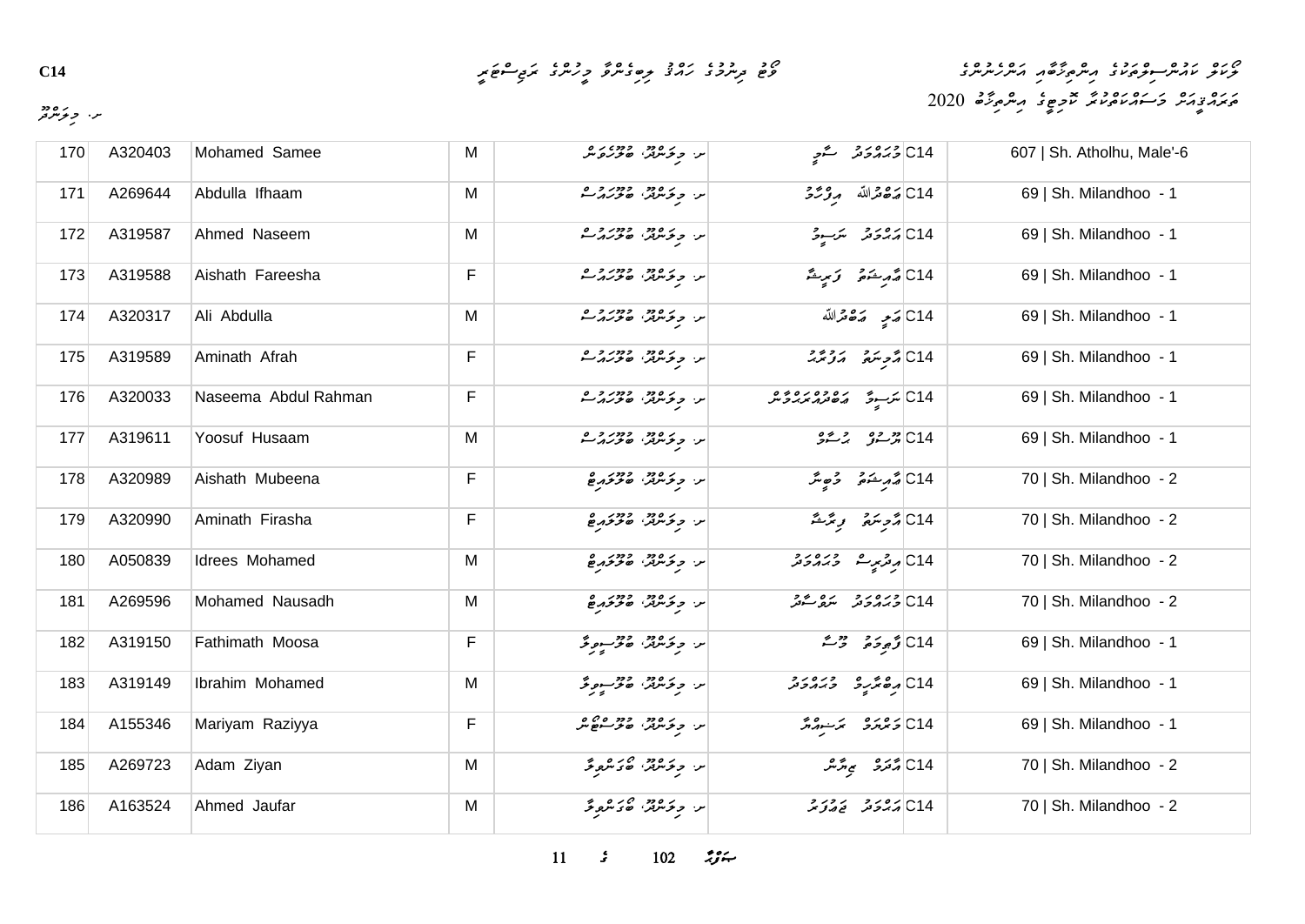*sCw7q7s5w7m< o<n9nOoAw7o< sCq;mAwBoEw7q<m; wBm;vB* م من المرة المرة المرة المرجع المرجع في المركبة 2020<br>مجم*د المريض المربوط المربع المرجع في المراجع المركبة* 

| ر ه دد<br>ىر، ترىرىر |  |
|----------------------|--|
|----------------------|--|

| 187 | A130927 | Aishath Sabeena      | $\mathsf{F}$ | ر و و ده مر هم شهر                         | C14 مَگْرِسْتَمْ سَنَ سِنَ مِ           | 70   Sh. Milandhoo - 2     |
|-----|---------|----------------------|--------------|--------------------------------------------|-----------------------------------------|----------------------------|
| 188 | A325230 | Aminath Lubuna       | $\mathsf{F}$ | ر وتوسيق ھي شھر گھر                        | C14 مَّ <i>جِسَعَة خَ</i> صَمَّد        | 70   Sh. Milandhoo - 2     |
| 189 | A151867 | Fathimath Sifa       | $\mathsf F$  | ر وتوسين گار هو گر                         | C14 رَّ <sub>ج</sub> ودَة ب             | 70   Sh. Milandhoo - 2     |
| 190 | A325229 | Hafeeza              | $\mathsf{F}$ | ر وتوسين گار هو گر                         | C14 بزوگر                               | 70   Sh. Milandhoo - 2     |
| 191 | A325231 | Hussain Falahu       | M            | ر. وتوسري، صي شروتم                        | C14 برسكىرىتى ئىرتىرتى                  | 70   Sh. Milandhoo - 2     |
| 192 | A269719 | Ibrahim Ziman        | M            | ر وتوسيق ھي شھر گھر                        | C14 مەھەرىپى بىرگىر                     | 70   Sh. Milandhoo - 2     |
| 193 | A162934 | Jaufar Dawood        | M            | ر وتوسين گار هو گر                         | C14 يوموکر په دوم                       | 70   Sh. Milandhoo - 2     |
| 194 | A321612 | Mariyam Abdul Rahman | $\mathsf F$  | ر وتوسين گار هو گر                         | C14 كومره برە دەبرە بور                 | 70   Sh. Milandhoo - 2     |
| 195 | A297280 | Mohamed Naseem       | M            | ر وتوسين گار هو گر                         | C14  <i>وټرونو پرېدو</i>                | 70   Sh. Milandhoo - 2     |
| 196 | A320299 | Yoosuf Adam          | M            | ر و ده دو به دوه ده<br>د و ترسربر ۱۵۶۰ ترس | C14 جزیے محمد محمد اللہ ا               | 70   Sh. Milandhoo - 2     |
| 197 | A320952 | Abdulla Solah        | M            | س بەن بەدە بەدە بەر                        | C14 مَەڤەراللە جۇمجە                    | 607   Sh. Atholhu, Male'-6 |
| 198 | A269592 | Aminath Azifa        | F            | س بەن بەھ بەدە بەر                         | C14 مُرْحِسَمُ مُرَبِّي                 | 607   Sh. Atholhu, Male'-6 |
| 199 | A320946 | Fathimath Raziyya    | $\mathsf F$  | س و وسربر الدور ده د                       | C14 ۇ <sub>ج</sub> وڭ ئىرىنىدە ئىر      | 607   Sh. Atholhu, Male'-6 |
| 200 | A320953 | Hussain Arif         | M            | س و وسربر الدور ده د                       | C14 بر <i>کے ہر</i> شریق کے بروژ        | 607   Sh. Atholhu, Male'-6 |
| 201 | A320957 | Ibrahim Rifau        | M            | ابر وتوسطر مود بده                         | C14 مەھەمگەر ئىس مىردە ئە               | 607   Sh. Atholhu, Male'-6 |
| 202 | A319535 | Fathmath Rasheedha   | $\mathsf F$  | س و ورود بدد ۵۶                            | C14 تَ <i>وْجِ</i> وَحَمَّ سَمَسْبِعَّد | 70   Sh. Milandhoo - 2     |
| 203 | A280301 | Mohamed Idrees       | M            | ٢- و و مرور مود ٥-٥                        | C14  <i>وبرو دو م</i> وترمړے            | 70   Sh. Milandhoo - 2     |

 $12$  *s*  $102$  *i*<sub>s</sub>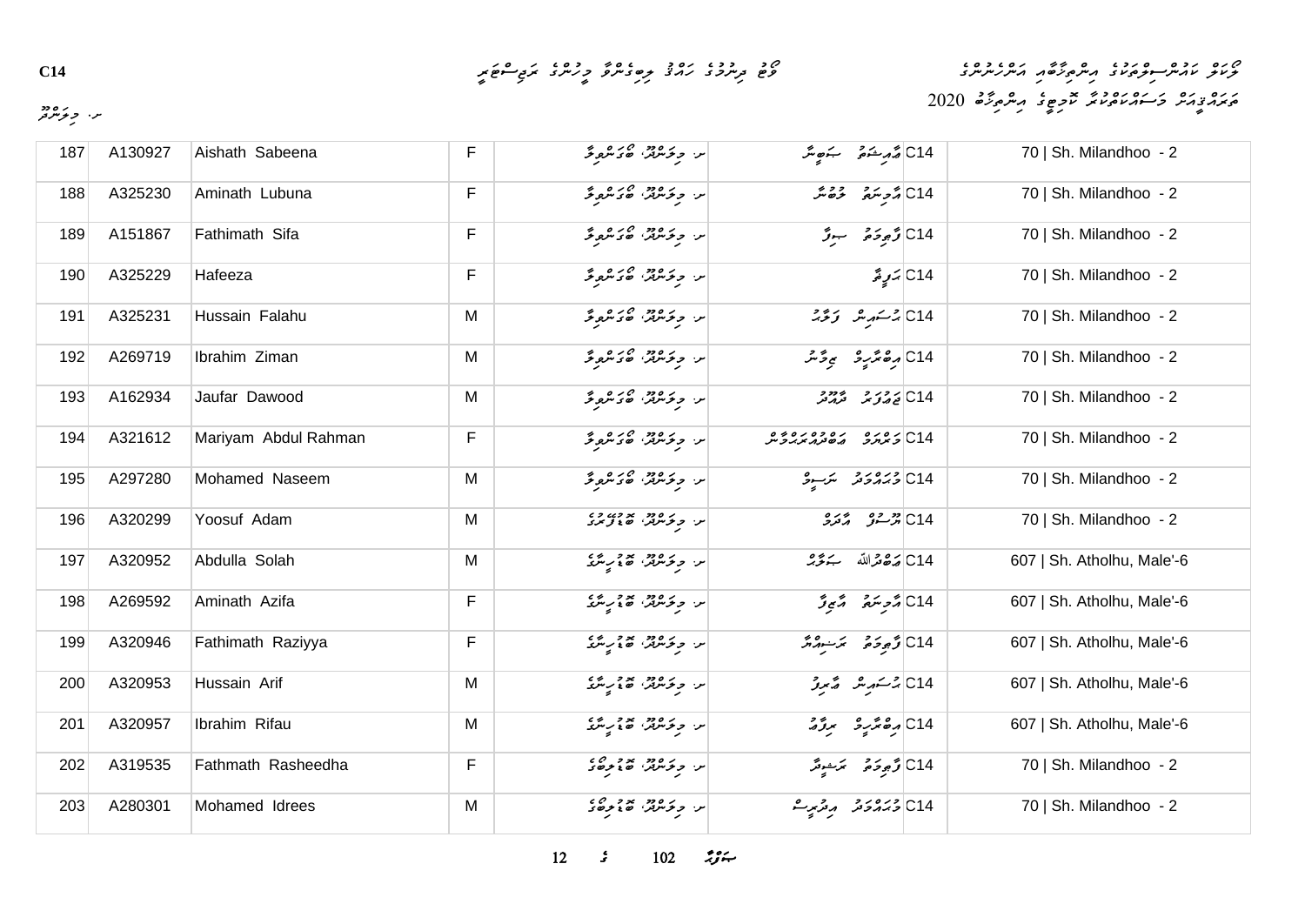*sCw7q7s5w7m< o<n9nOoAw7o< sCq;mAwBoEw7q<m; wBm;vB* م من المرة المرة المرة المرجع المرجع في المركبة 2020<br>مجم*د المريض المربوط المربع المرجع في المراجع المركبة* 

| 204 | A155379 | Ahmed Asraf                  | M | ر د دود. دود ده                              | C14 كەبرىق كەسىر <i>ۇ</i>                      | 70   Sh. Milandhoo - 2     |
|-----|---------|------------------------------|---|----------------------------------------------|------------------------------------------------|----------------------------|
| 205 | A095495 | Aishath Hassan               | F | ر و وده وووده                                | C14 مۇم يىغۇ بەسكەنلە                          | 70   Sh. Milandhoo - 2     |
| 206 | A269391 | Ali Ashraq                   | M | ر د ده د دود ده                              | C14 كەمچە كەشقىر <i>ى</i> ج                    | 70   Sh. Milandhoo - 2     |
| 207 | A319188 | Hawwa Thoriga                | F | د ه ده ده ده ده<br>د ونوس ه نوه نود          | C14 يَہْرَمَّ بِجَمَدَّ                        | 70   Sh. Milandhoo - 2     |
| 208 | A319189 | Ibrahim Asjau                | M | در ودور دود ده                               | C14 مەھەرىپە ئەسىم يەھ                         | 607   Sh. Atholhu, Male'-6 |
| 209 | A082509 | <b>Ismail Shaugath Usman</b> | M | در وتوسر در وه و ده و                        |                                                | 70   Sh. Milandhoo - 2     |
| 210 | A319187 | Thohira Usman                | F | در وتوسربی الله دوره                         | C14 ې <sub>ج</sub> ې تېر ش <sub>ەھ</sub> مەشىر | 70   Sh. Milandhoo - 2     |
| 211 | A319185 | Thoyyiba Usman               | F | د و ده ده ده ده.<br>د ونوس هوه ده            | C14 بروبرڭ مەۋرىس                              | 70   Sh. Milandhoo - 2     |
| 212 | A132084 | Adam Ahmed                   | M | ر - موسر من مورد مسر<br>- موسر مورد مورد مسر | C14 څر <i>ه پې</i> څونه                        | 69   Sh. Milandhoo - 1     |
| 213 | A330552 | Ahmed Niyaz                  | M | بر وترميز، موژنينگر                          | C14 كەندى قىرىمىتى تىرىپى                      | 607   Sh. Atholhu, Male'-6 |
| 214 | A147592 | Aishath Abdul Rahman         | F | ر و و ده ده موژنتهگ                          | C14 مەم ئىس مەم مەم بولىق بىر                  | 69   Sh. Milandhoo - 1     |
| 215 | A147580 | Aminath Salma                | F | ر. ئەقەرىق ئامۇرىسىد                         | C14 مَّ حِسَمَّة مُسَوَّدَّ                    | 69   Sh. Milandhoo - 1     |
| 216 | A368992 | Fathimath Nasha              | F | ىر. جەنئىرلىقى ئەمۇسىگە                      | C14 تۇم <sub>ب</sub> وقى سىش                   | 69   Sh. Milandhoo - 1     |
| 217 | A269778 | Ibrahim Niyaz                | M | ر. ئەقەرى مەدەسىر                            | C14 م <i>وڭ ئۈر ئى سىندى</i>                   | 607   Sh. Atholhu, Male'-6 |
| 218 | A155269 | Mohamed Niyaz                | M | بر وتوسطا الموثوسط                           | C14 <i>3222 سرمرگ</i> ي                        | 607   Sh. Atholhu, Male'-6 |
| 219 | A320433 | Aishath Naeema Ibrahim       | F | بر و و مرود ، و مړين کر                      |                                                | 70   Sh. Milandhoo - 2     |
| 220 | A269547 | Aminath Jumana               | F | ما المحافظة المعجمة والمحمد من محمد المعظمة  | C14 مَّ حِسَمَ قَوَّ مَّ                       | 70   Sh. Milandhoo - 2     |

 $13$  *s*  $102$  *n***<sub>s</sub>**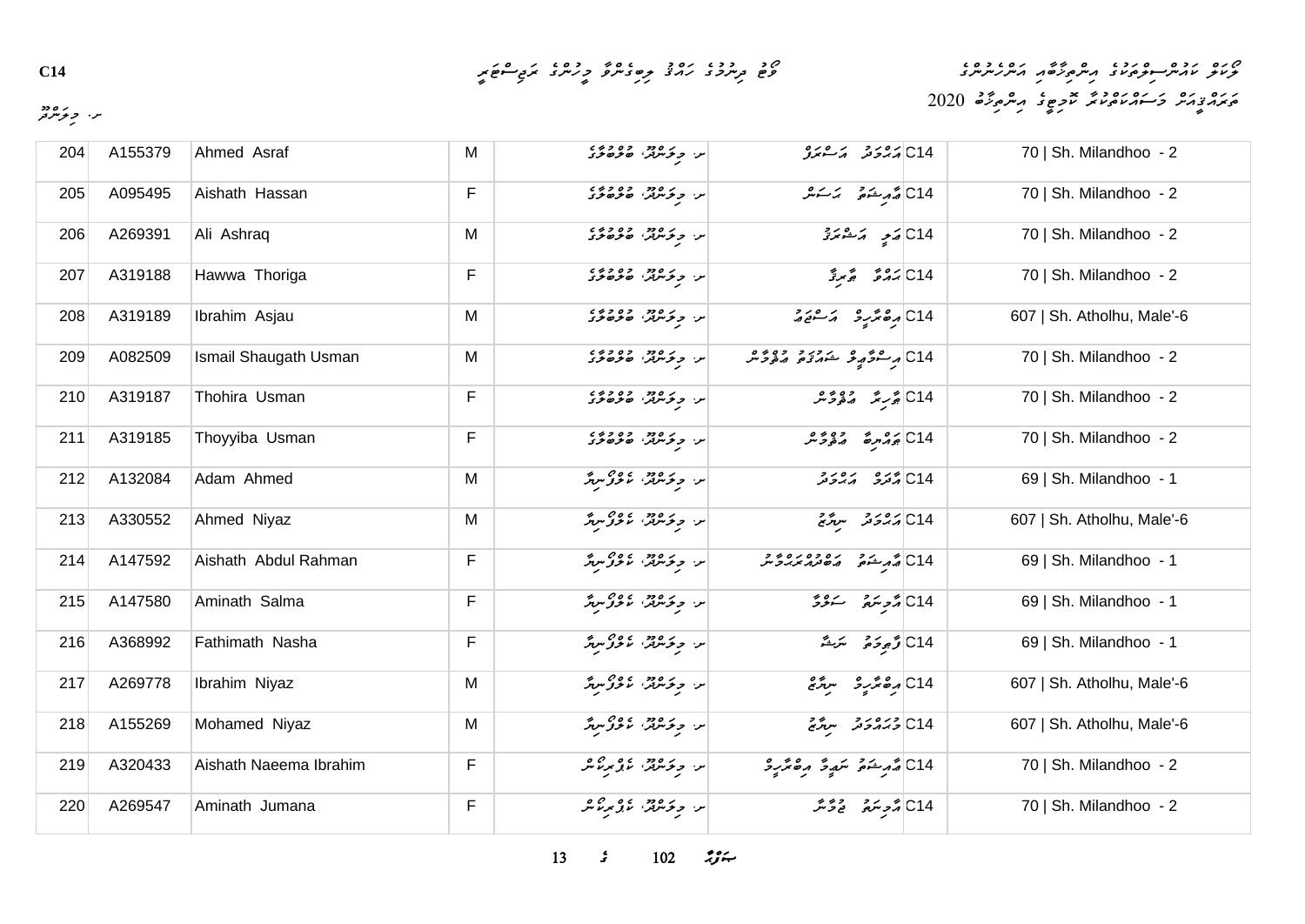*sCw7q7s5w7m< o<n9nOoAw7o< sCq;mAwBoEw7q<m; wBm;vB* م من المرة المرة المرة المرجع المرجع في المركبة 2020<br>مجم*د المريض المربوط المربع المرجع في المراجع المركبة* 

| 221 | A320441 | Fathimath Rashidha | $\mathsf{F}$ | یں جائیں تھی تھی تھی             | C14 تۇم <sub>ۇ</sub> خۇ ئ <sup>ې</sup> رىسى <i>دى</i> گە | 70   Sh. Milandhoo - 2     |
|-----|---------|--------------------|--------------|----------------------------------|----------------------------------------------------------|----------------------------|
| 222 | A087273 | Ibrahim Gasim      | M            | ین ویخترنش عرو می ش              | C14 م <i>وھ مگرچ</i> و گھرين ک                           | 70   Sh. Milandhoo - 2     |
| 223 | A079683 | Ahmed Shiyam       | M            | ىر. جەنبىرى ئام ئەرجى            | $5.525$ $\sim$ $0.14$                                    | 70   Sh. Milandhoo - 2     |
| 224 | A151451 | Ali Shiyam         | M            | ىر. جەنبىرى ئام ئەرجى            | C14 <i>جَ</i> عِ حَقِيمَ مَحْ                            | 255   ADh. Maamigili - 1   |
| 225 | A321041 | Aminath Shadhuna   | F            | الرا و و مروره المعرف المرور الم | C14 مَرْحِ سَمَّ مِسْتَمَرْ سَمَّ                        | 70   Sh. Milandhoo - 2     |
| 226 | A150126 | Asmau Rasheeda     | $\mathsf F$  | بر وی عرف عمورته م               | C14 كەشىرى - ئىمىش <sub>ى</sub> مىگە                     | 70   Sh. Milandhoo - 2     |
| 227 | A340987 | Fathimath Saena    | F            | بر وی عرف عمر دو ه               | C14 ۇ <sub>جو</sub> رَى ئىرگىر                           | 607   Sh. Atholhu, Male'-6 |
| 228 | A151452 | Hassan Shiyam      | M            | الرا ولمحمد والمعجمة والمحمد     | C14 كەسكە ھەم <i>گ</i> ۇ                                 | 70   Sh. Milandhoo - 2     |
| 229 | A104736 | Hussain Idrees     | M            | الرا وكوسري المتجار والمحمد      | C14 ٿر <i>شهر شهر م</i> وٽرمير شه                        | 70   Sh. Milandhoo - 2     |
| 230 | A269642 | Mohamed Mazeen     | M            | الرا و و مروره المعرف المرور الم | C14 <i>دېمه دې ځ</i> ې ش                                 | 607   Sh. Atholhu, Male'-6 |
| 231 | A078925 | Mohamed Shiyam     | M            | الرا وتحسن المعج ترورا           | $5.525$ $2.5025$ $C14$                                   | 70   Sh. Milandhoo - 2     |
| 232 | A155343 | Sarumeel Siyam     | M            | الرا وتحسن المتجارون             | C14 سەبۇرى ئىس <i>بۇ</i> 3                               | 70   Sh. Milandhoo - 2     |
| 233 | A113949 | Adam Naseer        | M            | ىر. جەنجىلىرى، ئام يىرى          | C14 م <i>مَّة مَّة مَّاسِية مِّ</i>                      | 70   Sh. Milandhoo - 2     |
| 234 | A155378 | Ahmed Zahir        | M            | ىر. جۇنىرلىر، ئامچىترى           | C14 <i>مَدْدْدَ</i> مَمْ سِمْر                           | 70   Sh. Milandhoo - 2     |
| 235 | A102580 | Ali Zahir Usman    | M            | ىر. بەيھەتكە ئام ئىگە            | C14 كەبىر بۇرىز كەن <sub>م</sub> ۇش                      | 70   Sh. Milandhoo - 2     |
| 236 | A318609 | Hawwa Maziyya      | F            | س تر تر شرقز، الأمريكي           | C14 <i>بَدْهُ 5 دَ بِهُمَّ</i>                           | 70   Sh. Milandhoo - 2     |
| 237 | A155295 | Mariyam Sahula     | F            | ىر. بە ئەشقە، ئام ئىگىج          | $5.22$ $5.25$ C14                                        | 70   Sh. Milandhoo - 2     |

 $14$  *s*  $102$  *i*<sub>s</sub>  $\frac{2}{3}$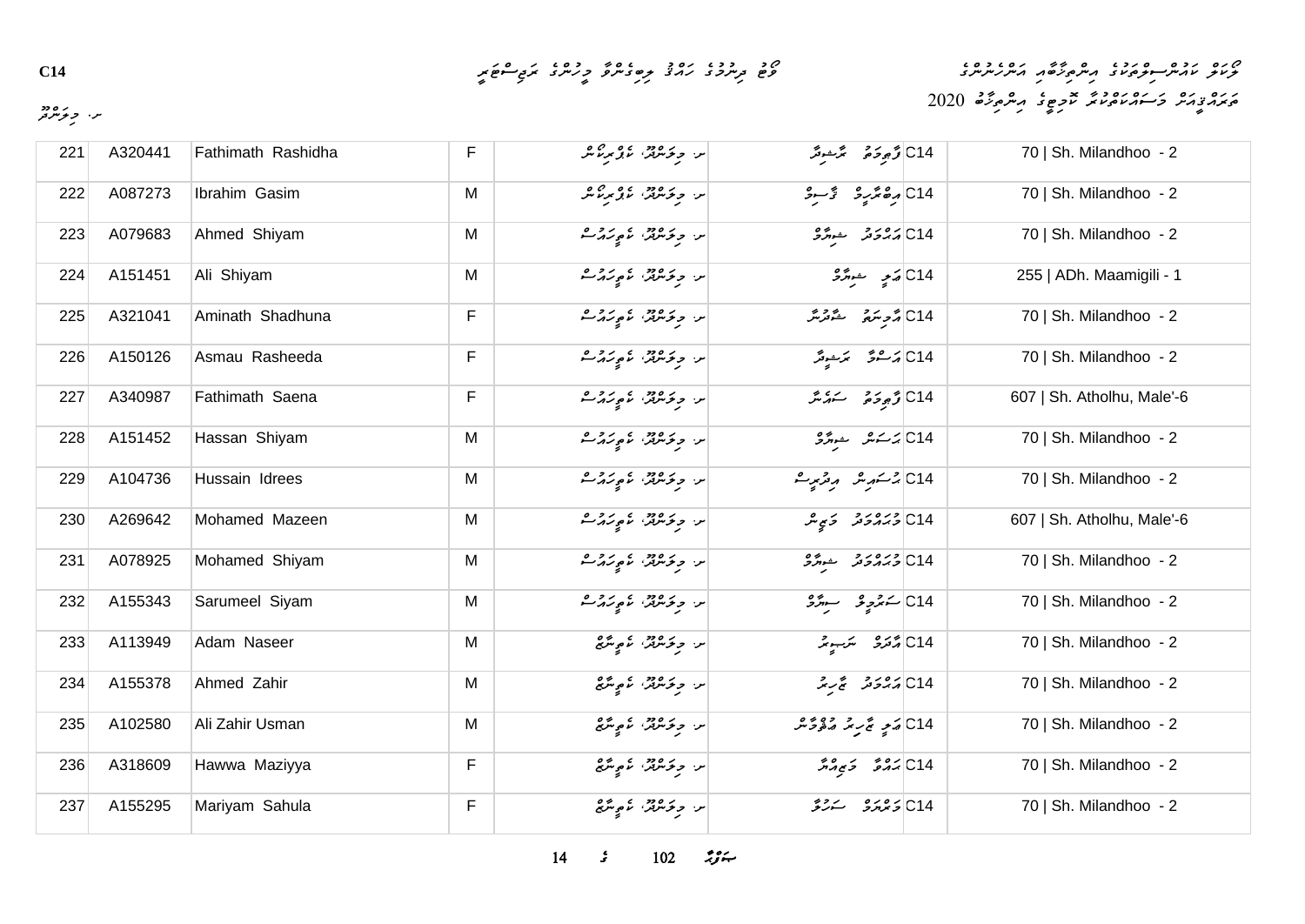*sCw7q7s5w7m< o<n9nOoAw7o< sCq;mAwBoEw7q<m; wBm;vB* م من المرة المرة المرة المرجع المرجع في المركبة 2020<br>مجم*د المريض المربوط المربع المرجع في المراجع المركبة* 

| 238 | A106411 | Mohamed Thohir    | M | ىر. بەيھەتكە، ئام ئىگە     | C14 <i>3222 جُرِير</i>                      | 70   Sh. Milandhoo - 2     |
|-----|---------|-------------------|---|----------------------------|---------------------------------------------|----------------------------|
| 239 | A318598 | Naeema Mohamed    | F | الرا و کر مرکز، انامو مرکز | C14 ىترى <sub>م</sub> ۇ ئ <i>ەتەۋەت</i> ر   | 70   Sh. Milandhoo - 2     |
| 240 | A098342 | Thoma Abdullah    | F | ىر. جۇ ئىرلىق، ئاموشى      | C14 يُجوَّر مَرْكَ قَدَاللَّه               | 70   Sh. Milandhoo - 2     |
| 241 | A155377 | Ahmed Shathir     | M | بر و د مرده عمومی          | C14 كەش <b>كەتتى</b> سىگەمچەتتى             | 70   Sh. Milandhoo - 2     |
| 242 | A318618 | Aminath Areesha   | F | ر و دراود ، موره           | C14 مٌوِسَمَ مَهِيشَ                        | 70   Sh. Milandhoo - 2     |
| 243 | A318613 | Fathimath Labeeba | F | ىر. جۇ ئىرلار، ئامچەتكى    | C14 وَجِعَةً تَحَصِّ                        | 70   Sh. Milandhoo - 2     |
| 244 | A318610 | Ibrahim Naiz      | M | ر ویکریز، نام پرچ          | C14 مەھەرىپى ئىمرىتى                        | 70   Sh. Milandhoo - 2     |
| 245 | A000173 | Mohamed Aslam     | M | بر و د اور ، مورج          | C14 ديره د د مشوره                          | 70   Sh. Milandhoo - 2     |
| 246 | A318599 | Muneera Mohamed   | F | ر و دراود ، موره           | C14 دُسِعٌ دِبَرْدُدَتَر                    | 70   Sh. Milandhoo - 2     |
| 247 | A130901 | Ali Rasheed       | M | س و و کرمرټر، گاسرټرسری    | C14 كەمچە    ئەسىمىتە                       | 607   Sh. Atholhu, Male'-6 |
| 248 | A319830 | Azeema Zahir      | F | ر. وتحميض گاريوسي          | C14 كەنب <sub>و</sub> گە ئ <sup>ى</sup> بەر | 607   Sh. Atholhu, Male'-6 |
| 249 | A122772 | Fathimath Shifana | F | ر. وتحسن گەرىرىنى          | C14 تۇ <sub>جو</sub> خۇ سو <i>تى</i> تر     | 607   Sh. Atholhu, Male'-6 |
| 250 | A269311 | Ibrahim Sadhin    | M | س و و مردد گرمه مرس        | C14 مەھمگەيى ئىستىمبىتىر                    | 70   Sh. Milandhoo - 2     |
| 251 | A319829 | Mariyam Sana      | F | الرا وكركادور المحاليلاتين | C14 كۈچر <i>ىۋە</i> سەيگە                   | 70   Sh. Milandhoo - 2     |
| 252 | A318660 | Aishath Zaheera   | F | س <i>و قرنگرق گا</i> ئیرلر | C14 مەم ئىشقى ئىق ئىرىپىتىر                 | 70   Sh. Milandhoo - 2     |
| 253 | A269271 | Aminath Shara     | F | ر وتوسير محمد              | C14 مرَّح سَوَ سَدَمَّدَ                    | 70   Sh. Milandhoo - 2     |
| 254 | A319434 | Thoha Rasheed     | M | س <i>و قرنگرق گا</i> نگر   | C14 ۾ًڙ - بَرَشوِيرُ                        | 70   Sh. Milandhoo - 2     |

*r@w7mBo> .6*

 $15$  *s*  $102$  *i*<sub>s</sub>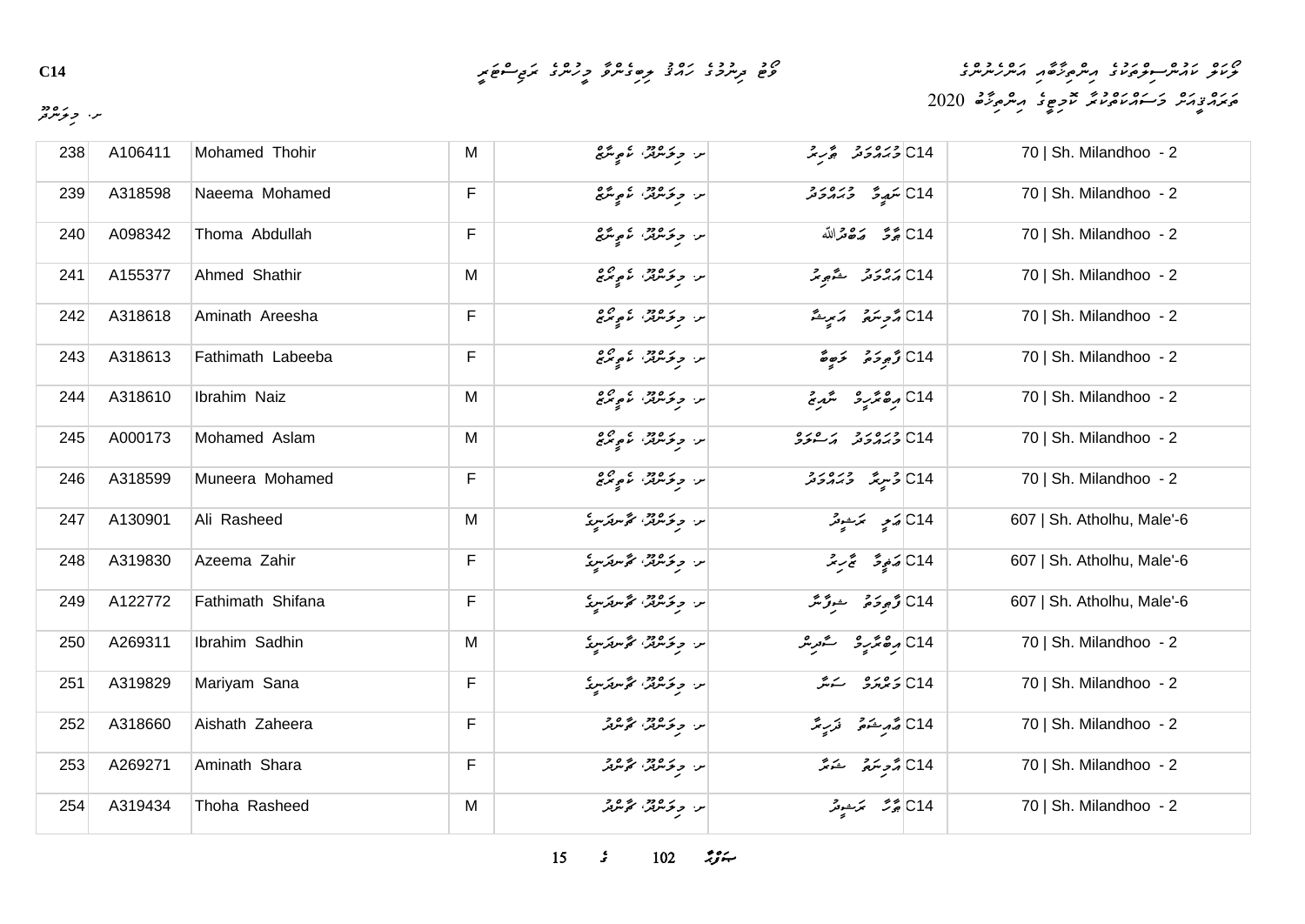*sCw7q7s5w7m< o<n9nOoAw7o< sCq;mAwBoEw7q<m; wBm;vB* م من المرة المرة المرة المرجع المرجع في المركبة 2020<br>مجم*د المريض المربوط المربع المرجع في المراجع المركبة* 

| 255 | A320413 | Habeeba Abdul Rahman | F            | ر وتحكيم محركر                  | C14 كەھ ھەقىدە بولىقى بىر                  | 69   Sh. Milandhoo - 1         |
|-----|---------|----------------------|--------------|---------------------------------|--------------------------------------------|--------------------------------|
| 256 | A130722 | Ismail Abdul Rahman  | M            | مرا بر ترکیزی کارکرد            | C14 م <i>ېشتۇم بىر مەمەدە بو</i> ر         | 69   Sh. Milandhoo - 1         |
| 257 | A092179 | Mohamed Abdul Rahman | M            | ىر. ئەنگەنگەن كەر بىر           | C14 כנסנכ נסכסנסים                         | 69   Sh. Milandhoo - 1         |
| 258 | A153247 | Mariyam Saeedha      | $\mathsf F$  | برا وتخلفكا كالخرسو             | C14 كەبىر بىر سىمبەتگە                     | 70   Sh. Milandhoo - 2         |
| 259 | A132145 | Moosa Fathhee Yousuf | M            | ر وی گرفته کالوب                | C14 تۇشە ئەھ <sub>ەب</sub> ە مەسىردە       | 251   ADh. Dhangethi - 2       |
| 260 | A027327 | Ali Najeeb Abdulla   | M            | ىر. ئەخسىلە ئەمدىر ئەر          | C14 كەيچ س <i>ىرى كەھ</i> تراللە           | 70   Sh. Milandhoo - 2         |
| 261 | A319250 | Azeeza Abdulla       | F            | ر و وسره محمد در د              | C14 <i>مَنْ مِيعٌ مَنْ قَ</i> مَّرَاللَّهُ | 70   Sh. Milandhoo - 2         |
| 262 | A096193 | Fathuhiyya Ibrahim   | $\mathsf{F}$ | ىر. جەنگەرى ئەركەشكەر           | C14 زَمَ <i>دِ م</i> ُمَّرٌ مِصْنَرِ دُ    | 555   Hulhumale', Ehenihen - 3 |
| 263 | A337094 | Ahmed Shiyan         | M            | ر و و مرد سوم کر                | C14 <i>م برۇق</i> ر ھې <i>رگىر</i>         | 70   Sh. Milandhoo - 2         |
| 264 | A318900 | Aishath Ibrahim      | F            | ىر. بە ئەرەدە سوھ كەنگر         | C14 مەم ئىقى مەھەر ي                       | 70   Sh. Milandhoo - 2         |
| 265 | A147070 | Ali Fuwad            | M            | ىر. ئەخرىكى، سوھىمىگە           | C14 كەير تەم <sup>5</sup> ى                | 70   Sh. Milandhoo - 2         |
| 266 | A318910 | Aminath Faruzana     | F            | ىر. ئەخرىكى، سوھىمىگە           | C14 مَّ <i>حِسَمَ قَسْرَةً م</i> َّدَ      | 70   Sh. Milandhoo - 2         |
| 267 | A318903 | Haleema Hassan       | $\mathsf{F}$ | ىر. ئەخرىكى، سوھىمىگە           | C14 ټر <sub>م</sub> وگ ټرخپل               | 70   Sh. Milandhoo - 2         |
| 268 | A318909 | Hawwa Raushana       | F            | ىر. بە ئەرەدە سوھ كەنگر         | C14 <i>بَدْهُ مَّ</i> بَرْمُتْشَ           | 70   Sh. Milandhoo - 2         |
| 269 | A318906 | Ibrahim Siwaz        | M            | ر وتوسيق سيھيءَ س               | C14 مەھەمگەر ھەسىمە ئىر                    | 70   Sh. Milandhoo - 2         |
| 270 | A318901 | Rugiyya Hassan       | F            | س دِ دَمَرْتَرْ، سوءِ پَمَ مَرْ | C14 ىز <sub>تو</sub> رىگە كەسكەنلە         | 70   Sh. Milandhoo - 2         |
| 271 | A318904 | Zainab Hassan        | F            | ىر. برىگەنگە سوھىمىگە           | C14ع مرسّعة ست <del>سك</del> شر            | 70   Sh. Milandhoo - 2         |

 $16$  *s*  $102$  *z***<sub>3</sub>**  $\frac{2}{3}$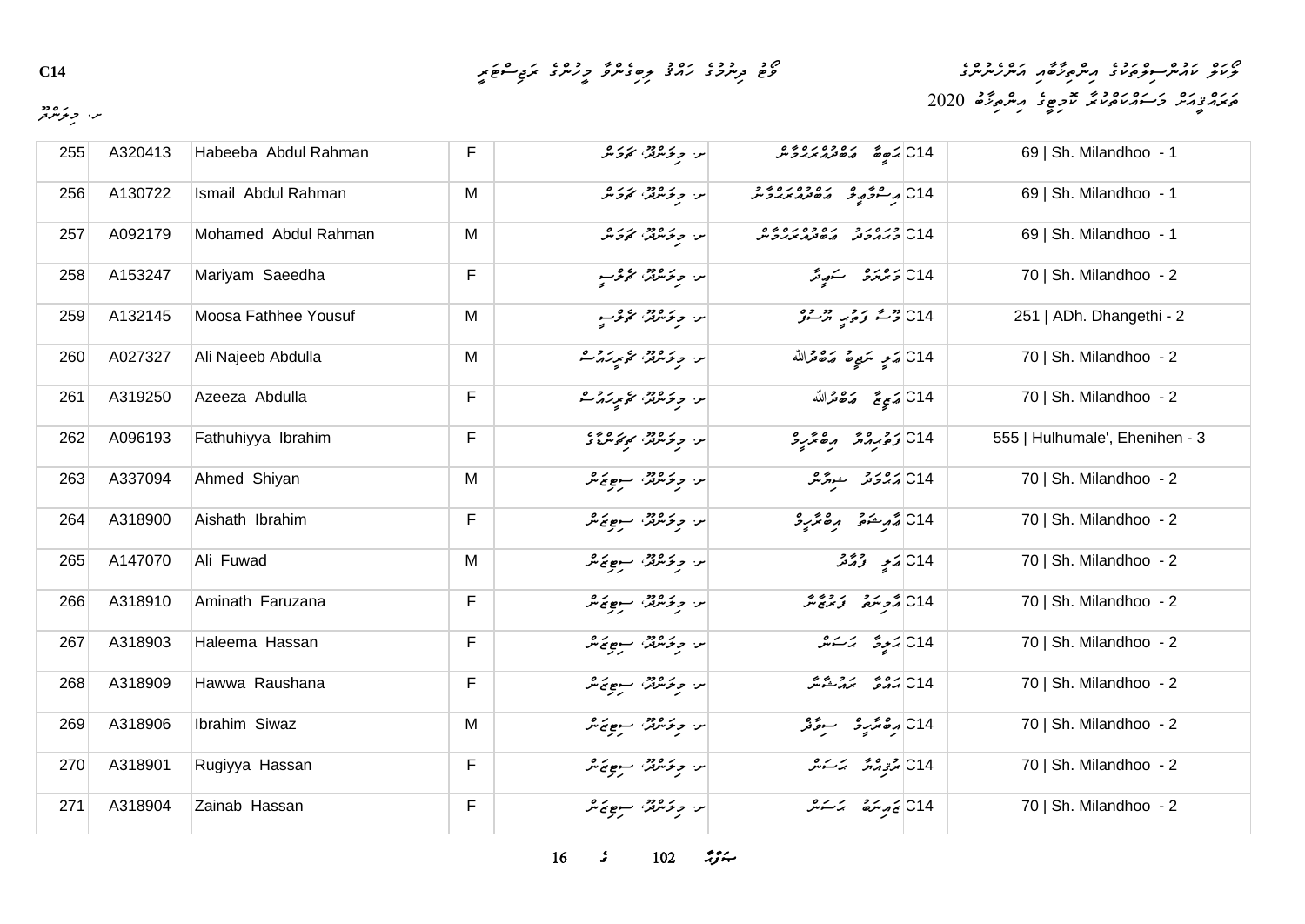*sCw7q7s5w7m< o<n9nOoAw7o< sCq;mAwBoEw7q<m; wBm;vB* م من المرة المرة المرة المرجع المرجع في المركبة 2020<br>مجم*د المريض المربوط المربع المرجع في المراجع المركبة* 

| 272 | A131111 | Zunaira Hassan        | F           | ىر. بەنجەش سوھەتكە                                      | C14 تج <i>سَمدٍ بمَّتَ</i> بِرَسَتَ مَ <i>تَّ</i> | 639   Vilimale', Ehenihen-4 |
|-----|---------|-----------------------|-------------|---------------------------------------------------------|---------------------------------------------------|-----------------------------|
| 273 | A318908 | Ahmed Imran           | M           | الرا و و مرتزا السوم محمد مرد و محمد                    | C14 <i>م.دونر م</i> ونمبر                         | 70   Sh. Milandhoo - 2      |
| 274 | A318911 | Ali Enas              | M           | ىر. بەنزلىرلى. سوغ ئىرونۇ                               | C14 کھ پہ میں شرکت ا                              | 70   Sh. Milandhoo - 2      |
| 275 | A053087 | Mohamed Fuad          | M           | الرا وتوسيق سيع تكره تحر                                | C14 <i>3222 وي</i> مبر                            | 70   Sh. Milandhoo - 2      |
| 276 | A318655 | Sameera Ali           | F           | ىر. ئۆچۈش، سوھىم ئىروگ                                  | C14 ڪوپٽر ڪيو                                     | 70   Sh. Milandhoo - 2      |
| 277 | A096748 | Ahmed Rasheed         | M           | ىر. جۇشۇق ؟ مەنچ گەن                                    | C14 <i>مَدْوَمْہ مَرْحِ</i> مِ <i>دْ</i>          | 313   L. Maavah - 2         |
| 278 | A066240 | Abdul Latheef Ali     | M           | س و و مرورد مهم عاصر                                    | C14 <i>مەھەمەمۇمۇ ھې</i> ر                        | 284   Dh. Kudahuvadhoo - 1  |
| 279 | A320886 | Ali Shahid            | M           | ىر. جۇشلار، قام جىش                                     | C14 كەير مە <i>مرىتى</i>                          | 114   B. Kudarikilu - 1     |
| 280 | A318237 | Suraiyya Sulaiman     | F           | مزاح بوجود الرکرد و دره با<br>مزاح بوکس بل کاری و بولوی | C14 <sub>قۇ</sub> ىرو ئەسىم ئىرگە ئىر             | 70   Sh. Milandhoo - 2      |
| 281 | A112080 | Abdul Rafiu           | M           | س وتوسيق مردوء                                          | C14 كەھىر مەمۇرى                                  | 70   Sh. Milandhoo - 2      |
| 282 | A319778 | Abdul Rasheed Mohamed | M           | ر وترمین مرکز وی                                        | C14 كەھەرمەشوىر مەرمەمە                           | 70   Sh. Milandhoo - 2      |
| 283 | A319787 | Aishath Shirumeen     | $\mathsf F$ | ىر. ئەترىش ئەرەپىي                                      | C14 م <i>ۇم شۇمۇ</i> سىمگىرچىگە                   | 70   Sh. Milandhoo - 2      |
| 284 | A157195 | Ali Iqbal             | M           | ىر. ئەھەملەر، ئەرەبە ئ                                  | C14 <i>جَرِي دِڏَهُ مُ</i>                        | 70   Sh. Milandhoo - 2      |
| 285 | A305880 | Ameena Ali            | $\mathsf F$ | ىر. ئەترىش ئەرەپىي                                      | C14 کم <i>چ</i> ونگر کھیے                         | 70   Sh. Milandhoo - 2      |
| 286 | A305153 | Hawwa Thahseena       | $\mathsf F$ | ر. وتوسيق ترة وتحد                                      | C14 ئەۋرق مۇي <sub>م</sub> ىسىدىگە                | 70   Sh. Milandhoo - 2      |
| 287 | A305882 | Mariyam Thahumeena    | $\mathsf F$ | ر وترميم مرد ده                                         | C14 ك <i>روبرد مركب</i> ويتر                      | 70   Sh. Milandhoo - 2      |
| 288 | A269309 | Mohamed Shaaim        | M           | ىر. ئەخرىق ئەم ئەنج                                     | C14 <i>دېمم</i> وتر څمړو                          | 70   Sh. Milandhoo - 2      |

 $17$  *s*  $102$  *i*<sub>s</sub>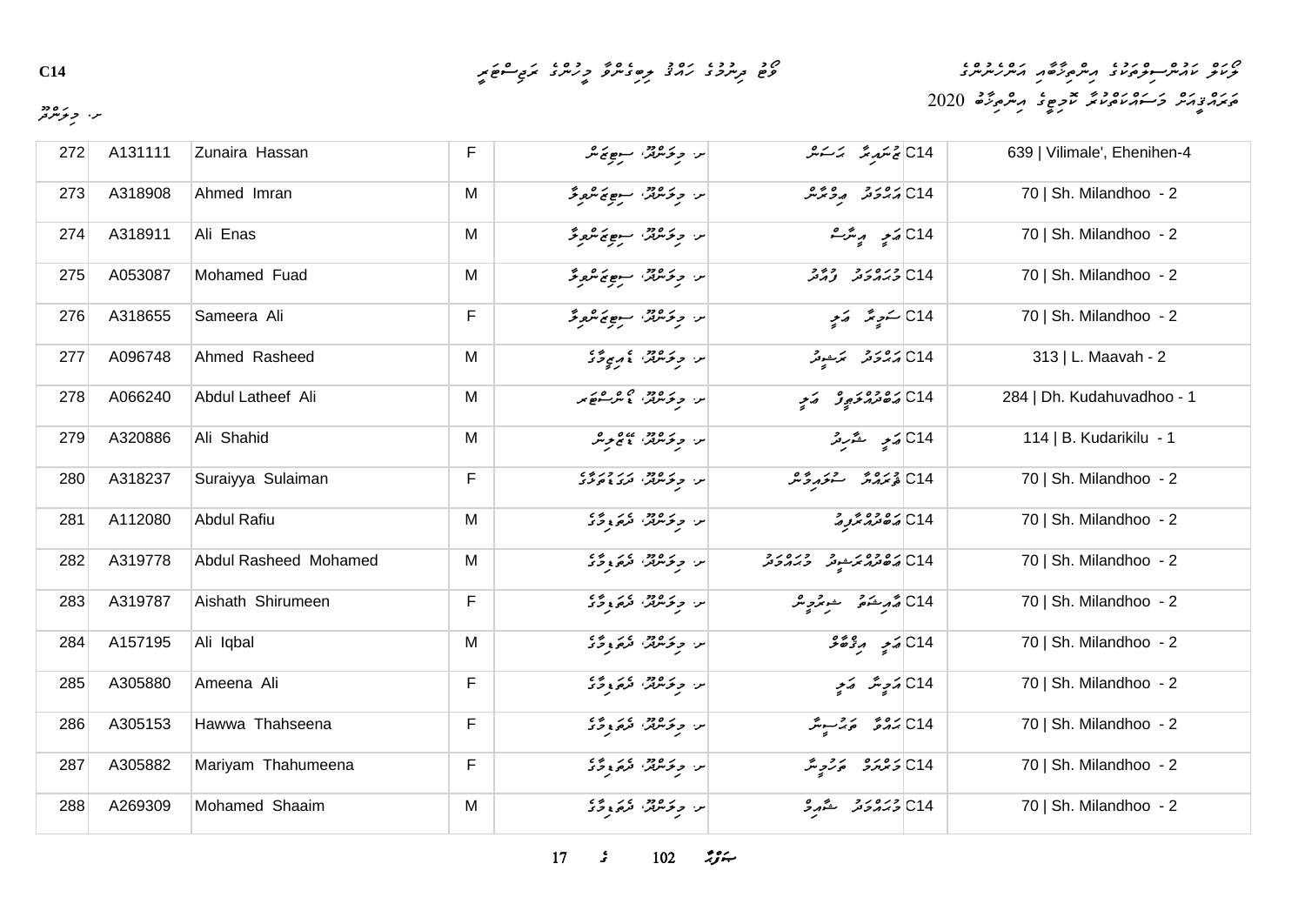*sCw7q7s5w7m< o<n9nOoAw7o< sCq;mAwBoEw7q<m; wBm;vB* م من المرة المرة المرة المرجع المرجع في المركبة 2020<br>مجم*د المريض المربوط المربع المرجع في المراجع المركبة* 

| 289 | A155257 | Abdul Majeed Ali       | M           | ىر. ئەقەتلەر ئەرلەر                                        | C14  رەۋەۋە ئەتقى كەمچە              | 69   Sh. Milandhoo - 1     |
|-----|---------|------------------------|-------------|------------------------------------------------------------|--------------------------------------|----------------------------|
| 290 | A319208 | Aishath Shamla         | $\mathsf F$ | ىر. جەڭرىق، ترجەڭرى                                        | C14 مەم يىكى ئىكەنگە                 | 69   Sh. Milandhoo - 1     |
| 291 | A319180 | Fathimath Shaheema     | $\mathsf F$ | ىر. جەڭرىق، قرچەرى                                         | C14 تَ <i>وْجِوَة</i> شَرِيحَ        | 69   Sh. Milandhoo - 1     |
| 292 | A319509 | Hafeeza Moosa          | $\mathsf F$ | ر و و شرقر، ترویز د                                        | C14 بَرَمٍ حَمَّ حَمَّ مَ            | 69   Sh. Milandhoo - 1     |
| 293 | A319211 | Hamidh Rasheedh        | M           | ىر. ئەخرىق ئەرمەت                                          | C14 بَرْحِ مْرَ سَمَسِيْرَ           | 607   Sh. Atholhu, Male'-6 |
| 294 | A155256 | Hawwa Ghaneema         | F           | ر. وتحسن تروش                                              | C14 بَرْدُمَّ       بَرْسِرَّ        | 69   Sh. Milandhoo - 1     |
| 295 | A319213 | Hussain Yasir          | M           | ىر. جەڭرىق، قرچەرى                                         | C14 بڑے م <i>ر</i> یش گ <i>ڑے بڑ</i> | 69   Sh. Milandhoo - 1     |
| 296 | A269399 | Ahmed Aqsaan           | M           | ىر. ئەتمەنگە، ئېرىم ئەرىرى<br>س. ئەتمەنگە، ئېرىم ئەتمەنگەن | C14 كەبرو كەرجىسى                    | 607   Sh. Atholhu, Male'-6 |
| 297 | A319870 | Ahmed Wisam            | M           | یں ویکس میں میں مرد دی                                     | C14 <i>مُمْدَوَمْ وِسُمَّ</i> وْ     | 69   Sh. Milandhoo - 1     |
| 298 | A269398 | Aminath Nagumaa        | $\mathsf F$ | ىر. ئەترىكى، ئېرىم ئېرىرى ئ                                | C14 مُجِسَعَ مَنْهُ مَحَ             | 607   Sh. Atholhu, Male'-6 |
| 299 | A050714 | Ibrahim Naseer         | M           | س وتحسين مردور ده                                          | C14 مەھەرىپە ھەسپەتمە                | 607   Sh. Atholhu, Male'-6 |
| 300 | A319871 | Mohamed Ahusan         | M           | س وتحسين مردور ده                                          | C14 <i>جەممەدىرىكى</i> گىر           | 607   Sh. Atholhu, Male'-6 |
| 301 | A319861 | Mohamed Zameer Abdulla | M           | ىر. ئەتمەنگە، ئېرىم ئەرىرى<br>س. ئەتمەنگە، ئېرىم ئەتمەنگەن | C14 <i>وبرو دو خوبر م</i> َ صَداللّه | 69   Sh. Milandhoo - 1     |
| 302 | A060377 | Ali Shameem            | M           | ىر. ئەقەتلەش. ئەقرىشى                                      | C14] ر <sub>َم</sub> حٍ شَيْءٍ وُ    | 607   Sh. Atholhu, Male'-6 |
| 303 | A320141 | Aminath Salma          | F           | ىر. بەنزىكەن، بەنزىسكى                                     | C14 مٌ <i>جِسَعْهِ سَوْدَةُ</i>      | 70   Sh. Milandhoo - 2     |
| 304 | A148346 | Fathimath Riza         | F           | ىر. بەنزىكەنى، بەنزىسكى                                    | C14 تۇموقۇ مېش                       | 70   Sh. Milandhoo - 2     |
| 305 | A160021 | Hawwa Yumna            | F           | ىر. بەنگەنگە، بەنگەنگەنگە                                  | C14 بَرْدْعٌ مِّرْحَسَّر             | 70   Sh. Milandhoo - 2     |

 $18$  *s*  $102$  *n***<sub>s</sub>**  $\frac{2}{3}$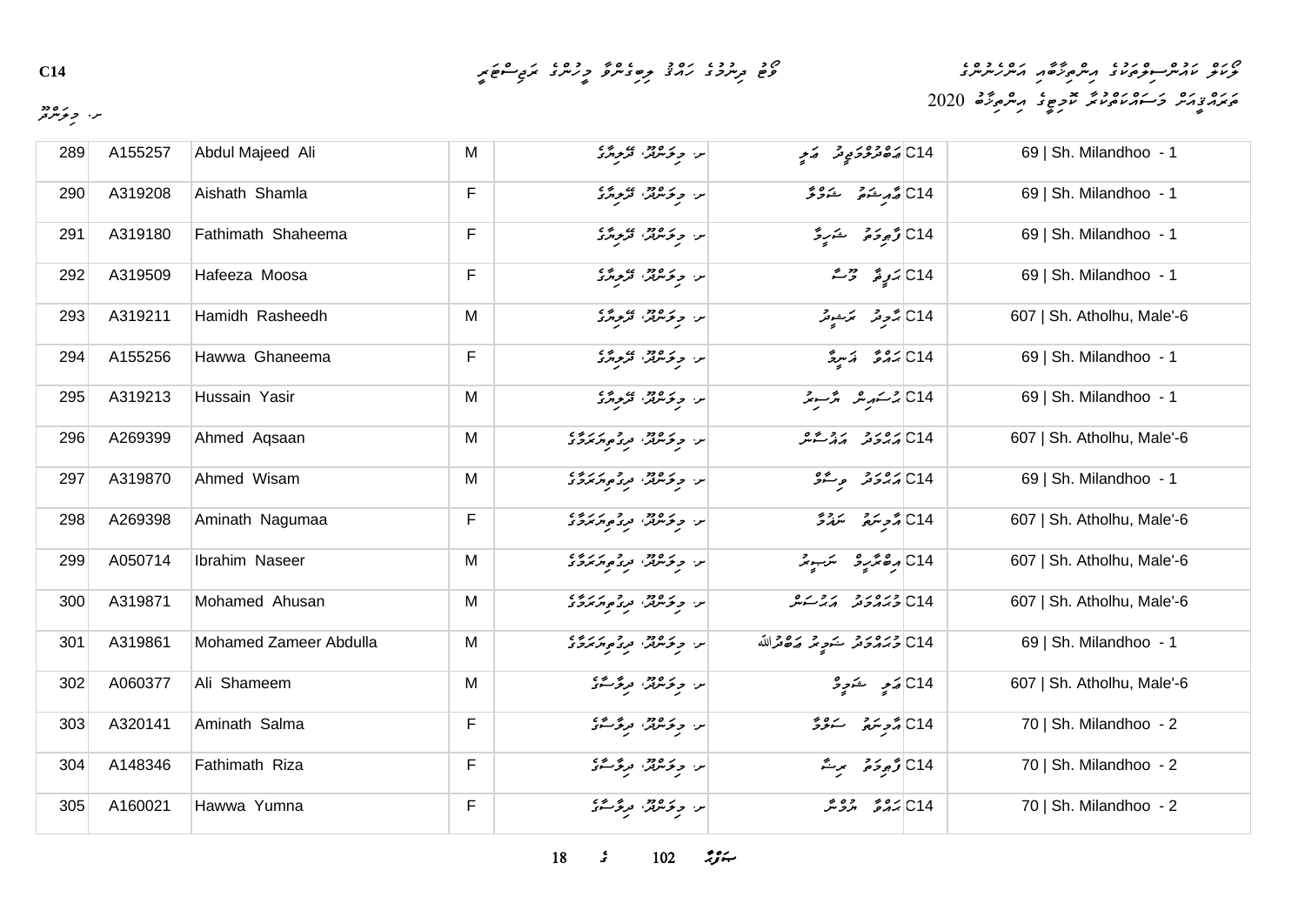*sCw7q7s5w7m< o<n9nOoAw7o< sCq;mAwBoEw7q<m; wBm;vB* م من المرة المرة المرة المرجع المرجع في المركبة 2020<br>مجم*د المريض المربوط المربع المرجع في المراجع المركبة* 

| 306 | A320144 | Hussain Fiyaz            | M | مرا تر تر تروگر میگر                                                                                         | C14 پرستمبریش پوتک بیشتر                               | 70   Sh. Milandhoo - 2     |
|-----|---------|--------------------------|---|--------------------------------------------------------------------------------------------------------------|--------------------------------------------------------|----------------------------|
| 307 | A061808 | Ibrahim Ahmed            | M |                                                                                                              | C14 مەھم <i>گىي</i> ھەر مەردىر                         | 70   Sh. Milandhoo - 2     |
| 308 | A061807 | Mariyam Ibrahim          | F | ر. دِنَوْسْرُ، دِنَوْسُنَ                                                                                    | C14 <i>دېمبرو م</i> ېگېږو                              | 70   Sh. Milandhoo - 2     |
| 309 | A148345 | Mohamed Shameem          | M | ىر. بەنزىتىرى بىرى ئەي                                                                                       | C14 <i>وَبَرْوُوَتَرْ</i> سُوَوِرْ                     | 607   Sh. Atholhu, Male'-6 |
| 310 | A113301 | Ahmed Sameeu             | M | من تحریر میں اس کا دور ہے کہ اس کا اس کے اس کا اس کے اس کا اس کا اس کا اس کا اس کا اس کا اس کا اس کا اس کا ا | C14 كەبۇبۇقىر سە <i>م</i> وك                           | 607   Sh. Atholhu, Male'-6 |
| 311 | A007385 | Mohamed Latheef          | M | بر و وسرفر او ده و د                                                                                         | C14 <i>32825 كرو</i> ر                                 | 69   Sh. Milandhoo - 1     |
| 312 | A039160 | Sakeena Moosa            | F | ر و ورود. د و د و د و و                                                                                      | C14 سەمبەتتى تۇش                                       | 69   Sh. Milandhoo - 1     |
| 313 | A319426 | Aishath Waleedha         | F | ىر. جەنگەنگە ئېرىجەنمەت ھەرىچە                                                                               | C14 مَەرشىق ق <i>وچ</i> ىگە                            | 607   Sh. Atholhu, Male'-6 |
| 314 | A155243 | Fathimath Khalidha       | F | ىر. بەنگەنگە، بەبۇتەسىمۇ ئ                                                                                   | C14 وَّجِرَة مَّ تَرْمِتَرُ                            | 607   Sh. Atholhu, Male'-6 |
| 315 | A319427 | Ibrahim Waleed           | M | ىر. بەنزىترى بېرىمىت ئىم ئ                                                                                   | C14 <sub>مر</sub> ھ مُّر <sub>ْبِ</sub> وْ کَ مِرْمَّر | 607   Sh. Atholhu, Male'-6 |
| 316 | A104833 | Khalid Ibrahim           | M | ىر. جەڭلىرى، يېزىما سىمباش                                                                                   | C14 تَرْمِتْر ب <i>رە مَّرْرِ</i> دْ                   | 607   Sh. Atholhu, Male'-6 |
| 317 | A319429 | Mariyam Wahidha          | F | الرا وكرمرين وكركر كالموثر                                                                                   | C14 <i>5 كەيىر ئى</i> ر ئ <i>ەر بىر</i>                | 607   Sh. Atholhu, Male'-6 |
| 318 | A125936 | Mohamed Musthafa Hussain | M | من تر تر شرق محرم معرض معر                                                                                   | C14 ورورو و وروبر جائبهر                               | 70   Sh. Milandhoo - 2     |
| 319 | A320477 | Abdul Rauoof Rasheed     | M | الرا وتحارض فراكز ببركي                                                                                      | C14 مەھ <i>ىرمەمەدە</i> مەش <sub>و</sub> تر            | 69   Sh. Milandhoo - 1     |
| 320 | A269553 | Adam Isam                | M | مرا تر تر مردور الرسمبر مرد ع                                                                                | C14 مُحَمَّدٌ مِبْدَّدٌ                                | 69   Sh. Milandhoo - 1     |
| 321 | A061782 | Hussain Rasheed          | M | الرا وتحارض فراكز ببركي                                                                                      | C14 بر سکوپٹر کر سوٹر                                  | 69   Sh. Milandhoo - 1     |
| 322 | A001816 | Ismail Abdulla           | M | الرا وكرمروز الرمروسرة                                                                                       | C14 مرشومح مرد مركز مقدالله                            | 69   Sh. Milandhoo - 1     |

*19 sC 102 nNw?mS*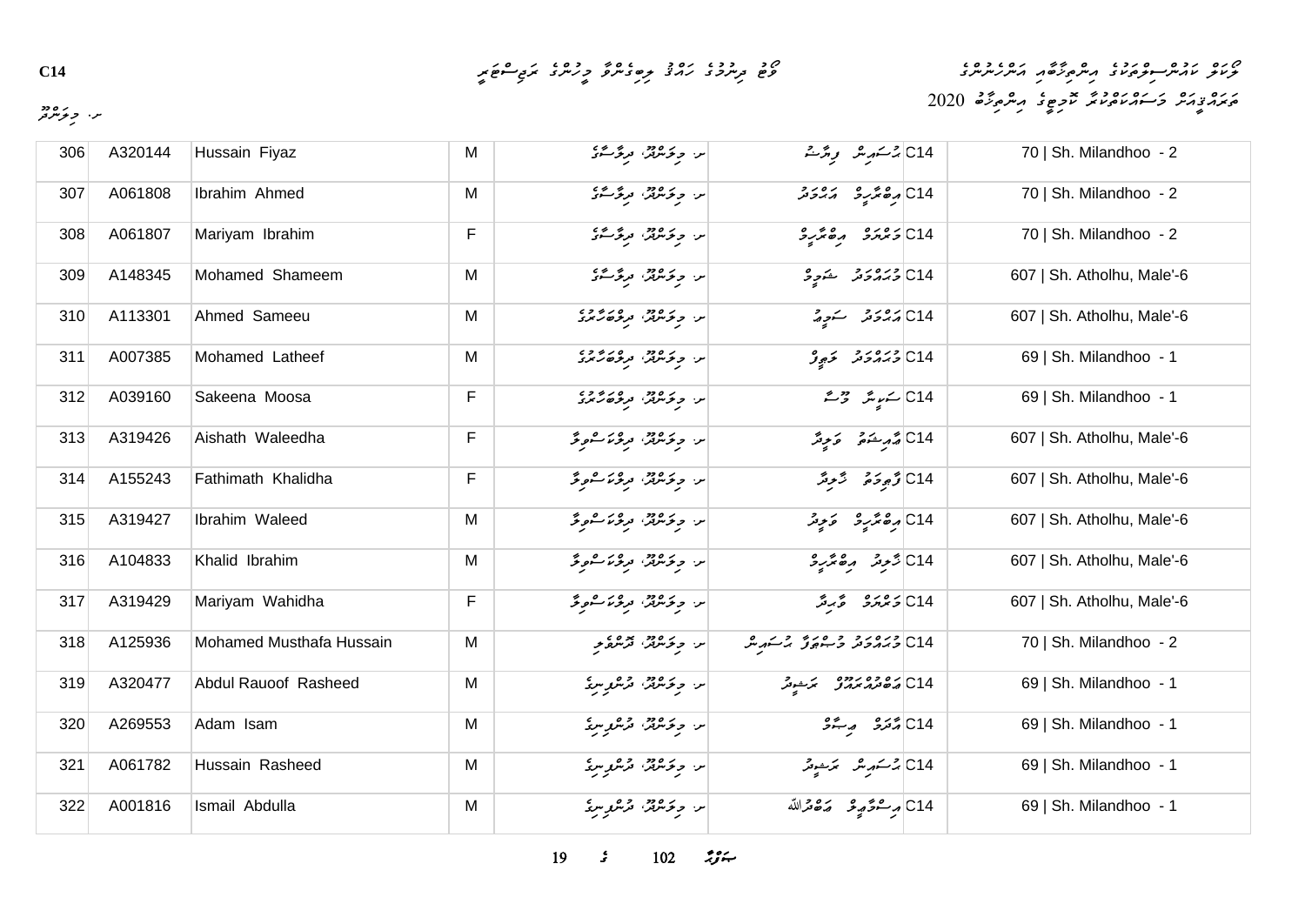*sCw7q7s5w7m< o<n9nOoAw7o< sCq;mAwBoEw7q<m; wBm;vB* م من المرة المرة المرة المرجع المرجع في المركبة 2020<br>مجم*د المريض المربوط المربع المرجع في المراجع المركبة* 

| 323 | A320472 | Yoosuf Abdulla        | M | ىر. جۇنىرلىر، ئۇنىرتوپىرىگ            | C14 ترتو مەھىراللە                                      | 69   Sh. Milandhoo - 1      |
|-----|---------|-----------------------|---|---------------------------------------|---------------------------------------------------------|-----------------------------|
| 324 | A319144 | Aishath Fazeela       | F | أأرا وكاللغل الممركة والملاوق         | C14 مۇم <i>رىشتۇ    ق<sup>ى</sup>م</i> وگە              | 70   Sh. Milandhoo - 2      |
| 325 | A120875 | Ali Moosa             | M | الرا وكاللكل الممركة مروه وكل         | C14 أُرَمِي حَرْبٌ                                      | 70   Sh. Milandhoo - 2      |
| 326 | A319143 | Aminath Idrees        | F | الرا وكاللكل المادكان وكلا وكل        | C14 مَرْحِ سَمَعَ مِقْرَمِي <sup>ت</sup> ْ              | 70   Sh. Milandhoo - 2      |
| 327 | A319147 | Mariyam Ihusana       | F | من المحافظة الملاحظة المحافظة المحركة | C14 كەبىر بىر بەر ئىگەنگە                               | 70   Sh. Milandhoo - 2      |
| 328 | A320243 | Ahmed Washeem Hashim  | M | أأمزا ويحامدني أولاقى                 | C14 كەبرو تەخەر گەجو                                    | 70   Sh. Milandhoo - 2      |
| 329 | A155244 | Ali Yamin             | M | أأرا وقرمرهن أردقاها                  | C14 کړې گر <i>ونگ</i> ر                                 | 67   Sh. Funadhoo - 1       |
| 330 | A269434 | Aminath Shahudha      | F | الرا ويحاكمة أأوى وركا                | C14 مَرْحِبَتَهُمْ شَوَرْتَنَّ                          | 639   Vilimale', Ehenihen-4 |
| 331 | A320249 | Fathimath Rinzee      | F | ىر، بەنگەنگە، بەنگ                    | C14 <i>وُّهِ دَمَّة</i> مِرْسْمَىِّ                     | 70   Sh. Milandhoo - 2      |
| 332 | A269431 | Mariyam Riznee        | F | ر وترکرده دیگر                        | C14 كەبرىرى مەيج بىر                                    | 639   Vilimale', Ehenihen-4 |
| 333 | A320258 | Ahmed Munsif          | M | الرا وتحسن المحكومين وه               | C14 <i>كەندى قىرىبى</i> ر                               | 70   Sh. Milandhoo - 2      |
| 334 | A269432 | Fathimath Sana        | F | أأرا وتحارقها أركافه والمعافي         | C14 ۇ <sub>جو</sub> رۇ ئەنگە                            | 70   Sh. Milandhoo - 2      |
| 335 | A320244 | Fathimath Waseema     | F | المرا وتحسين المحاوضين وه             | C14 تۇم <sub>ب</sub> وخۇ ھ <sup>ەس</sup> ب <sup>ى</sup> | 70   Sh. Milandhoo - 2      |
| 336 | A326702 | Hashim Abdul Rahman   | M | الرا وتحسن المحموش وه                 | C14 گشور مەمەمەرە بور                                   | 70   Sh. Milandhoo - 2      |
| 337 | A084605 | Mohamed Waseem Hashim | M | الرا وتحارقها أرى وللرسائع            | C14 <i>ويزه دو و پ</i> وتو گېغوی                        | 70   Sh. Milandhoo - 2      |
| 338 | A269396 | Ahmed Nayif           | M | ر وترميز، ريږ                         | C14 كەندى تىر ئىگەر <i>ۇ</i>                            | 607   Sh. Atholhu, Male'-6  |
| 339 | A269397 | Aminath Arusha        | F | ر. وترکوفر، رپې                       | C14 مَّ حِسَمَة مَ مَرْشَّ                              | 70   Sh. Milandhoo - 2      |

*r@w7mBo> .6*

 $20$  *s*  $102$  *z***<sub>3</sub>** $\approx$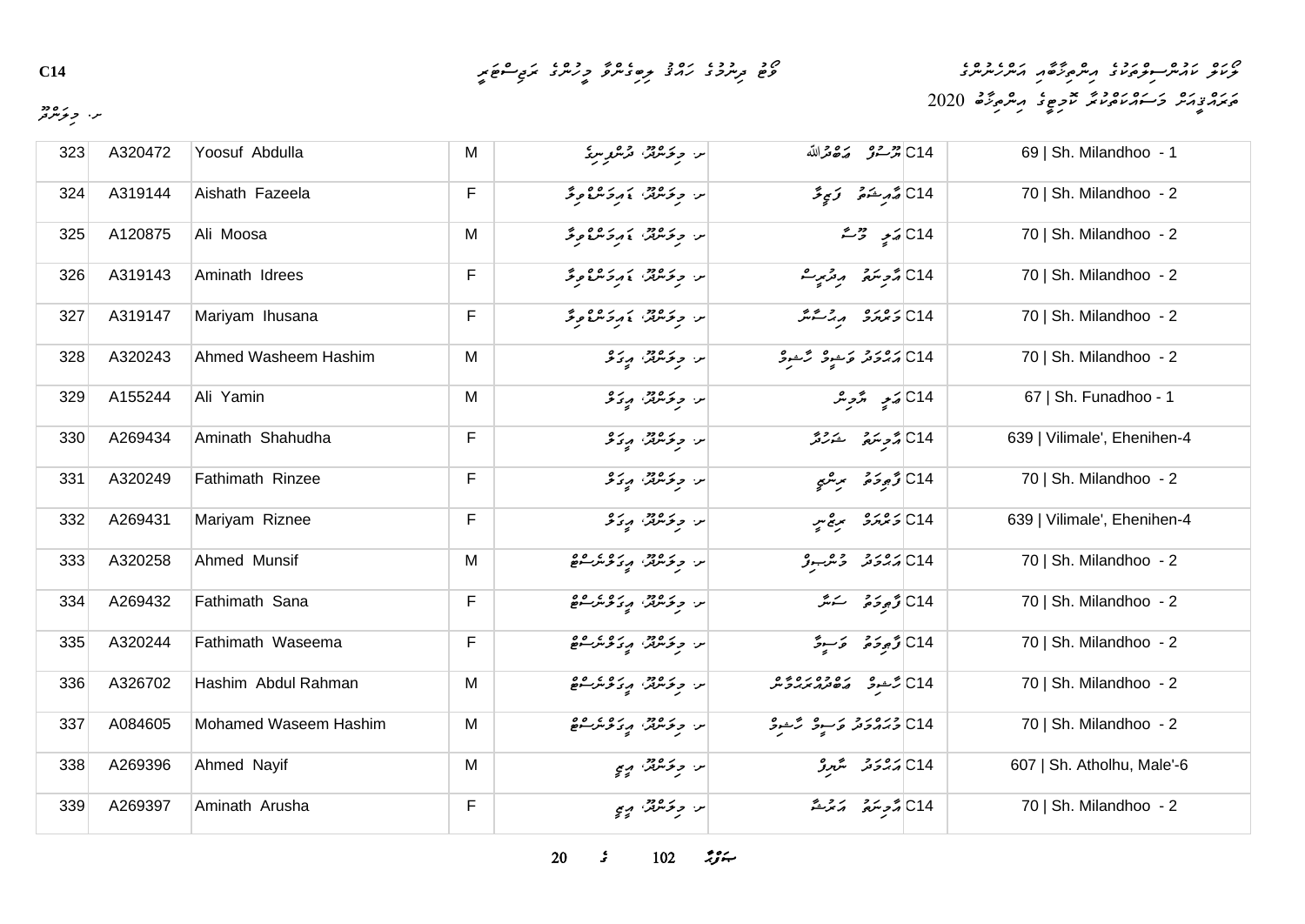*sCw7q7s5w7m< o<n9nOoAw7o< sCq;mAwBoEw7q<m; wBm;vB* م من المرة المرة المرة المرجع المرجع في المركبة 2020<br>مجم*د المريض المربوط المربع المرجع في المراجع المركبة* 

| ر ه دد<br>ىر، بەلومىزىر |  |
|-------------------------|--|
|-------------------------|--|

| 340 | A094967 | Mohamed Riyaz Yoosuf     | M           | ر و د هند د پا                                                                                                                                                                                                         | C14 ديره د د برگريه مرسو                                | 607   Sh. Atholhu, Male'-6 |
|-----|---------|--------------------------|-------------|------------------------------------------------------------------------------------------------------------------------------------------------------------------------------------------------------------------------|---------------------------------------------------------|----------------------------|
| 341 | A319852 | Zubaidha                 | F           | ر وترکوفر دی                                                                                                                                                                                                           | C14 تج <b>ءَ</b> مرمثر                                  | 70   Sh. Milandhoo - 2     |
| 342 | A058311 | Aishath Niyaza           | F           |                                                                                                                                                                                                                        | C14 مەم شىق سېتىرىتى                                    | 70   Sh. Milandhoo - 2     |
| 343 | A058313 | Ali Shareef Abdulla      | M           | س و محمد من الله عليه الله من الله من الله من الله من الله من الله من الله من الله من الله من الله م<br>الله من الله من الله من الله من الله من الله من الله من الله من الله من الله من الله من الله من الله من الله م | C14 صَعِي ڪَمَعِي <i>وَ صَ</i> صْحَراللّه               | 70   Sh. Milandhoo - 2     |
| 344 | A269308 | Mohamed Zidan            | M           |                                                                                                                                                                                                                        | C14 <i>2222 فرق</i> گىر                                 | 70   Sh. Milandhoo - 2     |
| 345 | A320006 | Adam Wisaam              | M           | ر و د ورد د و و و و و و                                                                                                                                                                                                | C14 جۇنزى م <i>وسى</i> ۋ                                | 69   Sh. Milandhoo - 1     |
| 346 | A332000 | Aishath Mohamed          | F           | ر و د ورو د و و و و و و                                                                                                                                                                                                |                                                         | 69   Sh. Milandhoo - 1     |
| 347 | A148785 | Aminath Nasreena Ibrahim | $\mathsf F$ | ر و د ورو د و و و و و و                                                                                                                                                                                                | C14 مَّ <i>جِ سَمَعْ</i> سَرَ مُشْعِيشَ مِنْ مَّرْبِ حْ | 69   Sh. Milandhoo - 1     |
| 348 | A001876 | Badhoora Mohamed         | $\mathsf F$ | ر و د ورو د و و و و و و                                                                                                                                                                                                | C14 كەنتىر بەردە بەر                                    | 69   Sh. Milandhoo - 1     |
| 349 | A319996 | Fathimath Shiuna         | F           | در وتحسن المستقر دارد و د                                                                                                                                                                                              | C14 <i>وَّجِوحَةْ</i> سِبْر <i>ةْ</i> مَّرْ             | 607   Sh. Atholhu, Male'-6 |
| 350 | A320002 | Hawwa Risna              | $\mathsf F$ | ر و و ده ده ده و د و د                                                                                                                                                                                                 | C14 ئەۋ <sub>ە</sub> مىسى ئىرگىنگە                      | 69   Sh. Milandhoo - 1     |
| 351 | A132143 | Ilyas Mohamed            | M           | ر و وسر او ده ده د                                                                                                                                                                                                     | C14 مۇنزىقە <i>مەم</i> ەم                               | 607   Sh. Atholhu, Male'-6 |
| 352 | A155280 | Mariyam Yumna            | $\mathsf F$ | د و وده ده ده ده.<br>د و وسربل ارسربربرد د                                                                                                                                                                             | C14 كەبىر بىر بىرىگە                                    | 69   Sh. Milandhoo - 1     |
| 353 | A269402 | Mohamed Wizam            | M           | ر و د ورو د و و و و و و                                                                                                                                                                                                | C14 <i>جنہ جو جو جو ج</i>                               | 607   Sh. Atholhu, Male'-6 |
| 354 | A007408 | Muawiyath Mohamed        | M           | ر و د ورو د و و و و و و                                                                                                                                                                                                | C14 <i>وَهُوِمَوْهِ وَبَهُوَمُ</i> وْ                   | 607   Sh. Atholhu, Male'-6 |
| 355 | A319471 | Fardaana Ahmed           | $\mathsf F$ | ر وی شود ، دوء                                                                                                                                                                                                         | C14 ۇىرتى <i>رىڭ مەدە</i> تر                            | 70   Sh. Milandhoo - 2     |
| 356 | A155242 | Ibrahim Nazim            | M           | ىر. جەنگىرى مەدە ي                                                                                                                                                                                                     | C14 م <i>رھ مُرْرِدْ مُرْمُ</i> وِدْ                    | 335   GDh. Thinadhoo - 1   |

 $21$  *s*  $102$  *z***<sub>3</sub>** $\approx$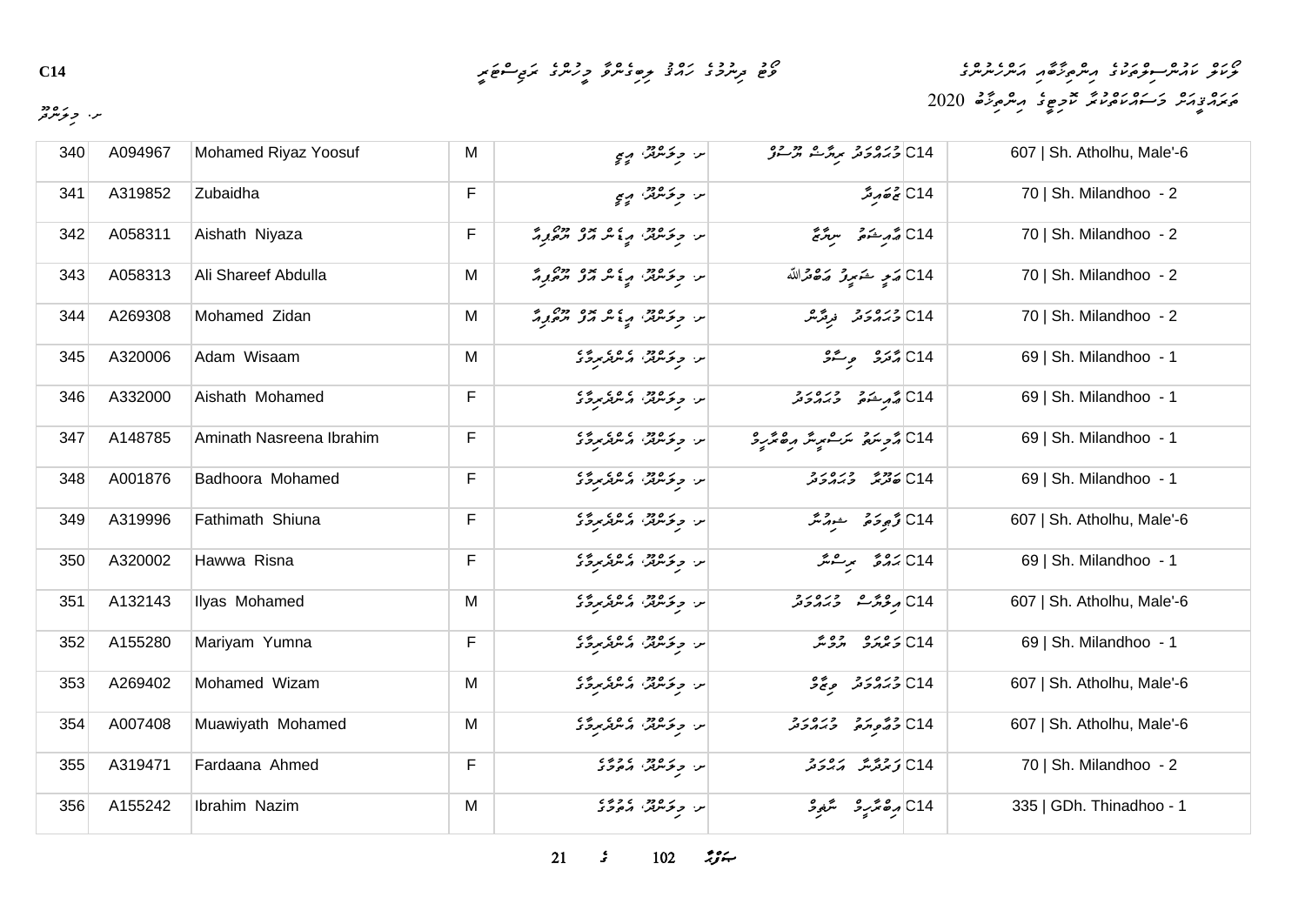*sCw7q7s5w7m< o<n9nOoAw7o< sCq;mAwBoEw7q<m; wBm;vB* م من المرة المرة المرة المرجع المرجع في المركبة 2020<br>مجم*د المريض المربوط المربع المرجع في المراجع المركبة* 

| 357 | A319151 | Ahmed Visaam      | M           | أأرا وتحارقها أوكاك والمراكل | C14 كەبۇ <i>قىر مەسەۋ</i>                  | 607   Sh. Atholhu, Male'-6     |
|-----|---------|-------------------|-------------|------------------------------|--------------------------------------------|--------------------------------|
| 358 | A313914 | Ali Ibrahim       | M           | الرا وتحسين أروشهرس          | C14 <i>مَرِ م</i> ِ مُ <i>مَرْرِ \$</i>    | 70   Sh. Milandhoo - 2         |
| 359 | A319152 | Fathimath Nisreen | $\mathsf F$ | ر وتحسين أو شهر ش            | C14 ۇ <sub>ج</sub> وڭ مېرىشمېرىش           | 70   Sh. Milandhoo - 2         |
| 360 | A269624 | Ibrahim Hamees    | M           | ر و وسرهر از دو شور ش        | C14 مەھمگەيى ئىم يەھ                       | 607   Sh. Atholhu, Male'-6     |
| 361 | A269622 | Mohamed Ihusan    | M           | ر وتحسين أو شهر ش            | C14 <i>ۋېزودو مې</i> رگىگى                 | 607   Sh. Atholhu, Male'-6     |
| 362 | A319307 | Abdulla Reehan    | M           | بر وتحسن موتر عم             | C14 مَەھىراللە م <sub>ى</sub> گىر          | 69   Sh. Milandhoo - 1         |
| 363 | A273618 | Ahmed Shakir      | M           | س و وسره در ده ده            | C14 <i>مەشەقىر</i> مەھمىي تە               | 69   Sh. Milandhoo - 1         |
| 364 | A155294 | Aishath Sipra     | F           | س و وسربر المروس و و         | C14 مەمرىشقى سوبۇنتى                       | 555   Hulhumale', Ehenihen - 3 |
| 365 | A284960 | Fathimath Shaira  | F           | س و وسربر المروس و و         | C14 تۇم <sub>ۇ</sub> خۇ ش <sup>ې</sup> مەش | 69   Sh. Milandhoo - 1         |
| 366 | A319303 | Hawwa Samaa       | F           | س و وسربور، مرد ده           | $52.202$ $53.2$ C14                        | 69   Sh. Milandhoo - 1         |
| 367 | A319308 | Khadheeja Suha    | $\mathsf F$ | س و ودو عدد ٥٥               | C14 كَرْمِيعٌ مُسْتَرَكَّهُ مُسَارِكًا     | 69   Sh. Milandhoo - 1         |
| 368 | A329877 | Mariyam Ali       | F           | س و وسره در ده ده            | C14 كەبھە <i>كى كەب</i>                    | 69   Sh. Milandhoo - 1         |
| 369 | A141055 | Saznee Ahmed      | F           | بر وتوسير، موترسي            | C14 ڪيٽي مير <i>مذڪ</i> تر                 | 555   Hulhumale', Ehenihen - 3 |
| 370 | A336630 | Zainab Sakha      | F           | س و وسربر، دوبر سو           | C14 ئىم مىتى ئىستىگ                        | 69   Sh. Milandhoo - 1         |
| 371 | A124904 | Mariyam Zahiyya   | F           | بر وی پره وه ده ک            | C14 <i>كا برويز في بارديز</i>              | 69   Sh. Milandhoo - 1         |
| 372 | A160891 | Tholhath Adam     | M           | ىر. بەنزىرىق كەم سىر         | C14 يَوْبَرُ ۾ مُعَرَّدِ                   | 69   Sh. Milandhoo - 1         |
| 373 | A319159 | Haleemath Solih   | F           | ىر. بەنۇشۇش كەشكەش           | C14]ټر <sub>م</sub> چری جگوب <sup>9</sup>  | 70   Sh. Milandhoo - 2         |

*22 sC 102 nNw?mS*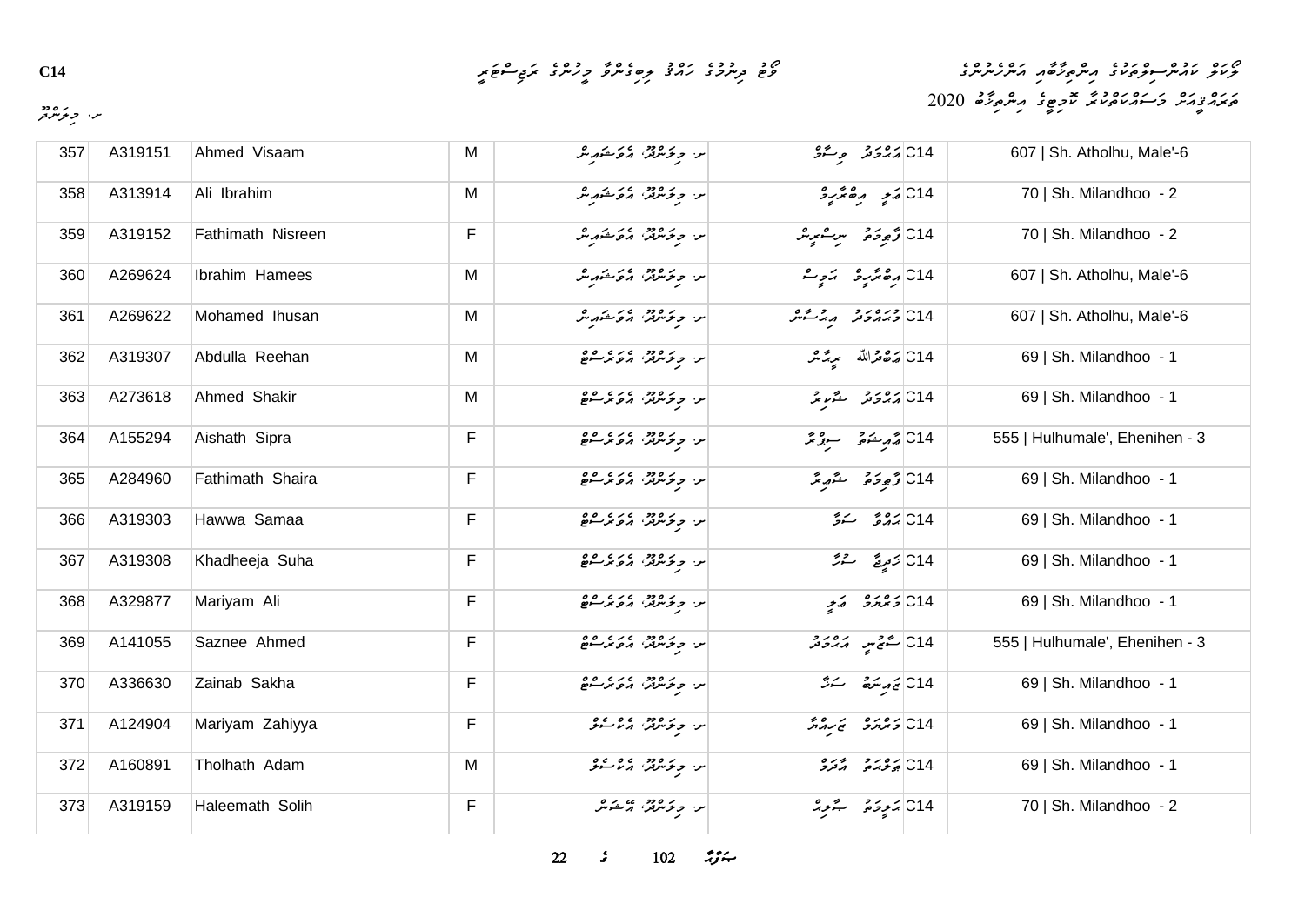*sCw7q7s5w7m< o<n9nOoAw7o< sCq;mAwBoEw7q<m; wBm;vB* م من المرة المرة المرة المرجع المرجع في المركبة 2020<br>مجم*د المريض المربوط المربع المرجع في المراجع المركبة* 

| 374 | A023958 | Ibrahim Ali          | M            | س تر تر شرقه الر شکر شر               | C14 مەھم <i>گىي</i> ھەمچە              | 607   Sh. Atholhu, Male'-6     |
|-----|---------|----------------------|--------------|---------------------------------------|----------------------------------------|--------------------------------|
| 375 | A269629 | Mariyam Hishma       | F            | الرا المركوبين أكرك مكار              | C14 <i>5 بر بر</i> ه شور بر            | 555   Hulhumale', Ehenihen - 3 |
| 376 | A269210 | Ahmed Haisham        | M            | مر تر تر قریب می می                   | C14   <i>د ب</i> حق که که              | 70   Sh. Milandhoo - 2         |
| 377 | A072432 | Buraira Hussain      | $\mathsf{F}$ | ىر. جەنگەنگەن تۈگ                     | C14 <i>ھىندىقە</i> جەسئە <i>رى</i> تىر | 70   Sh. Milandhoo - 2         |
| 378 | A051904 | Firaq Ibrahim        | M            | ىر، بەيزىللاش بۇ ھ                    | C14 <i>وبرڈ م</i> ی میرے               | 70   Sh. Milandhoo - 2         |
| 379 | A269204 | Ibrahim Meesham      | M            | بر وی عربی می ه                       | C14 مەھەر بەر بەر يەر                  | 607   Sh. Atholhu, Male'-6     |
| 380 | A066082 | Ahmed Rasheed Hassan | M            | من تر تر قرار دور م                   | C14 كەندى قىر ئىر كىرىدىش              | 69   Sh. Milandhoo - 1         |
| 381 | A320289 | Ali Rasheed Hassan   | M            | بر وتحسين توه ودر                     | C14 كەي ترىنوپر تەس <i>ەش</i>          | 69   Sh. Milandhoo - 1         |
| 382 | A320294 | Aminath Rasheeda     | $\mathsf{F}$ | برا وتحسن وهمد                        | C14 مَرْحِ سَمَعْ سَمَسْبِعْدَ         | 126   B. Thulhaadhoo - 3       |
| 383 | A320270 | Fareedha Hussain     | F            | برا وترتكزا كأهامير                   | C14 تۇم <sub>ي</sub> ىتى - ش-ئىرىتى    | 69   Sh. Milandhoo - 1         |
| 384 | A320273 | Fathimath Rasheeda   | $\mathsf F$  | س و وسر و و دور<br>س و توسرش و و و مر | C14 ۇ <sub>جو</sub> رَى ئېرىئېدىگە     | 69   Sh. Milandhoo - 1         |
| 385 | A284475 | Hassan Rasheed Ali   | M            | برا وترتكزا كأهامير                   | C14 كەسەنلا بۇيەيدۇ كەي <sub>چ</sub>   | 69   Sh. Milandhoo - 1         |
| 386 | A320296 | Ibrahim Rasheed      | M            | بر وترترين وه ودر                     | C14 مەھەمگەر تەرەپ تەرەپلىرىد          | 69   Sh. Milandhoo - 1         |
| 387 | A269439 | Mariyam Rasheeda     | F            | برا وتحسن وهمد                        | C14 كەبرىرى - بەرجەنگر                 | 607   Sh. Atholhu, Male'-6     |
| 388 | A320272 | Mohamed Rasheed      | M            | یں ویکس وہ دور                        | C14 <i>5&gt;25 كرش</i> وتر             | 69   Sh. Milandhoo - 1         |
| 389 | A012226 | Ali Adam             | M            | ىر. بەنزىكى، ئەبرە                    | C14] رَمِ گ <sup>5</sup> رو            | 607   Sh. Atholhu, Male'-6     |
| 390 | A269365 | Mohamed Afnaan       | M            | ىر. بەنزىكى ئەنزە                     | C14 <i>ۋېرم</i> روتر م <i>رو</i> شر    | 70   Sh. Milandhoo - 2         |

 $23$  *s*  $102$  *n***<sub>s</sub>** $\frac{2}{3}$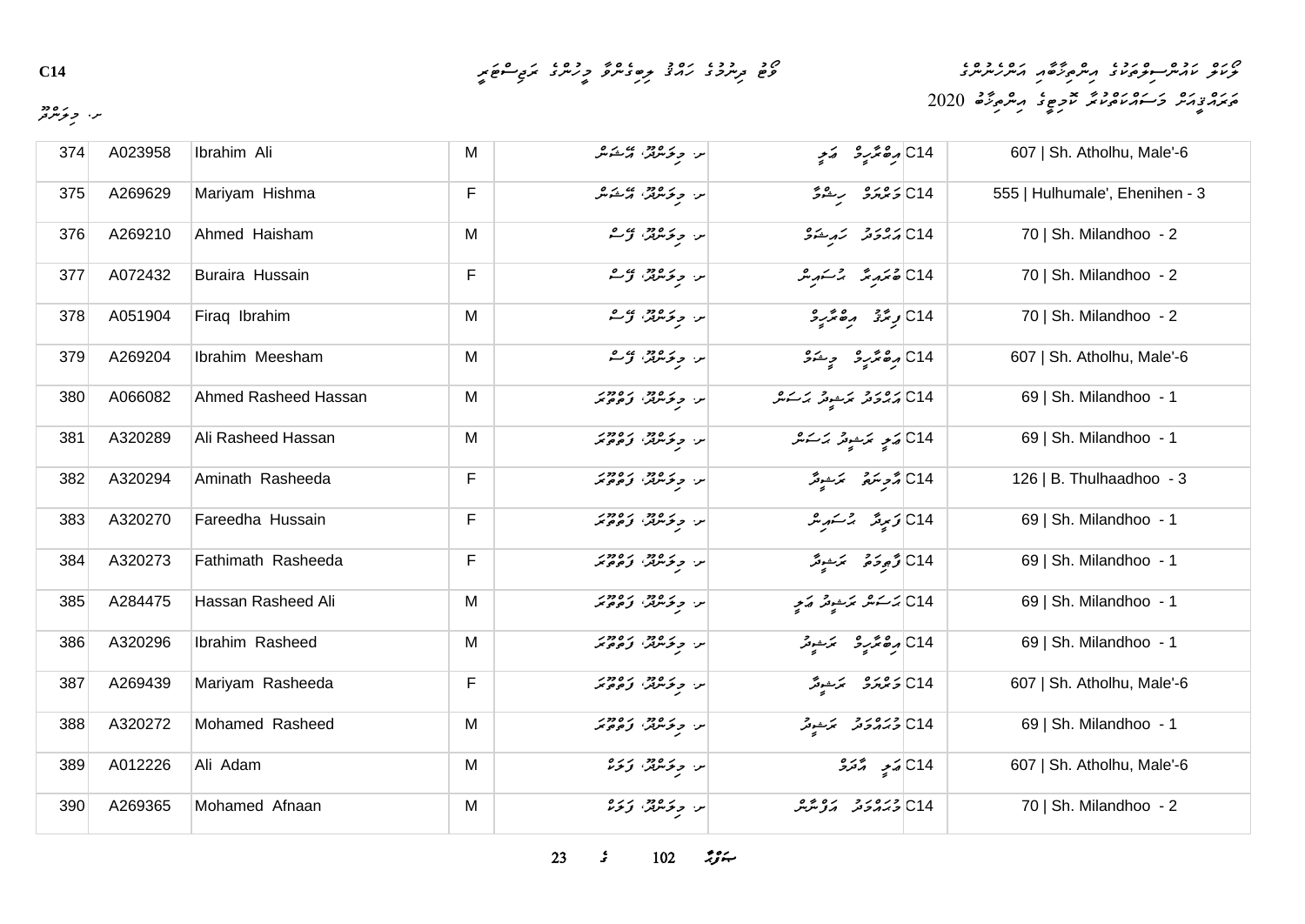*sCw7q7s5w7m< o<n9nOoAw7o< sCq;mAwBoEw7q<m; wBm;vB* م من المرة المرة المرة المرجع المرجع في المركبة 2020<br>مجم*د المريض المربوط المربع المرجع في المراجع المركبة* 

| 391 | A060457 | Thahiyya Ibrahim          | $\mathsf{F}$ | ىر. بەنزىرىق، ئەنزىر         | C14  <i>ھَرِمْہُدَ م</i> ِھْتَر <i>ُرٍ</i> دُ    | 70   Sh. Milandhoo - 2     |
|-----|---------|---------------------------|--------------|------------------------------|--------------------------------------------------|----------------------------|
| 392 | A318253 | Mariyam Asraar            | F            | ر و و مهر در در در در        | C14 كەبىر بىر يەر يېزىر                          | 69   Sh. Milandhoo - 1     |
| 393 | A319828 | Ahmed Fawaaz              | M            | مر بر تر تر تر تر ش          | C14 كەبروتىر ئ <i>وغ</i> ى                       | 607   Sh. Atholhu, Male'-6 |
| 394 | A115608 | Hassan Mufeed Abdul Gadir | M            | مرا برنوروژي کوتکر ک         | C14) بَرَـــَمَّرْ وَُرٍيمْ   رَەقْرُوَدَّورِيْر | 70   Sh. Milandhoo - 2     |
| 395 | A328996 | Ahmed Rasheed             | M            | ىر. بەيگەنگە كۆشكە           | C14 <i>مەندى مى</i> ر مىر                        | 607   Sh. Atholhu, Male'-6 |
| 396 | A316466 | Ali Mohamed               | M            | ىر. بەيگەنگە كەشكە           | C14 <i>مَرِ وَبَهُ</i> وَمَرُ                    | 607   Sh. Atholhu, Male'-6 |
| 397 | A332077 | Aminath Anaya Binth Ali   | $\mathsf{F}$ | ألرا وتوسين وكشاش            |                                                  | 607   Sh. Atholhu, Male'-6 |
| 398 | A319117 | Hafeeza Ahmed             | $\mathsf{F}$ | س ئۆتەتلەش كۆشكە             | C14 <i>بَرْدٍ بِنَ مَدْوَنْدُ</i>                | 607   Sh. Atholhu, Male'-6 |
| 399 | A151460 | Hassan Fayaz              | M            | ىر. بەي ئەنگە ئۇ شەھر        | C14 ئەسەئىش ئەيۇش                                | 155   K. Hinmafushi - 2    |
| 400 | A320991 | Aminath Salma Mohamed     | F            | ر و ده در ده د               | C14 مُجِسَعَةِ سَعُوَّةَ وَيَرْمُحَمَّد          | 70   Sh. Milandhoo - 2     |
| 401 | A269327 | Aishath Shuman            | F            | مر با تورگور می شود.         | C14 مۇم <i>رىشقۇ</i> شۇ <i>كى بىر</i>            | 607   Sh. Atholhu, Male'-6 |
| 402 | A106916 | Ali Zuhair                | M            | ىر، بەنزىكەش، ئەمەت          | C14 <i>ھَ۔ چ</i> ئەرىمە                          | 607   Sh. Atholhu, Male'-6 |
| 403 | A318305 | Mohamed Azim              | M            | ىر، بەنزىكەش، ئەمەت          | C14 <i>جنہ جو جھ چ</i>                           | 70   Sh. Milandhoo - 2     |
| 404 | A318639 | Sakeeba Ali               | $\mathsf{F}$ | ىر. بەيھەتلەر تۇمۇش          | C14 سنوڭ م <i>ەي</i> ج                           | 607   Sh. Atholhu, Male'-6 |
| 405 | A320327 | Abdulla Yamir             | M            | ىر. بەنزىكەن، ئەمەسەم ئ      | C14 مَەھىراللە مۇج <i>ى</i> ر                    | 69   Sh. Milandhoo - 1     |
| 406 | A320329 | Ahmed Masoodh             | M            | ىر. بەنزىتىللىقى ئەرب ئىم ئى | C14 كەبروتر كەسىرتىر                             | 607   Sh. Atholhu, Male'-6 |
| 407 | A320328 | Ali Musthafa              | M            | ىر، بەندىق، نەمەسەمەتى       | C14 <i>ڇَيِ - جُڪورَ</i>                         | 69   Sh. Milandhoo - 1     |

 $24$  *s*  $102$  *z***<sub>3</sub>** $\approx$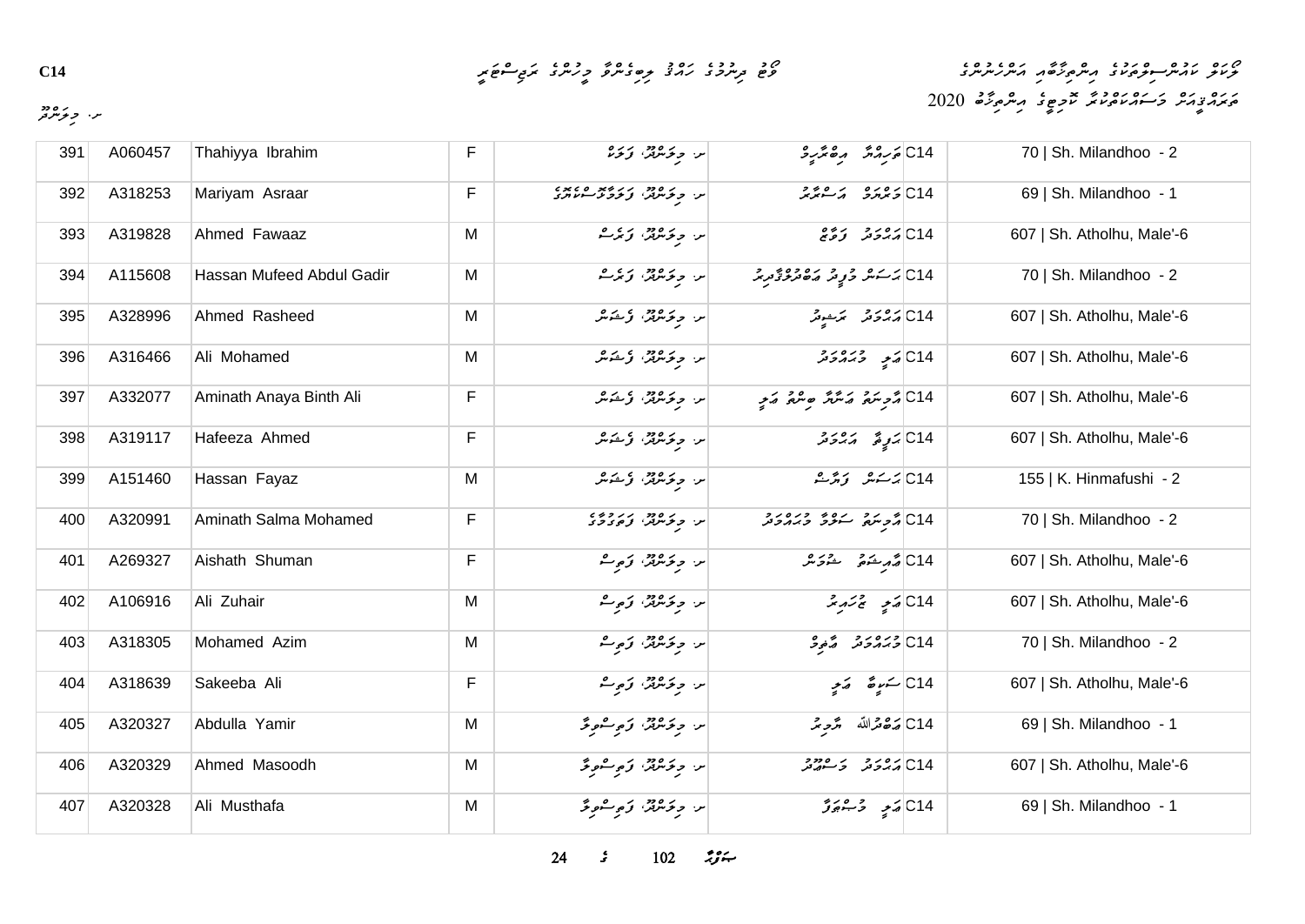*sCw7q7s5w7m< o<n9nOoAw7o< sCq;mAwBoEw7q<m; wBm;vB* م من المرة المرة المرة المرجع المرجع في المركبة 2020<br>مجم*د المريض المربوط المربع المرجع في المراجع المركبة* 

| ر ه دد<br>ىر، بەلومىزىر |  |
|-------------------------|--|
|-------------------------|--|

| 408 | A269764 | Ibrahim Thamam    | M            | ىر: ئۆچۈش كەم سەھ گە      | C14 مەھ <i>مگىي</i> ۇ مۇ <i>ۋ</i> ۇ                        | 69   Sh. Milandhoo - 1         |
|-----|---------|-------------------|--------------|---------------------------|------------------------------------------------------------|--------------------------------|
| 409 | A155248 | Mohamed Mansoor   | M            | أأرا وقرارهم وكالمحصوص    | C14 در در در در در در                                      | 69   Sh. Milandhoo - 1         |
| 410 | A333312 | Rushdhee Abdulla  | M            | ىر: ئەنگەنلەر كەم سەئەنگە | C14 بمرشوس كەھەمراللە                                      | 69   Sh. Milandhoo - 1         |
| 411 | A320473 | Shareefa Abdulla  | $\mathsf F$  | ىر، بەنزىكەن، ئەمەسەمەتى  |                                                            | 69   Sh. Milandhoo - 1         |
| 412 | A320565 | Adam Faseeh       | M            | ىن جەنگەنگە ئەنج          | C14 مەترى تەس <u>بە</u> ر                                  | 607   Sh. Atholhu, Male'-6     |
| 413 | A155372 | Ahmed Fasah       | M            | ىر، جەنگىرى ئەنج          | C14 كەندى ئەستەن                                           | 70   Sh. Milandhoo - 2         |
| 414 | A320564 | Aishath Adam      | F            | ىر، بەنزىللىكى ئەنج       | C14 مەم شەم ئەمەر 25                                       | 70   Sh. Milandhoo - 2         |
| 415 | A023768 | Ali Ahmed         | M            | ىر. بەنزىقلار تۇنج        | C14 كەبىي كەبرى قىر                                        | 555   Hulhumale', Ehenihen - 3 |
| 416 | A320589 | Fathmath Falaha   | F            | ىر. بەنزىقلار ئەنج        | C14 تَ <i>وْجِرَةْ تَرَخَّدُ</i> ّ                         | 70   Sh. Milandhoo - 2         |
| 417 | A320566 | Ibrahim Rifah Ali | M            | ىر. جەنگەنگەن ئۇنج        | C14 <sub>م</sub> ەنگرى <sub>د</sub> ى برز <i>گە كەي</i>    | 70   Sh. Milandhoo - 2         |
| 418 | A361785 | Ismail Akif       | M            | ىر، بەنزىللىكى ئەنج       | C14 م <sub>و</sub> شۇم <sub>ۇ</sub> بۇ م <sup>ە</sup> بىرۇ | 70   Sh. Milandhoo - 2         |
| 419 | A269753 | Mariyam Thoifath  | F            | من توفر علم المرجح        | C14 كى ئىرىق ھەر ئىھ                                       | 70   Sh. Milandhoo - 2         |
| 420 | A128652 | Mohamed Inthiyaz  | M            | ىر. بەنزىقلار ئەنج        | C14 <i>ۋىدە دەر مەشھەر ئۆ</i>                              | 70   Sh. Milandhoo - 2         |
| 421 | A155283 | Azeeza            | $\mathsf{F}$ | ىر. جۇ ئوقۇ، بولمىيى      | C14 ڪيو پچ                                                 | 69   Sh. Milandhoo - 1         |
| 422 | A330530 | Jameela Ahmed     | F            | بر و و شرقه و ۲۵۵         | C14 <sub>قىچ</sub> ۇ كەبر <i>ى</i> تىر                     | 69   Sh. Milandhoo - 1         |
| 423 | A330528 | Juvairiya Mohamed | $\mathsf F$  | ر و د کرده. د ۲۵۵         | C14 في <i>ق</i> دير بير تر محمد تر دير 19                  | 69   Sh. Milandhoo - 1         |
| 424 | A320152 | Aishath Zaheera   | F            | ىر. جەڭرىق، ۋىرەپتر       | C14 مەمرىشمۇ سىم پەتتىر                                    | 70   Sh. Milandhoo - 2         |

 $25$  *s*  $102$  *z*  $25$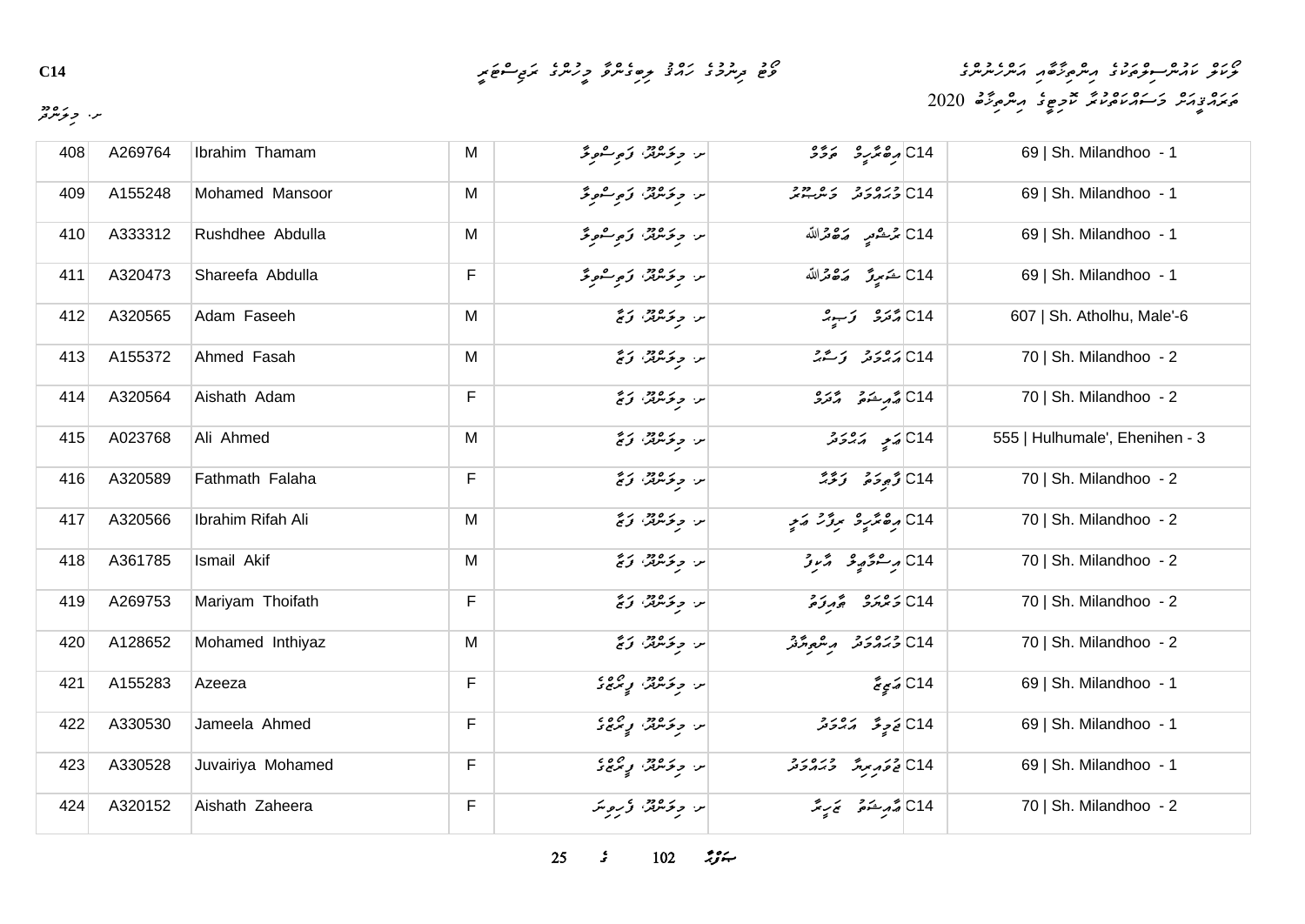*sCw7q7s5w7m< o<n9nOoAw7o< sCq;mAwBoEw7q<m; wBm;vB* م من المرة المرة المرة المرجع المرجع في المركبة 2020<br>مجم*د المريض المربوط المربع المرجع في المراجع المركبة* 

| 425 | A321539 | Ali Nazeer          | M           | أأرا وتحامدهما كرباويتر | C14 کمبر سنږيمه                              | 70   Sh. Milandhoo - 2        |
|-----|---------|---------------------|-------------|-------------------------|----------------------------------------------|-------------------------------|
| 426 | A321544 | Aminath Sofiya      | F           | ىر. ئەقەتلىقى، قەرئەتتە | C14 مەھ بىر ئىسىن بەر ئىر                    | 62   Sh. Maroshi - 1          |
| 427 | A155273 | Fathimath Lifusa    | F           | أبرا وتخالفك كربرويتر   | C14 رَّجِ دَمَّةَ مِنْ مُّتَّ                | 70   Sh. Milandhoo - 2        |
| 428 | A322519 | Mohamed Naeem       | M           | أأما أوقر بقره وكرويتر  | C14 <i>3222 سَمِي</i> <sup>و</sup>           | 70   Sh. Milandhoo - 2        |
| 429 | A272345 | Aishath Yashfa      | $\mathsf F$ | ر و و مهم و دور و ،     | C14 مَدْمِرْ مِشْمَرَّةً مَرْ مِشْمَرَّ      | 70   Sh. Milandhoo - 2        |
| 430 | A317952 | Ali Mohamed         | M           | ىن بەن ھەر ئەرەپرە      | C14 كەير بەردە ئىر                           | 70   Sh. Milandhoo - 2        |
| 431 | A307288 | Fathimath Rasheedha | F           | أأرا وتحسرها وروده بروا | C14 ۇ <sub>جو</sub> رَمْ م <sub>ىكتو</sub> ر | 70   Sh. Milandhoo - 2        |
| 432 | A307289 | Mariyam Ameena      | F           | ىر. ئەنھەش كەرلەردە ئا  | C14 <i>خەندى مۇم</i> بىگە                    | 70   Sh. Milandhoo - 2        |
| 433 | A140632 | Adam Faheem         | M           | ىر. جۇشۇر، ۋىتھ         | C14 مەترى تەرىج                              | 69   Sh. Milandhoo - 1        |
| 434 | A318353 | Aishath Nafaa       | $\mathsf F$ | ىر. جۇشۇر، ۋىتھ         | C14 مەم ئىسقىمە ئىستىگە                      | 244   ADh. Hangnaameedhoo - 1 |
| 435 | A159143 | Mariyam Nashad      | $\mathsf F$ | ىر. جەنگىرى ئۇنىۋە      | C14 كەبەد ھەر ئىگەنى                         | 69   Sh. Milandhoo - 1        |
| 436 | A079530 | Mohamed Faheem      | M           | ىر. جەنگىلار، ئۇسھ      | C14 <i>5 شەمىھە</i> ت <i>ور</i> ى            | 69   Sh. Milandhoo - 1        |
| 437 | A011527 | Mohamed Saeed       | M           | بر و و سربر، و سره      | C14 <i>\$222 سكوم</i> تر                     | 69   Sh. Milandhoo - 1        |
| 438 | A269363 | Ahmed Ameen         | M           | ر وتحسين وعربر          | C14 كەبرى قىر كەرچىلى                        | 69   Sh. Milandhoo - 1        |
| 439 | A155289 | Aishath Mohamed     | F           | ر وی گورد و مرکز آن     | C14 مُمْ مِسْتَمْعَ حَمْدُونَدْ              | 69   Sh. Milandhoo - 1        |
| 440 | A151444 | Ali Faris           | M           | برا وتحسين وعربهما      | C14] رَمِ تَوَمِرِ شَ                        | 69   Sh. Milandhoo - 1        |
| 441 | A301578 | Ishaq Mohamed       | M           | ىر. ئەقەتلەر، كەنلەش ئ  | C14 م <i>ېر مونځ ته څخه د ق</i> ر            | 69   Sh. Milandhoo - 1        |

 $26$  *s*  $102$  *z*  $25$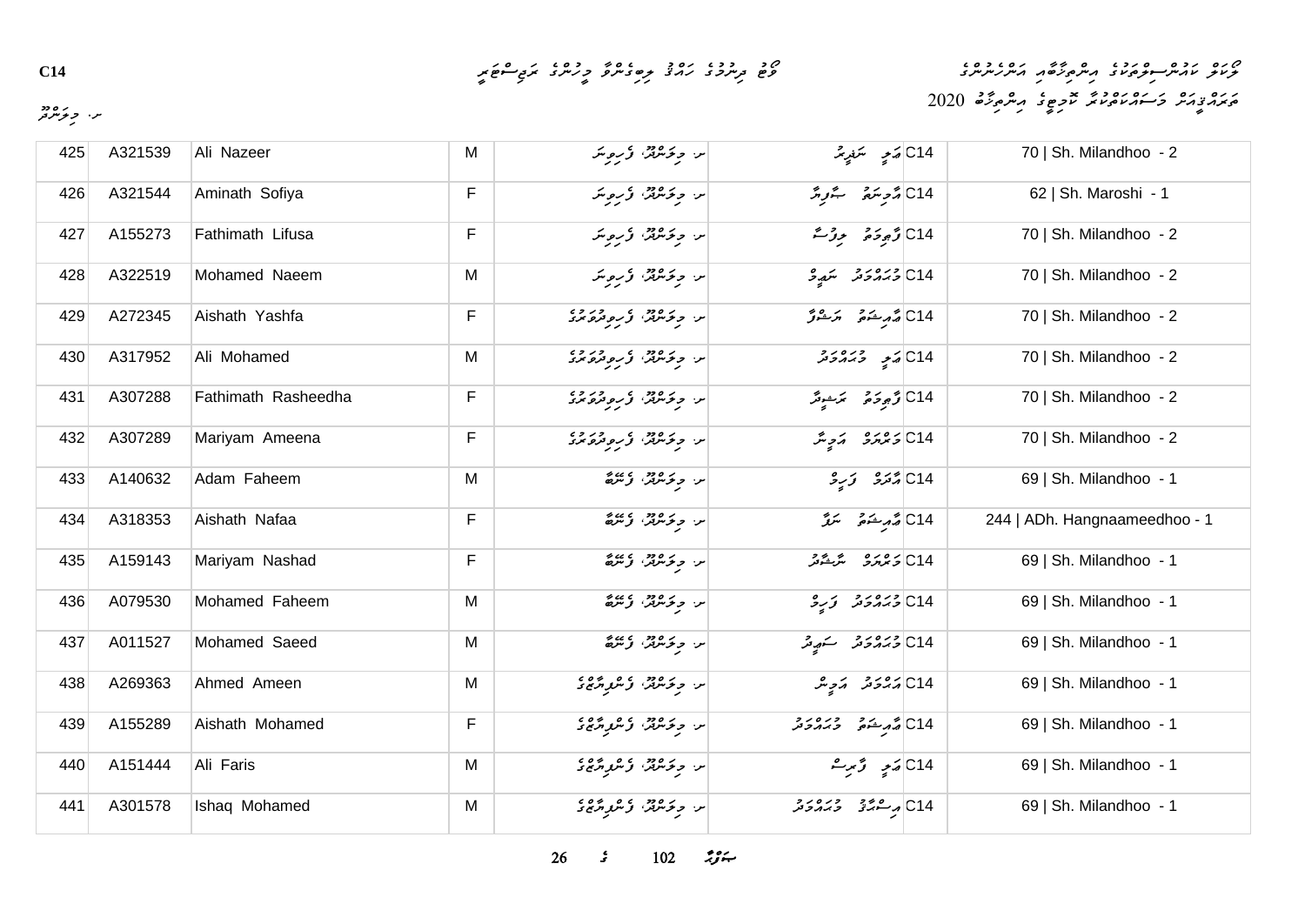*sCw7q7s5w7m< o<n9nOoAw7o< sCq;mAwBoEw7q<m; wBm;vB* م من المسجد المسجد المسجد المسجد المسجد العام 2020<br>مسجد المسجد المسجد المسجد المسجد المسجد المسجد المسجد المسجد ال

| 442 | A152424 | Mohamed Rasheed    | M | برا وتحسين كالعرضي                                                                                                                                          | C14 <i>32828 بمرش</i> وتر                       | 69   Sh. Milandhoo - 1     |
|-----|---------|--------------------|---|-------------------------------------------------------------------------------------------------------------------------------------------------------------|-------------------------------------------------|----------------------------|
| 443 | A261915 | Shaheema Zahir     | F | سر تر تر مرد بره بر بره بر                                                                                                                                  | C14 ڪرچ گ <sub>ي پ</sub> ر                      | 69   Sh. Milandhoo - 1     |
| 444 | A318322 | Ibrahim Hussain    | M | من تر تر عرض و عرض من                                                                                                                                       | C14 مەھەر بەلىكى ئەسكەر بىر                     | 607   Sh. Atholhu, Male'-6 |
| 445 | A012191 | Adam Naseer Hassan | M | مر جەنگەنگە ئۇسىما                                                                                                                                          | C14 <i>مُحَدَّدٌ</i> مَرَسِوِيْرَ بَرَسَمَسُ    | 70   Sh. Milandhoo - 2     |
| 446 | A320556 | Ahmed Loreef       | M | بر وتوسطا وه                                                                                                                                                | C14 كەش <sup>ى</sup> قىرىقى ئىچە ئىراق          | 607   Sh. Atholhu, Male'-6 |
| 447 | A320156 | Irumeena           | F | ىن جۇشقۇر، ۋېتىم                                                                                                                                            | C14 م <i>و پٽرچ</i> مٿر                         | 70   Sh. Milandhoo - 2     |
| 448 | A269556 | Mohamed Naseer     | M | بر و و سر و ده و م                                                                                                                                          | C14 <i>ۇنەم دۇ</i> س <i>ربى</i> رىم             | 607   Sh. Atholhu, Male'-6 |
| 449 | A084643 | Abdul Raheem Ali   | M | أأرا وقرمرهن وكسروق                                                                                                                                         | C14 <i>مەھەمەمىي</i> - مەمم                     | 70   Sh. Milandhoo - 2     |
| 450 | A155333 | Abdul Wahid Ali    | M | أبرا وترتدهما كركتموتى                                                                                                                                      | C14 مەھىرى ھەر مەر                              | 607   Sh. Atholhu, Male'-6 |
| 451 | A094962 | Ahmed Shaugee      | M | أأرا وتركاه والمساوي                                                                                                                                        | C14 <i>كەنگەنقى</i> ئىش <i>مۇت</i> ىي           | 70   Sh. Milandhoo - 2     |
| 452 | A320559 | Ali Sulaiman       | M | ىر. بەنزىكەنى، ئۇستىمۇتى                                                                                                                                    | C14 كەب <sub>چە</sub> سە <i>خەر</i> ۇنىر        | 70   Sh. Milandhoo - 2     |
| 453 | A330527 | Hawwa Ali          | F | أأرا وتركاه والمساوي                                                                                                                                        | C14 بَرْدُوَّ   مَرِ                            | 70   Sh. Milandhoo - 2     |
| 454 | A320558 | Mariyam Idurees    | F | أأرا وقرمرهن وكسفوقر                                                                                                                                        | C14 كەبھە <i>كى مەقرىپ</i>                      | 70   Sh. Milandhoo - 2     |
| 455 | A320315 | Aminath Inasa      | F | در او خود در ۱۶۵۵ ورو در ۲۶۵۵<br>در او خود در بود کاربرد کرد در او در او در او در او در او در او در او در او در ا                                           | C14 مَّ حِبِّرَةٌ مِتَّرَبَّةٌ                  | 70   Sh. Milandhoo - 2     |
| 456 | A147640 | Fathimath Firasha  | F | در او توکنده او به ۱۶۵ و در ۲۶۵<br>در او توکنده او مرد سافربرد                                                                                              | C14 ۇ <sub>جو</sub> رَة <sub>ُ وِ</sub> تَرْتَّ | 70   Sh. Milandhoo - 2     |
| 457 | A147642 | Ibrahim Mahir      | M | ا در ان موجود است و در ۱۵ در ۲۵ در و در ان<br>این انتخاب می کنیم و می کنیم و می کنیم و در انتخاب در کنیم و در انتخاب و در انتخاب کنیم و در انتخاب کنیم و در | C14 مەھمى <i>گە بىر ئىلى</i> ر                  | 607   Sh. Atholhu, Male'-6 |
| 458 | A320313 | Mohamed Ibrahim    | M | ا در از جانور می در ۲۵ در ۲۵ در ۲۵<br>امرار جانویس بر کاری سوتوروی                                                                                          | C14 ديرورو م <i>ھٽرو</i>                        | 70   Sh. Milandhoo - 2     |

*27 sC 102 nNw?mS*

مر، بر *ج*و بير<br>مر، بر بر بير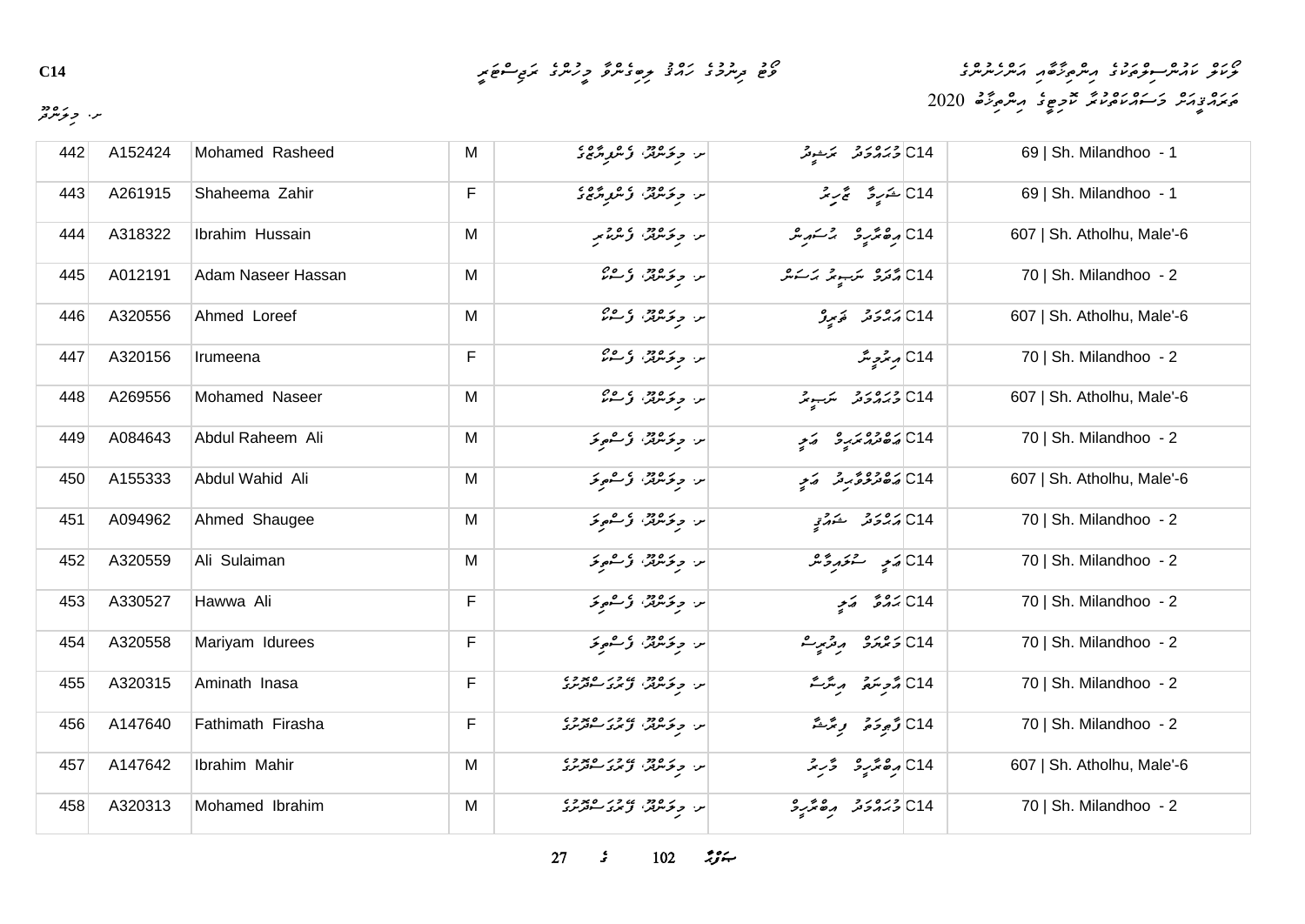*sCw7q7s5w7m< o<n9nOoAw7o< sCq;mAwBoEw7q<m; wBm;vB* م من المرة المرة المرة المرجع المرجع في المركبة 2020<br>مجم*د المريض المربوط المربع المرجع في المراجع المركبة* 

| ر ه دد<br>ىر، ترىرىر |  |
|----------------------|--|
|----------------------|--|

| 459 | A319366 | Shaheema Ibrahim    | F | در ورود در در ورود.<br>در ونوس و در سهردد                                                                    | C14 ڪرير <i>آهن جي پ</i> و              | 70   Sh. Milandhoo - 2     |
|-----|---------|---------------------|---|--------------------------------------------------------------------------------------------------------------|-----------------------------------------|----------------------------|
| 460 | A106769 | Abdul Sattar Hassan | M | من تحریر میں اسلام دیکھیے تھے کہ اس کا ان کے میں اس کا ان کے ان کا ان کا ان کا ان کا ان کا ان کا ان کا ان کا | C14 مەھ <i>رە ئىممۇنىڭ بەسكى</i> ر      | 69   Sh. Milandhoo - 1     |
| 461 | A101124 | Abdulla Hassan      | M | ىن ئۆتۈشى ۋە ئەسەرى                                                                                          | C14 مَەڤەراللە بەسەر                    | 156   K. Gulhi - 1         |
| 462 | A318232 | Ahmed Aris          | M | ىن ئۆتۈشى ۋېچە ئەھلارى                                                                                       | C14 كەبۇبۇقى كەيرىشى                    | 335   GDh. Thinadhoo - 1   |
| 463 | A269318 | Ahmed Viam          | M | ىر. ئەقەتلەش. يەنەر ئەتەرىرى                                                                                 | C14 كەبرى قىر بەرگە                     | 69   Sh. Milandhoo - 1     |
| 464 | A318228 | Hassan Ali          | M | ىر. ئەتمەنگە، تەبەر ئەتەرى                                                                                   | C14 ئەسەھرىمى <del>س</del> ى            | 69   Sh. Milandhoo - 1     |
| 465 | A318231 | Hassan Samah        | M | ىر. ئەقەتلەش. يەنەر ئەتەرىرى                                                                                 | C14 كەستەش سى <i>ۋ</i> چ                | 69   Sh. Milandhoo - 1     |
| 466 | A069786 | Ibrahim             | M | ىر. ئەتمەنگە، ت <sub>و</sub> لوپە <i>ئەرەپە</i>                                                              | C14 مەھم <i>گى</i> رى                   | 69   Sh. Milandhoo - 1     |
| 467 | A318234 | Mohamed Firash      | M | ىر. ئەقەتلەش. يەنەر ئەتەرىرى                                                                                 | C14 <i>\$ بَهُ دُوَ</i> تَر و بِرَّتْ و | 69   Sh. Milandhoo - 1     |
| 468 | A037760 | Mohamed Zuhury      | M | ىر. ئەقەتلەش. يەنەر ئەتەرىرى                                                                                 | C14 <i>322 كارونى</i> تورىخ             | 607   Sh. Atholhu, Male'-6 |
| 469 | A350257 | Zahin Zuhury        | M | ىر. ئەنجەشرى كۆلەت مەدەرى<br>ئەر ئەنجەشرى كۆلۈش مەدىرى                                                       | C14 يج سِش جي حسيب                      | 69   Sh. Milandhoo - 1     |
| 470 | A319719 | Ali Anwar           | M | ىر. بەندىق ۋىندىقى                                                                                           | C14 <i>مَنْجِهِ مَتَّعْفَ</i> مْهِ      | 69   Sh. Milandhoo - 1     |
| 471 | A152107 | Aminath Huzama      | F | ىر. بەندىق ۋىترلىقلا                                                                                         | C14 مُجْرِسَمُ حَيَّجَ                  | 69   Sh. Milandhoo - 1     |
| 472 | A141792 | Fathimath Fazeela   | F | ىر. بەلگەنگەر بەلگەنگەنگەنگە                                                                                 | C14 وَمِوَدَة وَسِرْدً                  | 607   Sh. Atholhu, Male'-6 |
| 473 | A319716 | Hawwa Reesha        | F | ىر. بەنگەنگە، بەسلامگەنگە                                                                                    | C14 كەندۇ موڭ                           | 69   Sh. Milandhoo - 1     |
| 474 | A319721 | Hussain Anwar       | M | ىر. بەلۇمەت بەسلامدۇر                                                                                        |                                         | 69   Sh. Milandhoo - 1     |
| 475 | A319717 | Ibrahim Anwar       | M | ىر. بەنگەنگە، بەسلامگەنگە                                                                                    | C14 مەھە <i>تگەي</i> ر ئەشھەتمە         | 69   Sh. Milandhoo - 1     |

 $28$  *s*  $\cancel{102}$  *n***<sub>3</sub>** *n*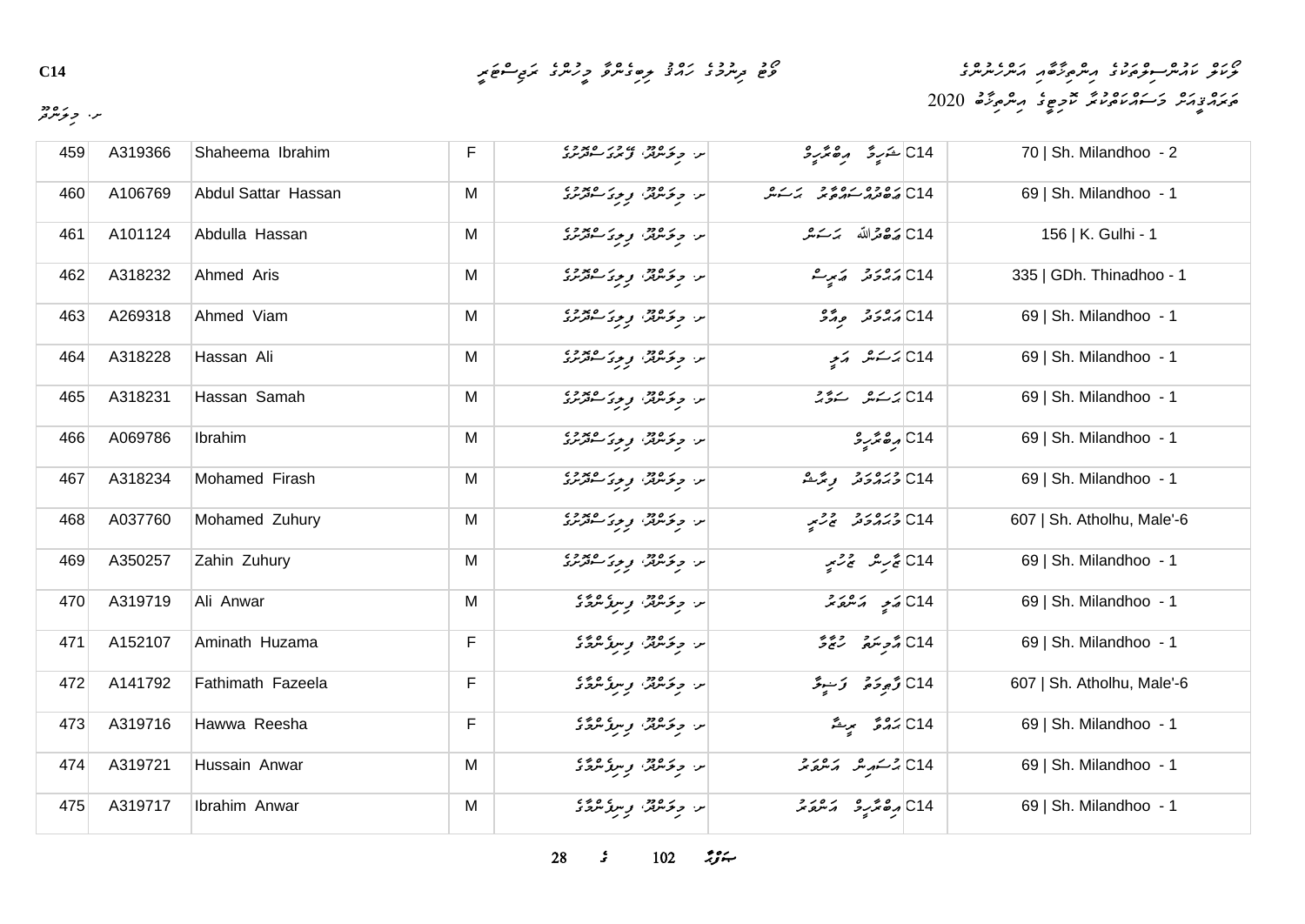*sCw7q7s5w7m< o<n9nOoAw7o< sCq;mAwBoEw7q<m; wBm;vB* م من المرة المرة المرة المرجع المرجع في المركبة 2020<br>مجم*د المريض المربوط المربع المرجع في المراجع المركبة* 

| 476 | A319714 | Mariyam Yumna             | F | ىر. بەلۇش ۋىترومۇلا       | C14 كەمەم ھەمگە                   | 69   Sh. Milandhoo - 1     |
|-----|---------|---------------------------|---|---------------------------|-----------------------------------|----------------------------|
| 477 | A151459 | Mohamed Anwar             | M | ىر. بەلۇش ۋىترلىقگە       | C14 <i>32022</i> كرموند           | 69   Sh. Milandhoo - 1     |
| 478 | A285735 | Nafeesa Yoosuf            | F | ىر. بەندىق ۋىترلىقلار     | C14 سَمَدِ شَہْ مَرْتَّسُو        | 69   Sh. Milandhoo - 1     |
| 479 | A269362 | Ahmed Jumaan              | M | یں ویکھی وسرگری           | C14 <i>كەندى قى</i> قىلى          | 69   Sh. Milandhoo - 1     |
| 480 | A318661 | Aminath Sawsan            | F | أأرا وكرمريش والرباري     | C14 مۇجەنىھ سە <i>ھ سەملە</i>     | 69   Sh. Milandhoo - 1     |
| 481 | A071223 | Mohamed Waheed            | M | ىر. جەڭلىكى، بەس ئەنج     | C14 <i>وُبَرْدُوَنْ وَبِ</i> نْدُ | 69   Sh. Milandhoo - 1     |
| 482 | A321977 | Salma Yoosuf              | F | ىر. جەڭلىكى، بەس ئەنج     | C14 كەنزى تەرىپۇ                  | 69   Sh. Milandhoo - 1     |
| 483 | A088988 | Abdul Gafoor Ibrahim      | M | ىر. ئەقەتلەر كۆسمەتچە     | C14 مەھىر مەدەم مەھەر د           | 70   Sh. Milandhoo - 2     |
| 484 | A329792 | Abida Abdulla             | F | ىر. ئەقەتلەر كۆسمەتچە     | C14 مُتَّصِعَّر مَتَّصَمَّراللَّه | 70   Sh. Milandhoo - 2     |
| 485 | A319115 | Ahmed Sameeh              | M | ىر. جەڭلىقى، بەسمەنگەنى   | C14 <i>مَدْوَمْ سَوِدْ</i>        | 607   Sh. Atholhu, Male'-6 |
| 486 | A319113 | Aminath Naqsha            | F | الرا وتركره وسعرترة       | C14 مَّ حِ سَمَّ سَنَّةٌ حَسَّ    | 607   Sh. Atholhu, Male'-6 |
| 487 | A330414 | Fathimath Liyoosa Latheef | F | ىر. بەندىقى، بەسمەنگە     | C14 وَجِوحَمَ مِرْجَمَّةً مَجِودً | 607   Sh. Atholhu, Male'-6 |
| 488 | A155385 | Mohamed Afrah             | M | ىر. ئەقەتلەر كۆسمەتچە     | C14 <i>32923</i> مۇمۇم            | 70   Sh. Milandhoo - 2     |
| 489 | A329791 | Mohamed Nazmee            | M | ىر. بەنگەنگە، بەسمەنگەنگە | C14 <i>وبروونز سَهْوِ</i>         | 607   Sh. Atholhu, Male'-6 |
| 490 | A260693 | Shaheen Abdul Ghafoor     | F | ىر. ئەقەتلەر كۆسمەتچە     | C14 شریر مەھىر <i>دە د</i>        | 607   Sh. Atholhu, Male'-6 |
| 491 | A319329 | Abdulla Jailam            | M | ر و وسرفر اوه وه و و      | C14 كەھىراللە <i>قەمەمى</i>       | 607   Sh. Atholhu, Male'-6 |
| 492 | A319328 | Adam Shifaaz              | M | ر. و د سره. وه ور.        | C14 مەترى ھەر <i>گى</i>           | 69   Sh. Milandhoo - 1     |

*29 sC 102 nNw?mS*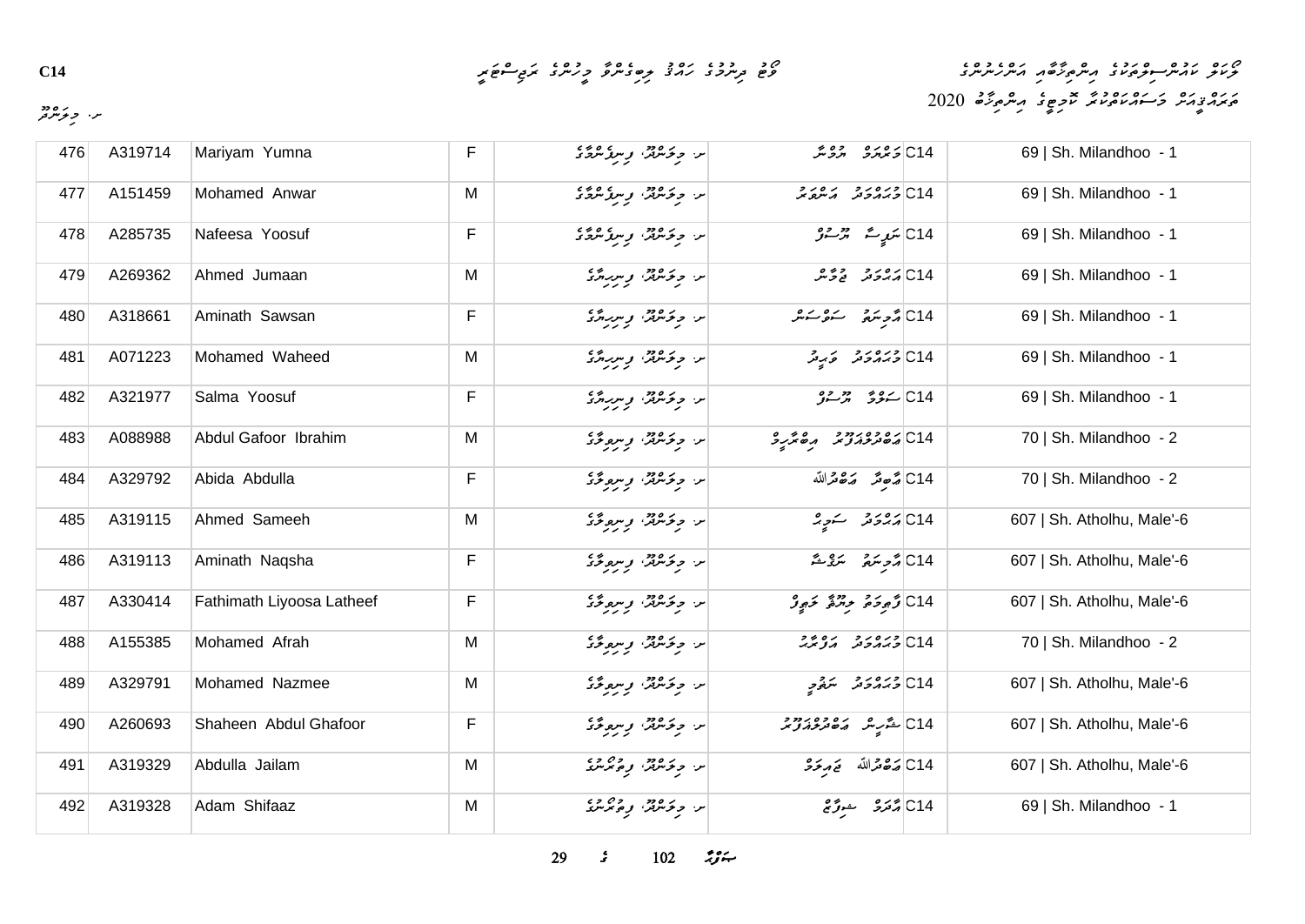*sCw7q7s5w7m< o<n9nOoAw7o< sCq;mAwBoEw7q<m; wBm;vB 2020<sup>, م</sup>وسوق المسجد التحقيق وسرمونية والم*جمع المسجد المسجد المسجد المسجد المسجد المسجد المسجد المسجد المسجد ال

| 493 | A269188 | Aishath Najwa    | F | بن و و سرچر وه وه و                                        | C14 مەم يىسىم قىرى <i>مۇ ھ</i>          | 69   Sh. Milandhoo - 1     |
|-----|---------|------------------|---|------------------------------------------------------------|-----------------------------------------|----------------------------|
| 494 | A330934 | Hawwa Azeema     | F | ىر. ئەخرىكى بەلەي ئەنگەندى.<br>مەن ئوخرىكى بەلەي ئەنگەندى. | C14 ئەبر <i>ۇ</i> كەيبى ئ               | 69   Sh. Milandhoo - 1     |
| 495 | A155360 | Mohamed Nashid   | M | ىر، جەنبەتە بەلدەرە<br>س جەنبەتەر بەلەيمەس                 | C14 <i>دېم دې گرېنې</i> متر             | 69   Sh. Milandhoo - 1     |
| 496 | A155380 | Ahmed Azmeen     | M | ىن ئەقەدە كەرەسىۋىم                                        | C14 <i>م جو جو م جو ج</i> ر             | 69   Sh. Milandhoo - 1     |
| 497 | A325433 | Ali Sazumeen     | M | ىر. بەنزىللاش ئۇم ھەسىم ئىس                                | C14 <i>ھَ۔</i> سَنھ <i>چ</i> ھ          | 69   Sh. Milandhoo - 1     |
| 498 | A269807 | Hassan Sameen    | M | ىر. ئەنگەنلەر ئەرەب ئەنقاس                                 | C14 ئەسەنلەر ئ <sub>ۇجو</sub> بلە       | 607   Sh. Atholhu, Male'-6 |
| 499 | A304899 | Hussain Yazumeen | M | ىر. ئەترىش، ئەرەب ھەر                                      | C14 ٿر <i>ڪمبر</i> مگر سرچ جي مگر       | 69   Sh. Milandhoo - 1     |
| 500 | A151457 | Mohamed Izmeen   | M | ىر. ئەترىش، ئەرەب ھەر                                      | C14 <i>2222 م</i> قر <i>م</i> حی        | 69   Sh. Milandhoo - 1     |
| 501 | A325431 | Zaithoona Ali    | F | ىن ئەقەدە كەرەسىۋىم                                        | C14 ئىمرچوتىش مەمب <u>ە</u>             | 69   Sh. Milandhoo - 1     |
| 502 | A155388 | Ali Hafiz        | M | یں وِیَرمین وِیُ ے                                         | C14 کرم په برگرن <sub>م</sub>           | 69   Sh. Milandhoo - 1     |
| 503 | A155274 | Aminath Saeeda   | F | ىر. بەيھەتلەر بولغات                                       | C14 مَرْحِبَتَهُ ۖ سَهِيقَر             | 69   Sh. Milandhoo - 1     |
| 504 | A106419 | Ali Nizaar       | M | أأرا وقرمرهن ووعاها                                        | C14 کھ میں جگ مگر                       | 69   Sh. Milandhoo - 1     |
| 505 | A091928 | Inaya            | F | ىر. بەنزىتىرى ۋىزىش                                        | C14 مەش <del>م</del> گە                 | 69   Sh. Milandhoo - 1     |
| 506 | A269562 | Ali Shafeeu      | м | ىر. بەنزىكەن ۋىزىگە                                        | C14 <i>۾َ جِ</i> حَ <i>وِيةُ</i>        | 607   Sh. Atholhu, Male'-6 |
| 507 | A320617 | Aminath Nasra    | F | ىر. جەنگەنلەر قانۇنىگە                                     | C14 مَّ <i>حِيدَ مَعْ مَدَ مَّة مَّ</i> | 607   Sh. Atholhu, Male'-6 |
| 508 | A318109 | Fathimath Ali    | F | الرا وتختلف وهمد                                           | C14 و <i>گ</i> و <i>خ</i> و گرم         | 607   Sh. Atholhu, Male'-6 |
| 509 | A403810 | Ibrahim Thasneem | M | ىن ئەقەتلەش كەن ئە                                         | C14 مەھەرىرى ھەسىرىتى<br>               | 70   Sh. Milandhoo - 2     |

*30 sC 102 nNw?mS*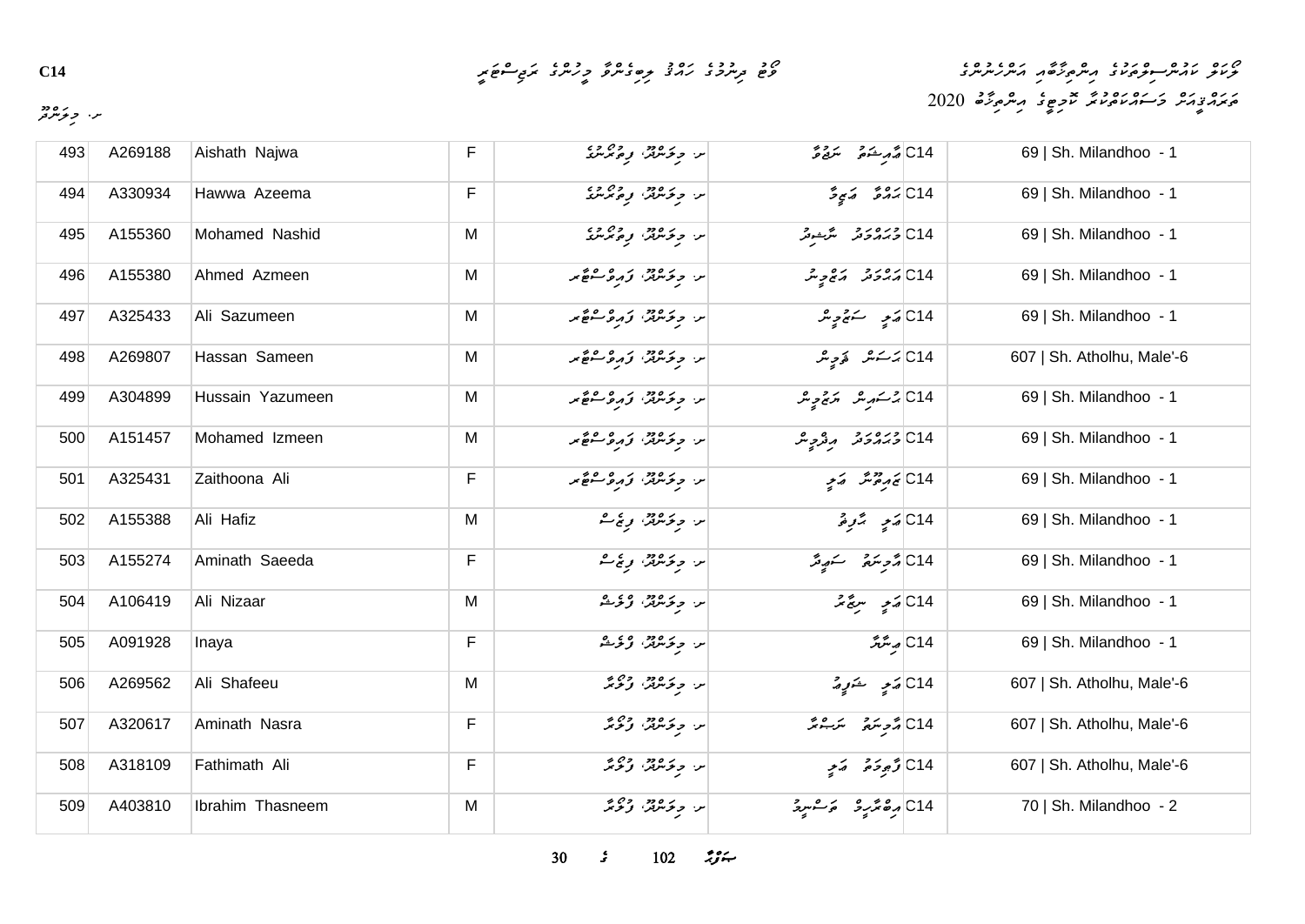*sCw7q7s5w7m< o<n9nOoAw7o< sCq;mAwBoEw7q<m; wBm;vB* م من المرة المرة المرة المرجع المرجع في المركبة 2020<br>مجم*د المريض المربوط المربع المرجع في المراجع المركبة* 

| ر ه دد<br>ىر، ترىرىر |  |
|----------------------|--|
|----------------------|--|

| 510 | A320616 | Mohammed Shafeeu Hassan | M            | أيرا ويحاكمكما وحويم   | C14 <i>وبروباوتر خوړ پر ش</i> مر                          | 607   Sh. Atholhu, Male'-6     |
|-----|---------|-------------------------|--------------|------------------------|-----------------------------------------------------------|--------------------------------|
| 511 | A320382 | Aminath Sausan          | F            | الرا وقراري ومجرو      | C14 م <sup>ې</sup> رمېتىق سىۋىسكىلىر                      | 70   Sh. Milandhoo - 2         |
| 512 | A320385 | Fathimath Rawshan       | $\mathsf F$  | ىر. بەنگەنلەر ۋىيىمىڭ  | C14 ۇ <sub>ج</sub> وخ <sub>ى</sub> ئەرشىئەنىر             | 70   Sh. Milandhoo - 2         |
| 513 | A320379 | Hussain Suzunee         | M            | الرا وقرارها وتخيرة    | C14 برڪو <i>پير شوچي</i> ر                                | 70   Sh. Milandhoo - 2         |
| 514 | A112704 | Mohamed Mufeed          | M            | الرا وكالكرثة ومخبرة   | C14 <i>5 3 3 3 3 و پ</i> ر                                | 70   Sh. Milandhoo - 2         |
| 515 | A320334 | Zulaikha Hussain        | $\mathsf{F}$ | الرا ولحاظهن ومخبرة    | C14 يحترم بحر بم شهر بالد                                 | 70   Sh. Milandhoo - 2         |
| 516 | A154507 | Adam Naseer Mohamed     | M            | أأرا وترتبص وتحبرننى   | C14 تُرْتَرَدُ ۖ سَرَ- بِهِ تَرَ تَرَ تَرَ تَرَ بِهِ مَسَ | 69   Sh. Milandhoo - 1         |
| 517 | A320104 | Aishath Nazima          | $\mathsf F$  | برا وتحسين وتحبيشى     | C14 م <i>ەمبىشى مەمبۇ</i> ئ                               | 69   Sh. Milandhoo - 1         |
| 518 | A320108 | Aminath Maldha          | $\mathsf F$  | بر وتحسين وتحبيب       | C14 مَّ <i>حِسَمَ حَوْمَ</i> ّ                            | 69   Sh. Milandhoo - 1         |
| 519 | A320106 | Fathimath Ibrahim       | $\mathsf{F}$ | برا وتحسين وتحبيب      | C14 تَ <sub>مُ</sub> وحَمَّةَ مُصَمَّرِةَ                 | 69   Sh. Milandhoo - 1         |
| 520 | A155337 | Ismail Fathhee          | M            | برا وتحسين وتحبيب      | C14 مرشۇم <i>ۇ دۇم</i> ېر                                 | 69   Sh. Milandhoo - 1         |
| 521 | A318444 | Fathimath Haniyya       | F            | بر برود دوده.          | C14 ز <sub>ىم</sub> ورۇ ئەمدىگە                           | 69   Sh. Milandhoo - 1         |
| 522 | A124838 | Saudulla Usman          | M            | بر وتحسن وه ده و       | C14 كەچمەتراللە ج <sub>ە</sub> چمەترىر                    | 69   Sh. Milandhoo - 1         |
| 523 | A094515 | Ibrahim Hassan          | M            | ر و و ده دو دو ده      | C14 مەھ <i>مگىي</i> تەسكىش                                | 69   Sh. Milandhoo - 1         |
| 524 | A319112 | Ahmed Naushad           | M            | ما تر تر شرق و مرد ه م | C14 كەبروتر سەھ ش <sup>ە</sup> تر                         | 555   Hulhumale', Ehenihen - 3 |
| 525 | A101995 | Ali Idrees              | M            | أأرا وتحارقها والرواء  | C14 کړې پوترېږے                                           | 70   Sh. Milandhoo - 2         |
| 526 | A269616 | Aminath Numa            | F            | أأرا وتحارقهما والرواء | C14 مُتَّحِسَمُ مُتَمَكَّدُ                               | 277   F. Nilandhoo - 2         |

 $31$  *s*  $102$  *n***<sub>s</sub>**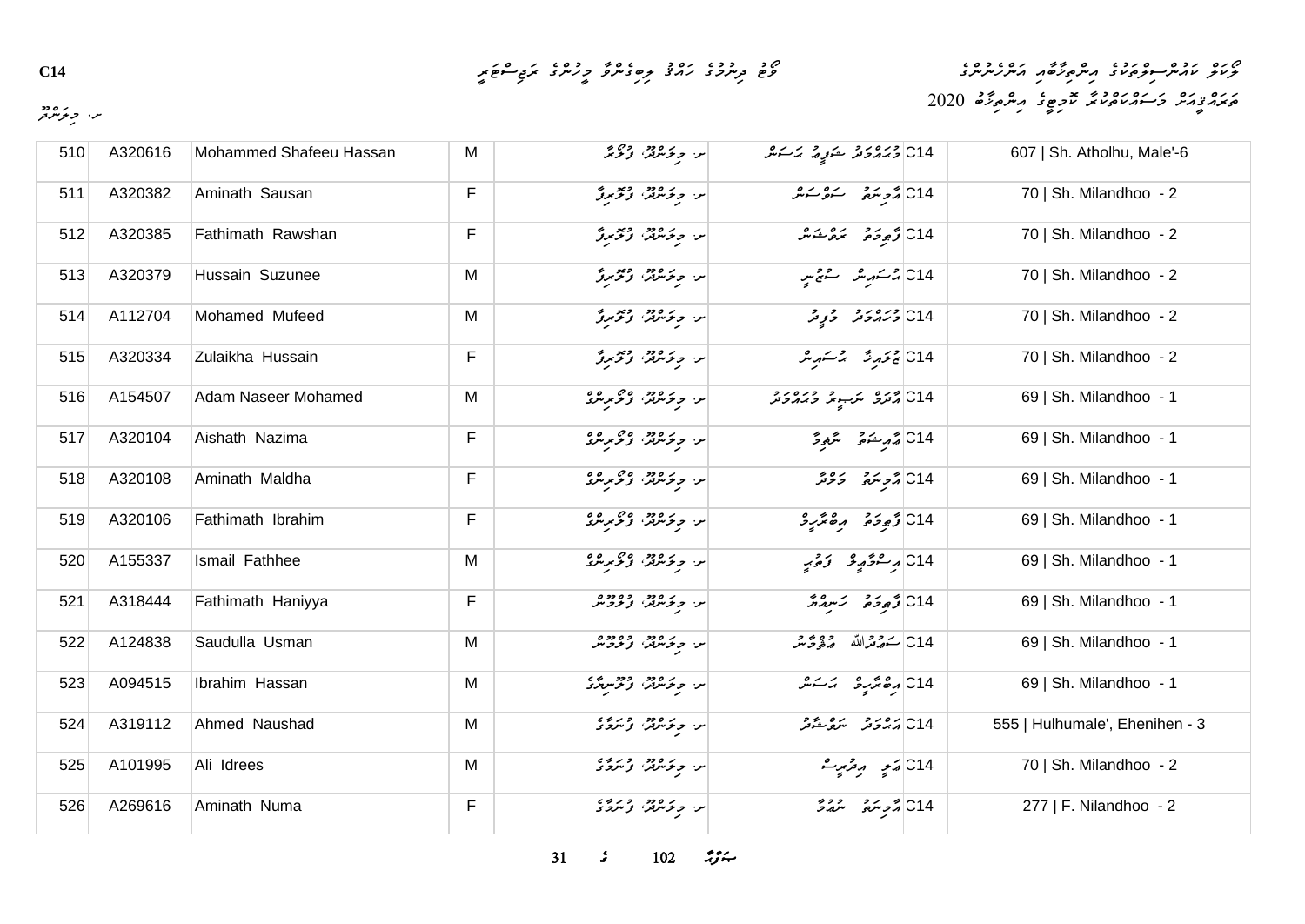*sCw7q7s5w7m< o<n9nOoAw7o< sCq;mAwBoEw7q<m; wBm;vB* م من المسجد المسجد المسجد المسجد المسجد العام 2020<br>مسجد المسجد المسجد المسجد المسجد المسجد المسجد المسجد المسجد ال

| 527 | A112515 | Nasiha Ahmed        | $\mathsf F$ | أأأدا وتؤثيرها والرواء        | C14 سَّرْسِيمَ - مَدْحَمْد                                                                                               | 70   Sh. Milandhoo - 2         |
|-----|---------|---------------------|-------------|-------------------------------|--------------------------------------------------------------------------------------------------------------------------|--------------------------------|
| 528 | A319111 | Niuman Ali          | M           | ما تر تر شرق و مرد ده ا       | C14 سرچ محمد کا کالی<br>پ                                                                                                | 555   Hulhumale', Ehenihen - 3 |
| 529 | A023890 | Mohamed Zahir       | M           | ىر. بەلۇش ۋە بەلەي            | C14 <i>جەنە جى جى بى</i> ر                                                                                               | 607   Sh. Atholhu, Male'-6     |
| 530 | A143807 | Moomina Hussain     | $\mathsf F$ | ىر. بەندىق ۋە يە،             | C14 ۇر <sub>ۇچ</sub> ىگە كەسكەپلىر                                                                                       | 69   Sh. Milandhoo - 1         |
| 531 | A269360 | Ahmed Nazeef        | M           | ىن جۇشكى ۋەڭمىر               | C14 كەش <sup>ى</sup> كەش ئىس ئىس ئىس ئىس ئىس ئىس ئىس ئىستى ئىستان ئىستان ئىستان ئىستان ئىستان ئىستان ئىستان ئىستان ئىستا | 607   Sh. Atholhu, Male'-6     |
| 532 | A318636 | Fathimath Zeeniya   | $\mathsf F$ | ىن جۇشۇش بەرگەند              | C14 تۇ <sub>م</sub> وخ <sup>ى</sup> ر بېرى <i>د</i>                                                                      | 70   Sh. Milandhoo - 2         |
| 533 | A064776 | Mohamed Najeeb      | M           | ىن جەنگەنگە ۋەممى             | C14 <i>وبروبرو</i> سَر <sub>ْمٍ ص</sub>                                                                                  | 70   Sh. Milandhoo - 2         |
| 534 | A106562 | Adam Ibrahim        | M           | من المحافظة المحافظة المحافظة | C14 مُقرَّد مِنْ مُحَمَّدٍ فِي                                                                                           | 69   Sh. Milandhoo - 1         |
| 535 | A155352 | Ahmed Haleem        | M           | المزاح بحاشرهن المحارث        | C14 <i>ټرې</i> وتر ټر <i>ي</i> و                                                                                         | 69   Sh. Milandhoo - 1         |
| 536 | A076417 | Aishath Ali         | F           | ىر، جەنگەنگە ئەرم             | C14 مُگرِسْدَة كَرَمِ                                                                                                    | 607   Sh. Atholhu, Male'-6     |
| 537 | A155290 | Aminath Adam        | $\mathsf F$ | المزاح فرجوهما المحارض        | C14 مُجِسِعُ مُعَرِدُ                                                                                                    | 639   Vilimale', Ehenihen-4    |
| 538 | A055287 | Fathimath Hussaanaa | $\mathsf F$ | ما تونوکلنگ او ل              | C14 ئۇ <sub>جۇ</sub> خ <sub>ەم</sub> بىرگە شەر                                                                           | 639   Vilimale', Ehenihen-4    |
| 539 | A318932 | Hawwa Siyana        | $\mathsf F$ | من الموقوعين الأمر            | C14 ئەمگە ئىسبە ئىگەنگە                                                                                                  | 69   Sh. Milandhoo - 1         |
| 540 | A269373 | Khadheejathul Mauva | $\mathsf F$ | الرا وتركري الأمج             | C14 كَتَمْرِيجَ <i>مُوَجَدَةً</i> وَ                                                                                     | 69   Sh. Milandhoo - 1         |
| 541 | A101026 | Mohamed Haleem      | M           | من تونو معرض الاثر            | C14 <i>وَبَهُ دَوَدٌ بَرَوِ</i> دُ                                                                                       | 607   Sh. Atholhu, Male'-6     |
| 542 | A318929 | Nasrath Adam        | $\mathsf F$ | من تونوکلون کارنخ             | C14 سَرَجْهُ مَعْرُوْ مُسَرَّد                                                                                           | 69   Sh. Milandhoo - 1         |
| 543 | A318928 | Nasreena Adam       | $\mathsf F$ | المزا وتحاملك المحاجج         | C14 سَ <i>رَ-جُمِيسَ مُنْ قَرْ</i> حَ                                                                                    | 69   Sh. Milandhoo - 1         |

 $32$  *s*  $102$  *z***<sub>3</sub>** $\approx$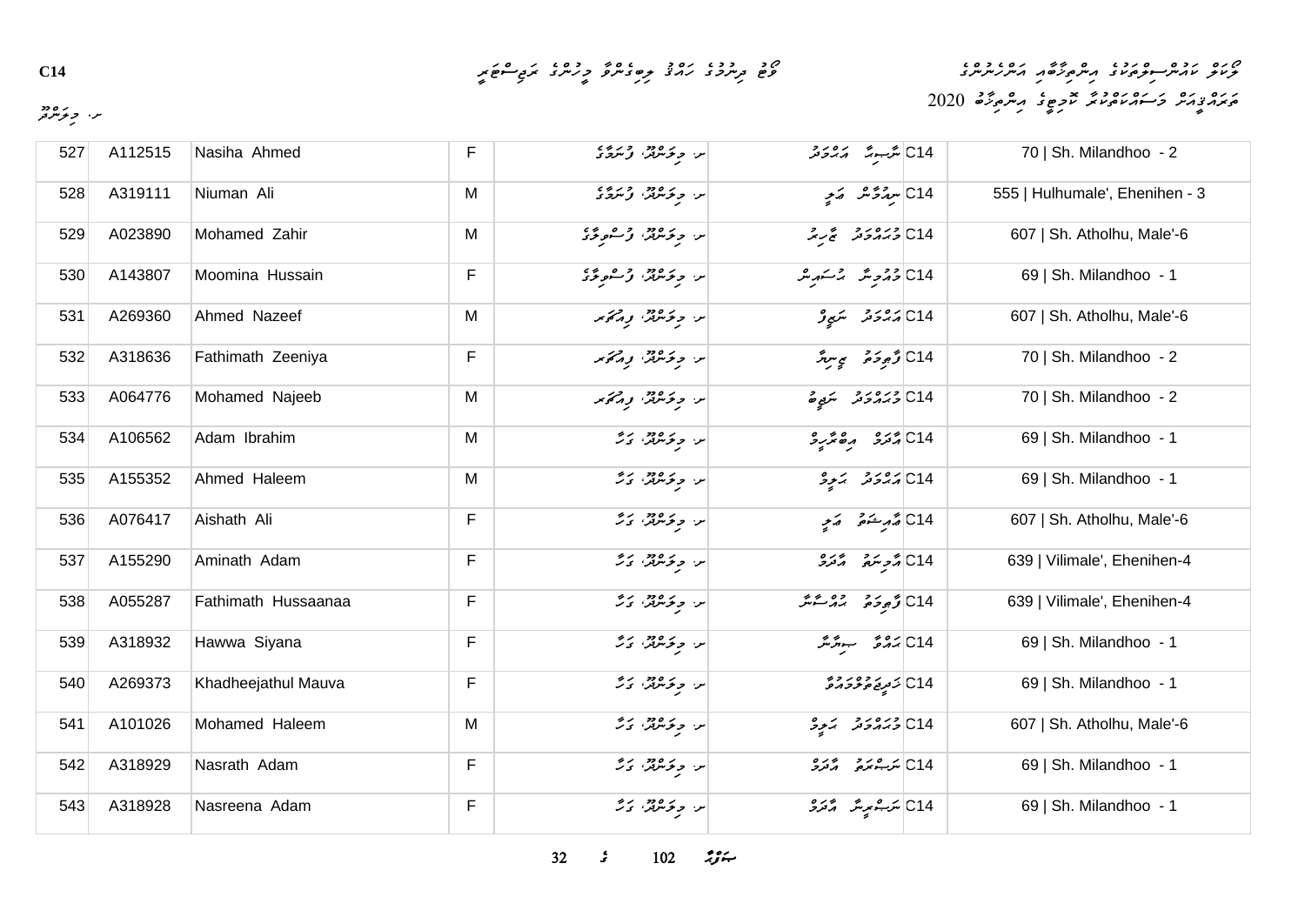*sCw7q7s5w7m< o<n9nOoAw7o< sCq;mAwBoEw7q<m; wBm;vB* م من المرة المرة المرة المرجع المرجع في المركبة 2020<br>مجم*د المريض المربوط المربع المرجع في المراجع المركبة* 

| 544 | A306137 | <b>Ummu Kulsoom</b>           | $\mathsf{F}$ | من تحويج محركة المحارثة      |                                          | 69   Sh. Milandhoo - 1     |
|-----|---------|-------------------------------|--------------|------------------------------|------------------------------------------|----------------------------|
| 545 | A320542 | Abdulla Raashid               | M            | ىر. ئەبۇشى ئەركەتلەر         | C14 مَەھْتَراللە مَحْرَىشى <i>م</i> ْر   | 70   Sh. Milandhoo - 2     |
| 546 | A130876 | Ali Rasheed                   | M            | أأرا وتحارقها أوراثا والمحمد | C14 <i>مَرْمٍ بَرَحْ</i> مِثْرِ          | 70   Sh. Milandhoo - 2     |
| 547 | A320540 | Fathimath Rasheedha           | $\mathsf F$  | ىر. جەنگەنگەر ئەركىمى        | C14 وَّجِرَةَ مَرَ <sub>ّسُو</sub> نَّزَ | 70   Sh. Milandhoo - 2     |
| 548 | A320530 | Hawwa Adam                    | F            | ىر. ئەبۇشى ئەركەتلەر         | C14 بَرْدَةَ مَرْمَرَّد                  | 70   Sh. Milandhoo - 2     |
| 549 | A105047 | <b>Ismail Rasheed Abdulla</b> | M            | ىر. جەنگەنگە ئەركەنگە بە     | C14 مرحوح محتصر محدد الله                | 70   Sh. Milandhoo - 2     |
| 550 | A320536 | Mariyam Rasheedha             | F            | یں وتحسین تحصی               | C14 ك <i>رىمى كى تى</i> شىمىگە           | 70   Sh. Milandhoo - 2     |
| 551 | A320541 | Mohamed Rasheed               | M            | ىر. ئەنگەنگەر ئەرەپ          | C14 <i>وُبَرُوْدَ تَرَ مُوَمَّرٍ</i>     | 70   Sh. Milandhoo - 2     |
| 552 | A269722 | Ali Suhaan                    | M            | ىن بەن ھەر ئەيرە ئىرەن       | C14 کھ جو سے شک                          | 70   Sh. Milandhoo - 2     |
| 553 | A325232 | Hassan Jinan                  | M            | الرا وقرشرش كالرباش ومحر     | C14   بَرْسَة مَّثَرَّ مَّ مِیْثَرَّدَّ  | 607   Sh. Atholhu, Male'-6 |
| 554 | A325233 | Ibrahim Azuhaan               | M            | ىر، بەنزىكرى، ئەيرە ئىربەنز  | C14 مەھە <i>تگەي</i> ھەمەمەتىرىتىلىر     | 70   Sh. Milandhoo - 2     |
| 555 | A321613 | Zuhuda Jaufar                 | F            | ىر، بەنزىكرى، ئەيرە ئىربەنز  | C14 يحر <sub>م</sub> محمد تريمر          | 70   Sh. Milandhoo - 2     |
| 556 | A319727 | Aishath Samsiyya              | F            | ر و و مرد د برج د بر         | C14 مەم ئىقتى سىكى سو <i>رى</i> گە       | 69   Sh. Milandhoo - 1     |
| 557 | A155237 | Aminath Adhila                | F            | ر و و سرفر و برج دی          | C14 مَّ <i>حِ سَعَىٰ مَ</i> ّ مِرْحَ     | 69   Sh. Milandhoo - 1     |
| 558 | A319725 | Mariyam Saleema               | F            | ر و درود. د برج انگری        | C14 ك <i>رچرى سكو</i> گ                  | 69   Sh. Milandhoo - 1     |
| 559 | A353633 | Mareena Jaufaru               | $\mathsf F$  | س وتحسين ويومره              | C14 كۈمىرىش ئ <i>ۆھەتى</i> تىر           | 69   Sh. Milandhoo - 1     |
| 560 | A155376 | Adam Haleem                   | M            | ر و و ده مه ده د ده و        | C14 جۇ <i>نىۋە بەي</i> چ                 | 69   Sh. Milandhoo - 1     |

**33** *s* **102** *n***<sub>s</sub>***n***<sub>s</sub>**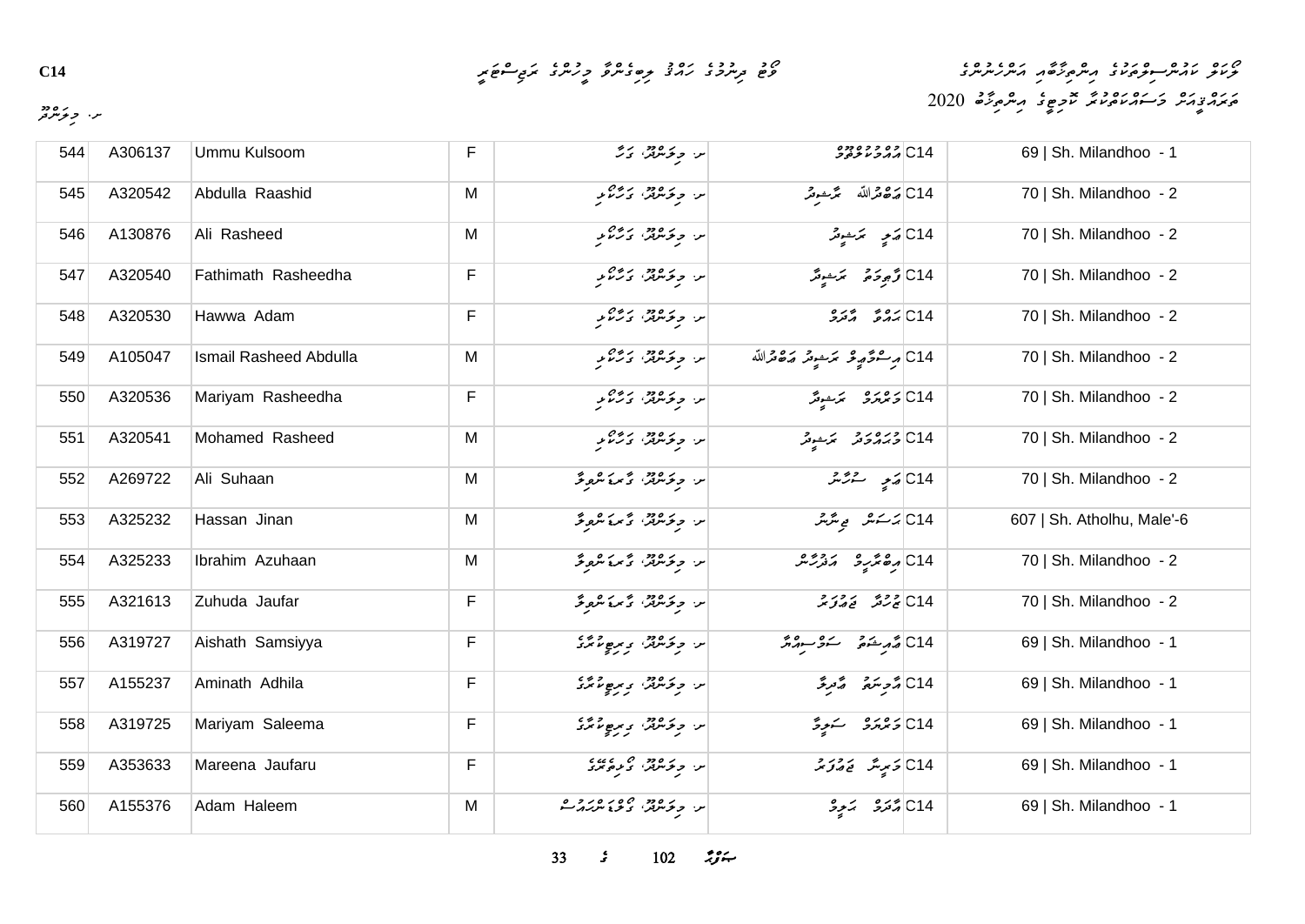*sCw7q7s5w7m< o<n9nOoAw7o< sCq;mAwBoEw7q<m; wBm;vB* م من المرة المرة المرة المرجع المرجع في المركبة 2020<br>مجم*د المريض المربوط المربع المرجع في المراجع المركبة* 

| 561 | A321167 | Ahmed Naseer       | M           | س وتحسين تحقيق المدارون         | C14 <i>مُرْدَى مَّة مَرْسِ</i> مِرَّ         | 69   Sh. Milandhoo - 1     |
|-----|---------|--------------------|-------------|---------------------------------|----------------------------------------------|----------------------------|
| 562 | A269670 | Ahmed Unais        | M           | س وتحسن ود ودوره                | C14 كەبرى قىر قىسىمبە ئىس                    | 69   Sh. Milandhoo - 1     |
| 563 | A321042 | Aminath Sharafiyya | F           | س وتحسين تحقيق المردف           | C14 مەھ بىرىمە ھەمئىر بورىم                  | 69   Sh. Milandhoo - 1     |
| 564 | A321043 | Azeema Ismail      | F           | ر وتوسط معده دوم                | C14 كەيپ <sup>ۇ</sup> بەش <i>ۇم</i> بۇ       | 69   Sh. Milandhoo - 1     |
| 565 | A321168 | Fathimath Nashaya  | F           | س وتوسطان وروروه                | C14 تَ <i>وْجِ</i> وَمَ سَرْشَةَدَّ          | 69   Sh. Milandhoo - 1     |
| 566 | A320112 | Ismail Ahmed       | M           | س وتحسن وروده وروده             | C14 م <i>ېشۇم</i> ۇ مەددىر                   | 69   Sh. Milandhoo - 1     |
| 567 | A269668 | Mohamed Zahil      | M           | بر وتحسن معده مدوره             | C14 <i>3222 تح</i> رقر                       | 69   Sh. Milandhoo - 1     |
| 568 | A319448 | Aishath Shehena    | F           | أبرا ويحامدها الأمريش           | C14 مەم ئىقتىمە ئىش <i>ەر ئىگ</i> ر          | 607   Sh. Atholhu, Male'-6 |
| 569 | A269677 | Aminath Suhaila    | F           | الرا وتخلفكا الحامريكر          | C14 مَّ حِبَّ مَعْ سَنَرْمِ مَحَ             | 607   Sh. Atholhu, Male'-6 |
| 570 | A085527 | Hassan Suhail      | M           | الرا وتخلفكما وترنكر            | C14 يزير ش <i>رتر</i> و                      | 607   Sh. Atholhu, Male'-6 |
| 571 | A269672 | Mariyam Seela      | F           | الرا وتخلفكا الحامريكر          | C14 <i>5 بۇيۇ</i> بەرتى                      | 70   Sh. Milandhoo - 2     |
| 572 | A321176 | Mohamed Sahul      | M           | الرا وتخامص ومرش                | C14 <i>3282 سەردو</i>                        | 607   Sh. Atholhu, Male'-6 |
| 573 | A336664 | Aishath Nishana    | F           | ىر. جەنبەتلەر، ئايرىشكەتلەش     | C14 مَدْمِ مِنْدَمْ مِنْ مِنْدَمَّد          | 70   Sh. Milandhoo - 2     |
| 574 | A336665 | Aminath Nishana    | F           | الأرا وتحاملات والمرمرة المرياس | C14 مَرْحِ سَمَعَ سِيشَتَر                   | 70   Sh. Milandhoo - 2     |
| 575 | A333492 | Fathimath Nishana  | $\mathsf F$ | الرا وقائلاته ولمحامده للمكامل  | C14 تۇم <sub>ۇ</sub> خۇ س <sub>ى</sub> شگىگە | 70   Sh. Milandhoo - 2     |
| 576 | A320889 | Hawwa Jumana       | F           | الرا وقائلاته ولمحامده للمكامل  | C14 بَرْدْءٌ يَوَتَّرَ                       | 70   Sh. Milandhoo - 2     |
| 577 | A269586 | Mariyam Nishana    | $\mathsf F$ | ىر. جەنبەتلەر، ئايرىشكەتلەش     | C14 <i>5 بروگر</i> موسیقاتر                  | 607   Sh. Atholhu, Male'-6 |

 $34$  *s*  $102$  *n***<sub>s</sub>**  $\frac{2}{3}$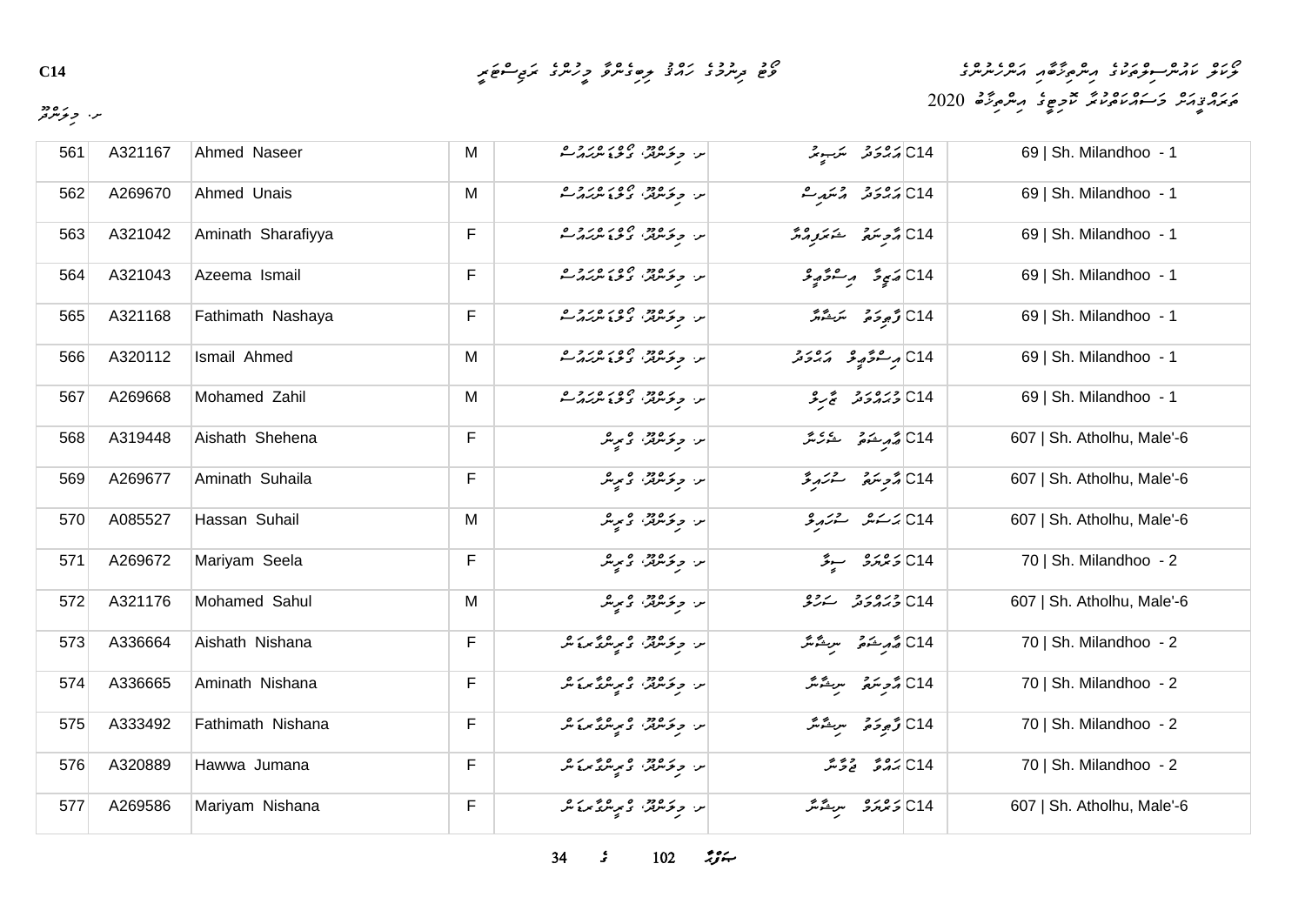*sCw7q7s5w7m< o<n9nOoAw7o< sCq;mAwBoEw7q<m; wBm;vB* م من المرة المرة المرة المرجع المرجع في المركبة 2020<br>مجم*د المريض المربوط المربع المرجع في المراجع المركبة* 

| ر ه دد<br>ىر، ترىرىر |  |
|----------------------|--|
|----------------------|--|

| 578 | A320887 | Mohamed Junoodh      | M            | ىر، بالم ئارەت كە ئارىكى ئارىكى ئار        | C14 وبرەبەر مەدەر                                     | 607   Sh. Atholhu, Male'-6    |
|-----|---------|----------------------|--------------|--------------------------------------------|-------------------------------------------------------|-------------------------------|
| 579 | A320880 | Sakeena Ali          | F            | الرا وتحاملات ولمرسكة للماش                | C14 سنرپٹر ک <i>ے م</i> یر                            | 70   Sh. Milandhoo - 2        |
| 580 | A132776 | Abdulla Afeef        | M            | ىر. جەنگەنگە، ئەمرىرىدىك                   | C14 مَەھىراللە م <i>ەربى</i> ق                        | 244   ADh. Hangnaameedhoo - 1 |
| 581 | A321332 | Aminath              | $\mathsf{F}$ | ىر، جەنگىرى ئاس بار دە                     | C14 مَّ حِبَّعَةً                                     | 70   Sh. Milandhoo - 2        |
| 582 | A084830 | Ibrahim Husnee       | M            | الرا وتحسن ويرشده                          | C14 <sub>مر</sub> ھ م <i>گرچ</i> و جي شي <sub>پ</sub> | 243   AA. Himendhoo - 1       |
| 583 | A047350 | Abdul Nasir Mohamed  | M            | أأرا وتحامله ومرتكزو                       | C14 كەھەركە ئىبرىدى دىر دىر                           | 607   Sh. Atholhu, Male'-6    |
| 584 | A052804 | Abdul Jaleel Mohamed | M            | الرا وتحسن ومسترقه                         | C14 رەدەر درەرد<br>C14 رەدرى بوتى ب                   | 70   Sh. Milandhoo - 2        |
| 585 | A269734 | Ahmed Yazdhan        | M            | الرا وتحسن ومسترقه                         | C14 كەبرو كەرەپىرىتىر                                 | 70   Sh. Milandhoo - 2        |
| 586 | A319224 | Khadheeja Mohamed    | $\mathsf{F}$ | ىر. جەنگەنگە ئام يەر ئەھم                  | C14 كَتَعِيفٌ - <i>حْكَمْ وَقُرْ</i>                  | 70   Sh. Milandhoo - 2        |
| 587 | A333302 | Mariyam Jazly        | F            | ىر. بەنگەنگەن ئامرىكروگەنلىق               | C14 ك <i>ر برگرگى ئى تاج</i> و                        | 70   Sh. Milandhoo - 2        |
| 588 | A356944 | Mohamed Jazlaan      | M            | ىر. بەنگەنگەن كەمپەنلەرگەنلى               | C14 <i>ۋىرە دو</i> ئەنج ئۇنىر                         | 70   Sh. Milandhoo - 2        |
| 589 | A330420 | Naeema Mohamed       | F            | ىر، ئەقەتلەر، كەيرىكرى ئ                   | C14 ىتمەرى ئەمەدىر                                    | 69   Sh. Milandhoo - 1        |
| 590 | A319100 | Aishath Solih        | $\mathsf{F}$ | ر و د ۱۵۶ وه ده.<br>د او و سربر او د ۱۵۶ و | C14 مەم ئىشقى ئىس بەر ئىچە ئىر                        | 69   Sh. Milandhoo - 1        |
| 591 | A269433 | Hawwa Waseema        | $\mathsf{F}$ | س و وسرو ده درون                           | C14 بَرْدُمَّ حَ-ِرَّ                                 | 607   Sh. Atholhu, Male'-6    |
| 592 | A320247 | Ibrahim Waseem       | M            | س وتوسيل ووري                              | C14 مەھەرىپى ئەسىرى                                   | 69   Sh. Milandhoo - 1        |
| 593 | A320253 | Mariyam Waseema      | $\mathsf{F}$ | ر د ده د ده ده.                            | C14 ك <i>ۈچەك قەسىرى</i>                              | 69   Sh. Milandhoo - 1        |
| 594 | A320263 | Mareena Hassan       | F            | ىر: ئۆتىرلىر: ئۆشكەش                       | C14 كەيرىگە كەسكەنلە                                  | 69   Sh. Milandhoo - 1        |

*35 sC 102 nNw?mS*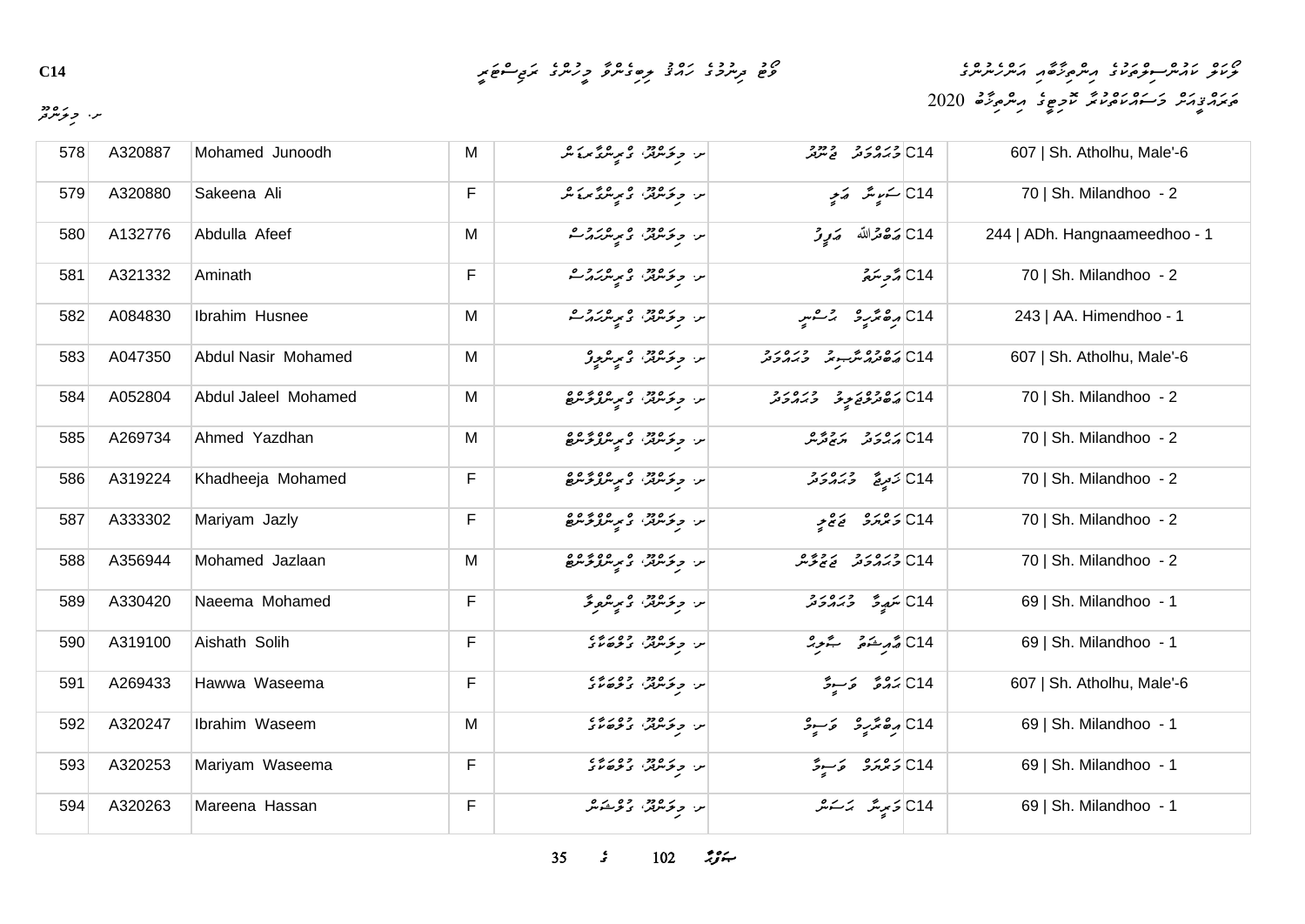*sCw7q7s5w7m< o<n9nOoAw7o< sCq;mAwBoEw7q<m; wBm;vB 2020 محمد من المحمد المحمد المحمد العربية وهو من المحمد المحمد المحمد المحمد المحمد المحمد المحمد المحمد المحمد ال* 

607 | Sh. Atholhu, Male'-6

| 595 | A306128 | Saudiyya Hassan       | F | أأرا أو وهي وه وه وه و المحرم و المحمد المحمد المحمد المحمد المحمد المحمد المحمد المحمد المحمد المحمد | C14 سى <i>مەمبەمگە بەسكى</i> ر                       | 69   Sh. Milandhoo - 1     |
|-----|---------|-----------------------|---|-------------------------------------------------------------------------------------------------------|------------------------------------------------------|----------------------------|
| 596 | A112005 | Abdul Ganee Ibrahim   | M | ر وی گروژ وو دی                                                                                       | C14 مَەھىر <i>قىرىشى مەھىر ب</i> و                   | 607   Sh. Atholhu, Male'-6 |
| 597 | A155264 | Jameela Ibrahim       | F | ىر. ئەترىتى، ئەۋىرى                                                                                   | C14 ك <sub>َ</sub> حِرِ حَدَّ مِنْ مِنْ مِرْدِ حَدَّ | 69   Sh. Milandhoo - 1     |
| 598 | A320425 | Mariyam Hassan        | F | ىر. ئۆچۈشى دومرى                                                                                      | C14 كەبىر بەر بەر يەر بىر                            | 69   Sh. Milandhoo - 1     |
| 599 | A320437 | Mohamed Fareedh       | M | ىر. جۇشگە ئەۋىرى                                                                                      | C14  3 <i>شەھەقەت تى م</i> ېرىتر                     | 607   Sh. Atholhu, Male'-6 |
| 600 | A114439 | Aminath Ibrahim       | F | ىر، ئۆتۈشى ئەتەر                                                                                      | C14 مَّحِسَمَ مِصَمَّرٍ حَ                           | 70   Sh. Milandhoo - 2     |
| 601 | A269648 | Ahmed Husaan          | M | أأرا وتحاملك كرويترك                                                                                  | C14 رژونز برگتر                                      | 70   Sh. Milandhoo - 2     |
| 602 | A269655 | Aishath Lamhath       | F | ىر. بەنجەشى، ئەبەبىرىشە                                                                               | C14 مۇم شەمۇ بىر <i>ۇ ئەۋ</i>                        | 70   Sh. Milandhoo - 2     |
| 603 | A269650 | Fathimath Iraadha     | F | ىر. بەنگەنگەن ئەبەتكەش                                                                                | C14 رَّج <i>وحَةْ دِيمَّةْ</i>                       | 70   Sh. Milandhoo - 2     |
| 604 | A317948 | Hussain Mohamed       | M | ىر. بەنگەنگەن ئەبەتكەش                                                                                | C14 ير <i>شهر مثل 1975 م</i>                         | 70   Sh. Milandhoo - 2     |
| 605 | A320896 | Mariyam Raziyya Adam  | F | مرا بر تر ترکیب مرکز میکرد که                                                                         | C14 كەممەر ئەسىر ئەرە                                | 70   Sh. Milandhoo - 2     |
| 606 | A085871 | Ali Riza Abdul Rahman | M | س وِټورندي ري                                                                                         | C14 كەنچ بىرىشق كەھە <i>تەم ھەم ھەم</i>              | 607   Sh. Atholhu, Male'-6 |
| 607 | A269451 | Fathimath Maziya      | F | من تر تر ترویز، کربر                                                                                  | C14 و <i>ڳوخو چي</i> ر                               | 70   Sh. Milandhoo - 2     |
| 608 | A320417 | Hussain Madhih        | M | من تر تر شرقها الكربي                                                                                 | C14 بر <i>ڪمبر بنگ ڪرير</i> ج                        | 70   Sh. Milandhoo - 2     |
| 609 | A320416 | Mohamed Muanis        | M | ىر. ئۇچەنگە ئەر                                                                                       | C14 <i>ۋېزودو دو</i> گېږے                            | 70   Sh. Milandhoo - 2     |
| 610 | A323960 | Adam Athuhar          | M | ىر. بەيرىش ئېرپۇس                                                                                     | C14 كەنىر <i>ە</i> مەھ <i>رى</i> ر                   | 160   K. Guraidhoo - 1     |
|     |         |                       |   |                                                                                                       |                                                      |                            |

611 A206922 Ahmed Mujuthaba M *cDcnElIpeh ,Udcnwlim .S Wbwtujum udwmcHwa* C14

مر. *و تو*مر<sub>قر</sub>

*36 sC 102 nNw?mS*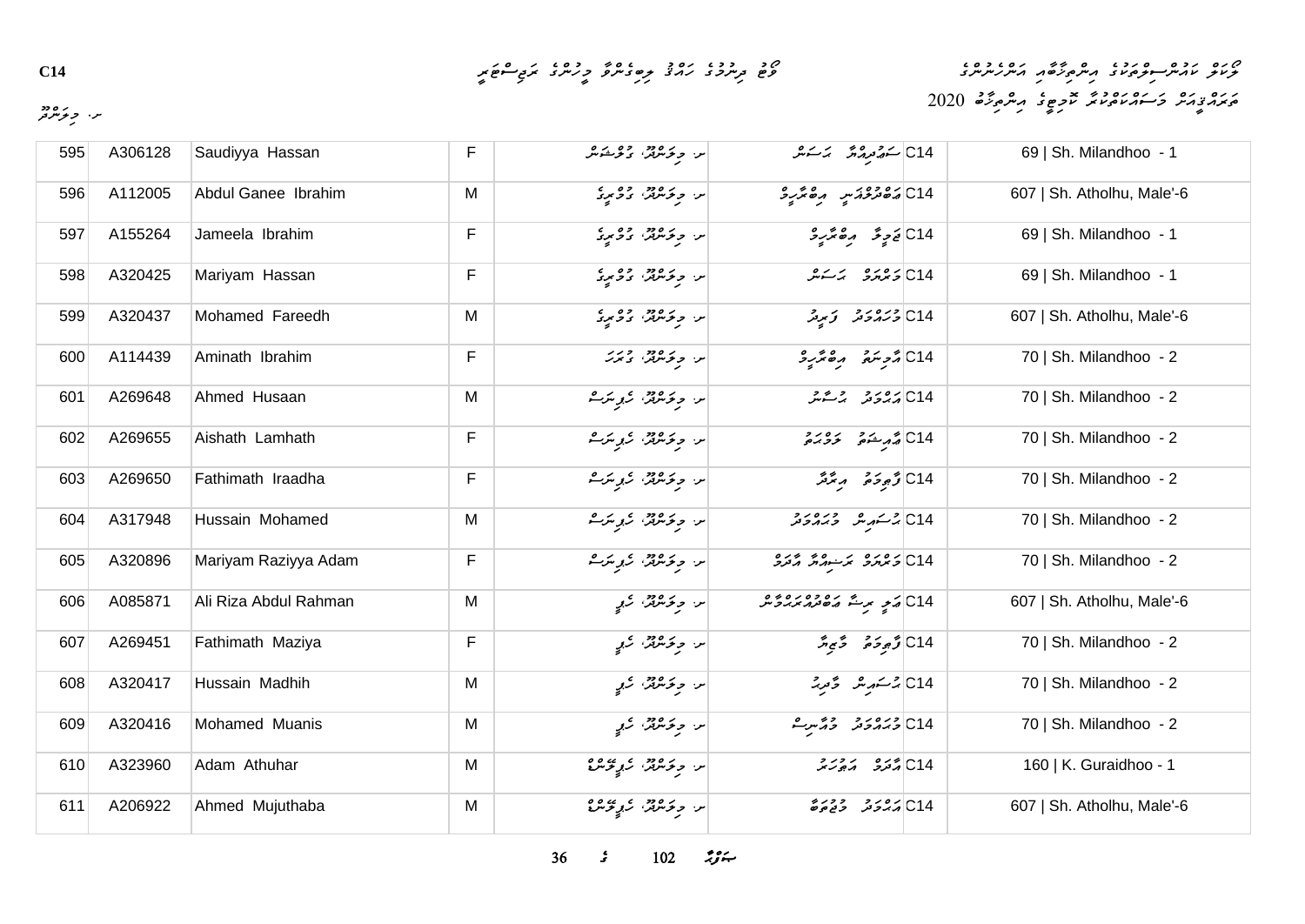*sCw7q7s5w7m< o<n9nOoAw7o< sCq;mAwBoEw7q<m; wBm;vB* م من المرة المرة المرة المرجع المرجع في المركبة 2020<br>مجم*د المريض المربوط المربع المرجع في المراجع المركبة* 

| 612 | A152699 | Aishath Azuma     | F | ىر. جەنبەتە، ئارپۇس           | C14 مەم شىم ھەم 3                           | 607   Sh. Atholhu, Male'-6 |
|-----|---------|-------------------|---|-------------------------------|---------------------------------------------|----------------------------|
| 613 | A065520 | Ali Riza          | M | بر و و مرد عربي وه            | C14 کھیے موت                                | 69   Sh. Milandhoo - 1     |
| 614 | A319910 | Fathimath Haneefa | F | بر. بالمحمد المعرفين المعنى   | C14 ۇ <sub>ج</sub> وڭ ئەيرى <i>د</i> ً      | 69   Sh. Milandhoo - 1     |
| 615 | A151977 | Habeeba Yoosuf    | F | ىر. جەنگىرى ئار يورى          | C14 يَرْجِعُ مَرْسَوْرٌ                     | 607   Sh. Atholhu, Male'-6 |
| 616 | A206919 | Huzeyma Mohamed   | F | ىر. جەڭرىقى، ئاي مەھ          | C14 ريبيو ورورو                             | 607   Sh. Atholhu, Male'-6 |
| 617 | A271415 | Mohamed Faraz     | M | ىر. جەنگەنگەر ئاپرىۋىلىك      | C14 <i>3222 فرتريج</i>                      | 69   Sh. Milandhoo - 1     |
| 618 | A206920 | Nadheema Mohamed  | F | ىر. جەنگەنگەر ئاپرىۋىلىك      | C14 ىترىرى ئەمەر ئىرىدىن                    | 607   Sh. Atholhu, Male'-6 |
| 619 | A319480 | Aminath Rizleena  | F | ىر. بەنگەنگە كەيدۇلى          | C14 مَّ حِسَمَعُ مِنْ حِسَّرَ               | 70   Sh. Milandhoo - 2     |
| 620 | A089978 | Asma Rasheeda     | F | ر ووکرټر، ر <sub>مړنو</sub> و | C14 كەشىرى ئىمىنى <i>مى</i> تى              | 70   Sh. Milandhoo - 2     |
| 621 | A089977 | Sinan Mohamed     | M | ما بالا بروگران كامبروگر      | C14 سویٹریٹر ت <i>حریکر 15</i>              | 607   Sh. Atholhu, Male'-6 |
| 622 | A326515 | Adam Naseer       | M | ىر. جۇشۇش ئەرمى               | C14 مُرْتَزَّةٌ مَرْسِوِيْرٌ                | 70   Sh. Milandhoo - 2     |
| 623 | A155255 | Aishath Nazuna    | F | ىر. بەنزىكى ئەنزىق            | C14 مۇم <sub>ى</sub> شك <i>ۇ بىرى ئى</i> ر  | 70   Sh. Milandhoo - 2     |
| 624 | A269191 | Aminath Thasneem  | F | ىر. بەنزىق ئەۋىس              | C14 مَّ <i>جِسَعَ</i> مَ مُ مُسِرَدُ        | 121   B. Eydhafushi - 1    |
| 625 | A319349 | Fathimath Nadha   | F | ىن بەنزىقىقى ئەھمىش           | C14 تۇ <sub>جو</sub> خ <sup>ى</sup> ئىرتىگە | 70   Sh. Milandhoo - 2     |
| 626 | A319333 | Hassan Nashid     | M | ىر. جۇشقۇ، ئەڭ ھ              | C14 كەس <b>تەش ئ</b> ىرىغونتى               | 70   Sh. Milandhoo - 2     |
| 627 | A319348 | Hussain Nashid    | M | ىر. جۇشقۇ، ئەڭ ھ              | C14 پر <i>کمبر بنگر مگریشونگر</i>           | 243   AA. Himendhoo - 1    |
| 628 | A319332 | Mariyam Nazna     | F | ىر، بەنزىقلىقى، ئەنزىق        | C14 <i>خەمدى ئىنى ئى</i> ر                  | 70   Sh. Milandhoo - 2     |

*37 sC 102 nNw?mS*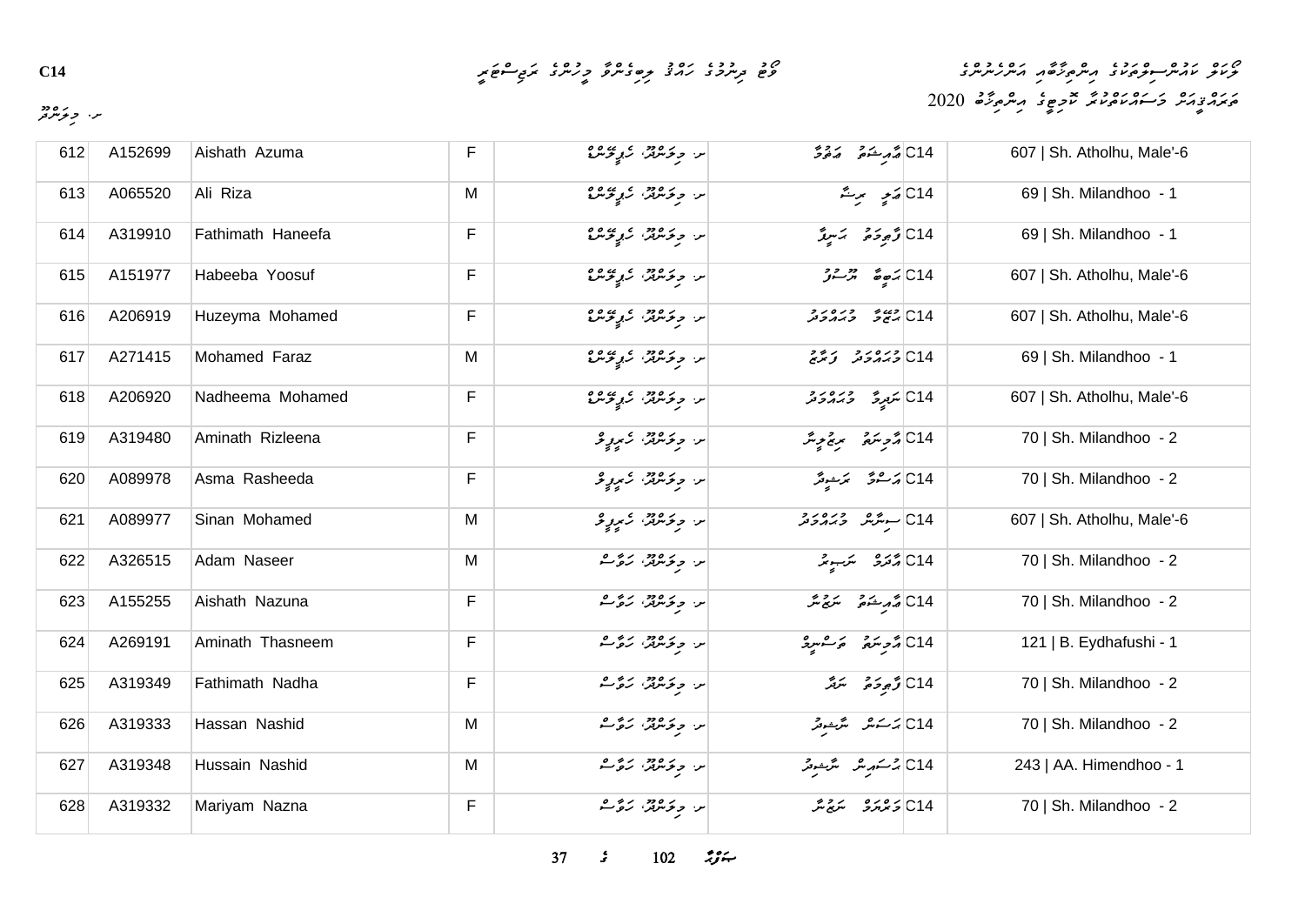*sCw7q7s5w7m< o<n9nOoAw7o< sCq;mAwBoEw7q<m; wBm;vB 2020 q9nOoAw7o< sCpHo>u; n8q;wAm;w<mEm> w6m<pYw<m8mA*

70 | Sh. Milandhoo - 2

70 | Sh. Milandhoo - 2

69 | Sh. Milandhoo - 1

69 | Sh. Milandhoo - 1

69 | Sh. Milandhoo - 1

69 | Sh. Milandhoo - 1

69 | Sh. Milandhoo - 1

69 | Sh. Milandhoo - 1

69 | Sh. Milandhoo - 1

69 | Sh. Milandhoo - 1

69 | Sh. Milandhoo - 1

69 | Sh. Milandhoo - 1

607 | Sh. Atholhu, Male'-6

70 | Sh. Milandhoo - 2

70 | Sh. Milandhoo - 2

70 | Sh. Milandhoo - 2

69 | Sh. Milandhoo - 1

| 629 | A269195 | Mohamed Fauzaan Naseer | M | من ترتوشين، رَحْمَ مَسْ                        | C14 <i>دېم</i> ده ورو شهر س <i>رجه</i>              |  |
|-----|---------|------------------------|---|------------------------------------------------|-----------------------------------------------------|--|
| 630 | A319521 | Nashidha Hassan        | F | ىر. جەنبەتى، ئەۋىش                             | C14 مگرجونگر کرکے <i>مگ</i> ر                       |  |
| 631 | A325427 | Adam Zahir             | M | ر و و ده دره و ده و                            | C14 مُرْمَرْدَ بِمَ <sup>ر</sup> ْمَہ               |  |
| 632 | A366922 | Aishath Anaa           | F | بر وتوسيق ريوووه                               | C14 مەم شىقى مەمىگە                                 |  |
| 633 | A121464 | Ali Zahir              | M | ىر. ئەخرىكى ئەم ئەلەر<br>ئەر ئەخرىكى ئەس ئەلەر | C14 <i>ھَ۔ جِي چَرب</i> ٽر                          |  |
| 634 | A269804 | Aminath Afa            | F | ر و و ده دره و ده و                            | C14 مُحرسَم مَرَ                                    |  |
| 635 | A325428 | Fathmath Hamza         | F | ر و و ده د و و و و و                           | C14 وُجِعَة رَمْعَ                                  |  |
| 636 | A321562 | Hamza Mohamed          | M | ىر بەللەر بەلەر<br>ئەس بەللەر ئىگەندە ئ        | C14 كەن جەمھەر                                      |  |
| 637 | A121463 | Hassan Zahir           | M | س وتحسين رئيس                                  | C14 كەسكەنلەر ئ <mark>ە</mark> رىتى                 |  |
| 638 | A325430 | Ibrahim Zahir          | M | در ه ده.<br>در جام در در کاروی                 | C14 م <i>وھ مگرچ</i> و گھر <i>مگر</i>               |  |
| 639 | A325426 | Mariyam Umar           | F | ىر بەللەر بەلەر<br>ئەس بەللەر ئىگەندە ئ        | C14 كەبەر قىمىسى جەمئى                              |  |
| 640 | A150110 | Mohamed Zahir          | M | بر وتوسيق ريوووه                               | C14 <i>35222 تج</i> ريز                             |  |
| 641 | A325429 | Umar Zahir             | M | در ه ووه در دره ود و                           | C14 مەكەنتىر ئى <i>ج رىتى</i>                       |  |
| 642 | A059847 | Ahmed Shareef          | M | ىر. جەنجىرى مەھ                                | C14 كەش <sup>ى</sup> قىرىققى سىتەمبى <sup>ت</sup> ى |  |

643 A047433 Hassan Athif M *czEh ,Udcnwlim .S cfiYWA cnwswH* C14

644 A269712 Mohamed Shavee M *czEh ,Udcnwlim .S IvWx udwmcawHum* C14

645 A075246 Mohamed Ali M *cscnwveh ,Udcnwlim .S IlwA udwmcawHum* C14

مر. *و تو*مر<sub>قر</sub>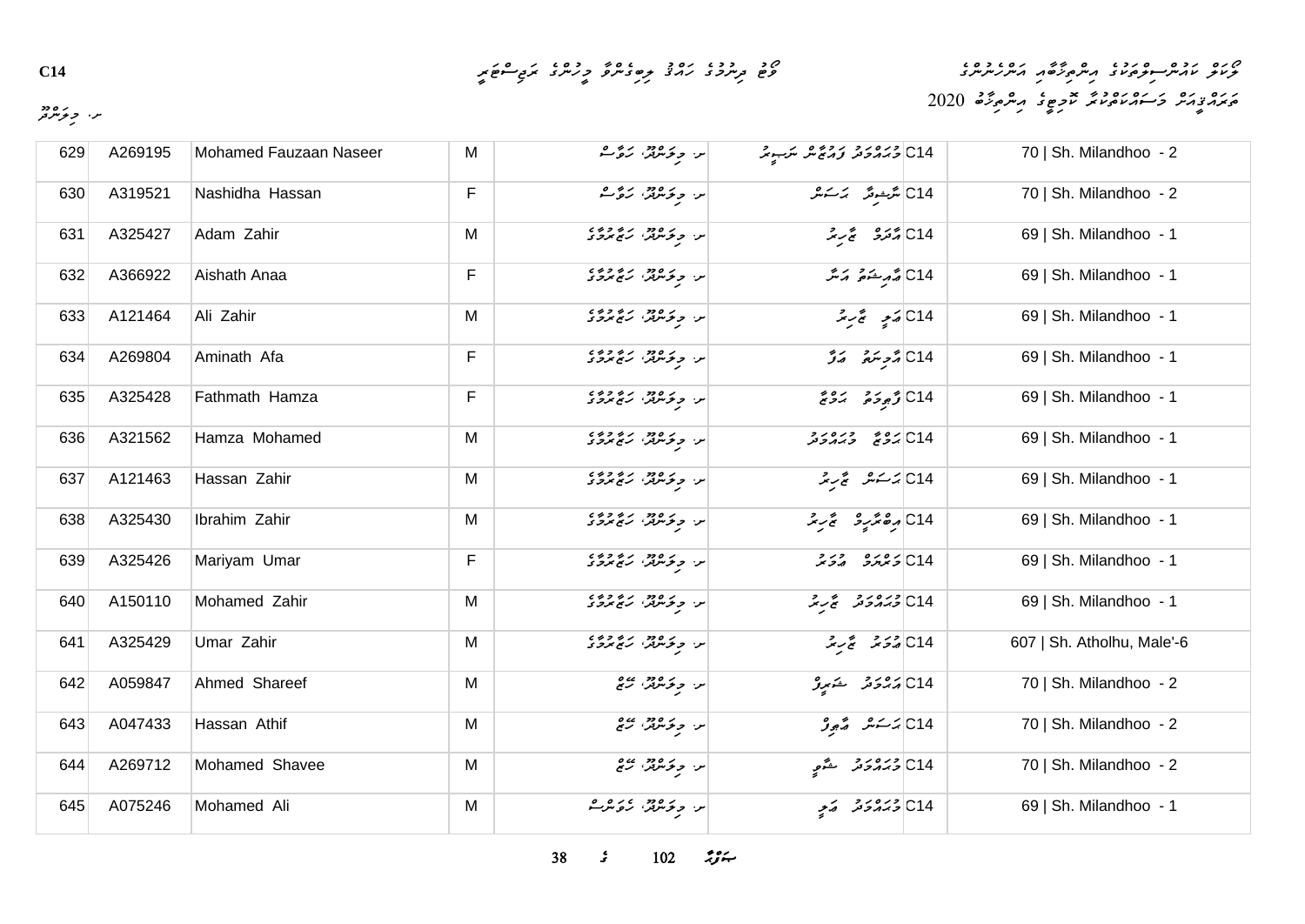*sCw7q7s5w7m< o<n9nOoAw7o< sCq;mAwBoEw7q<m; wBm;vB* م من المسجد المسجد المسجد المسجد المسجد العام 2020<br>مسجد المسجد المسجد المسجد المسجد المسجد المسجد المسجد المسجد ال

| 646 | A282263 | Zahira Hamza               | $\mathsf F$  | ىر. جەنگەنگە ئەھەر                     | C14 يُح بِعَدُ 2 <i>0 يُح</i>                   | 69   Sh. Milandhoo - 1     |
|-----|---------|----------------------------|--------------|----------------------------------------|-------------------------------------------------|----------------------------|
| 647 | A301361 | Ahmed Shiham               | M            | ر وتحسن رور المعر                      | C14 <i>كەندى كى</i> ر ئىبرىتى                   | 70   Sh. Milandhoo - 2     |
| 648 | A318611 | Aishath Gisama             | F            | من المحر عرض المحرم المحرم المحر المحر | C14 مەم ھەم ت <sub>و</sub> سكىۋ                 | 70   Sh. Milandhoo - 2     |
| 649 | A320142 | Aishath Siyama             | $\mathsf F$  | یں وتحسین رقرماتیں                     | C14 مەم ئىقتى ئىس بىر                           | 70   Sh. Milandhoo - 2     |
| 650 | A318617 | Mariyam Thihama            | $\mathsf F$  | ر وتحكيم معدد ب                        | C14 ك <i>ر برگرگر مورگر</i> گر                  | 607   Sh. Atholhu, Male'-6 |
| 651 | A345874 | Mohamed Saaih Ahmed Shiham | M            |                                        | C14 ورورو کورو دورو بے گور اس وتحاملات مقدم میں | 70   Sh. Milandhoo - 2     |
| 652 | A155353 | Aishath Reena              | $\mathsf F$  | الرا وقرعريش الإنثر                    | C14 م <i>ۇم شۇم</i> مېرى <i>گ</i>               | 70   Sh. Milandhoo - 2     |
| 653 | A319101 | Aminath Mubarika           | F            | الرا وقراريش الإنثر                    | C14 مَّ <i>حِسَمَة حَقَّ بِ</i> رَ              | 70   Sh. Milandhoo - 2     |
| 654 | A319105 | Mariyam Nazla              | F            | ىر، جۇنگەنگە، بەنگ                     | C14 كەبىر بىر ئىس ئىس ئىس ئىس ئىس ئىس           | 70   Sh. Milandhoo - 2     |
| 655 | A329790 | Zuhaira Ali                | $\mathsf F$  | ىر، بەيجەنلەش، پەنگ                    | C14 ىن <i>مەيتى ھەي</i> يە                      | 70   Sh. Milandhoo - 2     |
| 656 | A152103 | Aishath Razuna             | $\mathsf F$  | ر. وی گوری ریگری                       | C14 ەڭرىشىق ئىرىنى ئىگە                         | 70   Sh. Milandhoo - 2     |
| 657 | A152104 | Aminath Rizna              | $\mathsf{F}$ | ر وی شده رسمه                          | C14 مُرْحِسَةً مِنْ مُنْ                        | 70   Sh. Milandhoo - 2     |
| 658 | A319099 | Hawwa Nasiya               | F            | ىر. جۇشۇق بەشگە                        | C14 يَرْدُمَّ سَّرْ- <i>مَدَّ</i>               | 70   Sh. Milandhoo - 2     |
| 659 | A319055 | Mariyam Ali                | F            | الرا و ئوسرقرا الرحمزى                 | C14 كاندىكى كەير                                | 70   Sh. Milandhoo - 2     |
| 660 | A319102 | Mohamed Ilham              | M            | ر وی شده رسمه                          | C14 <i>جەممىقى مۇڭ</i> ۇ                        | 70   Sh. Milandhoo - 2     |
| 661 | A320936 | Adam Husaam                | M            | ر و و دوه در در در در در               | C14 جُمْرَى بِرْتَيْتِيْ                        | 69   Sh. Milandhoo - 1     |
| 662 | A320899 | Aishath Sobana             | $\mathsf F$  |                                        | C14 مەم ئىق ئىق ئىق                             | 69   Sh. Milandhoo - 1     |

*39 s 102 <i>n*<sub>s</sub>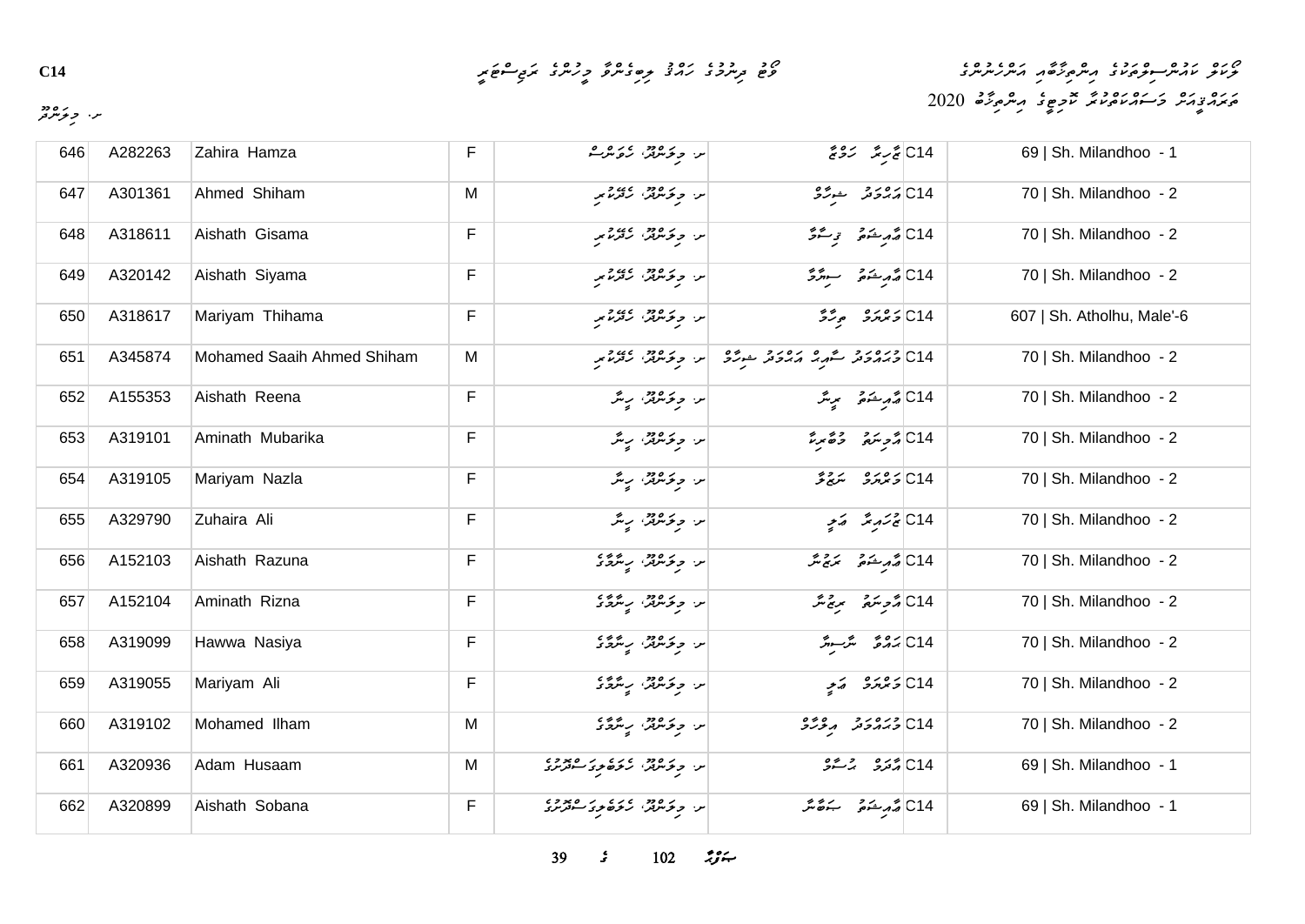*sCw7q7s5w7m< o<n9nOoAw7o< sCq;mAwBoEw7q<m; wBm;vB* م من المرة المرة المرة المرجع المرجع في المركبة 2020<br>مجم*د المريض المربوط المربع المرجع في المراجع المركبة* 

| 663 | A320937 | Fathimath Nuha       | $\mathsf F$  | ىر، ئۆتتۈر، ئەرەپ مەيدە»<br>ئەر ئۆتتۈر، ئەبۇھەيمەسەتەرىرى       | C14 تۇ <sub>جۇ</sub> خۇ بىرگە                  | 69   Sh. Milandhoo - 1     |
|-----|---------|----------------------|--------------|-----------------------------------------------------------------|------------------------------------------------|----------------------------|
| 664 | A320893 | Hawwa Mohamed        | F            | ر و توگیرن روه دی در ۲۶۶۰<br>د و توگیرن روه دی سوربرد           | C14 كەمۇر مەمەمەدىر                            | 69   Sh. Milandhoo - 1     |
| 665 | A264176 | Ismail Adam          | M            | ىن ئۆتۈشىمى ئۆتۈرگە ئۆزى<br>ئىن ئۆتۈشكى ئىكى ئۆتۈشكە ئەسپەتلەرد | C14 م سىمۇمەمى ئەمەر 2                         | 69   Sh. Milandhoo - 1     |
| 666 | A320894 | Jameela Mohamed      | $\mathsf{F}$ | ر و و وه د د د و د و و و و و                                    | C14 <sub>تح</sub> وِرَ وَرَ <sub>مَ</sub> دَرَ | 69   Sh. Milandhoo - 1     |
| 667 | A359200 | Mohamed Ihusan       | M            | ر و و وه د د د د د د د د د د                                    | C14 <i>جەم</i> كى بەر يەستىر                   | 69   Sh. Milandhoo - 1     |
| 668 | A320935 | Moosa Khaleel        | M            |                                                                 | C14] خۇمىق كىموق                               | 69   Sh. Milandhoo - 1     |
| 669 | A364354 | Mohamed Haikal       | M            | ىر. ئەترىشى، كەشكەش                                             | C14 <i>32823</i>                               | 255   ADh. Maamigili - 1   |
| 670 | A011719 | Mohamood Siraj       | M            | أبرا وتخترش كركتكر                                              | C14 كەبرومەسى سىرتىقى                          | 238   AA. Ukulhas - 1      |
| 671 | A162896 | Aishath Abdul Rahman | $\mathsf{F}$ | من ترقيقي برقرقر                                                | C14 مەم ئىق مەھەرەم دەھ د                      | 607   Sh. Atholhu, Male'-6 |
| 672 | A089529 | Ali Muruthala        | M            | ىر. بەيھەتچە، بەيھىمى                                           | C14 <sub>ھ</sub> َ جِي حَمْدَ جَ               | 69   Sh. Milandhoo - 1     |
| 673 | A162897 | Fathimath Ina        | F            | ىر. بەنگەنگە، بەنگەنگە                                          | C14 <i>وُجوحَ</i> هُمِ مِسَّر                  | 607   Sh. Atholhu, Male'-6 |
| 674 | A090195 | Ali Waheed           | M            | ىر. بەنگەنگە بەقھەش                                             | C14] رَمِ وَرِيْرٌ                             | 69   Sh. Milandhoo - 1     |
| 675 | A329878 | Abdul Hannan Ali     | M            | ىر. بەنگەنگە، بەڭ بەرگە                                         | C14 كەھەر <i>بۇيەتكەرگەي</i> تى كەرىپە         | 607   Sh. Atholhu, Male'-6 |
| 676 | A322988 | Aguleema Ali         | F            | ىر. دۇشۇش بەۋىرىگە                                              | C14 <i>ډَ ڏُجِ</i> وَّ کَمَ <i>جِ</i>          | 70   Sh. Milandhoo - 2     |
| 677 | A319312 | Ahmed Igudham        | M            | الرا وكرمرثة الرؤوش                                             | C14 كەبرى قىر مەنگەنى                          | 607   Sh. Atholhu, Male'-6 |
| 678 | A319311 | Mohamed Ikraam       | M            | الرا ويحاكمة الرؤومة                                            | C14 <i>جەمگەن مەمگ</i> ى                       | 607   Sh. Atholhu, Male'-6 |
| 679 | A318460 | Aishath Haniyya      | F            | ىر. ئەخرىق بەيرىزدى                                             | C14 مەم ھەھىمە سىرىدىگە                        | 70   Sh. Milandhoo - 2     |

 $40$  *s*  $102$  *z***<sub>3</sub>** $\approx$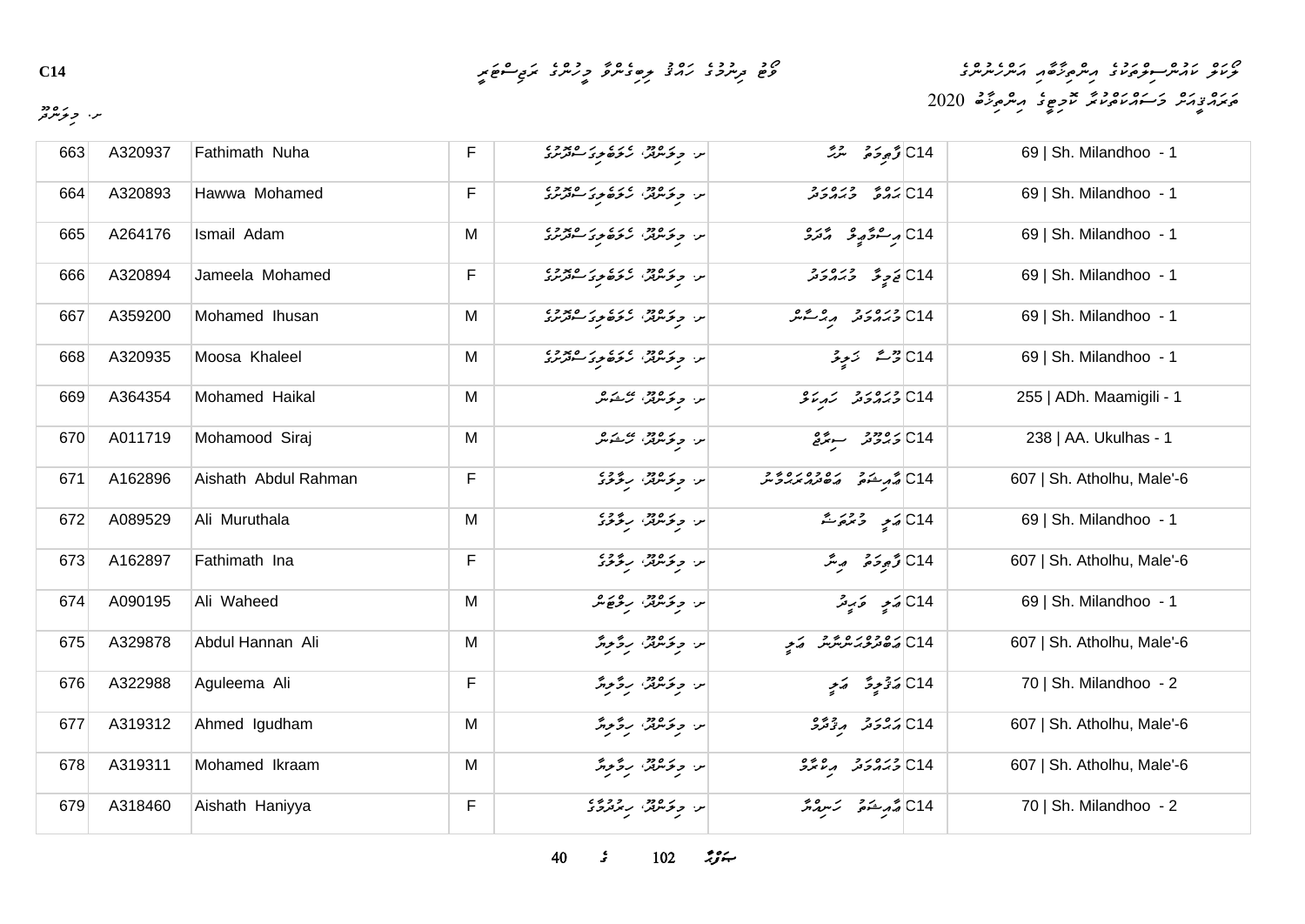*sCw7q7s5w7m< o<n9nOoAw7o< sCq;mAwBoEw7q<m; wBm;vB* م من المرة المرة المرة المرجع المرجع في المركبة 2020<br>مجم*د المريض المربوط المربع المرجع في المراجع المركبة* 

| 680 | A359368 | Aminath Fakhira           | F           | یں وکی بھی ریڈیوں            | C14 مَّ حِ سَعَةٍ مَّ تَرْسِعَتْهِ            | 70   Sh. Milandhoo - 2     |
|-----|---------|---------------------------|-------------|------------------------------|-----------------------------------------------|----------------------------|
| 681 | A318495 | Hawwa Juvaidha            | $\mathsf F$ | ىر. ئەنگەنگە، ئەنگەنگەن      | C14 بَرْدْءٌ ت <sub>َح</sub> ْوَمِ <b>سَّ</b> | 70   Sh. Milandhoo - 2     |
| 682 | A318430 | Ibrahim Ali               | M           | ىر. ئەخسىر، ئەسمەدە ئ        | C14 مەھمىي تەمىيە C14                         | 70   Sh. Milandhoo - 2     |
| 683 | A319772 | Juvairiyya Abdulla        | $\mathsf F$ | ىر. ئەقەتلەر، ئەتەرەپ        | C14 <i>في حَمد بعده مَنْ</i> صَحْدَاللّه      | 70   Sh. Milandhoo - 2     |
| 684 | A269158 | Khadheeja Javaada         | F           | ىر. ئەقەتلەر، ئەتەرەپ        | C14 كَرْمِيعٌ      يَوَمَّرٌ                  | 70   Sh. Milandhoo - 2     |
| 685 | A318461 | Mariyam Saniyya           | $\mathsf F$ |                              | C14 كەبىر كىرىگە ئىس <i>رىگە</i>              | 70   Sh. Milandhoo - 2     |
| 686 | A155365 | Mohamed Faiz              | M           | ىر. ئەقەتلەر، ئەتەرەپ        | C14 <i>جەممى</i> بىر ئەرىج                    | 70   Sh. Milandhoo - 2     |
| 687 | A306023 | Abdulla Haleem            | M           | ىر. جۇشۇقى سەۋكى             | C14 مَەھتراللە تەمرى                          | 69   Sh. Milandhoo - 1     |
| 688 | A155258 | Adam Haleem               | M           | ىر. بەنزىكىز، سەنزى          | C14 مَمَرَد - رَ <sub>حِر</sub> دَ            | 69   Sh. Milandhoo - 1     |
| 689 | A333030 | Afeefa Ibrahim            | $\mathsf F$ | ىر. بەنزىكىز، سەنزى          | C14 رَرٍرٌ م <i>ِ م</i> ُحَمَّدٍ حُ           | 69   Sh. Milandhoo - 1     |
| 690 | A363318 | Ahmed Ashraf              | M           | ىر. بەنزىكىز، سەنزى          | C14 كەبروتى كەشلىر <i>ۇ</i>                   | 607   Sh. Atholhu, Male'-6 |
| 691 | A333040 | Ali Ashraf                | M           | ىر. بەيھەتى، رەپۇقى          | C14 <i>ھَ جِه مَڪْمَرُوْ</i>                  | 117   B. Kihaadhoo - 1     |
| 692 | A322983 | Aminath Shaheema          | F           | ىر. جۇشۇقى سەۋكى             | C14 مَّ حِ سَمَع شَيْرَةَ مَسَ                | 69   Sh. Milandhoo - 1     |
| 693 | A333031 | Fathimath Ali             | $\mathsf F$ | ىر. بەيھەتى، رەپۇقى          | C14 وَج <sub>و</sub> حَمْ صَعِ                | 69   Sh. Milandhoo - 1     |
| 694 | A155259 | Hussain Haleem            | M           | ىر. بەنزىكىز، سەنزى          | C14 پرڪ <sub>م</sub> ريئر ڪي <sub>چ</sub> و   | 69   Sh. Milandhoo - 1     |
| 695 | A320148 | Abdul Sattar Ali          | M           | أأرا وتحارثون راكزونى        | C14 مەھەم مەمۇس مەم                           | 69   Sh. Milandhoo - 1     |
| 696 | A320153 | Ahmed Zaheer Abdul Sattar | M           | ما وِتَحَمَّدُهُ رِيَّزُوْنَ |                                               | 69   Sh. Milandhoo - 1     |

 $41$  **s**  $102$  *n***<sub>s</sub>**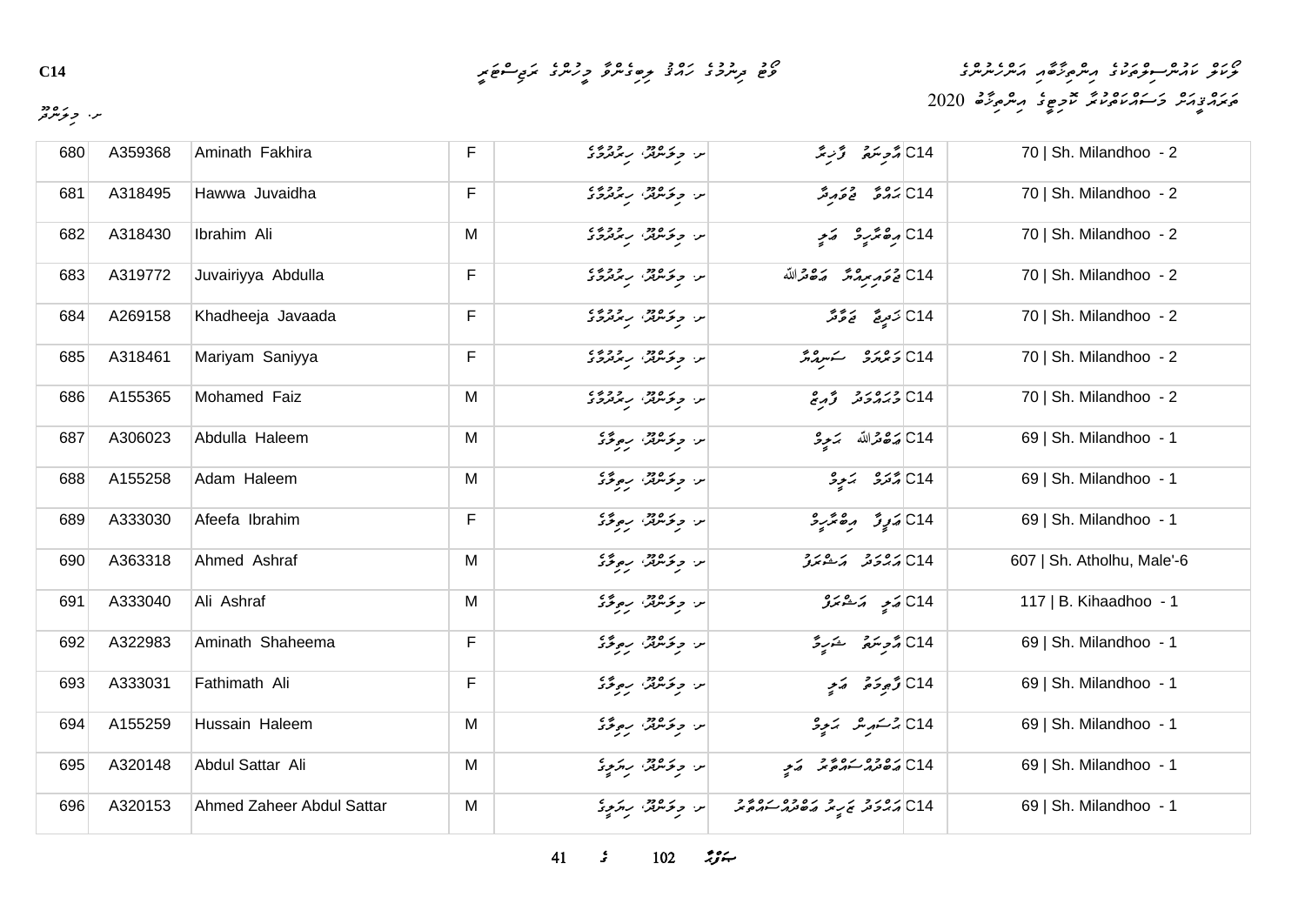*sCw7q7s5w7m< o<n9nOoAw7o< sCq;mAwBoEw7q<m; wBm;vB* م من المرة المرة المرة المرجع المرجع في المركبة 2020<br>مجم*د المريض المربوط المربع المرجع في المراجع المركبة* 

| 697 | A033725 | Ali Abdul Sattar     | M           | مرا تر تر ترکوی استر تر بر              | C14 <i>مكون مەھەرە مەدە</i> تر              | 69   Sh. Milandhoo - 1     |
|-----|---------|----------------------|-------------|-----------------------------------------|---------------------------------------------|----------------------------|
| 698 | A152102 | Fathimath Tholiba    | F           | مرا تو ټولنگرا امریکوی                  | C14 تَ <i>وج</i> دَ تَحْمِرَةُ              | 69   Sh. Milandhoo - 1     |
| 699 | A320151 | Hawwa Ibrahim        | F           | مرا تر تر شرکتر در کرد کرد که           | C14 <i>بَدْهُ وَهُ بَرْبِ</i> دُ            | 69   Sh. Milandhoo - 1     |
| 700 | A269422 | Ibrahim Ausam        | M           | ر ویکروژ، ریزوی                         | C14 مەھەرىرى مەم ئىكى                       | 607   Sh. Atholhu, Male'-6 |
| 701 | A269423 | Mohamed Irusham      | M           | مرا تو ټولنګري سر پرولو کا              | C14 <i>ۋېرو دو م</i> ېرشو                   | 69   Sh. Milandhoo - 1     |
| 702 | A320154 | Saama Abdhull Sathar | $\mathsf F$ | مرا تر تر ترکوی استر مرکز               | C14 جۇ ھە <i>تەر جەمەتە</i>                 | 607   Sh. Atholhu, Male'-6 |
| 703 | A262892 | Aishath Majeedha     | F           | الرا وتحسن المراس والمراجي              | C14 م <i>ەڭ بە</i> شقى كەنب <i>و</i> ند     | 70   Sh. Milandhoo - 2     |
| 704 | A156721 | Ali Zubair           | M           | ىر. ئەخرىكى، ئەفرىكرىمى ئى              | C14 <i>مَجِ جَهَوبِرْ</i>                   | 70   Sh. Milandhoo - 2     |
| 705 | A262905 | Fathimath Hudha      | $\mathsf F$ | ر. وتحسن ووير عربو                      | C14 تُرجوحَمُ 2 شَرَّ                       | 70   Sh. Milandhoo - 2     |
| 706 | A319169 | Ahmed Sodhig         | M           | من تر تر قرم تر تر تر تر تر تر تر تر تر | C14 كەش <b>ەرتە ئىستى</b> مىرتى             | 607   Sh. Atholhu, Male'-6 |
| 707 | A320046 | Ameena Mohamed       | $\mathsf F$ | ر وترمين ژوروژه                         | C14 كەچ ئىگە ئەم <i>1953</i>                | 70   Sh. Milandhoo - 2     |
| 708 | A155341 | Azeeza Gasim         | F           | ر وترمين ژوروژو                         | C14 <i>ھَي</i> چءَ تَخْسِرْ سَنَ            | 70   Sh. Milandhoo - 2     |
| 709 | A319615 | Fathimath Thohira    | F           | ىر. بەنزىكى، رەزەترى                    | C14 تۇ <sub>جو</sub> خۇ ھ <sup>ى</sup> رىتى | 70   Sh. Milandhoo - 2     |
| 710 | A072003 | Gasim Hassan         | M           | ر وترمين ژوروژو                         | C14 تۇسىۋە بە <i>سكى</i> ر                  | 70   Sh. Milandhoo - 2     |
| 711 | A269634 | Ibrahim Nahil        | M           | مر تر تر قرم تر تر تر تر تر تر تر تر تر | C14 <sub>م</sub> ەنگەر ئىگەر ئىگەنى         | 70   Sh. Milandhoo - 2     |
| 712 | A319170 | Ismail Fathuhee      | M           | ر وترمين ژوروژه                         | C14 <sub>مو</sub> ڪو <i>ڻيو ڏوپ</i>         | 251   ADh. Dhangethi - 2   |
| 713 | A039362 | Ahmed Anwar          | M           | ىر. جەنگەنلەر 2.2 ھ                     | C14 كەبروتر كەنىر <i>ى</i> ر                | 70   Sh. Milandhoo - 2     |

*42 sC 102 nNw?mS*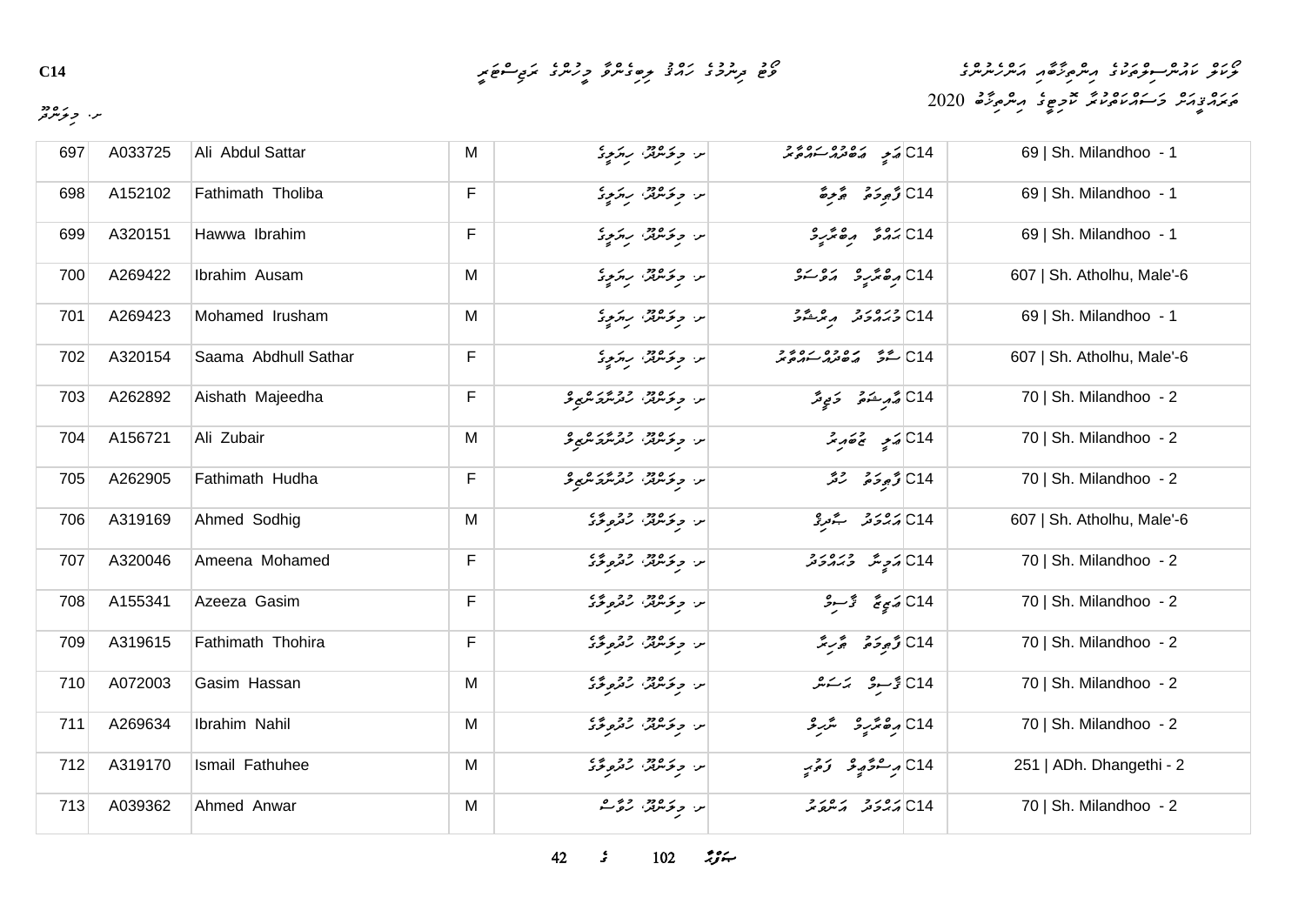*sCw7q7s5w7m< o<n9nOoAw7o< sCq;mAwBoEw7q<m; wBm;vB* م من المرة المرة المرة المرجع المرجع في المركبة 2020<br>مجم*د المريض المربوط المربع المرجع في المراجع المركبة* 

| ر ه دد<br>وبوسرته | ىر. |
|-------------------|-----|
|-------------------|-----|

| 714 | A269303 | Aishath Thoola Anwar          | $\mathsf F$ | ىر. جۇشۇش رۇش          | C14 مەم شەھ بوقر مەسمەس                                   | 70   Sh. Milandhoo - 2     |
|-----|---------|-------------------------------|-------------|------------------------|-----------------------------------------------------------|----------------------------|
| 715 | A269305 | <b>Mohamed Mahil Anwar</b>    | M           | ىر. بەنزىرلىق روش      | C14 ديرورو و دورو د مره د                                 | 70   Sh. Milandhoo - 2     |
| 716 | A106184 | Zainab Hussain                | $\mathsf F$ | ىر. جۇشۇش رۇپ          | C14 ئ <sub>ىم ب</sub> ىرى <i>قە</i> ج <sub>ى</sub> ستىرىش | 70   Sh. Milandhoo - 2     |
| 717 | A359455 | abdulla Aiham                 | M           | ىر. جەڭلىكى، مەھ       | C14 مَ <b>صْ</b> حَراللَّه مَ <i>مْدَدْ</i>               | 70   Sh. Milandhoo - 2     |
| 718 | A348437 | Abdulla Aiham Mohamed         | M           | س و و سر آه آه آه      | C14 مَدْهُ مِّرْ اللَّهُ مَ <i>جْرَدُ وَبِرُودُورُ</i>    | 607   Sh. Atholhu, Male'-6 |
| 719 | A149000 | Ahmed Faisal                  | M           | س و و سر ده مره د      | C14 كەبرى قىر بەر كىلىن ئاراسىيە ئىش                      | 70   Sh. Milandhoo - 2     |
| 720 | A269331 | Ali Maisal                    | M           | ىن ئۆتۈش مەن           | C14 كەير     قەرسەنى                                      | 104   R. Rasmaadhoo - 1    |
| 721 | A318302 | Husnee Mohamed                | M           | ىن بەنگەنگە بەھلى      | C14 برْسْمِسِ     دْبَرْمْدَنْرْ                          | 607   Sh. Atholhu, Male'-6 |
| 722 | A318307 | <b>Ismail Rasheed Mohamed</b> | M           | من تر تو شرقته المركزي | C14 مرشۇم ئى مەسىمە ئەمەم <i>قى</i> ر                     | 607   Sh. Atholhu, Male'-6 |
| 723 | A269325 | Mohamed Ifsal                 | M           | ر و و سرچر، ده د       | C14 <i>3222 مۇسكۇ</i>                                     | 607   Sh. Atholhu, Male'-6 |
| 724 | A307280 | Fathmath Shareefa             | F           | ىر. جۇنگەنگە كەركەنگە  | C14 رَّجِودَةُ شَمَيِرَتَّ                                | 70   Sh. Milandhoo - 2     |
| 725 | A155359 | Hamid Rasheed                 | M           | ىر. جۇنگەنگە كەرتكىگە  | C14 تَرْحِ مْرَ سَمِيْرِ مْرْ                             | 607   Sh. Atholhu, Male'-6 |
| 726 | A325234 | Abdul Salam Ali               | M           | ىر. جەنگىرى مەنگە      | C14 مەھ <i>ىرم شۇۋە م</i> ېر                              | 145   K. Kaashidhoo - 2    |
| 727 | A128479 | Abdulla Shareef               | M           | ىر. جەنگەنگە بەرلىگە   | C14 مَەھْتَراللە شە <i>يوق</i>                            | 607   Sh. Atholhu, Male'-6 |
| 728 | A325183 | Ali Mohamed                   | M           | ىر. جەنگەنگە بەرلىگە   | C14 كەب <sub>چە</sub> تە <i>مەدەت</i> ر                   | 69   Sh. Milandhoo - 1     |
| 729 | A128490 | Aminath Ali                   | F           | ىر. جەنگەنگە بەرلىگە   | C14 مُرْحِبَهُ مَعِ                                       | 69   Sh. Milandhoo - 1     |
| 730 | A125990 | Mohamed Sameer                | M           | ىر. ئەبۇشى مەمگە       | C14 <i>\$222 ئىرى</i> تى                                  | 69   Sh. Milandhoo - 1     |

*43 s 102 <i>n*<sub>s</sub>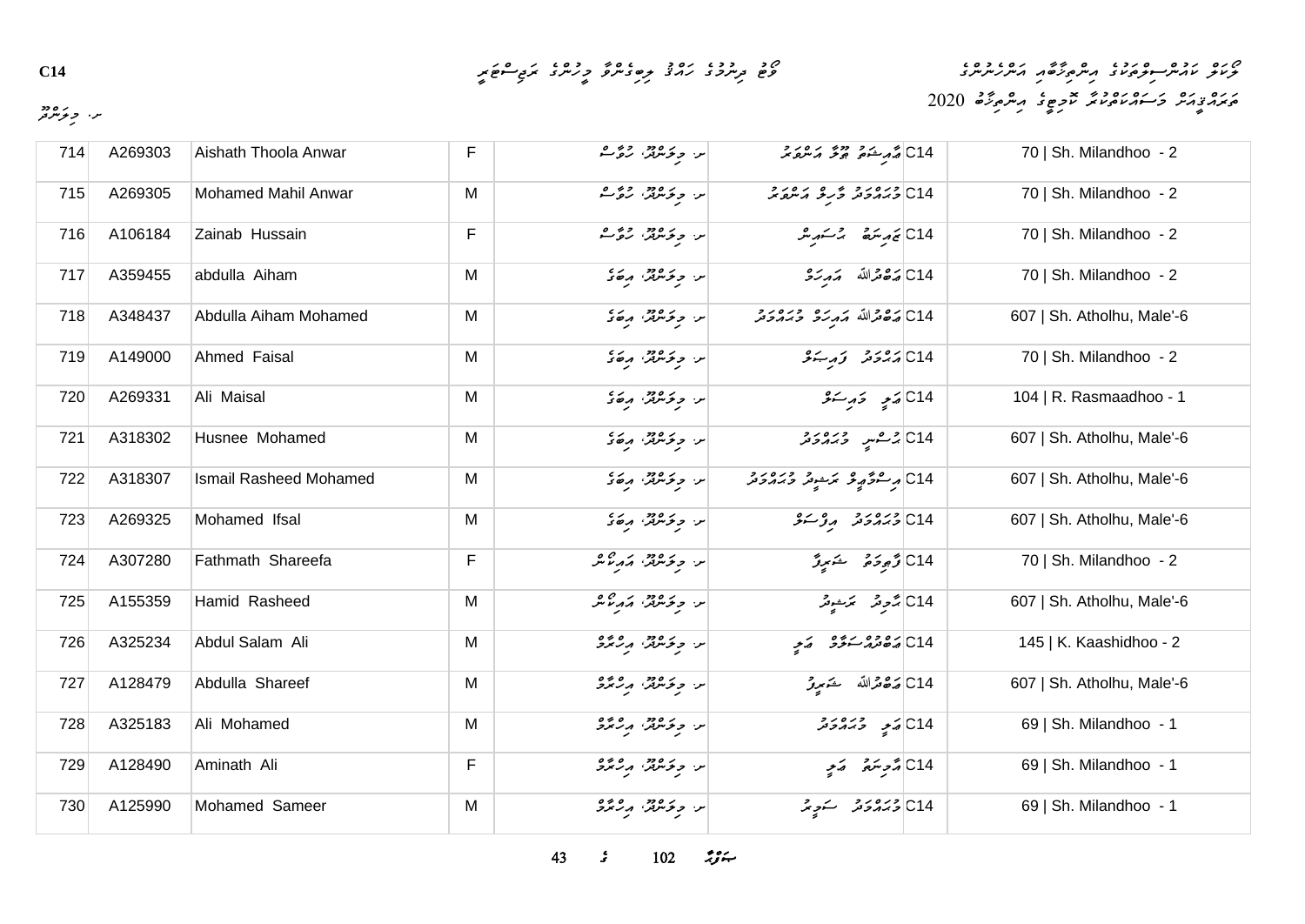*sCw7q7s5w7m< o<n9nOoAw7o< sCq;mAwBoEw7q<m; wBm;vB* م من المرة المرة المرة المرجع المرجع في المركبة 2020<br>مجم*د المريض المربوط المربع المرجع في المراجع المركبة* 

| 731 | A158057 | Ramiza Abdulla            | F         | ر وی گرفته و محمده              | C14 مُحْرَمِ مَنْ مَدَّة مِّرَاللَّه                 | 69   Sh. Milandhoo - 1     |
|-----|---------|---------------------------|-----------|---------------------------------|------------------------------------------------------|----------------------------|
| 732 | A155261 | Aishath Asma              | F         | المستحوض المتحركة والمحمد       | C14 مەم ھەشقىقى مەسكىنى                              | 70   Sh. Milandhoo - 2     |
| 733 | A038172 | Dawood Hussain            | M         | أأأدا وتحاملها أوتحر والمحامر   | C14 مُروس بر سکور مگر                                | 70   Sh. Milandhoo - 2     |
| 734 | A155260 | Mohamed Jinah             | M         | أأأدا وتحافظه أوتحكموهم فالمحمو | C14 <i>وبزوونز بې مگ</i> ر                           | 607   Sh. Atholhu, Male'-6 |
| 735 | A363208 | Adam Anim                 | M         | س وتحسن مستقدة                  | C14 مُحَمَّد مُسْتَد                                 | 70   Sh. Milandhoo - 2     |
| 736 | A318107 | Aminath Sharumeela        | F         | الرا ولخلافة المستقارع          | C14 مَّ <i>حِيدَ مَعْ حَمَّدِي</i> ْرَ               | 70   Sh. Milandhoo - 2     |
| 737 | A119958 | Ibrahim Nazim             | M         | ر و وسره المستقام               | C14 م <i>وڭ بگرى ئىنبۇ ۋ</i>                         | 70   Sh. Milandhoo - 2     |
| 738 | A148283 | Abdul Axyz Ali            | M         | ر وتر شود. مغر                  | C14 كەھە <i>ترى كەنچە ھەي</i>                        | 607   Sh. Atholhu, Male'-6 |
| 739 | A155382 | Abdul Matheen Mohamed     | M         | مرا تر تر شرقه الرحمه           | C14 رەدور مەد دىرەرد                                 | 335   GDh. Thinadhoo - 1   |
| 740 | A320605 | Abdulla Shareefuddeen     | ${\sf M}$ | ما تو تو شرقه الرحمه            | C14 مَەھْتَراللە شەمپۇرمەيپىتر                       | 69   Sh. Milandhoo - 1     |
| 741 | A320620 | Fathimath Thahaarath      | F         | أأرا وتحامدهما أوجرا            | C14 ژ <sub>نجو</sub> ځ په پرمنځم                     | 607   Sh. Atholhu, Male'-6 |
| 742 | A320608 | Hawwa Matheena            | F         | ین وی کرده مرتزر                | C14 <i>بَدْهُمَّ جَمِيشَ</i>                         | 69   Sh. Milandhoo - 1     |
| 743 | A320614 | Khadheeja Huvaina Abdulla | F         | ر ویکروژه رنژه                  | C14 تَرَمِّيعٌ    رَحَ مِ مَّرَّ     رَصُوْرَ اللَّه | 69   Sh. Milandhoo - 1     |
| 744 | A363593 | Mohamed Naeem             | M         | ر ویکروژه رنژه                  | C14 <i>3222 سَمِي</i> و                              | 69   Sh. Milandhoo - 1     |
| 745 | A333493 | Safiyya Abdulla           | F         | ىر. بەنگەنگەر بەنگەنل           | C14 ج <i>وړهگە چەم</i> گ <sup>الله</sup>             | 69   Sh. Milandhoo - 1     |
| 746 | A325440 | Adam Zuhoor               | M         | أأرا ولخاماتها ويمكوه           | C14 گەنىرى مەدىرىيە                                  | 70   Sh. Milandhoo - 2     |
| 747 | A133089 | Ahmed Zuhoor              | M         | ىر: ئەقەتقىقى بەيمەدە ئۇ        | C14 كەبرى قىرىمە                                     | 70   Sh. Milandhoo - 2     |

*44 sC 102 nNw?mS*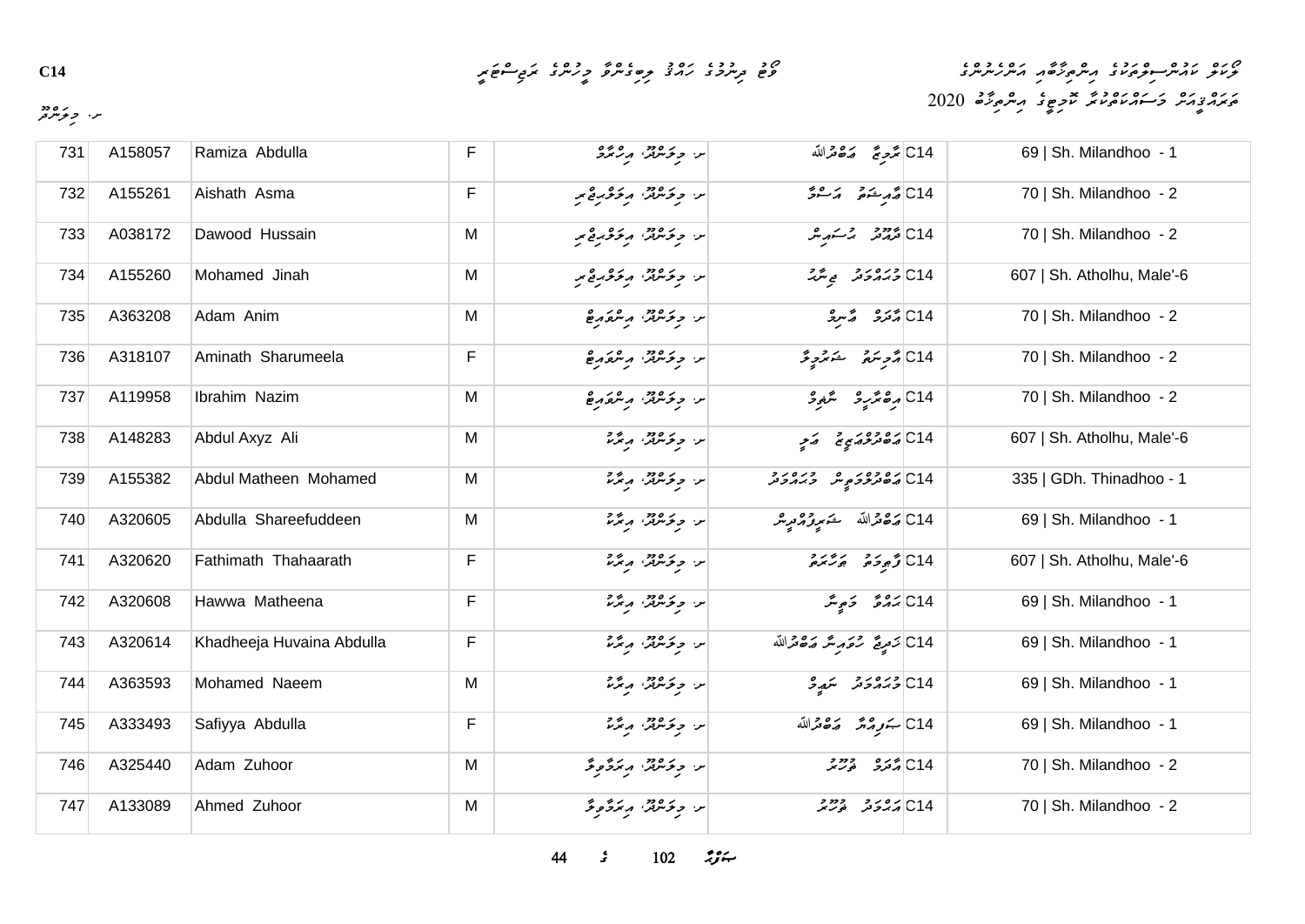*sCw7q7s5w7m< o<n9nOoAw7o< sCq;mAwBoEw7q<m; wBm;vB 2020*<br>*په پوهر وسوډيرونو لومو د موجو د مرمونه* 2020

| 748 | A325438 | Aishath Nareema        | $\mathsf F$ | ىر: ئەقەتلەر بەيرگەنۇ       | C14 مَدْمِسْتَمْ مَسْرِيَّة             | 70   Sh. Milandhoo - 2     |
|-----|---------|------------------------|-------------|-----------------------------|-----------------------------------------|----------------------------|
| 749 | A269810 | Aminath Safana         | F           | س وِدَمَّيْنَ رِبَرَدُّوِدُ | C14 مَرْحِبَتَهُمْ سَنَوَّتَبَر         | 70   Sh. Milandhoo - 2     |
| 750 | A148379 | Fathimath Abdul Rahman | $\mathsf F$ | من الالتحادي المريح و محر   | C14 توجره مصر معدد موجد                 | 70   Sh. Milandhoo - 2     |
| 751 | A269814 | Fathimath Sadha        | F           | أأرا ولاملك ولاؤول          | C14 تۇ <sub>جو</sub> خەر سەن <i>ت</i> ر | 70   Sh. Milandhoo - 2     |
| 752 | A073650 | Hassan Rasheed         | M           | ىن جەنبەت مەنگەنگە          | C14   پزشکس   مخرجویتر                  | 70   Sh. Milandhoo - 2     |
| 753 | A269816 | Ibrahim Mahee          | M           | أأرا ولاملك ولاؤول          | C14 مەمگەر ئ <sup>ى</sup> ر             | 607   Sh. Atholhu, Male'-6 |
| 754 | A151458 | Ibrahim Zuhooru        | M           | ىر: ئەقەتلىقى مەيزۇمۇ ئ     | C14 مەھەمگەپە ھەممىسىسىسى               | 70   Sh. Milandhoo - 2     |
| 755 | A325441 | <b>Ismail Zuhoor</b>   | M           | أأرا وكاللغش وتمكوه         | C14 مرڪو <i>ڻيو پور</i> ير              | 70   Sh. Milandhoo - 2     |
| 756 | A318916 | Aminath Asila          | F           | ىن ئۆتۈشى مەيرى             | C14 مَّ حِسَمَۃ مَّ سِنَّۃَ             | 69   Sh. Milandhoo - 1     |
| 757 | A138058 | Ibrahim Abdulla        | M           | ر ویکری متروی               | C14 م <i>وڭ مگرى</i> ھەممەللە           | 69   Sh. Milandhoo - 1     |
| 758 | A318915 | Mariyam Aseela         | F           | ىن جۇشۇقى مەيردى            | C14 ك <i>ۈچەدى كەسپ</i> ۇ               | 69   Sh. Milandhoo - 1     |
| 759 | A052807 | Mohamed Zaeem Ibrahim  | M           | ىن جۇھەت مەنگەم             | C14 ديرورو رو مقررو                     | 607   Sh. Atholhu, Male'-6 |
| 760 | A278873 | Zareena Abdulla        | $\mathsf F$ | أأرا وتحاملك المبروي        | C14 تج سريٹر     قەقداللە               | 69   Sh. Milandhoo - 1     |
| 761 | A122463 | Abdulla Rasheedh       | M           | أأرا وتحارقها أكهر برائد    | C14 كەھەراللە <del>ك</del> رىشونتر      | 70   Sh. Milandhoo - 2     |
| 762 | A319437 | Aminath Nasha          | $\mathsf F$ | ر و و های مهرس              | C14 مُرْحِ مَرْمَ مَرْسُمُ              | 70   Sh. Milandhoo - 2     |
| 763 | A269143 | Mohamed Haanee         | M           | أأرا وتركادوا أكهرمرك       | C14 <i>دېمه دی گېږ</i>                  | 607   Sh. Atholhu, Male'-6 |
| 764 | A318427 | Sheereena Hussain      | F           | ىر، ئۆتكۈنى، مەم بول        | C14 ڪيپير پرڪ <i>رير</i>                | 70   Sh. Milandhoo - 2     |

بر، <sub>ح</sub>ر توسر <sub>م</sub>

*45 sC 102 nNw?mS*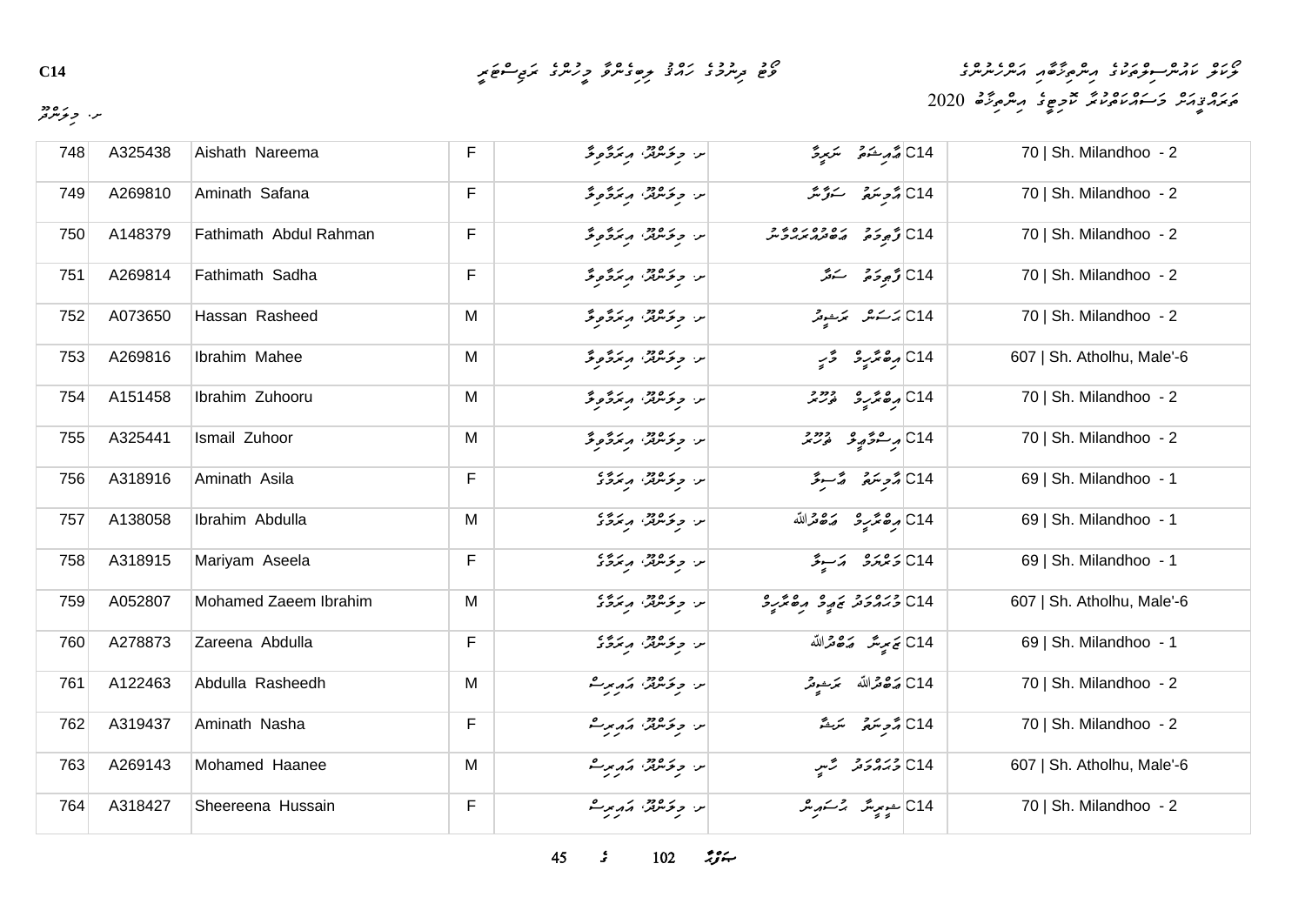*sCw7q7s5w7m< o<n9nOoAw7o< sCq;mAwBoEw7q<m; wBm;vB 2020*<br>*په پوهر وسوډيرونو لومو د موجو د مرمونه* 2020

| 765 | A319052 | Ahmed Husham      | M            | ىر. ئ <sub>ە</sub> ئۇشۇش مەيرى <i>دى</i> | C14  كەبۇر كىمى بىر ئىشكى                                | 70   Sh. Milandhoo - 2     |
|-----|---------|-------------------|--------------|------------------------------------------|----------------------------------------------------------|----------------------------|
| 766 | A319050 | Aishath Samaahath | F            | ر وی گرده. در در                         | C14 مەم شەھ سىنى ئىچە ئەھ                                | 70   Sh. Milandhoo - 2     |
| 767 | A319051 | Hawwa Shahama     | F            | س و توسیق معدوری                         | $5.52 \pm 0.52$ C14                                      | 70   Sh. Milandhoo - 2     |
| 768 | A050860 | Hussain Rasheed   | M            | یں ویکس کر وہ ہ                          | C14 بر سَمبر مَرْ مِرْ مِرْدِ بِرَ                       | 70   Sh. Milandhoo - 2     |
| 769 | A318162 | Aishath Junaihu   | $\mathsf F$  | ر و و سر در بر در ع                      | C14 مَ <sub>ّه م</sub> ِسْنَعْمَى مَحْ سَمَ <i>دِ</i> رَ | 70   Sh. Milandhoo - 2     |
| 770 | A318116 | Aminath Najeeba   | $\mathsf F$  | ىر. ئەنگەنگر، مەنگەنچە                   | C14 مُرْحِسَمُ سَمِعٍ صَّ                                | 70   Sh. Milandhoo - 2     |
| 771 | A318157 | Aminath Nuzuha    | $\mathsf{F}$ | ر. وتوسيق متركز و ع                      | C14 مُ <i>جِسَعَة مُنْ</i> جُمْ                          | 70   Sh. Milandhoo - 2     |
| 772 | A155293 | Asima             | $\mathsf F$  | ىر. جەڭ ھەر ھەر ج                        | $5 - 2$ C14                                              | 70   Sh. Milandhoo - 2     |
| 773 | A318105 | Khadeeja Yoosuf   | F            | ىر. ئەقەتلەر، ئەيزەقمى                   | C14 كَتْمِيعٌ مُرْسَوْرٌ                                 | 70   Sh. Milandhoo - 2     |
| 774 | A318111 | Mariyam Humra     | F            | ىر. ئەخسىنى مەنزۈم ئ                     | C14 كەبەر بەر يەرىجە ئە                                  | 70   Sh. Milandhoo - 2     |
| 775 | A318114 | Mohamed Samir     | M            | ر. وتوسيق مترونوت                        | C14 <i>دېم</i> دېمر مش <i>و</i> لم                       | 607   Sh. Atholhu, Male'-6 |
| 776 | A320304 | Ahmed Nazeeh      | M            | أأرا ولاملاه أمركم مرورهم وللمح          | C14 كەندى قىر سىزىر ئىل                                  | 69   Sh. Milandhoo - 1     |
| 777 | A120980 | Ameena Hassan     | F            | أأرا وكرمريش كمهاكر مراكوكر              | C14 كەچ ئىلە ئەسكەنلەر                                   | 115   B. Kamadhoo - 1      |
| 778 | A269441 | Aminath Unaiza    | F            | أأرا ولاملاه أمركم مرورهم وللمح          | C14 مُتَصِبَعَة مُسَمَّدِيَّ                             | 115   B. Kamadhoo - 1      |
| 779 | A144878 | Hussain Naseer    | M            | أأرا وكاللق أكابر كاللاء وكل             | C14 پر کے مریکہ میں مرکز کے مر                           | 69   Sh. Milandhoo - 1     |
| 780 | A064483 | Ibrahim Naseer    | M            | الرا ولاملاه أمركم مولوكا                | C14 <sub>مر</sub> ھ <i>مگرچ</i> و سمجھ تر                | 607   Sh. Atholhu, Male'-6 |
| 781 | A120975 | Mohamed Adam      | M            | ىر. بەنگەنگە، مەمەئىرى بەنگە             | C14 <i>جەمەدىيە</i> مەمر <i>ە</i>                        | 69   Sh. Milandhoo - 1     |

 $46$  *s*  $102$  *z***<sub>3</sub>**  $\frac{2}{3}$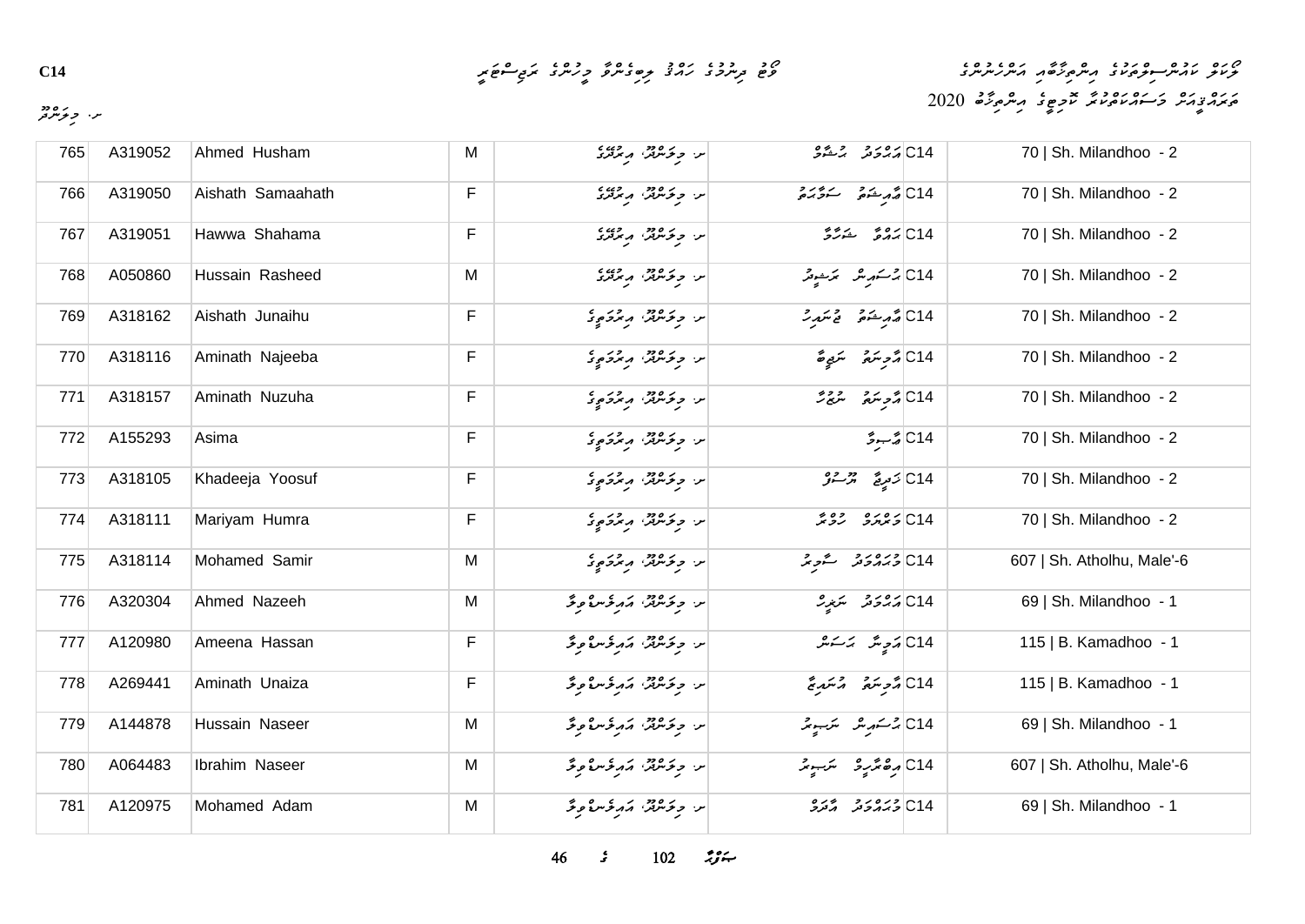*sCw7q7s5w7m< o<n9nOoAw7o< sCq;mAwBoEw7q<m; wBm;vB* م من المرة المرة المرة المرجع المرجع في المركبة 2020<br>مجم*د المريض المربوط المربع المرجع في المراجع المركبة* 

| 782 | A047432 | Ahmed Nasir          | M           | المرا وتحسين الأوسرور في       | C14 <i>مەندى تىر بىر بىر</i>                                                                                                                                        | 69   Sh. Milandhoo - 1     |
|-----|---------|----------------------|-------------|--------------------------------|---------------------------------------------------------------------------------------------------------------------------------------------------------------------|----------------------------|
| 783 | A269212 | Aishath Maisa        | F           | الرا وقرارهما وكالمرتزوق       | C14 مۇم <i>رىشقى خ</i> ورىتە                                                                                                                                        | 70   Sh. Milandhoo - 2     |
| 784 | A162949 | Mohamed Naeem        | M           | الرا وكالكلاء فأكار بروتى      | C14 <i>3222 سَمدِ</i> 5                                                                                                                                             | 70   Sh. Milandhoo - 2     |
| 785 | A318280 | Samiya Ahmed         | $\mathsf F$ | أأرا وقرارهم وكالمحافز وتحركون | C14 شوپۇ مەمەدىر                                                                                                                                                    | 70   Sh. Milandhoo - 2     |
| 786 | A027943 | Ahmed Shafeeg        | M           | المرا وتحسين فأقربهما          | C14 كەندى قىر ئىكتىمى قىتىن ئىكتىن ئىكتار قىلغان.<br>مەنبە ئىكتار ئىكتىن ئىكتار قىلغان قىلغان قىلغان قىلغان قىلغان قىلغان قىلغان قىلغان قىلغان قىلغان قىلغان قىلغان | 70   Sh. Milandhoo - 2     |
| 787 | A319382 | Aishath Abdul Rahman | $\mathsf F$ | ر. وتوكلون فاقر وه و           | C14 مەر ئىسى مەھىرمە مەدە بور                                                                                                                                       | 70   Sh. Milandhoo - 2     |
| 788 | A321972 | Aishath Masha        | F           | ر و وسره ، و و د و و           | C14 مُرمِشَمُ   دُمُّ                                                                                                                                               | 64   Sh. Komandoo - 1      |
| 789 | A319387 | Aminath Ramza        | $\mathsf F$ | ىن ئۆتۈش قەقرىرى               | C14 مُرْحِسَمُ مَرْحَمَّ                                                                                                                                            | 70   Sh. Milandhoo - 2     |
| 790 | A319385 | Latheefa Dawood      | F           | ر و وسرهن نے و دوره د          | C14 كَرْجِوزٌ مُرْمَ <sup>رٍ</sup> دٌ                                                                                                                               | 70   Sh. Milandhoo - 2     |
| 791 | A123743 | Aniyath Ibrahim      | F           | ىر. جەنگىرلىق ئىمى             | C14 مُس <i>ِرَة م</i> ِ صَحَّرِ وَ                                                                                                                                  | 70   Sh. Milandhoo - 2     |
| 792 | A269717 | Ibrahim Zayan        | M           | ر. و توسیق محامح               | C14 مەھە <i>ترى</i> رى ئەرگىر                                                                                                                                       | 607   Sh. Atholhu, Male'-6 |
| 793 | A024048 | Mohamed Ziyad        | M           | ىر. جەنگىرلىقى ئەن             | C14 <i>3222 بې</i> رگىز                                                                                                                                             | 70   Sh. Milandhoo - 2     |
| 794 | A321609 | Fathimath Ibrahim    | $\mathsf F$ | ر و قرانگر، و چ                | C14 ۇ <sub>جو</sub> رۇ مۇمۇرى                                                                                                                                       | 69   Sh. Milandhoo - 1     |
| 795 | A036290 | Gasim Mohamed        | M           | س وِقَرْمُوْرٌ، وِجٌ           | C14 تۇسوق ق <i>ىدە دى</i> ر                                                                                                                                         | 607   Sh. Atholhu, Male'-6 |
| 796 | A321611 | Hawwa Sajidha        | F           | ىر: جەڭرىش، يېڭى               | C14 بَرْدُ حٌ سُّمَ <i>ّهِ مَّ</i>                                                                                                                                  | 607   Sh. Atholhu, Male'-6 |
| 797 | A121801 | Ibrahim Mansoor      | M           | س وِ وَ شَرْتُرٌ، وِ يَحْ      | C14 <sub>م</sub> ەھمَّرٍ ئۇ ئەربىرىمە                                                                                                                               | 607   Sh. Atholhu, Male'-6 |
| 798 | A321610 | Shaheeda Qasim       | F           | ىر: ئۇ ئۇنىڭ ئۇنج              | C14 خىرى <i>گە گ<sup>ې</sup>سو</i> گە                                                                                                                               | 69   Sh. Milandhoo - 1     |

*47 sC 102 nNw?mS*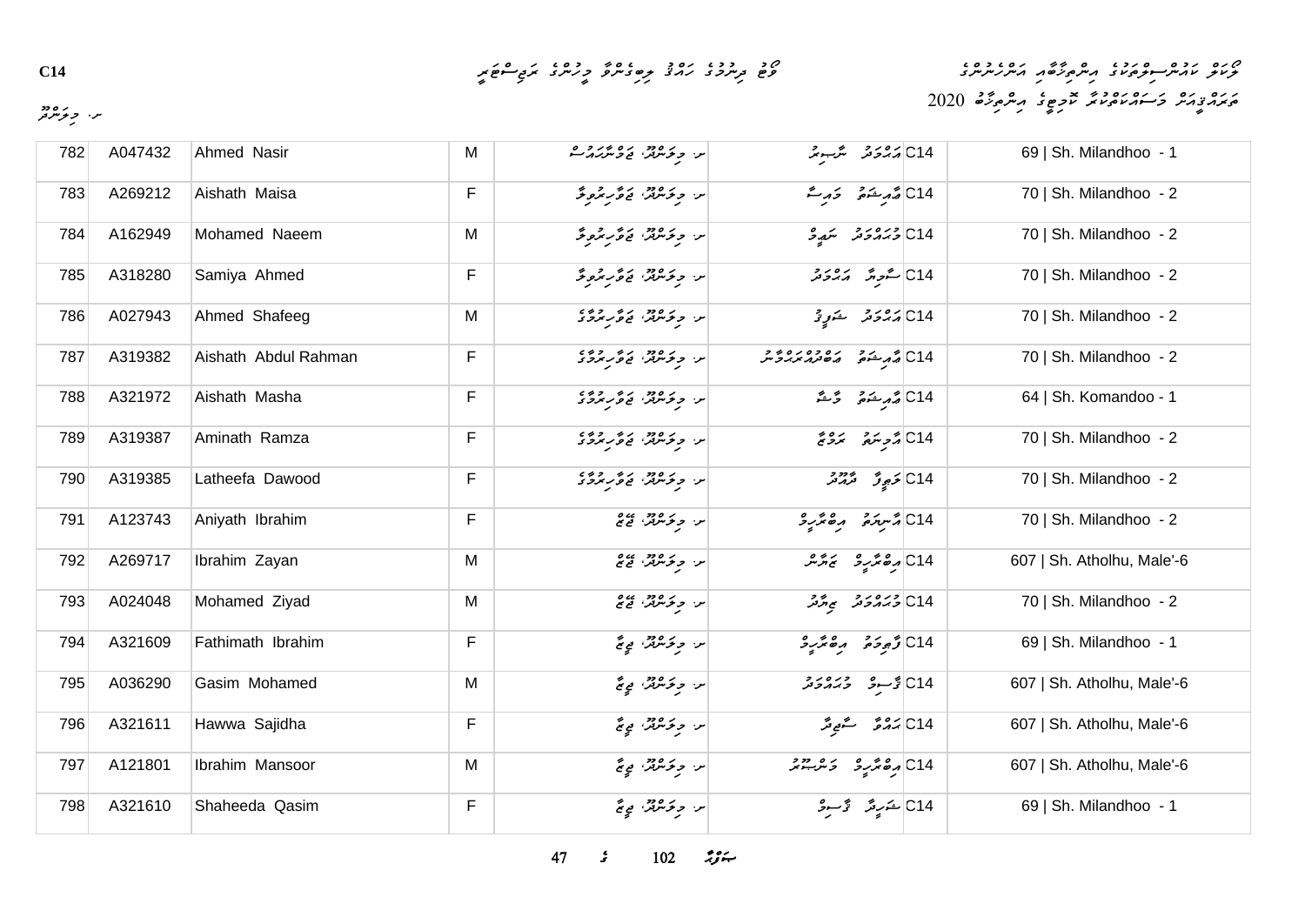*sCw7q7s5w7m< o<n9nOoAw7o< sCq;mAwBoEw7q<m; wBm;vB* م من المرة المرة المرة المرجع المرجع في المركبة 2020<br>مجم*د المريض المربوط المربع المرجع في المراجع المركبة* 

| 799 | A150105 | Zeena Gasim       | F           | ر وترکرده ویچ                     | C14 <sub>مج</sub> يگر گ <sup>و</sup> سبوگر                          | 69   Sh. Milandhoo - 1     |
|-----|---------|-------------------|-------------|-----------------------------------|---------------------------------------------------------------------|----------------------------|
| 800 | A320882 | Aminath Sobeeha   | F           | ر. وتحسن ق دور                    | C14 مُرْحِسَة سَعَ <i>رِّ</i>                                       | 69   Sh. Milandhoo - 1     |
| 801 | A333297 | Fathimath Ibrahim | F           | من المحرم على المعروبي            | C14 ز <sub>گ</sub> وِدَ مِهْ مُرْرِدْ                               | 69   Sh. Milandhoo - 1     |
| 802 | A269546 | Mohamed Zimam     | M           | من تونوکلوری و و و و              | C14 <i>دېمم</i> وتر ب <sub>ې</sub> 55                               | 69   Sh. Milandhoo - 1     |
| 803 | A064893 | Qasim Ali         | M           | ر وتوسيح ووي                      | C14 تخ-دى كەم <u>و</u>                                              | 69   Sh. Milandhoo - 1     |
| 804 | A254791 | Ismail Mahir      | M           | مرا تر تر مرکز می شروع ک          | C14 <sub>م</sub> رىئۇم <sub>ب</sub> ۇ گ <sup>ى</sup> رىز            | 70   Sh. Milandhoo - 2     |
| 805 | A318386 | Hussain Mohamed   | M           | ىن جۇشۇق ئەرەپ                    | C14 ير <i>شهر محد المحمد حاف</i> ر                                  | 70   Sh. Milandhoo - 2     |
| 806 | A152631 | Yoosuf Moosa      | M           | ىن جۇشۇش ئەردە                    | $23$ $32$ $7$ $C14$                                                 | 70   Sh. Milandhoo - 2     |
| 807 | A156283 | Zainab Hussain    | F           | ىن جۇشۇق ئەرەپ                    | C14 يَحدِ سَرَجَ مَسْتَدَمِيسْر                                     | 70   Sh. Milandhoo - 2     |
| 808 | A155266 | Ali Nafiz         | M           | ىر. جەڭلىرى ئاسىرتكرى ئ           | C14 کرم سگرونگر                                                     | 69   Sh. Milandhoo - 1     |
| 809 | A322776 | Aminath Adhila    | F           | ىر. جەنبەت ئاسىرىمى ئە            | C14 مَّ <i>جِ</i> سَع <sub>َمَ</sub> مِّ مَ <sub>ّ</sub> مِرْ حَمَّ | 69   Sh. Milandhoo - 1     |
| 810 | A362318 | Hassan Zihunee    | M           | ىر. جەڭلىرى ئاسىرتكرى ئ           | C14 كەسەنلەر   مەرجىس                                               | 69   Sh. Milandhoo - 1     |
| 811 | A322775 | Ibrahim Naeem     | M           | مرا بالمحرور المعر مسر جريد و محر | C14 مەھمىر ئىستىمبى ئىلگە ئىككىمبى ئىل                              | 69   Sh. Milandhoo - 1     |
| 812 | A269781 | Mariyam Zoona     | F           | ىر. جەڭلىق ئاسىرچرى ئ             | C14 كەبىر بىر يېتىر                                                 | 69   Sh. Milandhoo - 1     |
| 813 | A322773 | Zubaida Ibrahim   | $\mathsf F$ | ىر. جەڭلىرى ئاسىرتكرى ئ           | C14 ت <sub>ح</sub> صَ <i>مِ</i> مَرَّ مِصْغَرِ مِنْ                 | 69   Sh. Milandhoo - 1     |
| 814 | A079894 | Adam Naseer       | M           | من المالوجين الأسترجمي            | C14 مُرْتَزَّةً مُسْتَبِيقًا                                        | 607   Sh. Atholhu, Male'-6 |
| 815 | A320770 | Amsooda           | F           | ىر. ئەخسىن ئاس دەر                | C14 كەبىر بىر بىر                                                   | 70   Sh. Milandhoo - 2     |

*48 sC 102 nNw?mS*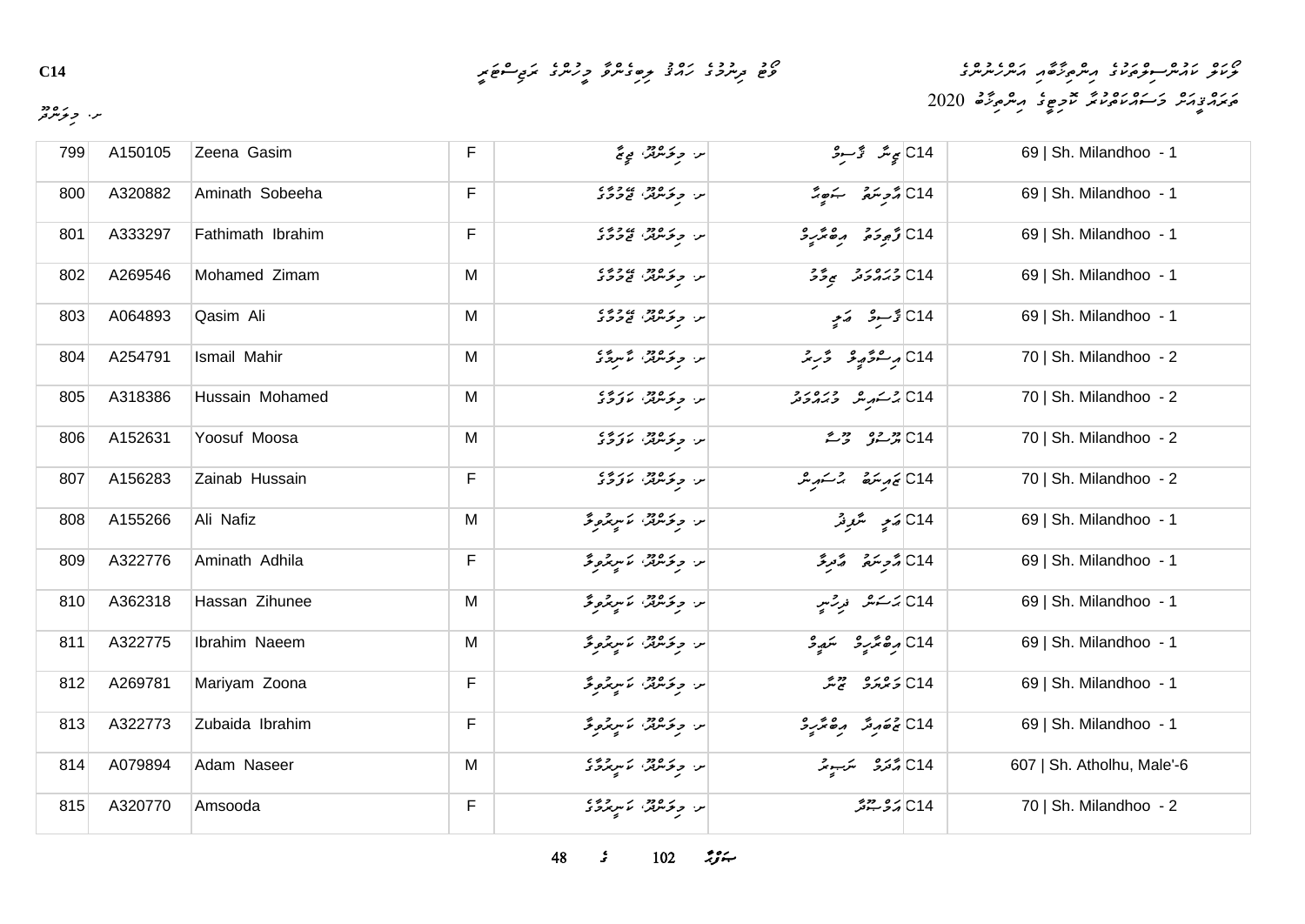*sCw7q7s5w7m< o<n9nOoAw7o< sCq;mAwBoEw7q<m; wBm;vB* م من المرة المرة المرة المرجع المرجع في المركبة 2020<br>مجم*د المريض المربوط المربع المرجع في المراجع المركبة* 

| 816 | A320772 | Fathimath Shifa   | F            | ىر. جەڭ ئەھ ئەس 25                | C14 رَّجِ حَمَّى صَورً          | 70   Sh. Milandhoo - 2     |
|-----|---------|-------------------|--------------|-----------------------------------|---------------------------------|----------------------------|
| 817 | A320771 | Hafsaa            | F            | ىر. ئەخسىر، ئاس دەر               | C14 ئەبۇبى <del>گ</del> ە       | 87   N. Velidhoo - 2       |
| 818 | A269394 | Ahmed Saneeh      | M            | س و وسره ر ره د ده                | C14 كەبۇبۇقىر سەمب <i>ەي</i>    | 607   Sh. Atholhu, Male'-6 |
| 819 | A158712 | Hassan Mohamed    | M            | س و وسرهر الاسره داد              | C14 ئەسەھرى ئەيرە ئەرە          | 607   Sh. Atholhu, Male'-6 |
| 820 | A359119 | Ibrahim Samoohu   | M            | س و وسرهر الاسره داد              | C14 مەھمگەيى ھەمىقىتى بىر       | 607   Sh. Atholhu, Male'-6 |
| 821 | A319228 | Mariyam Samaahath | $\mathsf{F}$ | س و وسر در ۱۳۶۵                   | C14 ئ <i>وبرو خۇنبۇ</i>         | 607   Sh. Atholhu, Male'-6 |
| 822 | A319246 | Mohamed Basim     | M            | س و وسره ر ره د ده                | C14 <i>ۋېزو دې</i> ځ <i>ېسو</i> | 70   Sh. Milandhoo - 2     |
| 823 | A319247 | Ahmed Riswan      | M            | ىر. جەڭلىرى ئاترىلىدىكى ئىلى      | C14 كەبرى بىر مەمۇبىر           | 607   Sh. Atholhu, Male'-6 |
| 824 | A068112 | Aslam Mohamed     | M            | ر وتوسطا المستعمل المستعمل        | C14 كەشقۇق قەيمەد تەر           | 70   Sh. Milandhoo - 2     |
| 825 | A319244 | Mariyam Maushamee | $\mathsf F$  | ىر. جەڭلىكى، ئالاشرىكى بولىغا بول | C14 ك <i>ويركى كەممىتك</i> ى    | 607   Sh. Atholhu, Male'-6 |
| 826 | A152114 | Aishath Thereesa  | F            | ىن جۇش ئائىر ئەرەكتى              | C14 مۇمەيھۇ ھىمپەسىگە           | 69   Sh. Milandhoo - 1     |
| 827 | A155335 | Fathimath Leesa   | F            | ىر. بەنە بەر ئەرەپمۇ              | C14 وَمِودَة بِيسَة             | 607   Sh. Atholhu, Male'-6 |
| 828 | A320404 | Fauziyya Dawood   | $\mathsf F$  | ىر. بەنزىقلار ئايمەتلەرگە ئە      | C14 زَمَّ پرمَدَّ مَرْوَمَر     | 69   Sh. Milandhoo - 1     |
| 829 | A106536 | Ismail Mohamed    | M            | ىر. بەنە بەر ئەرەپمۇ              | C14 م شۇم قى مەدەبىر            | 69   Sh. Milandhoo - 1     |
| 830 | A320410 | Mariyam Ismail    | F            | أأرا وتحاملك الأبراه ومحر         | C14 كەبىر ھەر مەش <i>ۇر بى</i>  | 607   Sh. Atholhu, Male'-6 |
| 831 | A320335 | Mohamed Asraf     | M            | ىر. بەندىق ئابرىق ئەش             | C14 دېرونو تر ش <u>رو</u>       | 607   Sh. Atholhu, Male'-6 |
| 832 | A082446 | Aboobakur Mohamed | M            | س وتحسين متر ولاء                 |                                 | 70   Sh. Milandhoo - 2     |

*49 sC 102 nNw?mS*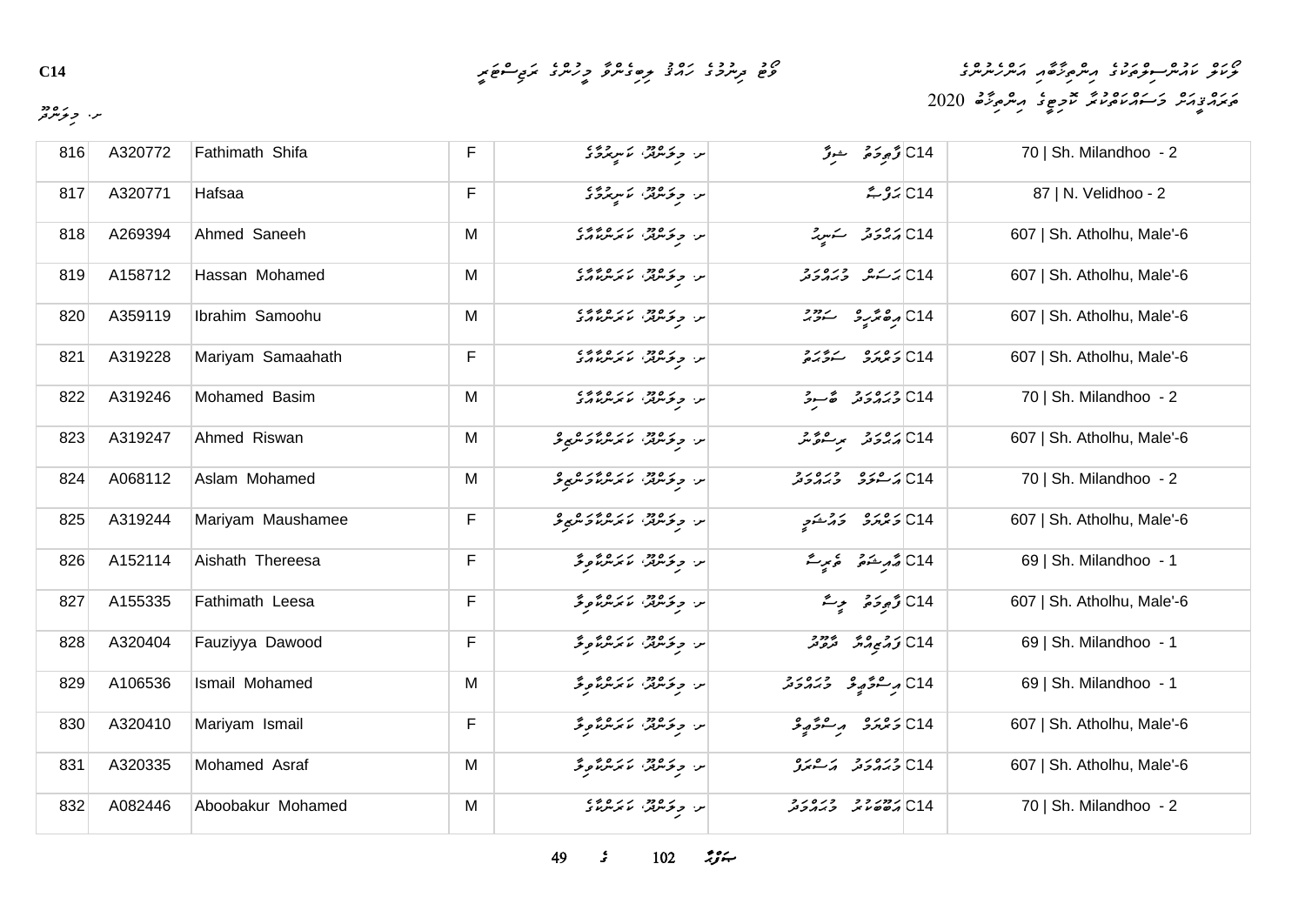*sCw7q7s5w7m< o<n9nOoAw7o< sCq;mAwBoEw7q<m; wBm;vB* م من المرة المرة المرة المرجع المرجع في المركبة 2020<br>مجم*د المريض المربوط المربع المرجع في المراجع المركبة* 

| ر ه دد<br>ىر، ترىرىر |  |
|----------------------|--|
|----------------------|--|

| 833 | A024451 | Aishath Anwaree Mohamed | $\mathsf{F}$ | ر و د ودو ار د و د و و و   | C14 مەم شەم مەمۇم دىمەدەر           | 70   Sh. Milandhoo - 2     |
|-----|---------|-------------------------|--------------|----------------------------|-------------------------------------|----------------------------|
| 834 | A106828 | Mariyam Moosa           | F            | بر و وه دره در             | C14 كەبىر بىر تەسىر                 | 70   Sh. Milandhoo - 2     |
| 835 | A106829 | Mohamed Ahmed           | M            | ر. وتحسن المترجعة          | C14 ورەرو رەرو                      | 70   Sh. Milandhoo - 2     |
| 836 | A094516 | Abdul Ula Hassan        | M            | ىن جۇھەت ئەسىرىمى          | C14 مەھىر <i>ومى بىر شى</i> ر       | 69   Sh. Milandhoo - 1     |
| 837 | A319139 | Aishath Rauga           | $\mathsf F$  | ىن جەنگەنگە ئەسىرىمى       | C14 مەم شەم ئىسىمىتى ئىس            | 69   Sh. Milandhoo - 1     |
| 838 | A319134 | Ali Ahmed               | M            | ىر. بەيھەتكە، ئاسلىقى      | C14 <i>جَرْحِيد مُرْجَ</i> حَدِّرُ  | 69   Sh. Milandhoo - 1     |
| 839 | A319130 | Aminath Ali             | F            | ىر. بەنزىكەن ئاسلىرىمى     | C14 مُتَّحِسَمَةُ صَعِي             | 69   Sh. Milandhoo - 1     |
| 840 | A319137 | Habeeba Hassan          | $\mathsf F$  | ىر، جەنگەنگە ئەسىرىمى      | C14 بَرَصِرَة بَرَسَة مَدْ          | 69   Sh. Milandhoo - 1     |
| 841 | A319129 | Hassan Habeeb           | M            | ىر، ئەنزىقىقى، ئەسپەتتى ئە | C14 بَرَسَ <i>مَّدْ بَرَّصِرَة</i>  | 69   Sh. Milandhoo - 1     |
| 842 | A155339 | Khadeeja Hassan         | $\mathsf F$  | ىر. جەنگەنگە ئەسىيىتى      | C14 كَتَمِيعٌ = بَرْسَتَمَسٌ        | 69   Sh. Milandhoo - 1     |
| 843 | A319138 | Mariyam Wafa            | $\mathsf{F}$ | ىن جۇھەتى ئەسىرىمى         | C14 كۈچر <i>ۇ بۇ</i> ر              | 69   Sh. Milandhoo - 1     |
| 844 | A319133 | Mohamed Ahmed           | M            | ىر، جەنگەنگە ئەسىرىمى      | C14 <i>وبرەرو بەەرە</i>             | 607   Sh. Atholhu, Male'-6 |
| 845 | A158935 | Rasheeda Hassan         | $\mathsf F$  | ىر، جەنگەنگە ئەسىرىمى      | C14 بَرَجوتَر - بَرَسَ <i>مَّر</i>  | 69   Sh. Milandhoo - 1     |
| 846 | A151468 | Sharafiyya Hassan       | $\mathsf{F}$ | ىر. جەنجىلىقى، ئاسىيىتى ئە | C14 خ <i>ەمزو 2.ئەر بەسەنل</i>      | 69   Sh. Milandhoo - 1     |
| 847 | A319855 | Adam Fayaaz             | M            | ىر. بەيھەتلەر ئابرۇق       | C14 گەنىزى ئەترىپى                  | 97   R. Un'goofaaru - 1    |
| 848 | A319854 | Aishath Mohamed         | F            | ىر. جەنگەنىڭ ئەنزىگەنچ     | C14 مەم ئىق ئەم ئەر ئىس             | 69   Sh. Milandhoo - 1     |
| 849 | A319853 | Ibrahim Fahumee         | M            | ىر. دۇشۇش ئايرۇقى          | C14 م <i>وڭ ئۇرقى</i> ئۇر <i>قى</i> | 69   Sh. Milandhoo - 1     |

 $50$  *s*  $102$  *z***<sub>3</sub>**  $\frac{2}{3}$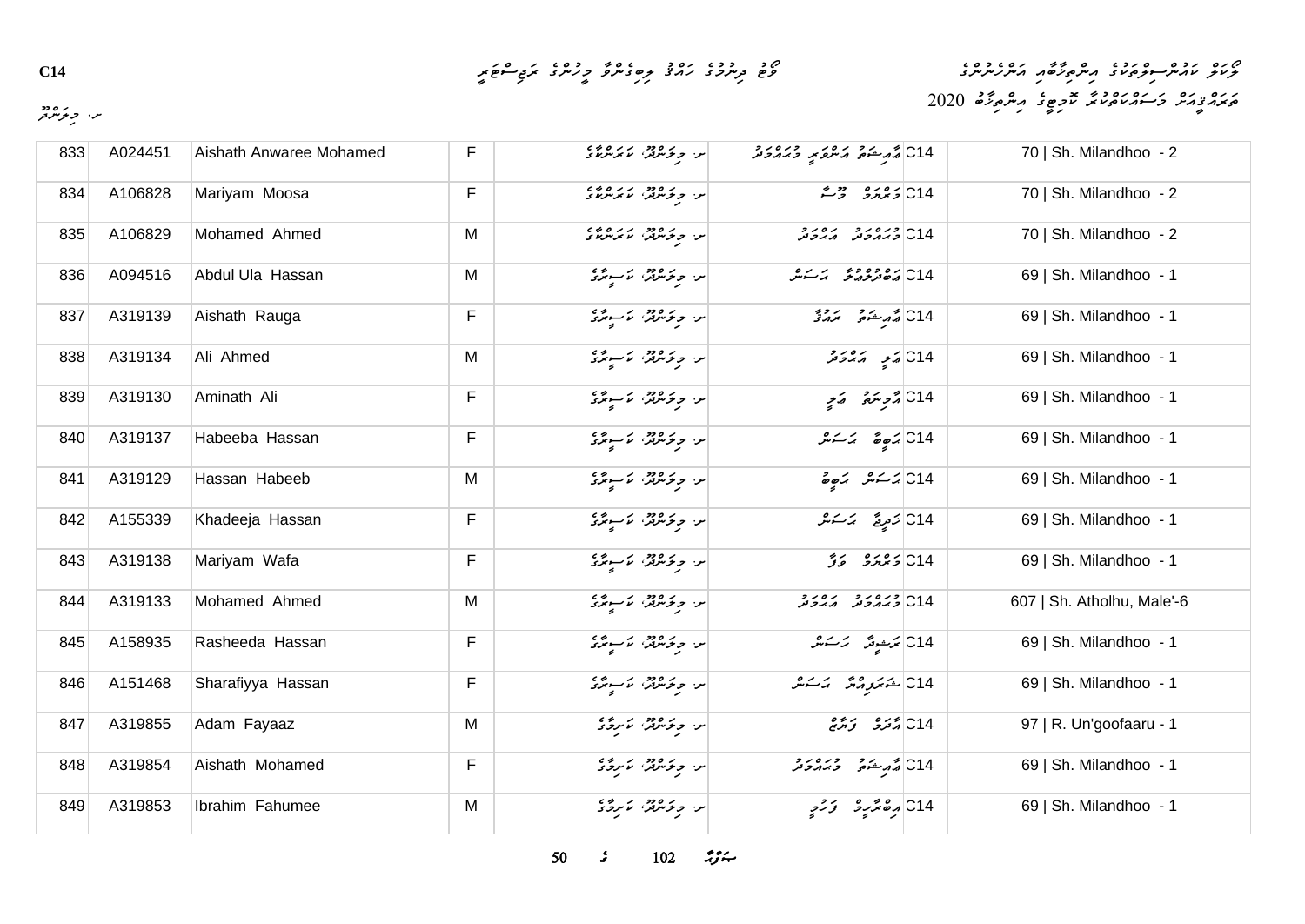*sCw7q7s5w7m< o<n9nOoAw7o< sCq;mAwBoEw7q<m; wBm;vB* م من المرة المرة المرة المرجع المرجع في المركبة 2020<br>مجم*د المريض المربوط المربع المرجع في المراجع المركبة* 

| 850 | A319851 | Khadheeja            | $\mathsf{F}$ | ىر. جەنگەنگە ئابىردى                   | C14 كزميرة.                                       | 69   Sh. Milandhoo - 1     |
|-----|---------|----------------------|--------------|----------------------------------------|---------------------------------------------------|----------------------------|
| 851 | A319846 | Shareefa Ahmed       | $\mathsf F$  | ىر. جەنگەنگە ئايروگى                   | C14 خومبر <i>ڈ مرکو</i> مر                        | 69   Sh. Milandhoo - 1     |
| 852 | A042162 | Ali Shareef          | M            | ىر. جەڭرىق، ئاسەچ بىرەكىي              | C14 كەير شەير <i>ۇ</i>                            | 69   Sh. Milandhoo - 1     |
| 853 | A319520 | Hawwa Moosa          | $\mathsf F$  | ىر، بەنزىكرى، ئاسلەپ بىرەتىر           | $23$ $32$ $\sim$ $014$                            | 69   Sh. Milandhoo - 1     |
| 854 | A319192 | Abdulla Abdul Rahman | M            | ىن جۇنىرلار، ماملىرى ئى                | C14 كەھىراللە كەھ <i>ىرمەترىۋىتر</i>              | 70   Sh. Milandhoo - 2     |
| 855 | A320455 | Adam Ashraf          | M            | ىن جۇنىرلار، ماملىرى ئى                | C14 مەترىق مەشقىرى                                | 70   Sh. Milandhoo - 2     |
| 856 | A319193 | Aishath Ibrahim      | F            | ىر. جەنبەت ئامامبرىدىگ                 | C14 مەم ئىقى مەھەر يە                             | 70   Sh. Milandhoo - 2     |
| 857 | A320456 | Ali Ashraf           | M            | ر وى پەن ئامامبونى                     | C14 <i>جَرِيدِ جَ</i> شْعَ <i>رُوْ</i>            | 70   Sh. Milandhoo - 2     |
| 858 | A269760 | Aminath Shafga       | $\mathsf F$  | ىر. جەنبەتر، ئانا بىرەنچ               | C14 مَّ حِسَمَ مَسَوَّتِّ                         | 607   Sh. Atholhu, Male'-6 |
| 859 | A320454 | Fathimath Rasheeda   | $\mathsf F$  | ر ونومبرو المعجم ومحمد المستجم المستجم | C14 تۇ <sub>جو</sub> خۇ گېرىنې <sub>د</sub> ىتى   | 70   Sh. Milandhoo - 2     |
| 860 | A320457 | Mohamed Ashraf       | M            | ىر. جەنبەت ئامامبەر ئە                 | C14 درەرد كەشىر                                   | 607   Sh. Atholhu, Male'-6 |
| 861 | A320295 | Ahmed Rameez         | M            | ىر، ئۆتۈش، ئاسرىرى                     | C14 <i>مَدْدَ مَدْوِ</i> يْمَ                     | 70   Sh. Milandhoo - 2     |
| 862 | A149533 | Aminath Adam         | F            | ىر، ئۆتۈرگە، ئاسرىرى                   | C14 مُرْحِسَمُ مُسَرَّد                           | 70   Sh. Milandhoo - 2     |
| 863 | A148022 | Fathmath             | $\mathsf F$  | ىر، ئۆتكۈر، ئاتكرىنى كە                | C14 وٌجوحَ <b>م</b> ُ                             | 70   Sh. Milandhoo - 2     |
| 864 | A320293 | Hawwa Nazeera        | $\mathsf F$  | ىر، ئۆتتۈر، ئاتتۈپرى                   | C14 ئەيمۇ سىرىمىگە                                | 70   Sh. Milandhoo - 2     |
| 865 | A320276 | Mariyam Fareesha     | F            | ما أو تو تكرير تم تكرير كا             | C14 <i>5 ترىرى تى تورىش</i>                       | 70   Sh. Milandhoo - 2     |
| 866 | A127807 | Mohamed Ramzee Adam  | M            | ىر، ئۆتتۈر، ئاتتۈپرى                   | C14 وَبَرُمُ دَوْ بِرَوْ بِهِ مُعْرَفِهِ مَسْرَدَ | 70   Sh. Milandhoo - 2     |

 $51$  *s*  $102$  *n***<sub>s</sub>**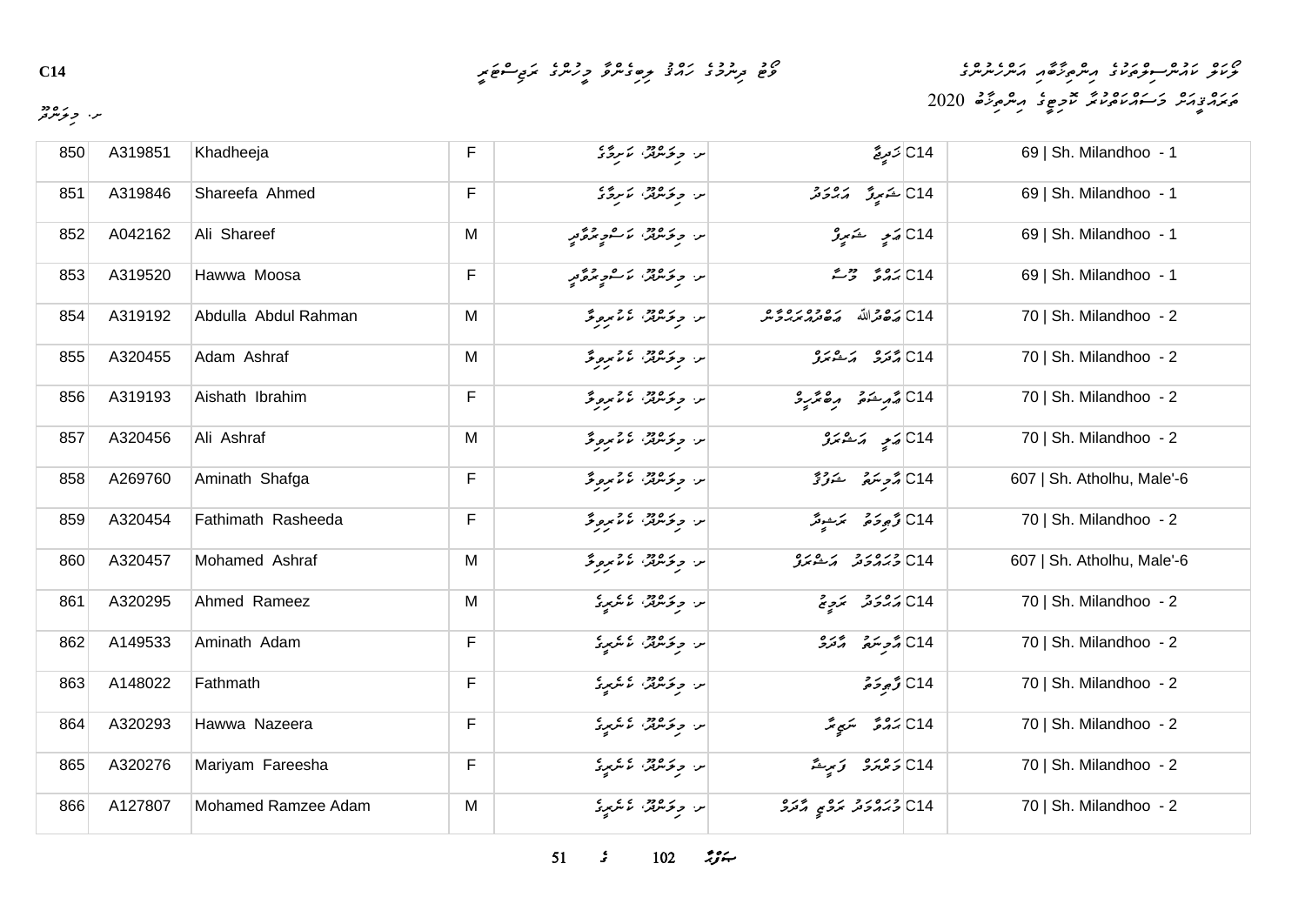*sCw7q7s5w7m< o<n9nOoAw7o< sCq;mAwBoEw7q<m; wBm;vB* م من المرة المرة المرة المرجع المرجع في المركبة 2020<br>مجم*د المريض المربوط المربع المرجع في المراجع المركبة* 

| 867 | A154489 | Muneera Adam         | $\mathsf F$ | ىر، جەڭلىرى ئائىرىرى        | C14 دڻبير گھرو                                            | 607   Sh. Atholhu, Male'-6 |
|-----|---------|----------------------|-------------|-----------------------------|-----------------------------------------------------------|----------------------------|
| 868 | A269713 | Ahmed Shaahee        | M           | الرا وتحارقها المحرسورة و   | C14 كەبۇ ئەقرىيەت ئىقى <i>ر</i>                           | 607   Sh. Atholhu, Male'-6 |
| 869 | A054098 | Mohamed Haneef       | M           | الرا وتحسرهما المحرس المعاد | C14 <i>35222 كەيدى</i>                                    | 607   Sh. Atholhu, Male'-6 |
| 870 | A269709 | Adam Yashrah         | M           | الرا و کرندگی الانترنزی     | C14 يۇتر <i>ە ب</i> رىش <i>ەتر</i> ىر                     | 607   Sh. Atholhu, Male'-6 |
| 871 | A034647 | Ahmed Firaq          | M           | ر وی کرده رسمبر             | C14 كەش <b>ەتر ب</b> ويىتى                                | 70   Sh. Milandhoo - 2     |
| 872 | A155348 | Aishath Sharmeela    | $\mathsf F$ | یں ویکنڈنی باشریزی          | C14 مُەرىسَىمْ ھۇمگەرچ <b>گ</b>                           | 70   Sh. Milandhoo - 2     |
| 873 | A090081 | Ali Rasheedh         | M           | ىر. جەنگەنىڭ ئابىرىكرى      | C14 <i>ھَ۔</i> بَرَش <sub>و</sub> مَرُ                    | 70   Sh. Milandhoo - 2     |
| 874 | A318680 | Aminath Sarumeela    | $\mathsf F$ | الرا و کرندگی الانترنزی     | C14 مَرْحِبَتَهُمْ سَنَتَمْر <sub>َ</sub> حَرَّ           | 70   Sh. Milandhoo - 2     |
| 875 | A321337 | Fathimath Sarmeela   | F           | مزا تر تر شرح مرکزی         | C14 ۇ <sub>جو</sub> رَى <sub>م</sub> سەئر <sub>ى</sub> رۇ | 70   Sh. Milandhoo - 2     |
| 876 | A321258 | Hassan Abdul Kareem  | M           | ىر. بەنزىق بەشكە            | C14 ئەسەمىر بەھ <i>مەھ بىر بى</i> رى                      | 70   Sh. Milandhoo - 2     |
| 877 | A321338 | Hussain Ashad        | M           | ىن جۇشۇش ئەشرىمى            | C14 يُرْسَمَ مِيْتَ مَرْشَرْسَرَ                          | 70   Sh. Milandhoo - 2     |
| 878 | A321336 | <b>Mohamed Manik</b> | M           | ىر. جەنگەنى، ئابىرىگەنى     | C14 <i>ۋېزو دو</i> رتو سربر                               | 243   AA. Himendhoo - 1    |
| 879 | A023883 | Ahmed Gasim          | M           | ر وی شهر اسره               | C14 <i>مَدْوَمْہ ڈ</i> ُسِیْ                              | 69   Sh. Milandhoo - 1     |
| 880 | A319518 | Aishath Firudhaus    | F           | ین وی گروژه اندازی          | C14 مەمرىشى <i>ق دېمىتىدى</i> گ                           | 69   Sh. Milandhoo - 1     |
| 881 | A319516 | Ali Afeef            | M           | ر وی عرض عمره               | C14 کړې ک <i>ې پ</i> وژ                                   | 69   Sh. Milandhoo - 1     |
| 882 | A319511 | Fathimath Mohamed    | F           | مرا تر تو تر تر محمد م      | C14 تۇ <sub>ج</sub> وخۇ مە <i>مەم</i> ەتر                 | 69   Sh. Milandhoo - 1     |
| 883 | A319514 | Hussain Afeef        | M           | ىر. جەنگەنگە ئايرى          | C14 جرشر م <i>مو</i> و                                    | 69   Sh. Milandhoo - 1     |

 $52$  *s*  $102$  *n***<sub>s</sub>** $\frac{2}{3}$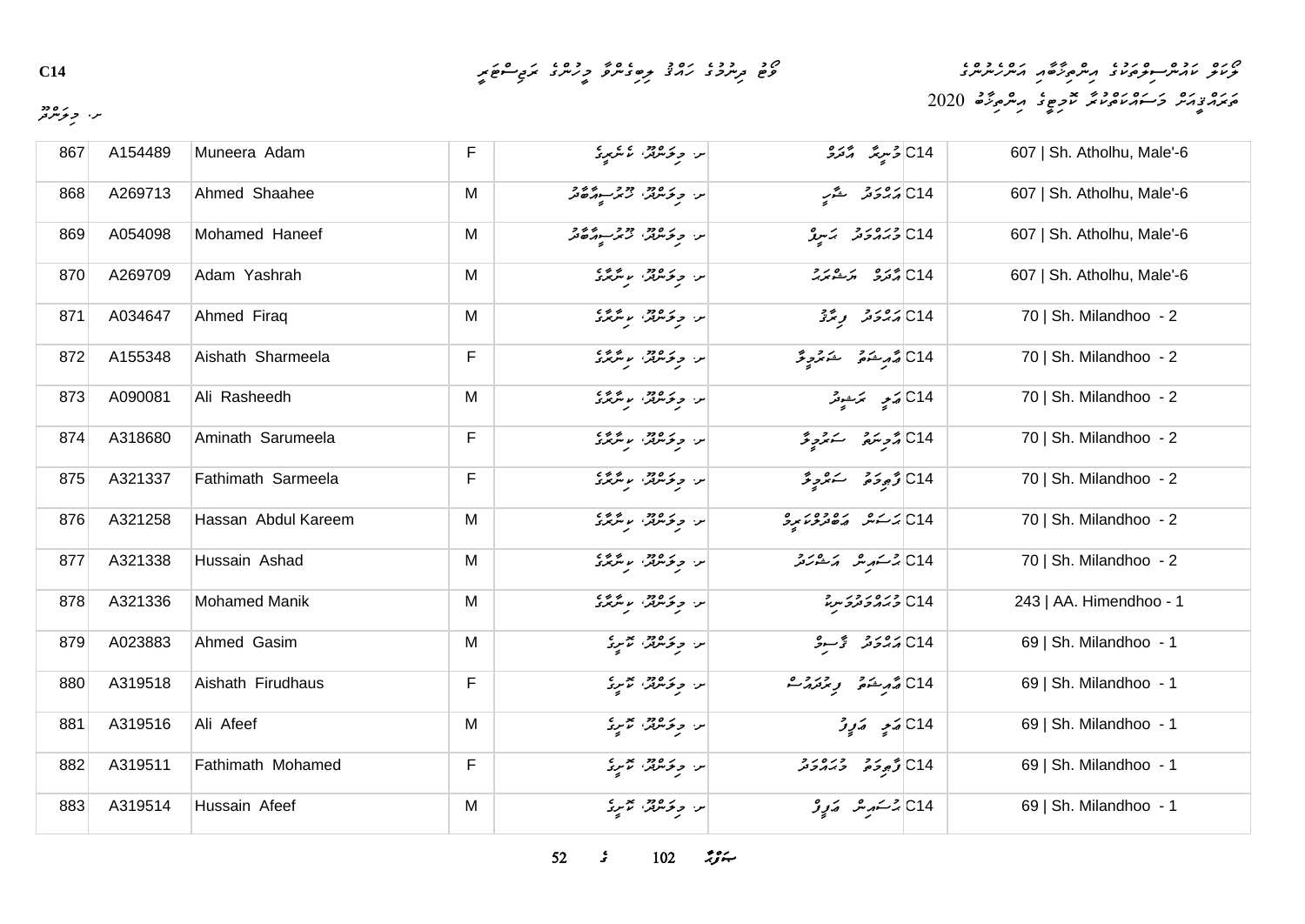*sCw7q7s5w7m< o<n9nOoAw7o< sCq;mAwBoEw7q<m; wBm;vB* م من المرة المرة المرة المرجع المرجع في المركبة 2020<br>مجم*د المريض المربوط المربع المرجع في المراجع المركبة* 

| 884 | A269640 | Mohamed Naeem                 | M            | أأرا وتحاكماتها المعموري    | C14 <i>25222 سَمِي</i> ۇ                                                | 69   Sh. Milandhoo - 1  |
|-----|---------|-------------------------------|--------------|-----------------------------|-------------------------------------------------------------------------|-------------------------|
| 885 | A141373 | Ali Siraaj                    | M            | ر و ده ده سرورگ             | C14 <i>أەكىيە</i> سى <i>مدىقى</i>                                       | 155   K. Hinmafushi - 2 |
| 886 | A099397 | Hussain Khaleel               | M            | بر وتوسط المعروف            | C14 پژ <i>ے <sub>پر</sub>یں زی</i> چو                                   | 70   Sh. Milandhoo - 2  |
| 887 | A269571 | Ibrahim Humaid                | M            | من تر تر مرد بعد بر مرد بحر | C14 مەھمگىر <i>2 مۇم</i> رىتر                                           | 117   B. Kihaadhoo - 1  |
| 888 | A368916 | Mohamed Maadh Hussain Khaleel | M            |                             | 014 <i>ويرو</i> وتر وكاتر برسكونكر رقع في الملا وتحسن الله المعامر وتحر | 70   Sh. Milandhoo - 2  |
| 889 | A155403 | Zuhura Moosa                  | $\mathsf F$  | س جەنبەت سىمبوگە            | $23$ $22$ C14                                                           | 70   Sh. Milandhoo - 2  |
| 890 | A361961 | Ahmed Araas                   | M            | ر و ده ده و ده و د          | C14 كەبروتىر كەيگرىشە                                                   | 69   Sh. Milandhoo - 1  |
| 891 | A320303 | Ahmed Nahid                   | M            | بر وتحسين الإيرادي          | C14 كەبرى قىر س <i>گرى</i> قر                                           | 69   Sh. Milandhoo - 1  |
| 892 | A320325 | Aishath Nahidha               | F            | ر و وسرفر، نافر بره و ،     | C14 م <i>ەُم</i> مىش <i>ەق مەڭرى</i> تە                                 | 69   Sh. Milandhoo - 1  |
| 893 | A053073 | Ali Naseer Abdul Rahman       | M            | ا در وجود دره در در         | C14 كەبچە ئىزىبوش كەھ <i>ەرگە بويى</i> گە ئەر                           | 69   Sh. Milandhoo - 1  |
| 894 | A320288 | Fauziyya Abdulla              | $\mathsf F$  | ر. د کرمروژ، رامبربروژی     | C14 <i>قەقىم قىرى ھەقى</i> راللە                                        | 69   Sh. Milandhoo - 1  |
| 895 | A320321 | Hussain Nahidh                | M            | بر وتحسين الإيرادي          | C14 پرڪ <i>مب</i> ھر گھريھر                                             | 69   Sh. Milandhoo - 1  |
| 896 | A320326 | Mariyam Nahidha               | F            | بر وتحسين الإيرادي          | C14 كەبىر بىر ئىگە بىر ئىرىدىگە                                         | 69   Sh. Milandhoo - 1  |
| 897 | A143958 | Mohamed Shahid                | M            | بر وتحسين الإيرادي          | C14 <i>\$ ئەۋەقى</i> ش <i>ۇرى</i> ر                                     | 69   Sh. Milandhoo - 1  |
| 898 | A269386 | Aishath Rana                  | $\mathsf{F}$ | ر وتحسن تمروش               | C14 مەم ئىقىمە ئىمىگر                                                   | 70   Sh. Milandhoo - 2  |
| 899 | A319399 | Hafsath Saeed                 | $\mathsf F$  | ىر. جەنگەنگە ئاتىرەپىك      | C14 ئەۋىبتى <i>ق سەمەيت</i> ر                                           | 70   Sh. Milandhoo - 2  |
| 900 | A318950 | Ibrahim Zaheen                | M            | یں ویکروڑ، راموریکر         | C14  م <i>ەھتۇر بىغ ئارى</i> تىر                                        | 70   Sh. Milandhoo - 2  |

 $53$  *s*  $102$  *n***<sub>s</sub>** $\frac{2}{3}$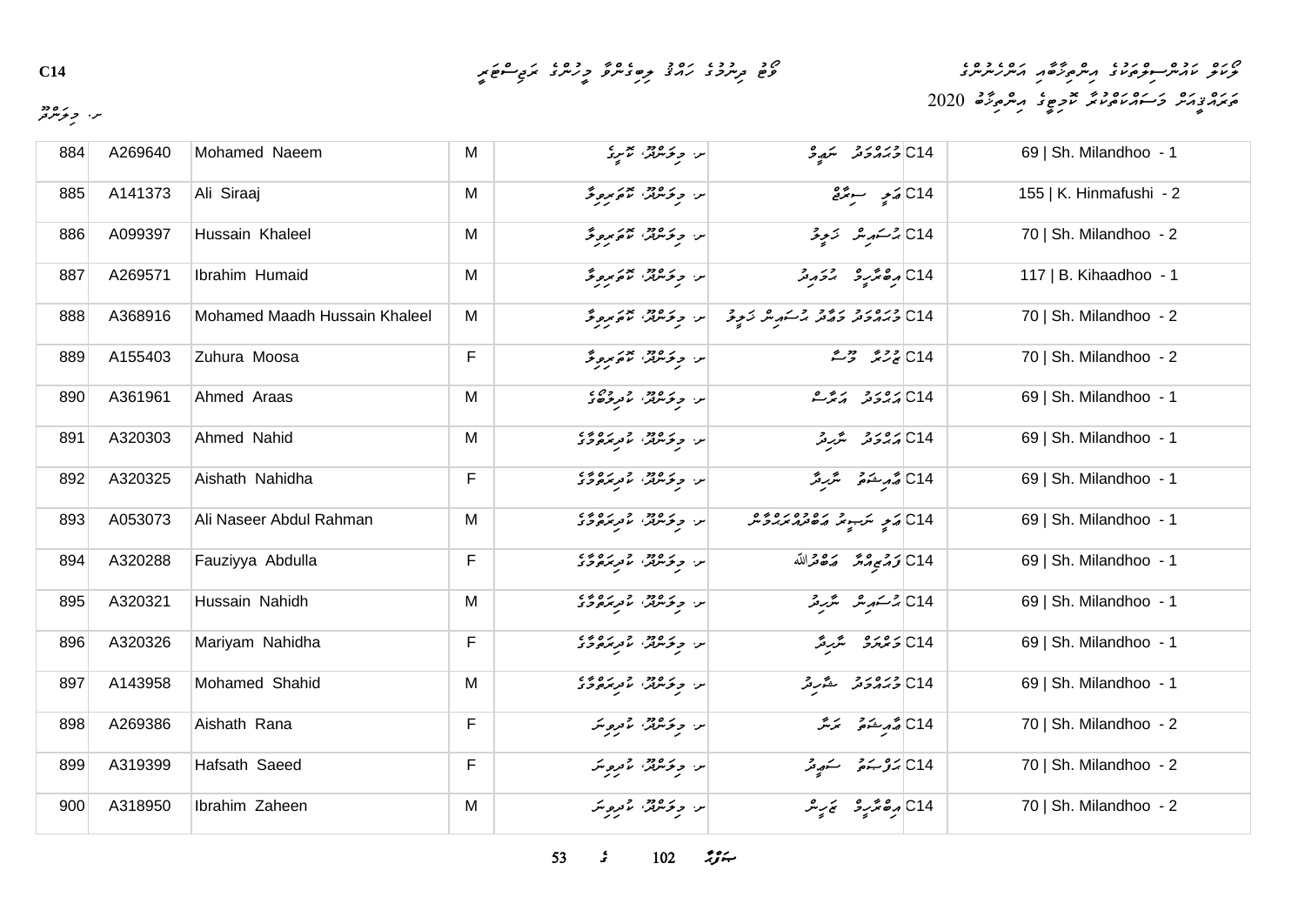*sCw7q7s5w7m< o<n9nOoAw7o< sCq;mAwBoEw7q<m; wBm;vB* م من المرة المرة المرة المرجع المرجع في المركبة 2020<br>مجم*د المريض المربوط المربع المرجع في المراجع المركبة* 

| 901 | A363300 | Mohamed Zahunee    | M | یں ویکن کی تقویم ک                                                      | C14  <i>32,325 ج ج</i> سر                  | 110   R. Meedhoo - 1       |
|-----|---------|--------------------|---|-------------------------------------------------------------------------|--------------------------------------------|----------------------------|
| 902 | A320020 | Aishath Raufa      | F | مز ترمود 2011 وه ده ده ده ده در دارد.<br>مز ترموس در بوار ده در سوترمرد | C14 مەم شەم ئىمەتى                         | 607   Sh. Atholhu, Male'-6 |
| 903 | A320025 | Ali Waris          | M | در وجو ده ده در ده د و د و د و د<br>در ونژین د د برنو و د ی سوترس       | C14] رَمٍ - قَ <sup>م</sup> رِهُ           | 607   Sh. Atholhu, Male'-6 |
| 904 | A104756 | Fathimath Raziyya  | F | مز ترمود 2011 وه ده ده ده ده در دارد.<br>مز ترموس در بوار ده در سوترمرد | C14 وَجوحَعْ مَمَسِّمْہُمْ                 | 607   Sh. Atholhu, Male'-6 |
| 905 | A024992 | Mohamed Basheer    | M | د ه دود وه درده د ه دود.<br>د و توسیل امروه د ستربرد                    | C14 <i>جەمگە قىرىقى</i> ھەش <sub>ى</sub> ر | 607   Sh. Atholhu, Male'-6 |
| 906 | A358995 | Ahmed Mohamed      | M | یں ونخس کا دورہ                                                         | C14 كەبرە مەمەدە بەر                       | 69   Sh. Milandhoo - 1     |
| 907 | A061739 | Thaufeeg Mohamed   | M | یں بے مردود کے دوری                                                     | C14 <i>2707 في 2707 قر</i>                 | 607   Sh. Atholhu, Male'-6 |
| 908 | A320331 | Hawwa Abdul Rahman | F | بر وتوسيق المتوجات                                                      | C14 كەم مەمەم مەم بولىرى بىر               | 70   Sh. Milandhoo - 2     |
| 909 | A321015 | Abdul Raheem       | M | ىر. جەنبەت 2009-200<br>س. جانبەتلەر، ئاسرىلەتلەرد                       | C14 كەھىر <i>مەير</i> ي                    | 70   Sh. Milandhoo - 2     |
| 910 | A321022 | Aishath Valiyya    | F | ر و وسربر، اسر شهروان                                                   | C14 مەم ھەم ھەم بورگە ئىل                  | 70   Sh. Milandhoo - 2     |
| 911 | A321006 | Ali Riza Abdulla   | M | س و وسره و و و و و و و                                                  | C14]صَعِ مِرْتَّہ صَرْهُ قُرْاللَّه        | 70   Sh. Milandhoo - 2     |
| 912 | A321000 | Dawood Ibrahim     | M | بر وتوسط المستخدم                                                       | C14 مُرەم مەھمَّرِ ئ                       | 70   Sh. Milandhoo - 2     |
| 913 | A269602 | Haleemath Kulliyya | F | برا و و ده ده و ده و ده                                                 | C14 كەمچە <i>خەم ئەمغەم</i> گە             | 70   Sh. Milandhoo - 2     |
| 914 | A321002 | Ismail Dawood      | M | ر و وسربر، اسر شهروان                                                   | C14 م سے وَّم <i>دٍ فَرَمَّہُ مَ</i>       | 70   Sh. Milandhoo - 2     |
| 915 | A269601 | Mariyam Thasleema  | F | بر و و ده د و و د و د و                                                 | C14 <i>وَجْهَرُوْ بِهُ حَبُّوِدُ</i> ّ     | 70   Sh. Milandhoo - 2     |
| 916 | A128524 | Mohamed Muneer     | M | برا و و ده ده و ده و ده                                                 | C14 <i>\$222 \$1.5 \$1.</i>                | 70   Sh. Milandhoo - 2     |
| 917 | A321021 | Mohamed Shahid     | M | س و کرمرل اسر مرده د                                                    | C14 <i>\$ بەدە بىر ئىشىرىتى</i>            | 70   Sh. Milandhoo - 2     |

 $54$  *s*  $102$  *n***<sub>s</sub>** $\frac{2}{3}$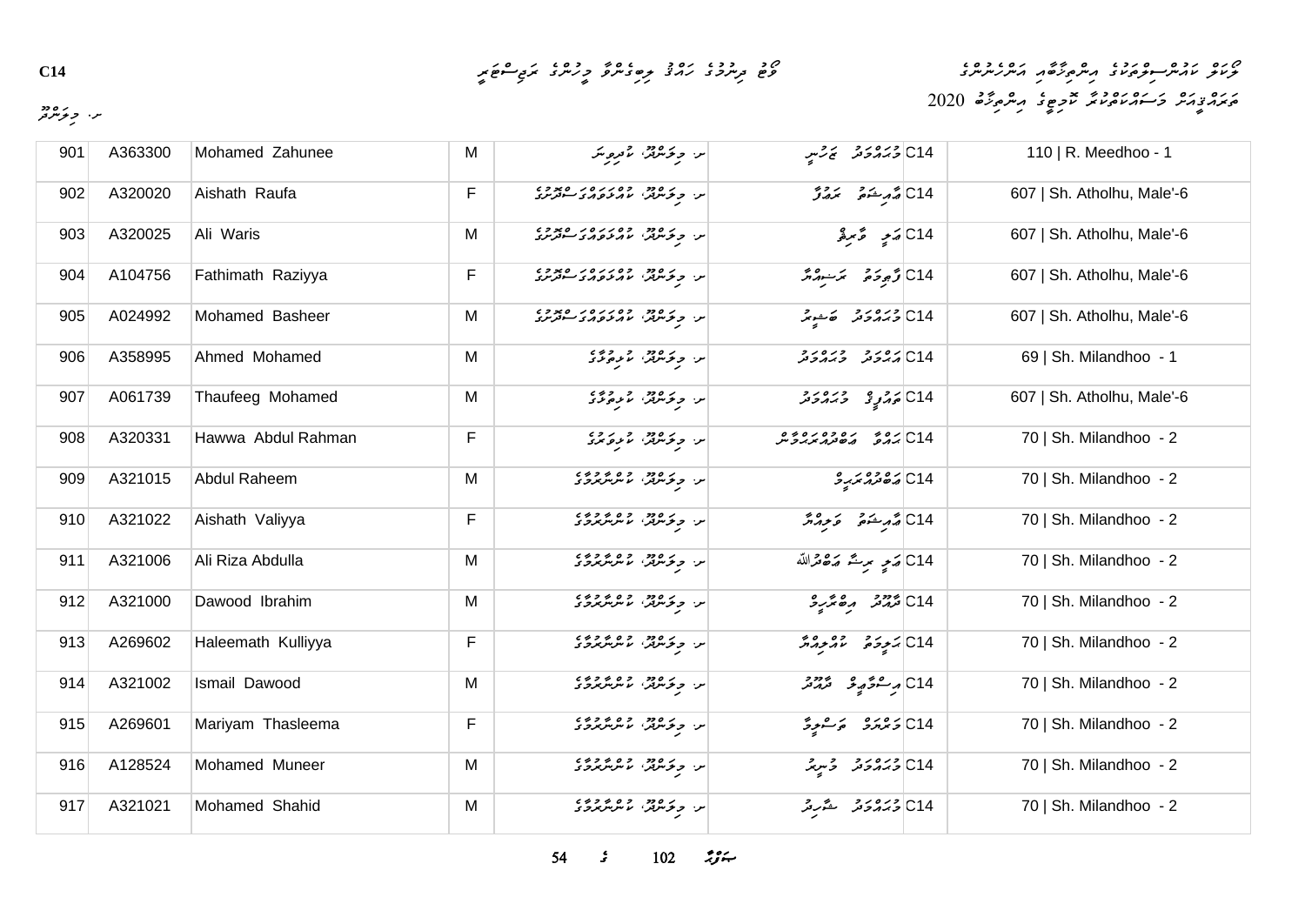*sCw7q7s5w7m< o<n9nOoAw7o< sCq;mAwBoEw7q<m; wBm;vB* م من المرة المرة المرة المرجع المرجع في المركبة 2020<br>مجم*د المريض المربوط المربع المرجع في المراجع المركبة* 

| 918 | A330533 | Abdul Kareem Yoosuf    | M            | ر وتر وده وی دی           | C14 كەھەر <i>جو</i> مبر قەر مەر يومبر      | 69   Sh. Milandhoo - 1     |
|-----|---------|------------------------|--------------|---------------------------|--------------------------------------------|----------------------------|
| 919 | A330532 | Fathimath Abdul Kareem | F            | ر وترکاه د ترکیزد و       | C14 ۇ <sub>جو</sub> رى مەھىر <i>ومى</i> رو | 69   Sh. Milandhoo - 1     |
| 920 | A269638 | Mariyam Riuma          | F            | ر وتر وده وی دی           | C14 <i>كا بروگر مروگر</i>                  | 69   Sh. Milandhoo - 1     |
| 921 | A319172 | Mohamed Ziyad          | M            | ر و ده ده و و و و و       | C14 <i>2522 م پر گ</i> ر                   | 69   Sh. Milandhoo - 1     |
| 922 | A055739 | Mohamed Hassan Fulhu   | M            | ىر. بەنگەنگە، ئۇرىمە      | C14 <i>322 كى بىر مىش قى</i> رى            | 70   Sh. Milandhoo - 2     |
| 923 | A269659 | Adam Arusham           | M            | ىر. جەنبەتلەر مەمەم ئە    | C14 مُحَمَّد مَعْرَ شَدَّرَ                | 607   Sh. Atholhu, Male'-6 |
| 924 | A269315 | Fathimath Nahiya       | $\mathsf{F}$ | ر و وسربر، و ده و ده و    | C14 رَّج <i>وحَةْ</i> مَ <i>دَبِ</i> رَّ   | 607   Sh. Atholhu, Male'-6 |
| 925 | A269313 | Hussain Nahil          | M            | ر و وسرچر، و ده وه ده.    | C14 پرڪ <i>ير بل سگري</i> و                | 70   Sh. Milandhoo - 2     |
| 926 | A286854 | Mariyam Hameedha       | $\mathsf F$  | ىر. بەنزىكى، ئەرەرە بەر   | C14 ك <i>ۈچۈك بەي ق</i>                    | 70   Sh. Milandhoo - 2     |
| 927 | A027861 | Mohamed Nasir          | M            | بر و وسره ، د ۱۵۵۰ ه      | C14 <i>ۋېزود تو</i> س <i>رگې</i> دند       | 70   Sh. Milandhoo - 2     |
| 928 | A012654 | Abdhu Rahmaan Hassan   | M            | من تر تر شرقه تر تر تر    | C14 مەھ <i>رمىدى</i> ھىرىمىس بىر           | 70   Sh. Milandhoo - 2     |
| 929 | A319175 | Aminath Asiya          | $\mathsf F$  | أأرا وقرارين قررو         | C14 مَرْحِ سَعَةً مَنْ مَسِيقً             | 70   Sh. Milandhoo - 2     |
| 930 | A368336 | Aishath Simana         | $\mathsf F$  | أأرا وتحاملها تحدثوهما    | C14 مەم ئىسىم ئىس سىرى ئىگر                | 69   Sh. Milandhoo - 1     |
| 931 | A308684 | Fathimath Mufeedha     | F            | الرا وكرمين كرروكالر      | C14 <i>وَّجِوَدَةْ</i> وَرِيْدَ            | 607   Sh. Atholhu, Male'-6 |
| 932 | A319110 | Hawwa Gasim            | $\mathsf F$  | المرا وتحاملها المروكاتين | $3 - 3$ $3/2$ $C14$                        | 69   Sh. Milandhoo - 1     |
| 933 | A155270 | Hussain Shareef        | M            | أأرا وتحاملها المروكاتر   | C14 پرستمبر شریق منظم برو                  | 69   Sh. Milandhoo - 1     |
| 934 | A325851 | Ibrahim Moosa          | M            | ىر: ئەقرىق ئۇرۇغ بىر      | C14 <sub>م</sub> ەنگەر 3- 3-               | 69   Sh. Milandhoo - 1     |

 $55$  *s*  $102$  *n***<sub>s</sub>** $\frac{2}{3}$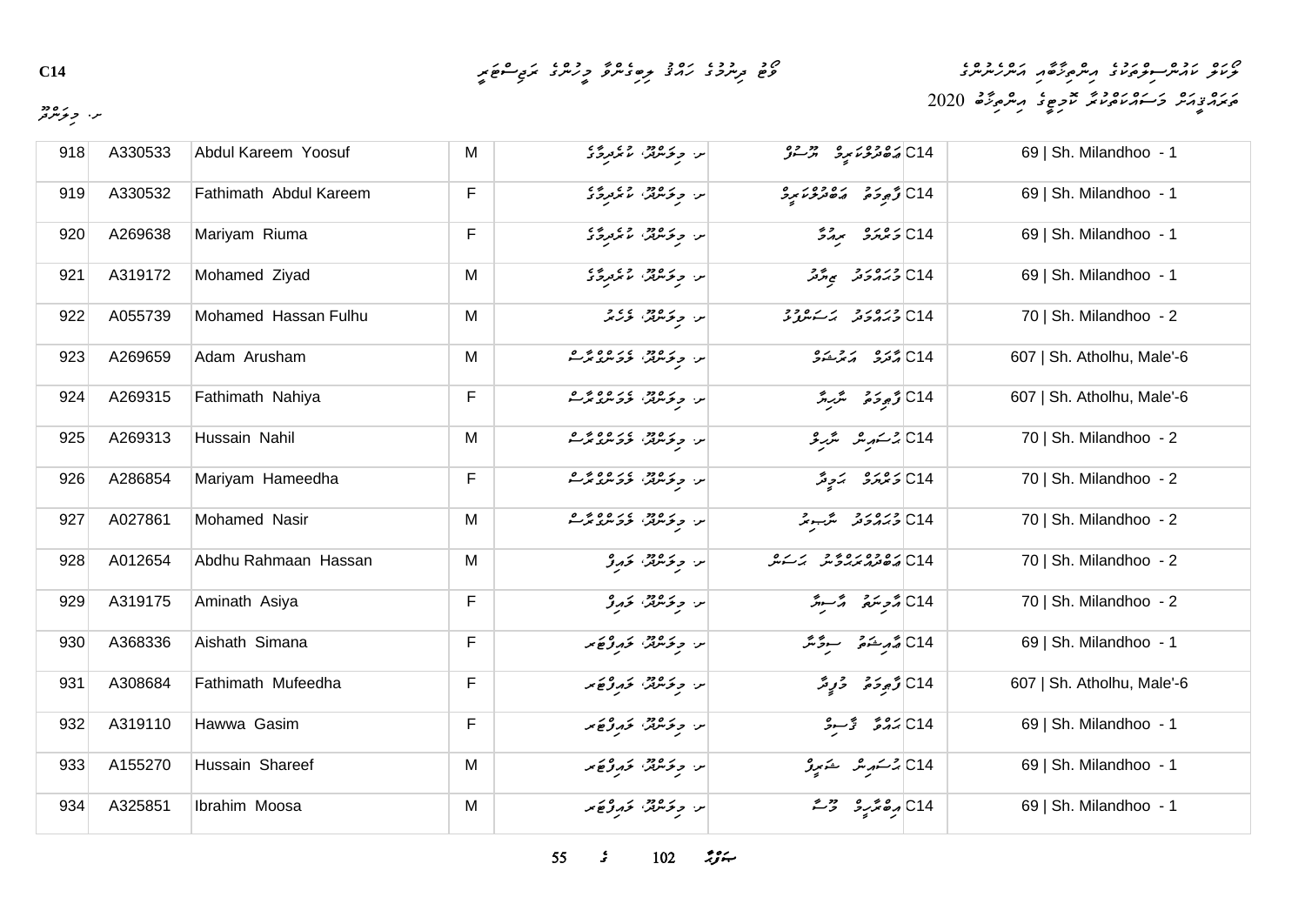*sCw7q7s5w7m< o<n9nOoAw7o< sCq;mAwBoEw7q<m; wBm;vB* م من المرة المرة المرة المرجع المرجع في المركبة 2020<br>مجم*د المريض المربوط المربع المرجع في المراجع المركبة* 

| 935 | A147080 | Ahmed Najeeb        | M | ىر. جەڭرى قەرش                    | C14 كەش <sup>ى</sup> ر قىر سى <i>زىي ھ</i> | 70   Sh. Milandhoo - 2     |
|-----|---------|---------------------|---|-----------------------------------|--------------------------------------------|----------------------------|
| 936 | A319844 | Ali Ahmed           | M | ىر. د ئەرەپر، دېرىش ھ             | C14 <i>جَرِي حَدْوَ</i> مَّرُ              | 70   Sh. Milandhoo - 2     |
| 937 | A105657 | Aishath Saeeda      | F | ىر. بەنگەنگە، بەبەدگەنگە          | C14 مەم ئىستىم سىكىم يىتىر                 | 70   Sh. Milandhoo - 2     |
| 938 | A069942 | Aminath Abdulla     | F | ر ویکری ووژی                      | C14 مُرْحِسَمُ مَصْعَدِ اللّه              | 70   Sh. Milandhoo - 2     |
| 939 | A307172 | Aminath Khusboo     | F | من تر تر شرقه العراقری            | C14 مُوسَع جمعة                            | 70   Sh. Milandhoo - 2     |
| 940 | A094978 | Ibrahim Nadeem      | M | مر تر تر شرح تر تر تر تر تر تر تر |                                            | 607   Sh. Atholhu, Male'-6 |
| 941 | A307168 | Mohamed Farhan      | M | ىر. دېگىرلىقى مورگەنى             | C14 <i>دېم</i> دې کې تر شر                 | 607   Sh. Atholhu, Male'-6 |
| 942 | A320039 | Aishath Ali         | F | ىر. بەيگەنگە، بەيدىش              | C14 مُگرمشَمُ مَعِ                         | 70   Sh. Milandhoo - 2     |
| 943 | A155265 | Aminath Nahidha     | F | ىر. بەيگەنگە، بەيدىشە             | C14 مُرْحِسَة مُسْرِسٌر                    | 70   Sh. Milandhoo - 2     |
| 944 | A320852 | Fathimath Nasheedha | F | ىر. بەيگەنگە، بەيدىشە             | C14 تۇ <sub>جو</sub> رَى مەسىر ئىگە ئىشىر  | 70   Sh. Milandhoo - 2     |
| 945 | A114283 | Gasim Jaufar        | M | الرا وتحاكمة الوويثة              | C14 تۇسى <i>ۋە خەق تى</i>                  | 70   Sh. Milandhoo - 2     |
| 946 | A320875 | Mohamed Sharuwaan   | M | الرا وترتدثة الووث                | C14 <i>درەر دېمبرگې</i> ر                  | 607   Sh. Atholhu, Male'-6 |
| 947 | A151469 | Shahida Gasim       | F | ىر. بەيگەنگە، بويۇن،              | C14 ڪُريگر گ <sup>و</sup> سوگر             | 70   Sh. Milandhoo - 2     |
| 948 | A320869 | Zahidha Gasim       | F | ر ووکرټر، ووت                     | C14 يُحرِمَّدُ گَوَّسِرْدُ                 | 70   Sh. Milandhoo - 2     |
| 949 | A155281 | Haleemath Abdulla   | F | ىر. بەنگەنگە، بولىرىما            | C14 كەمچە <i>5 ھ. ھ</i> ەمراللە            | 70   Sh. Milandhoo - 2     |
| 950 | A056841 | Ageed Moosa         | M | ىر. بەندىق بەقەتلىرى              | C14 كەن <sub>چ</sub> ىتر ئ <sup>و</sup> شە | 70   Sh. Milandhoo - 2     |
| 951 | A269799 | Aishath Loona       | F | ىر. بەنگەنگەر بەنگەنلىرى ئى       | C14 مۇم <i>رىشق</i> و قۇيتر                | 70   Sh. Milandhoo - 2     |

 $56$  *s*  $102$  *z***<sub>3</sub>**  $\frac{2}{3}$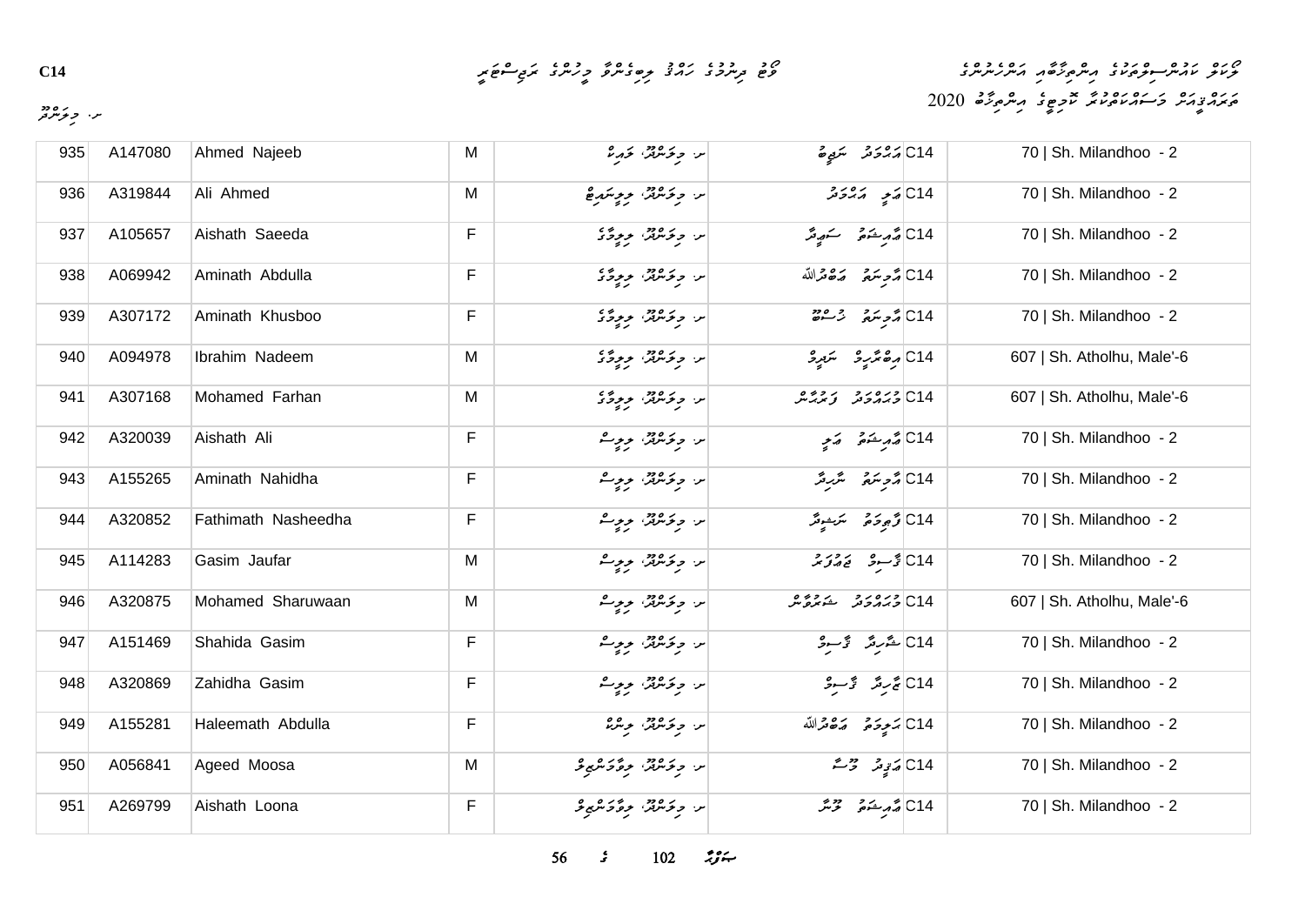*sCw7q7s5w7m< o<n9nOoAw7o< sCq;mAwBoEw7q<m; wBm;vB* م من المرة المرة المرة المرجع المرجع في المركبة 2020<br>مجم*د المريض المربوط المربع المرجع في المراجع المركبة* 

| 952 | A156161 | Fathimath Saeeda           | $\mathsf F$ | ىر. بەنزىكى، بەنزىرىمى ئى                                                                          | C14 رَّ <sub>جو</sub> حَۃ سَم <i>ہ</i> ِۃً           | 70   Sh. Milandhoo - 2     |
|-----|---------|----------------------------|-------------|----------------------------------------------------------------------------------------------------|------------------------------------------------------|----------------------------|
| 953 | A320829 | Aminath Sharafiyya         | F           | أأرا وتحامله ووتمردو                                                                               | C14 مَّ حِ سَمَّعَ حَسَنَ مِنْ مِنْ مَشَرِ مِنْ مِنْ | 70   Sh. Milandhoo - 2     |
| 954 | A144378 | Hassan Rasheed Abdullah    | M           | ىر. بەندىق بەندىق                                                                                  | C14 تركت ترشوتر ك <i>ەھ</i> تراللە                   | 70   Sh. Milandhoo - 2     |
| 955 | A320302 | Aishath Hassan             | F           | ىر. بە ئەشقە ئەنجىق شە                                                                             | C14 م <i>ەمبەھقەسىكەنل</i> ە                         | 70   Sh. Milandhoo - 2     |
| 956 | A269652 | Ali Haanee                 | M           | ىر. بەنزىكىلىكى ئۇيغات                                                                             | C14 کھیے گے میں                                      | 70   Sh. Milandhoo - 2     |
| 957 | A269647 | Fathimath Naswa            | F           | ىر. بەنزىكى ئۇنغاش                                                                                 | C14 تۇ <sub>ج</sub> وخۇ سى <i>رشۇ</i>                | 70   Sh. Milandhoo - 2     |
| 958 | A317950 | Hassan Mohamed             | M           | ىر. بەنزىكىلى ئۇنغاگ                                                                               | C14 ئەسەھرى <i>دىنەدەت</i> ر                         | 70   Sh. Milandhoo - 2     |
| 959 | A269649 | Ibrahim Zaahee             | M           | ىر. بەنزىكى ئۇنجاش                                                                                 | C14 مەھەمگە <i>پە</i> تەربە                          | 607   Sh. Atholhu, Male'-6 |
| 960 | A320311 | Aishath Farah Ali Hassan   | F           | ر د ده ده ده ده وه وه و                                                                            | C14 مەم شەھ كەيمەتر مەم بەسەش                        | 607   Sh. Atholhu, Male'-6 |
| 961 | A101083 | Ali Hassan                 | M           | بر وتوسير بره عروه                                                                                 | C14] ر <sub>َم</sub> ح برسکر                         | 70   Sh. Milandhoo - 2     |
| 962 | A269440 | Fathimath Faiha Ali Hassan | F           | من المحر والمحمد المحرم والمحمد المحر والمحرم المحرم المحرم المحرم المحرم المحرم المحرم المحرم الم | C14 رَّجِوَة وَرِبَّ مَعِ رَسَةً                     | 70   Sh. Milandhoo - 2     |
| 963 | A320310 | Mohamed Ihusaan Ali Hassan | M           | الرا وتوسيل تووس وه                                                                                | C14  <i>وبرەود <sub>م</sub>ېرگىنگە مەي بەسكىل</i>    | 607   Sh. Atholhu, Male'-6 |
| 964 | A320431 | Zareena Ibrahim            | $\mathsf F$ | ىن ئەقەدە بەرە ئەھ                                                                                 | C14 ئ <sub>ى</sub> رىد مەھرىر 2                      | 70   Sh. Milandhoo - 2     |
| 965 | A319431 | Aishath Siraanee           | F           | من تر تر شرقه الكرمار مر                                                                           | C14 مۇمەيشقىق سىرتى <i>گە</i> س                      | 70   Sh. Milandhoo - 2     |
| 966 | A166857 | Hassan Haleem              | M           | ىر. بەنگەنگە، ئۇيۇرىگە                                                                             | C14 يزيە ئەرە                                        | 70   Sh. Milandhoo - 2     |
| 967 | A319758 | Mariyam Naseema            | F           | أأرا وقراريش قرباراتر                                                                              | C14 كى <i>بىرى ئى سىرس</i> وگ                        | 70   Sh. Milandhoo - 2     |
| 968 | A269243 | Mohamed Raaif              | M           | ىر. بەنگەنگە، ئۇيارىد                                                                              | C14 <i>3222 مگهر</i> و                               | 70   Sh. Milandhoo - 2     |

 $57$  *s*  $102$  *z***<sub>3</sub>**  $\frac{2}{3}$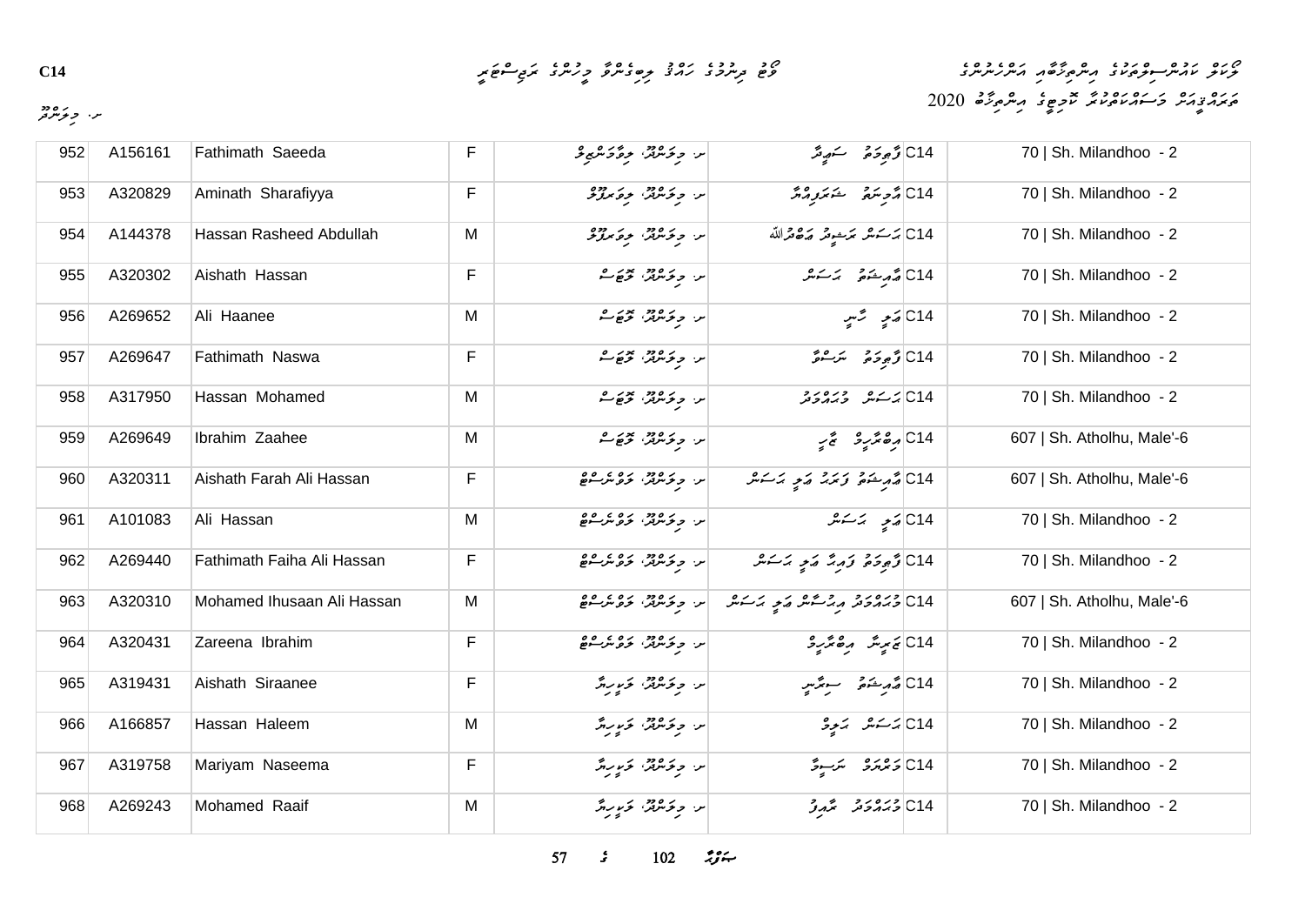*sCw7q7s5w7m< o<n9nOoAw7o< sCq;mAwBoEw7q<m; wBm;vB* م من المرة المرة المرة المرجع المرجع في المركبة 2020<br>مجم*د المريض المربوط المربع المرجع في المراجع المركبة* 

| 969 | A319754 | Ratheeba Abdulla        | $\mathsf F$ | ىر، بەق شەھ كەرلىر                   | C14 <i>مَدْمِرةَ مَدْهَ</i> قْدَاللّه      | 70   Sh. Milandhoo - 2         |
|-----|---------|-------------------------|-------------|--------------------------------------|--------------------------------------------|--------------------------------|
| 970 | A319146 | Ahmed Humaid            | M           | ىر. بەنزىكى ئۇيانچىقى                | C14 كەندى ئەرگىرىد                         | 69   Sh. Milandhoo - 1         |
| 971 | A269231 | Ali Fawzan              | M           | ىر. جۇشۇش كەنزىقى                    | C14 <i>ڇَجِ وَوُچَ</i> ش                   | 69   Sh. Milandhoo - 1         |
| 972 | A319148 | Aminath Wisama          | F           | ىر. بەنزىكى، ئايدىق                  | C14 مَّ <i>جِسَمَّةَ</i> وِسَّعَّ          | 73   N. Ken'dhikulhudhoo - 2   |
| 973 | A052958 | Mohamed Rafeeu          | M           | ىر. جۇشۇش كەنزىقى                    | C14 <i>\$ ئەۋەقرىتوم</i>                   | 69   Sh. Milandhoo - 1         |
| 974 | A133069 | Shakeela Ali            | $\mathsf F$ | ىر. بەنزىتى، ئۇيوقىچ                 | C14 ڪنڀرڱ <i>ھي</i>                        | 69   Sh. Milandhoo - 1         |
| 975 | A334364 | Aishath Ibrahim         | $\mathsf F$ | ىن ئەخرىكى ئەھمىگە                   | C14 مەم ئىسىم مەھەرد                       | 70   Sh. Milandhoo - 2         |
| 976 | A106416 | Mohamed Latheef         | M           | ر و وه ده و و و و و                  | C14 <i>جەممىرى خېرى</i>                    | 70   Sh. Milandhoo - 2         |
| 977 | A094010 | Ahmed Saleem            | M           | ىر. ئەنھەتلەر ئەيدە ئ                | C14 <i>2524 سكو</i> د                      | 70   Sh. Milandhoo - 2         |
| 978 | A155354 | Aishath Reena           | F           | ىر. ئەنگەرى ئەنگەنى<br>سەر ئەنگەرى ئ | C14 م <i>ۇم شۇم</i> مېرى <i>گ</i>          | 35   Kulhudhuffushi Uthuru - 1 |
| 979 | A116608 | Ali Ahmed               | M           | ىر. ئەنھەتلەر ئەيدە ئ                | C14 كەبىي كەندى قىل                        | 70   Sh. Milandhoo - 2         |
| 980 | A027205 | Ibrahim Ali             | M           | ر. وترکوه په دوره                    | C14 مەھم <i>گىي</i> ى ھېچ                  | 238   AA. Ukulhas - 1          |
| 981 | A148407 | Mohamed Shahidh         | M           | بر وتحسن ودره                        | C14 <i>2222 مىڭرى</i> تر                   | 607   Sh. Atholhu, Male'-6     |
| 982 | A319108 | Siththi                 | $\mathsf F$ | ىر: ئەنگەنىڭ، ئۇقىرى                 | C14 سو <i>هو</i>                           | 70   Sh. Milandhoo - 2         |
| 983 | A042745 | Adam Hassan Fulhu       | M           | ب وتوسين ومره                        | C14 كەنىۋە بەيئەتلىرى ئ                    | 70   Sh. Milandhoo - 2         |
| 984 | A155279 | Aishath Muslima Adam    | $\mathsf F$ | الرا وإقرارهما الأمرامي              | C14 مُمبِسَمَّة وَسَمْعِةً مُعَرَّد        | 70   Sh. Milandhoo - 2         |
| 985 | A320945 | Aminath Raziyya Ibrahim | F           | مرا تر تر مرَّ تر تر مريدٍ           | C14 مُجمِعَهُم مَن مِهْدٌ مِنْ مُحَمَّدِهِ | 70   Sh. Milandhoo - 2         |

 $58$  *s*  $\cancel{102}$  *n***<sub>3</sub>** *n*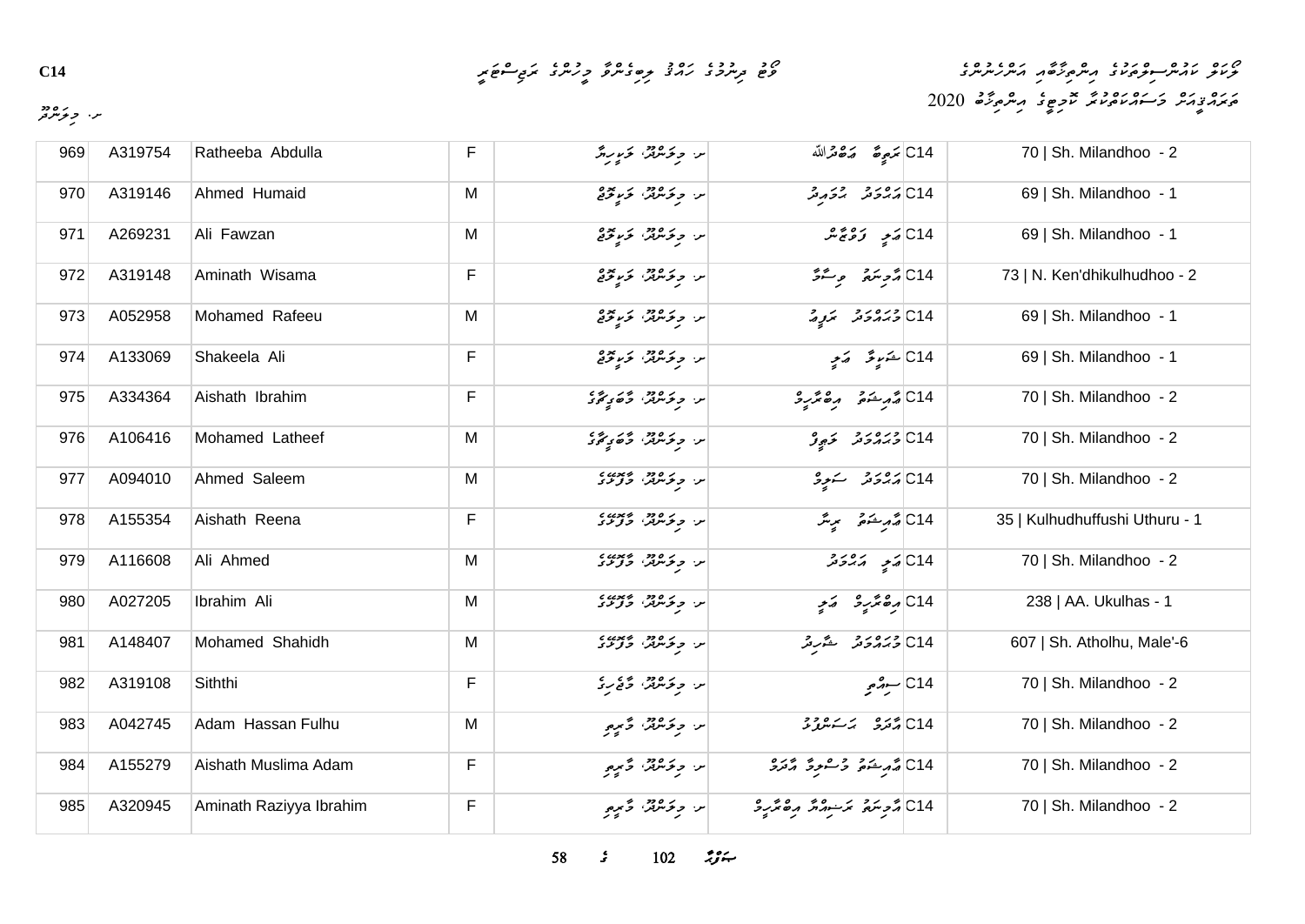*sCw7q7s5w7m< o<n9nOoAw7o< sCq;mAwBoEw7q<m; wBm;vB* م من المرة المرة المرة المرجع المرجع في المركبة 2020<br>مجم*د المريض المربوط المربع المرجع في المراجع المركبة* 

| 986  | A320955 | Hassan Nasih Adam    | M           | أأرا وإقرارهم ومجرم                            | C14 كەسكەش م <i>ەكتەر مەندى</i>                  | 607   Sh. Atholhu, Male'-6 |
|------|---------|----------------------|-------------|------------------------------------------------|--------------------------------------------------|----------------------------|
| 987  | A320950 | Mohamed Naseed Adam  | M           | مرا تر تر مرَّ تر تر مريدٍ                     | C14 ويرورو كرسونر م <i>ركز</i> و                 | 607   Sh. Atholhu, Male'-6 |
| 988  | A318935 | Khadeeja Ali         | $\mathsf F$ | ىر. جۇشۇش ۋەپ                                  | C14 كَتَمِيعٌ – مَدَمٍّ –                        | 70   Sh. Milandhoo - 2     |
| 989  | A150207 | Ali Mahir            | M           | ر وترتريز، دون                                 | C14 کمبر څريمه                                   | 69   Sh. Milandhoo - 1     |
| 990  | A151466 | Aminath Shaira Moosa | F           | ما تر تر شرقال المحافظ المحمد المحمد           | C14 مَّ حِسَمَ حَسَّمَ حَسَّ                     | 69   Sh. Milandhoo - 1     |
| 991  | A344447 | Ahmed Shanee         | M           | ر وتومين ودور ،                                | C14 كەبۇبۇقر ئىقتىر                              | 69   Sh. Milandhoo - 1     |
| 992  | A100041 | Ali Moosa            | M           | ىر، ئۆتلۈر، ئەن ئەھمىي                         | C14] <sub>تم</sub> و حي شگ                       | 69   Sh. Milandhoo - 1     |
| 993  | A147095 | Amsooda Moosa        | F           | ىر، ئەخسىر، ئەن ئەھمى<br>ئەن ئەخسىر            | C14 كەبىر تەشقە ئەستە                            | 69   Sh. Milandhoo - 1     |
| 994  | A319107 | Fathimath Zeena      | F           | ر وترميم ودور ۽                                | C14 <i>وَّجوح</i> قو سمِ مَدَّ                   | 69   Sh. Milandhoo - 1     |
| 995  | A269609 | Hussain Shaany       | M           | ر وترميم ودور ۽                                | C14 پرڪ <sub>م</sub> ريئر ڪ <sub>م</sub> بر      | 607   Sh. Atholhu, Male'-6 |
| 996  | A319106 | Mariyam Zeena        | $\mathsf F$ | من توفر علم الله وتحديد ع                      | C14 كۈچ <i>رى يې</i> تر                          | 69   Sh. Milandhoo - 1     |
| 997  | A147732 | Mohamed Abdulla      | M           | ر وتوسين ورور ،                                | C14 وَبَرْهُ حَرَّمٌ مَدَّهْ مِّدَاللَّه         | 69   Sh. Milandhoo - 1     |
| 998  | A319103 | Sarath Moosa         | $\mathsf F$ | ر وتوسين ورور ،                                | C14 گەنزۇ بىر ئىستىر                             | 69   Sh. Milandhoo - 1     |
| 999  | A319104 | Shameema Moosa       | F           | ر و وه دور و                                   | C14 ڪوچ وچي                                      | 69   Sh. Milandhoo - 1     |
| 1000 | A071086 | Abdulla Ibrahim      | M           | من المالوجين المحافظ مع المحرج و تحرير المحركة | C14 مَدْهْتَراللَّهُ مِنْ مَحْرِدْ               | 69   Sh. Milandhoo - 1     |
| 1001 | A151448 | Ahmed Majdhee        | M           | ىر. ئەقەتلەر كەنگە ئەرەپ                       | C14   كەش <sup>ى</sup> قىر قىم قىلغان قىلغان بىر | 69   Sh. Milandhoo - 1     |
| 1002 | A155386 | Aishath Zeeniya      | F           | أأرا وتحاريق وكالروتخ                          | C14 مەم شىقى سېمبىرىگە                           | 69   Sh. Milandhoo - 1     |

 $59$  *s*  $102$  *z***<sub>3</sub>**  $\frac{2}{3}$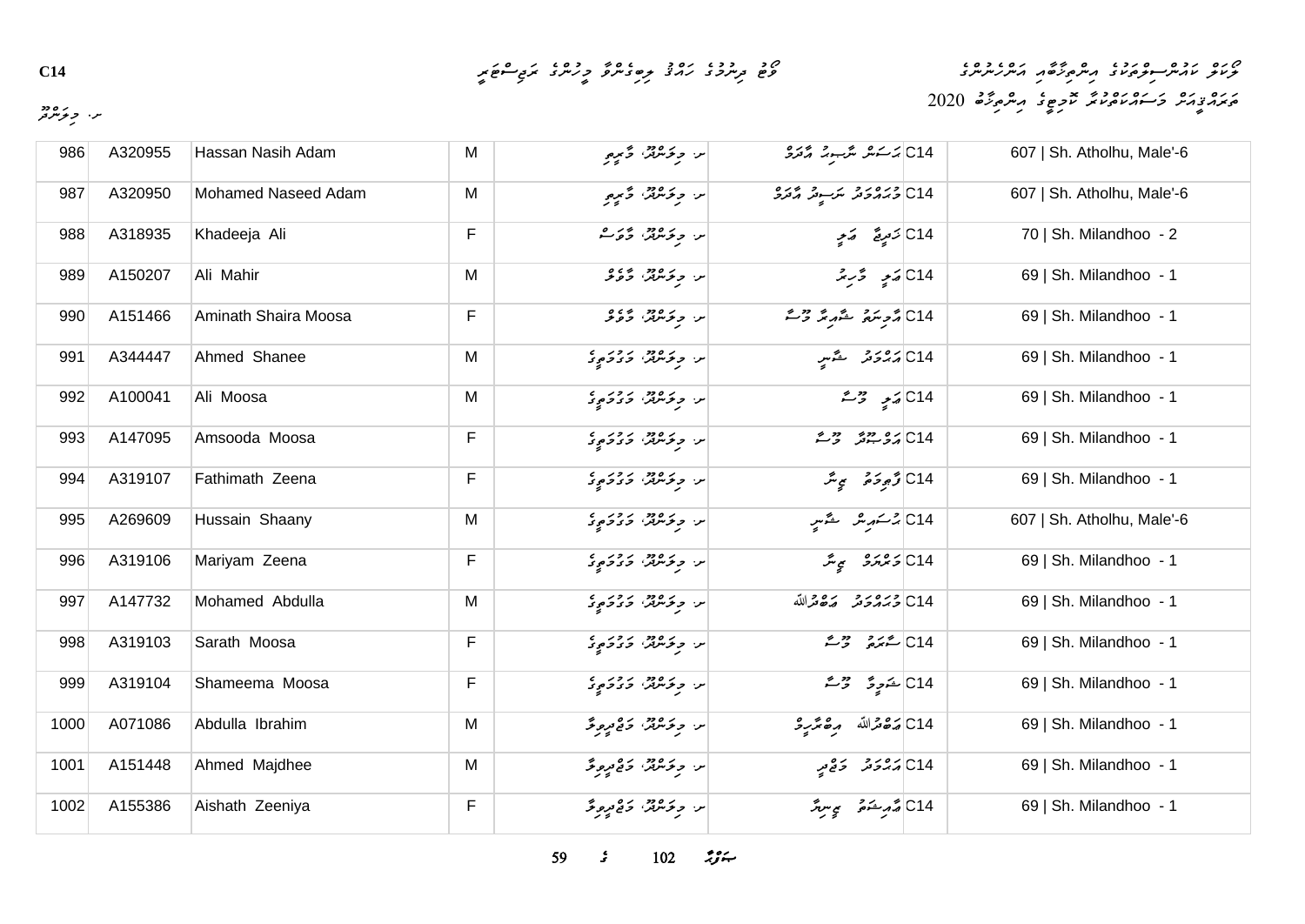*sCw7q7s5w7m< o<n9nOoAw7o< sCq;mAwBoEw7q<m; wBm;vB* م من المرة المرة المرة المرجع المرجع في المركبة 2020<br>مجم*د المريض المربوط المربع المرجع في المراجع المركبة* 

| 1003 | A320560 | Ali Junaidh        | M            |                                                                                                    | C14 <i>مَيْ - في مَدب</i> قر                                                                       | 69   Sh. Milandhoo - 1     |
|------|---------|--------------------|--------------|----------------------------------------------------------------------------------------------------|----------------------------------------------------------------------------------------------------|----------------------------|
| 1004 | A269752 | Aminath Luyoona    | $\mathsf{F}$ | من توقريني، أوقي توجونتى                                                                           | C14 مُتَّحِسَمَةً مَسَرَّسَ                                                                        | 69   Sh. Milandhoo - 1     |
| 1005 | A320561 | Hawwa Zuha         | $\mathsf F$  | ر. وتحسن وقانوه تحريد الم                                                                          | $\mathcal{Z}_{\mathcal{E}}^{\mathcal{E}} \quad \mathcal{Z}_{\mathcal{A}}^{\mathcal{E}} \subset 14$ | 69   Sh. Milandhoo - 1     |
| 1006 | A332175 | Hussain Layan      | M            | من الموقع بين المحقوق و المحمد المحمد المحمد المحمد المحمد المحمد المحمد المحمد المحمد المحمد المح | C14 ير <i>شهر مثر مؤمر بن</i>                                                                      | 607   Sh. Atholhu, Male'-6 |
| 1007 | A155275 | Ibrahim Azzam      | M            | من الموقع بين المحقوق و المحمد المحمد المحمد المحمد المحمد المحمد المحمد المحمد المحمد المحمد المح | C14 مەھم <i>گىرى مەممۇ</i>                                                                         | 132   Lh. Hinnavaru - 2    |
| 1008 | A155286 | Mariyam Zahura     | $\mathsf F$  | أأرا وتحاريق وكالروتخ                                                                              | C14 كەبىر <i>بىر ئى</i> رتىگە                                                                      | 69   Sh. Milandhoo - 1     |
| 1009 | A320546 | Mohamed Majudhee   | M            | من الموقع في المحرج والمحرج والمحر                                                                 | C14 <i>3222 كى قى</i> ر                                                                            | 97   R. Un'goofaaru - 1    |
| 1010 | A320545 | Zuhura Hassan      | $\mathsf F$  | ر. وتحسن وقع موجو                                                                                  | C14 ج ح مجر سے پر شر                                                                               | 69   Sh. Milandhoo - 1     |
| 1011 | A327021 | Adam Naseer        | M            | ما أو توسيق أو تروح تو                                                                             | C14 مُرْمَرْدْ سَرَسِيمْر                                                                          | 70   Sh. Milandhoo - 2     |
| 1012 | A332348 | Aishath Shifa      | F            | من المادود المركزة وتحريج                                                                          | C14 مُدمِسْمَة سْبِرً                                                                              | 70   Sh. Milandhoo - 2     |
| 1013 | A236192 | Aishath Thahumeena | $\mathsf F$  | ما أو توسيق أو تروح تو                                                                             | C14 مۇم <i>رىشۇ ھۇرم</i> چە ئىر                                                                    | 69   Sh. Milandhoo - 1     |
| 1014 | A330543 | Aminath Hussain    | F            | ما أو توسيق أو تروح تو                                                                             | C14 مَرْحِ سَمَعَ مَرْسَورِ سَرْ                                                                   | 70   Sh. Milandhoo - 2     |
| 1015 | A330542 | Fathimath Wafa     | $\mathsf F$  | ىر. ئەقەبلەر، ئەزگەنگە                                                                             | C14 و <i>ُّجِ حَقَّ</i> حَوَّ                                                                      | 70   Sh. Milandhoo - 2     |
| 1016 | A330540 | Hussain Adam       | M            | ما أو توسيق أو تروح تو                                                                             | C14 بڑے <i>مہ</i> شہر محمد محمد اللہ اللہ ا                                                        | 70   Sh. Milandhoo - 2     |
| 1017 | A330539 | Mohamed Sabah      | M            | ما أو توميزي أو د د د و تو                                                                         | $222 - 222$                                                                                        | 70   Sh. Milandhoo - 2     |
| 1018 | A268101 | Ahmed Yasir        | M            | من تر تر ترکی کرکی                                                                                 | C14 كەبرى قىلى بۇسىدىنى ئىس                                                                        | 70   Sh. Milandhoo - 2     |
| 1019 | A318940 | Aminath Raziyya    | F            | أأرا وقرارهما أوتو                                                                                 | C14 مَّ حِسَمَ مَنْ مِنْ مِنْ مِنْ مِنْ مِنْ                                                       | 70   Sh. Milandhoo - 2     |

 $60$  *s*  $102$  *n***<sub>s</sub>** $\frac{2}{3}$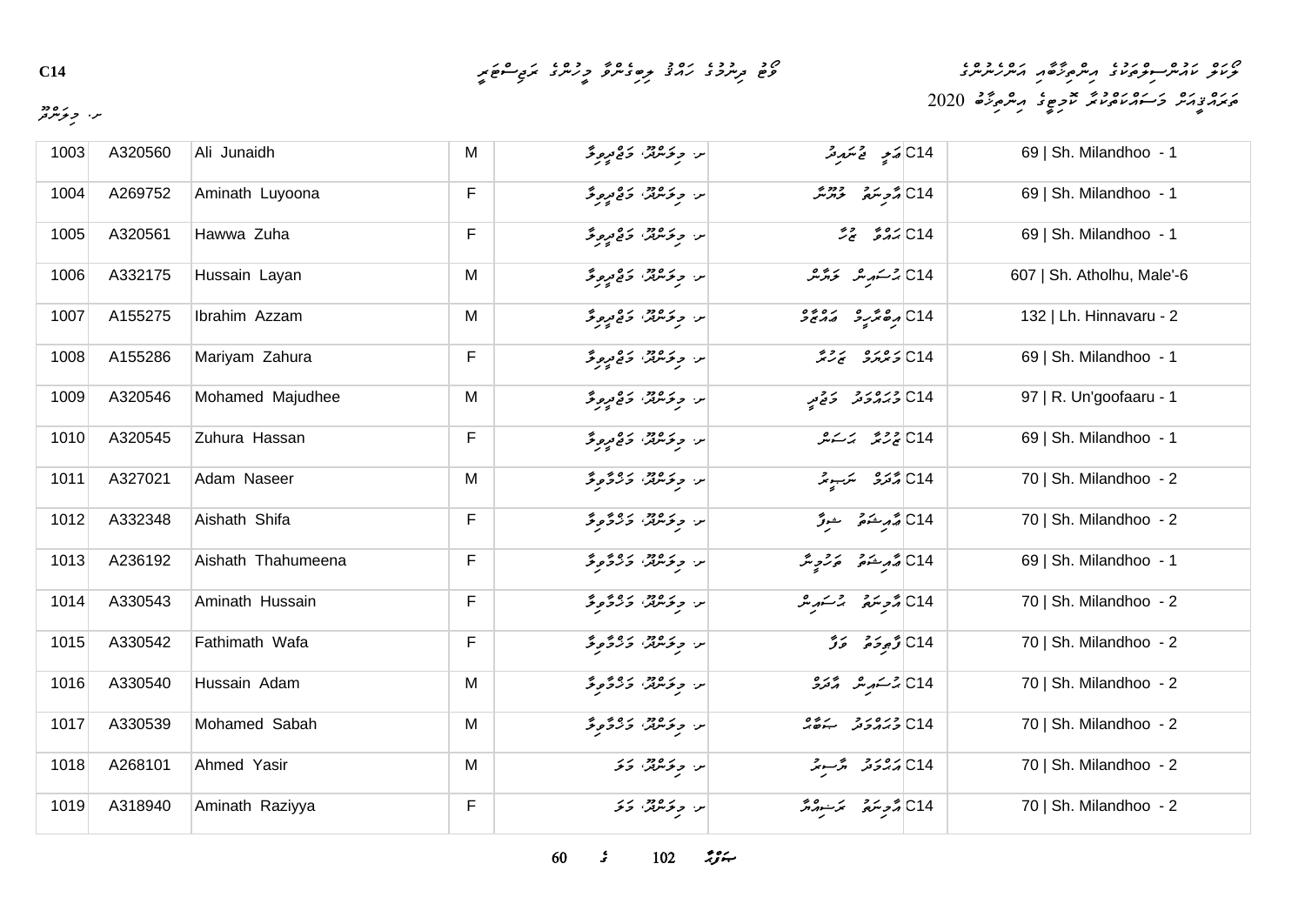*sCw7q7s5w7m< o<n9nOoAw7o< sCq;mAwBoEw7q<m; wBm;vB* م من المرة المرة المرة المرجع المرجع في المركبة 2020<br>مجم*د المريض المربوط المربع المرجع في المراجع المركبة* 

| 1020 | A268579 | Ibrahim                     | M            | ىر، بەنزىلگە، ئەت                                 | C14 مەھم <i>گى</i> رۇ                              | 70   Sh. Milandhoo - 2     |
|------|---------|-----------------------------|--------------|---------------------------------------------------|----------------------------------------------------|----------------------------|
| 1021 | A023470 | Ahmed Zaheen                | M            | ىر. بەنزىكە: ئەنزىك                               | C14 كەبۇ قىزىرىگە                                  | 70   Sh. Milandhoo - 2     |
| 1022 | A269732 | Aminath Sajuha              | F            | أأرا وتحاملك وتؤك                                 | C14 مَّ حِبَّمَةٌ مَسْتَعَبَّ                      | 70   Sh. Milandhoo - 2     |
| 1023 | A318324 | Ahmed Shimal                | M            | ىر. ئەخرىق ئەرەپ ئە                               | C14 <i>مَدْدَ</i> مَرَ سِوَّرْ                     | 69   Sh. Milandhoo - 1     |
| 1024 | A318325 | Aishath Sama                | F            | در ه دو در دره در<br>در جنوبهلر، خنوج برد         | C14 مەم ئىسقىم كىنى ئىس                            | 69   Sh. Milandhoo - 1     |
| 1025 | A318328 | Fathmath Nahudha            | $\mathsf F$  | بر وتحسين وتوجد                                   | C14 رَّج <i>وحَمْ مَرَكْتَر</i> ُ                  | 69   Sh. Milandhoo - 1     |
| 1026 | A156284 | Ismail Abdul Rahman         | M            | در ودو کرده در د                                  | C14 مِــْمُوَّمِهِ مِـُ مَصْرُمْ مِرْدِوَّ مِّر    | 69   Sh. Milandhoo - 1     |
| 1027 | A269335 | Mariyam Nashwa              | $\mathsf F$  | ىر. ئەخرىرى يەر 2002.<br>س. ئەخرىرلىر، ئەخرى يىرى | C14 ك <i>ر برگ برگوگ</i>                           | 607   Sh. Atholhu, Male'-6 |
| 1028 | A155358 | Mohamed Simal               | M            | ر ده ده کرده دره ده                               | C14 <i>جەمگەنىڭ سىۋ</i> تۇ                         | 69   Sh. Milandhoo - 1     |
| 1029 | A319173 | Fathimath Hussain           | $\mathsf{F}$ | ىر. بەنزىكى كەبرى                                 | C14 ۇ <sub>جو</sub> رۇ ئەسەر ش                     | 70   Sh. Milandhoo - 2     |
| 1030 | A319701 | Abdulla Thalaal Zubair      | M            | ىر. جۇنگۇنى كەنگى                                 | C14 مَەھْرَاللە مَحَرَّقَ مَى مَدىمَّ              | 607   Sh. Atholhu, Male'-6 |
| 1031 | A269300 | <b>Ahmed Thalaal Zubair</b> | M            | ىر. جۇشۇش كەشق                                    | C14 גלכת הכב הסתיל                                 | 607   Sh. Atholhu, Male'-6 |
| 1032 | A152109 | Fathimath Thoiba            | $\mathsf F$  | ىر، بەنزىكەن، كەنگىج                              | C14 تُهِ <i>حَق بَوْدِهُ</i> ّ                     | 70   Sh. Milandhoo - 2     |
| 1033 | A155362 | Mohamed Thalaal             | M            | ىر. جۇنگۇنى كەنگى                                 | C14 <i>3222 بروفر</i><br>به استر <i>د 15 بروگر</i> | 70   Sh. Milandhoo - 2     |
| 1034 | A319697 | Shafeega Abdulla            | $\mathsf F$  | ىر. جۇشۇش كەشق                                    | C14 شَمَوِيَّة     مَرْهُ مِّرْاللَّه              | 70   Sh. Milandhoo - 2     |
| 1035 | A106914 | Zubair Mohamed              | M            | ىر. جۇشۇش كەشتى                                   | C14 يحقه بر حمد دور                                | 70   Sh. Milandhoo - 2     |
| 1036 | A064848 | Ahmed Zameer                | M            | ىر. بەقتىرلىقى، كەشپەق                            | C14 كەبۇ <i>ئەڭ ئىنچە ئ</i> ە                      | 607   Sh. Atholhu, Male'-6 |

 $61$  *s*  $102$  *n***<sub>s</sub>**  $\frac{2}{3}$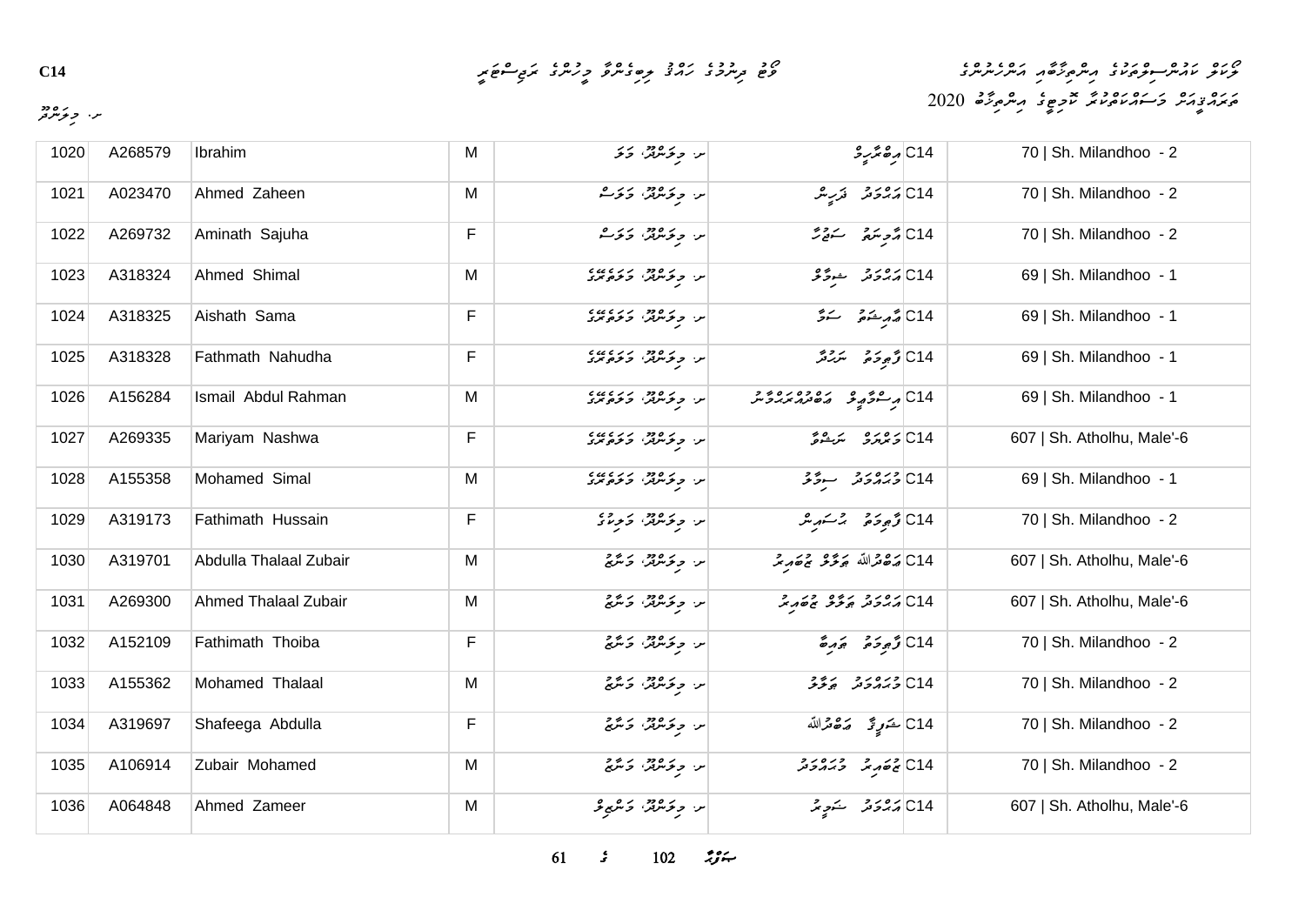*sCw7q7s5w7m< o<n9nOoAw7o< sCq;mAwBoEw7q<m; wBm;vB 2020*<br>*په پوهر وسوړ پاره ولايت موسي اوسر پر شمېر شه* 

| 1037 | A319503 | Aishath Mohamed        | F | أأرا وقريرهما والرياقر                                                                                                                                                                                                                                                                                              | C14 مەم ئىق ئەم ئەر ئەر ئ           | 70   Sh. Milandhoo - 2     |
|------|---------|------------------------|---|---------------------------------------------------------------------------------------------------------------------------------------------------------------------------------------------------------------------------------------------------------------------------------------------------------------------|-------------------------------------|----------------------------|
| 1038 | A158463 | Ahmed Hassan           | M | بر وترکردی وه و                                                                                                                                                                                                                                                                                                     |                                     | 70   Sh. Milandhoo - 2     |
| 1039 | A155328 | Aishath Zeena          | F | بر و د شود. ۹۵۷                                                                                                                                                                                                                                                                                                     | C14 مۇمەيئىق <sub>ە ئى</sub> چە ئىر | 70   Sh. Milandhoo - 2     |
| 1040 | A318367 | Aminath Mizmaa         | F | ر و د شود. وه و                                                                                                                                                                                                                                                                                                     | C14 مُوسَع <sub>َد</sub> ويحدُّ     | 70   Sh. Milandhoo - 2     |
| 1041 | A269786 | Hassan Awsam           | M | ر و و شرقه و ۵۵۰                                                                                                                                                                                                                                                                                                    | C14 ئەسەبىر مەھ <i>ەسۇ</i>          | 70   Sh. Milandhoo - 2     |
| 1042 | A269787 | Ibrahim As'adh         | M | ر و و شرقه و ۵۵۰                                                                                                                                                                                                                                                                                                    | C14 مەھەمگەيدى كەسىمەتىر            | 70   Sh. Milandhoo - 2     |
| 1043 | A321535 | Mariyam Ibrahim        | F | ر وتوسط وه وه و                                                                                                                                                                                                                                                                                                     | C14 كرمركر مقتربة                   | 70   Sh. Milandhoo - 2     |
| 1044 | A151446 | Mohamed Aswaad         | M | $\frac{1}{6}$ $\frac{1}{6}$ $\frac{1}{6}$ $\frac{1}{6}$ $\frac{1}{6}$ $\frac{1}{6}$ $\frac{1}{6}$ $\frac{1}{6}$ $\frac{1}{6}$ $\frac{1}{6}$ $\frac{1}{6}$ $\frac{1}{6}$ $\frac{1}{6}$ $\frac{1}{6}$ $\frac{1}{6}$ $\frac{1}{6}$ $\frac{1}{6}$ $\frac{1}{6}$ $\frac{1}{6}$ $\frac{1}{6}$ $\frac{1}{6}$ $\frac{1}{6}$ | C14 <i>ۋېرو دې مرگ مو</i> تر        | 70   Sh. Milandhoo - 2     |
| 1045 | A321605 | Ahsan Azmee            | M | الرا و قر شرقش و شرج                                                                                                                                                                                                                                                                                                | C14 كەبىر <i>شەھ بەيج</i> رىيە      | 607   Sh. Atholhu, Male'-6 |
| 1046 | A113946 | Azmeel Mohamed         | M | س تر تر شرقز، الر شرج                                                                                                                                                                                                                                                                                               | C14 كەنج يەر ئەزگە ئەرەپىر          | 70   Sh. Milandhoo - 2     |
| 1047 | A321602 | Husna Mohamed          | F | ىر. بە ئەشقۇ، بەشقى                                                                                                                                                                                                                                                                                                 |                                     | 70   Sh. Milandhoo - 2     |
| 1048 | A321603 | Mariyam Shakeeba Ali   | F | س و قرمرټر، و مرَّج                                                                                                                                                                                                                                                                                                 | C14 كەبۇر ئۇم كەم كەم               | 70   Sh. Milandhoo - 2     |
| 1049 | A155291 | Thilmeez Mohamed       | M | ىر. جۇشۇش جەشھ                                                                                                                                                                                                                                                                                                      | C14 موقويتر - <i>3 جوم</i> وتر      | 70   Sh. Milandhoo - 2     |
| 1050 | A330536 | Ali Ahmed              | M | الرا وتحارقها والرجاحة                                                                                                                                                                                                                                                                                              | C14 كەمچە كەبىرى قىر                | 70   Sh. Milandhoo - 2     |
| 1051 | A124813 | Ibrahim Rasheed        | M | ىر. جەنگەنگە جەنگەنگەنگ                                                                                                                                                                                                                                                                                             | C14 <sub>م</sub> ەمگرىي كىيەم       | 70   Sh. Milandhoo - 2     |
| 1052 | A330927 | Mohamed Ali            | M | من تر تو شرق به تر در ه ت                                                                                                                                                                                                                                                                                           | C14 <i>وَبَهُ وَمَرْ مَ</i> عِ      | 70   Sh. Milandhoo - 2     |
| 1053 | A269767 | Mohamed Hanoon Rasheed | M | س توڅسرن تو سرچ تار د ه                                                                                                                                                                                                                                                                                             | C14 ويرە روپە بەر بەر بەر           | 70   Sh. Milandhoo - 2     |

 $62$  *s*  $102$  *n***<sub>s</sub>** $\frac{2}{3}$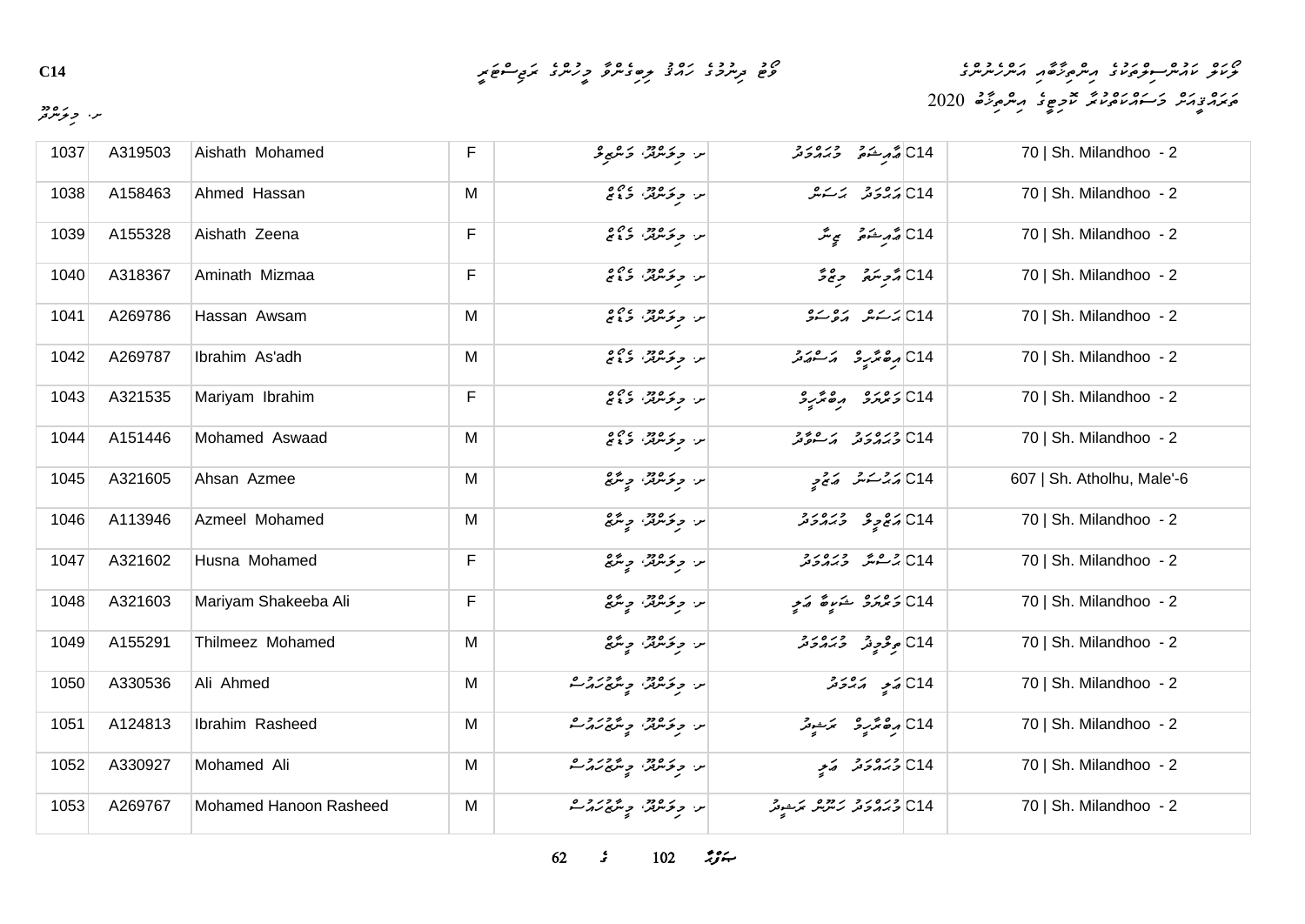*sCw7q7s5w7m< o<n9nOoAw7o< sCq;mAwBoEw7q<m; wBm;vB* م من المسجد المسجد المسجد المسجد المسجد العام 2020<br>مسجد المسجد المسجد المسجد المسجد المسجد المسجد المسجد المسجد ال

| 1054 | A269390 | Ahmed Naih                  | M           | ىر. بەنزىرلىق، ئەرىجە  | C14 كەبرى قىر شەرقە                              | 237   AA. Rasdhoo - 2      |
|------|---------|-----------------------------|-------------|------------------------|--------------------------------------------------|----------------------------|
| 1055 | A062197 | <b>Mohamed Thohir Usman</b> | M           | مر بەندىقى ئەربى       | C14 <i>دېزو دو</i> څريز مقوم ش                   | 70   Sh. Milandhoo - 2     |
| 1056 | A155373 | Abdul Wahid Mohamed         | M           | ىر. جۇنگەنگە كەتكەر    | C14 رەۋە ئەرەر دىرەرد                            | 138   Lh. Naifaru - 3      |
| 1057 | A094247 | Adam Bisham                 | M           | ىر. جۇنگەنگە كەتكەر    | C14 <i>مُقرَّة م</i> ُشَوَّر                     | 70   Sh. Milandhoo - 2     |
| 1058 | A321029 | Aishath Asma                | $\mathsf F$ | ىر. جۇنگەنگە كەتكە     | C14 مەم شىم مەرمۇ                                | 70   Sh. Milandhoo - 2     |
| 1059 | A319171 | Aminath Hussain             | F           | ىر. جۇنگەنگە كەتكەر    | C14 مَّ <i>جِيئرِي جُسَدِينَ</i> ر               | 70   Sh. Milandhoo - 2     |
| 1060 | A363313 | Khadeeja Isma               | F           | ىر. بەنزىكەن، ئانزىكە  | C14] نَرْمِيعٌ      مِرْ سُرَّحَّ                | 70   Sh. Milandhoo - 2     |
| 1061 | A147089 | Adam Naseem                 | M           | ىر. بەندىق، ئەممى ئەم  | C14 يۇتر <sup>ى س</sup> رسى <i>بى</i>            | 69   Sh. Milandhoo - 1     |
| 1062 | A320189 | Mariyam Didi                | F           | ىر. بەندىق، ئەممىسىمۇ  | C14 كەبۇرگ <sub>ۇ توپ</sub> ىر                   | 69   Sh. Milandhoo - 1     |
| 1063 | A094083 | Mohamed Naseem Ali          | M           | پر برودو وي گروگر      | C14 <i>وُټرونو سَرَ-وِوْ مَ</i> يَ               | 69   Sh. Milandhoo - 1     |
| 1064 | A320186 | Shameeha Ali                | F           | ىر. بەندىق، ئەھرىقى ئە | C14  ڪتوبر گيمي                                  | 69   Sh. Milandhoo - 1     |
| 1065 | A319142 | Aishath Suma                | F           | ىر. دۇشقۇ، دۇش         | C14 مەم ئىم ئىم                                  | 70   Sh. Milandhoo - 2     |
| 1066 | A319131 | Fathimath Salma             | $\mathsf F$ | أأرا وقاتلك وقرش       | C14 تۇم <sub>ب</sub> وخ <sup>ى</sup> سىۋۇ        | 70   Sh. Milandhoo - 2     |
| 1067 | A163114 | Ibrahim Rasheed Abdulla     | M           | أأرا وتخامين وقرمر     | C14 مِرْحَمَّرِ مِنْ مَسْبِعْرِ مَرْحَمْدَاللَّه | 117   B. Kihaadhoo - 1     |
| 1068 | A269621 | Mariyam Sajaya              | $\mathsf F$ | ىر. دۇشتى، دۇش         | C14 كەبىر بىر ئىس ئىق                            | 70   Sh. Milandhoo - 2     |
| 1069 | A155340 | Fathimath Saeeda            | F           | الرا و و کرکر او برگ   | C14 ۇ <sub>جو</sub> رَة ئەرەتە                   | 70   Sh. Milandhoo - 2     |
| 1070 | A074036 | Hassan Habeeb               | M           | ىر. ئۇ ئەنگەنى ئەنگەنى | C14 ئەسەمىش ئەھ <i>م</i>                         | 607   Sh. Atholhu, Male'-6 |

 $63$  *s*  $102$  *n***<sub>s</sub>** $\frac{2}{3}$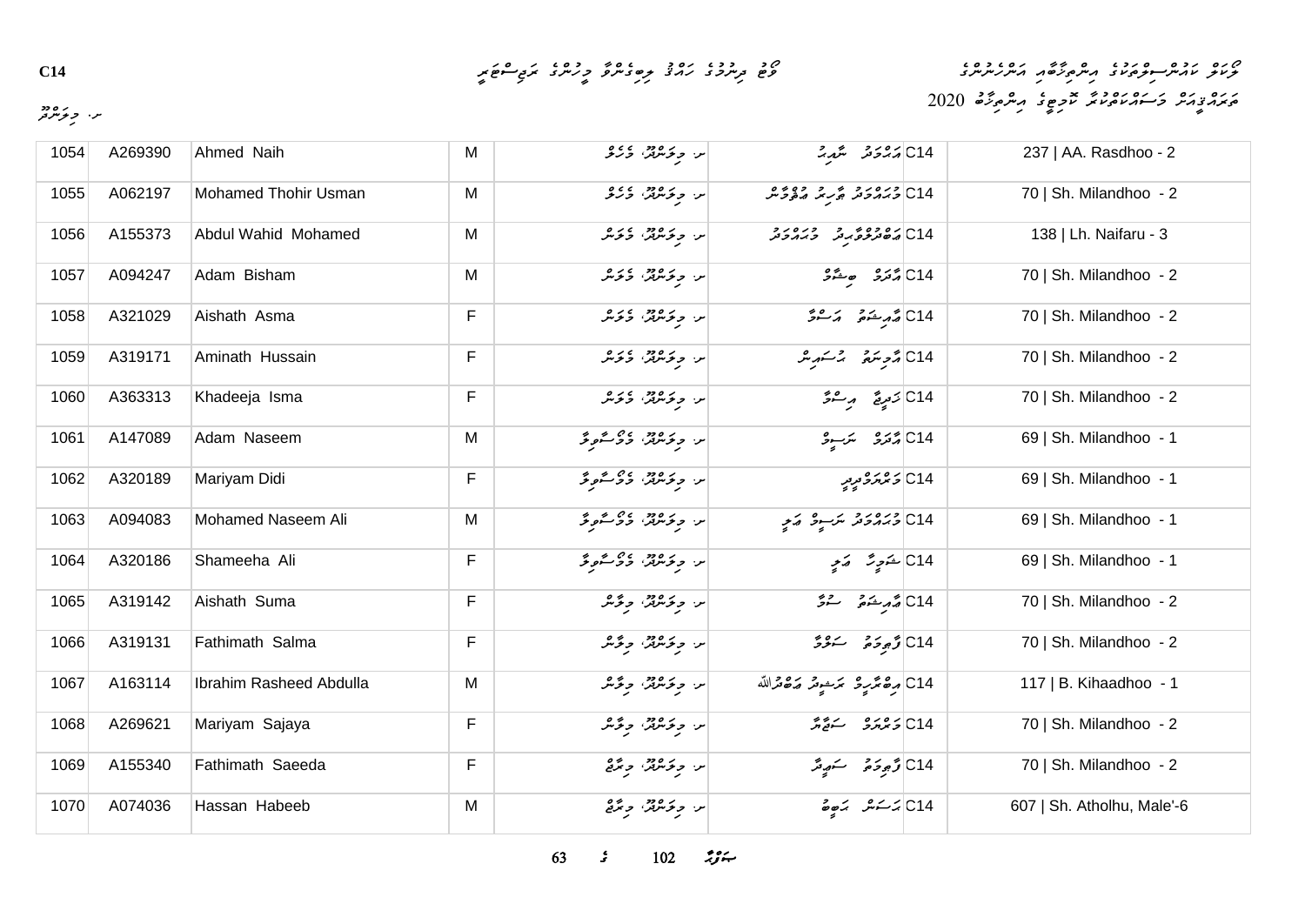*sCw7q7s5w7m< o<n9nOoAw7o< sCq;mAwBoEw7q<m; wBm;vB 2020<sup>, م</sup>وجدة المصرورة المجموعة المستورجة والم*جموعة والمجموعة والمجموعة والمجموعة والمجموعة والمجموعة والمجموعة

| 1071 | A319158 | Zainab Mohamed                    | F           | الرا و و کرکرا و برگ                      | C14 تج م سَرَة مستقرح من                                          | 70   Sh. Milandhoo - 2     |
|------|---------|-----------------------------------|-------------|-------------------------------------------|-------------------------------------------------------------------|----------------------------|
| 1072 | A320041 | Mohamed Moosa                     | M           | أأرا وكرمرض وبررومى                       | C14 دىرە دىر تەرىئە                                               | 70   Sh. Milandhoo - 2     |
| 1073 | A318250 | Haleema Mohamed                   | F           | الزا وتحسن وسماء وترارد                   | C14 بَرْمِرَدَّ - دَبَرْدُدَتْر                                   | 69   Sh. Milandhoo - 1     |
| 1074 | A318251 | Hawwa Mohamed                     | $\mathsf F$ | ىر. ئەنجەش ئەسەم ئەھمەدە                  | C14 بروی <sub>ر</sub> وبرویر                                      | 69   Sh. Milandhoo - 1     |
| 1075 | A318252 | Thohira Saeeda                    | F           | الرا وتحسن وبالمعاه ولايره                | C14 ۾ <i>سرشڪ سڪوپينگ</i> ر                                       | 69   Sh. Milandhoo - 1     |
| 1076 | A269400 | Adam Humaid                       | M           | الرا و د کردن و شوه تر شو                 | C14 مەنزى ئەدەپىر                                                 | 69   Sh. Milandhoo - 1     |
| 1077 | A155252 | Ahmed Shareef                     | M           | الرا وتحسن وبشق والم                      | C14 كەش <sup>ى</sup> قىر سى <i>كەين</i> ى                         | 69   Sh. Milandhoo - 1     |
| 1078 | A319867 | Ali Shareef                       | M           | الرا و د مردون و سان مرگ                  | C14 <i>۾َ جِ</i> ڪَمِرِڙ                                          | 69   Sh. Milandhoo - 1     |
| 1079 | A319874 | Aminath Hana                      | F           | الرا و د کردن و شوه تر شو                 | C14 مَرْحِبِيَّتِهِ كَتَبَرَّ                                     | 69   Sh. Milandhoo - 1     |
| 1080 | A269784 | Fathimath Naahiya                 | $\mathsf F$ | ر و در دور و ۵۵۵ و                        | C14 ۇ <sub>ج</sub> وخ <sup>ى</sup> مۇرى <i>گ</i>                  | 69   Sh. Milandhoo - 1     |
| 1081 | A319859 | Hussain Abdul Rahman              | M           | ر و درود و ۹۵۵۰ و                         | C14 يُرْسَمْ مِنْ مَصْغَرْ مُسْتَمَدَّة مِنْ                      | 69   Sh. Milandhoo - 1     |
| 1082 | A319866 | Ibrahim Shareef                   | M           | الرا و و سره و سره مرگ                    | C14 مەھەرىپى ھەمپى<br>                                            | 69   Sh. Milandhoo - 1     |
| 1083 | A319862 | Mariyam Muna Hussain              | $\mathsf F$ | ر و در دور و ۵۵۵ و                        | C14 كەبۇر ئەنگەر ب <sup>ە</sup> سكەبلار                           | 69   Sh. Milandhoo - 1     |
| 1084 | A151453 | <b>Mohamed Shareef Hussain</b>    | M           | من تر تر وره تر من من هم در استر استر است | C14 <i>ڈیز ڈی ڈی پو</i> ڈ بڑے ہر ش                                | 607   Sh. Atholhu, Male'-6 |
| 1085 | A346937 | Ahmed Raween Bin Mohamed<br>Riyaz | M           | من و توسيق و سرگانو                       | C14 <i>بَرَمٍ مَّنْ وَسَهْدَ وَبَرْ وَدَ بِرِمَّ</i> تْ<br>بروبرد | 70   Sh. Milandhoo - 2     |
| 1086 | A140830 | Aminath Adam                      | F           | أأرا وتحارقها والردمى                     | C14 مَّ <i>جِسَعَۃ م</i> ُعَرَف                                   | 70   Sh. Milandhoo - 2     |

 $64$  *s*  $102$  *z***<sub>3</sub>**  $\frac{2}{3}$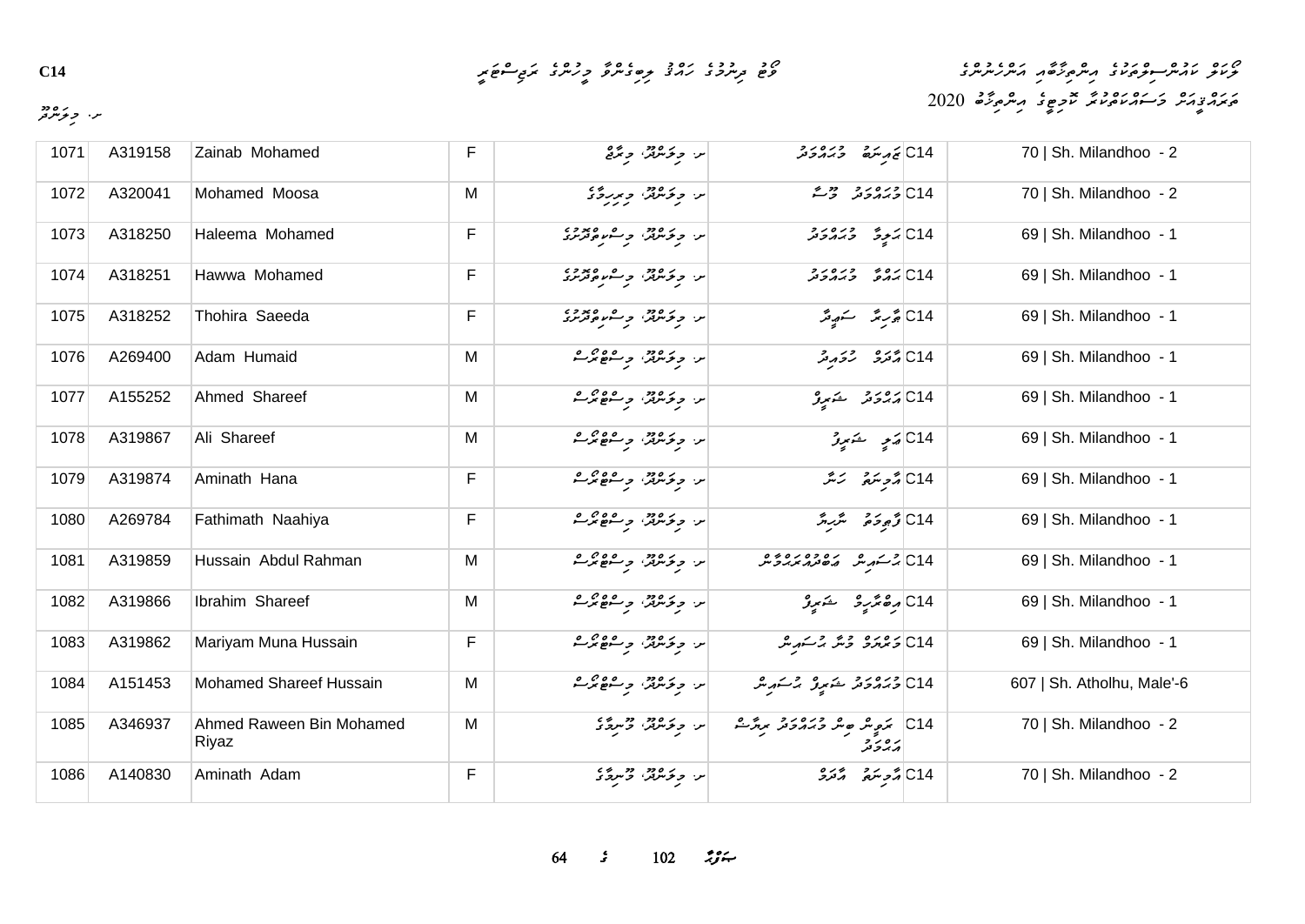*sCw7q7s5w7m< o<n9nOoAw7o< sCq;mAwBoEw7q<m; wBm;vB* م من المرة المرة المرة المرجع المرجع في المركبة 2020<br>مجم*د المريض المربوط المربع المرجع في المراجع المركبة* 

| 1087 | A269605 | Aminath Raya         | F           | ما تر تو شرق و شرق و  | C14 مُجِسَعَةً مُحَمَّدً                   | 70   Sh. Milandhoo - 2     |
|------|---------|----------------------|-------------|-----------------------|--------------------------------------------|----------------------------|
| 1088 | A317955 | Mohamed Riyaz        | M           | أأرا وتحارقها والردوي | C14 <i>2222 بروڭ</i>                       | 70   Sh. Milandhoo - 2     |
| 1089 | A319466 | Ahmed Irufan         | M           | ر و و دور و دره د     | C14 <i>مەندى ھەمدۇ</i> نىر                 | 607   Sh. Atholhu, Male'-6 |
| 1090 | A269779 | Aminath Irfaa        | F           | ر و د ده دور و        | C14 مُرْحِسَمَ مِعْرَفَ                    | 70   Sh. Milandhoo - 2     |
| 1091 | A094781 | Ibrahim Ahmed        | M           | ر و د ده دور و        | C14 مەھ <i>مگىرى مەدە</i> م                | 70   Sh. Milandhoo - 2     |
| 1092 | A318658 | Mohamed Ashraf       | M           | ر وتحسن وسرترم        | C14 درەرو كەشىر <i>ۇ</i>                   | 70   Sh. Milandhoo - 2     |
| 1093 | A318653 | Muneera Ali          | $\mathsf F$ | ر و د ده ده در ه      |                                            | 70   Sh. Milandhoo - 2     |
| 1094 | A083104 | Abudhul Hameed       | M           | أأرا وتحارقها ومرو    | C14 كەھەرىجە <i>جە</i> ر                   | 607   Sh. Atholhu, Male'-6 |
| 1095 | A319547 | Ali Shameem Hassan   | M           | ر وتحكيمي ويرو        | C14] ر <sub>َجَ</sub> پِي ڪُمُ ڪِ پُر ڪمبر | 70   Sh. Milandhoo - 2     |
| 1096 | A320027 | Ameena Ibrahim       | $\mathsf F$ | أأرا وتحارقها ومرو    | C14 كەچ ئىگە مەھ ئ <i>ۇر</i> 2             | 70   Sh. Milandhoo - 2     |
| 1097 | A319551 | Aquleema Yoosuf      | $\mathsf F$ | أأرا وتحارقها ومرو    | C14 <sub>مەتم</sub> وق بۇ يوم              | 70   Sh. Milandhoo - 2     |
| 1098 | A155345 | Fathimath Raziyya    | F           | أأرا وإقرارهما ومرو   | C14 ۇ <sub>جو</sub> رى ئەسى <i>مەش</i>     | 607   Sh. Atholhu, Male'-6 |
| 1099 | A319550 | Hafsa Hassan         | F           | أأرا وتحارقها ومروا   | C14 كەنۇبىگە كەسكەنل <i>ى</i>              | 261   V. Keyodhoo - 1      |
| 1100 | A083099 | Mohamed Saeed Hassan | M           | ر وتومريز، ويرو       | C14 <i>دېمگ</i> ونگر شمېر تر شکر           | 70   Sh. Milandhoo - 2     |
| 1101 | A320468 | Abdul Rahman Ibrahim | M           | در دوده و دور د       | C14 مەھ <i>ىرم مەدە</i> مەھك <i>رى</i>     | 70   Sh. Milandhoo - 2     |
| 1102 | A151456 | Adam Naseem          | M           | بر وتوسين ومصري       | C14 مُحَمَّدٌ سَرَ-وڤ                      | 70   Sh. Milandhoo - 2     |
| 1103 | A269550 | Aishath Maisa        | F           | در بره دور در استرات  | C14 مُەم شەم ئىم شە                        | 70   Sh. Milandhoo - 2     |

 $65$  *s*  $102$  *n***<sub>3</sub>** *n*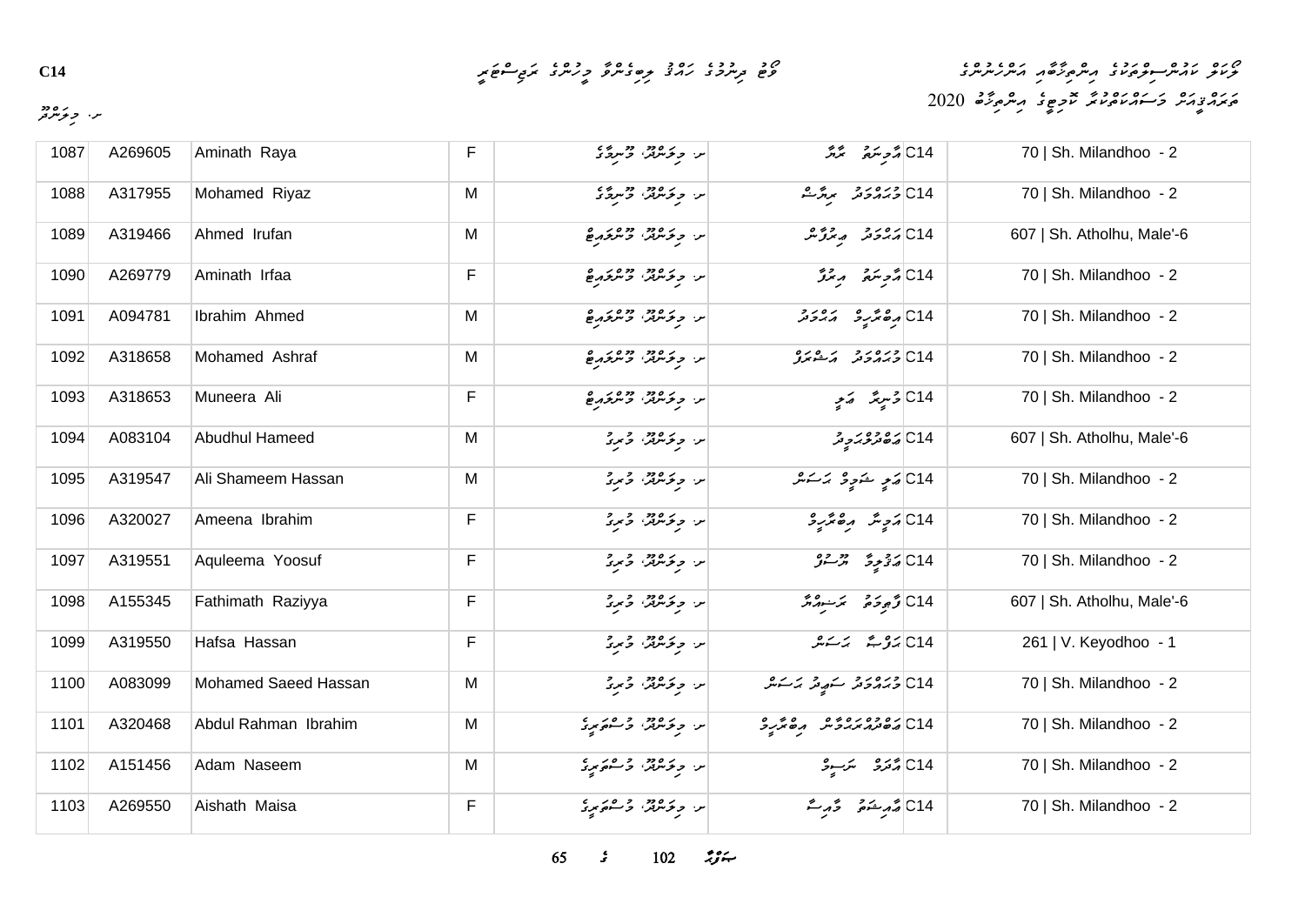*sCw7q7s5w7m< o<n9nOoAw7o< sCq;mAwBoEw7q<m; wBm;vB* م من المرة المرة المرة المرجع المرجع في المركبة 2020<br>مجم*د المريض المربوط المربع المرجع في المراجع المركبة* 

| 1104<br>A155330 | Aminath Amila                                                                                                                | F            |                           |                                            |                            |
|-----------------|------------------------------------------------------------------------------------------------------------------------------|--------------|---------------------------|--------------------------------------------|----------------------------|
|                 |                                                                                                                              |              | من ترتوفين والمنصوبين     | C14 مُرْحِسَمُ مُرْحِدً                    | 70   Sh. Milandhoo - 2     |
| A320470         | Mohamed Naseem                                                                                                               | M            | المرا وتحسير والمحاربين   | C14 <i>دېمم</i> ونه ترېدو                  | 153   K. Huraa - 2         |
| A066128         | Usman Ibrahim                                                                                                                | M            | ىر، ئۆتىرلىر، ئۇستەھ بىرى | C14 مەۋرىتىر ب <i>ەھترى</i> رى             | 1   HA. Thuraakunu - 1     |
| A269419         | Ahmed Anoof                                                                                                                  | M            | ىر. ئەخرىكى ئەمەر ئەر     | C14 كەبرى بىر بەردە                        | 70   Sh. Milandhoo - 2     |
| A313649         | Ahmed Athif                                                                                                                  | M            | ىر. جەنگىرى ئەر ئەر ئ     | C14 كەندى قىرىم قىلغان ئى                  | 70   Sh. Milandhoo - 2     |
| A152112         | Aishath Ali                                                                                                                  | $\mathsf F$  | ر و وسربر، وه در و ه      | C14 م <i>مَّم</i> رِ شَمَّع مَدَمٍ         | 70   Sh. Milandhoo - 2     |
| A327311         | Ali Ahmed                                                                                                                    | M            | ىر. بەلگەن ئەمەر ئەھ      | C14 كەمچە كەبىرى قىل                       | 70   Sh. Milandhoo - 2     |
| A320137         | Aminath Nasma                                                                                                                | $\mathsf F$  | ىر. ئەخسىلەر ئەم ئەرقى    | C14 مُ <i>جِسَعْهِ مَدَ</i> ّقَةٌ          | 70   Sh. Milandhoo - 2     |
| A269418         | Aminath Samha Athif                                                                                                          | $\mathsf{F}$ | ىر. ئەنگەن ئەقرىر ئەر     | C14 مَ <i>جِي سَعْرَ شَعِي</i> رُ مَصْحَفَ | 70   Sh. Milandhoo - 2     |
| A127600         | Hawwa Ali                                                                                                                    | F            | ىر. جەنگلەر، جەم ئەرج     | C14 يَرْدُمَّ صَعِ                         | 70   Sh. Milandhoo - 2     |
| A333033         | Mohamed Athif                                                                                                                | M            | ر و وسربر، وه در و ه      | C14 <i>جەممى ھەم</i> ۇ                     | 70   Sh. Milandhoo - 2     |
| A320134         | Aminath Nazufa                                                                                                               | $\mathsf F$  | ر. و د سرچر، و مړی        | C14 مُرْحِسَمُ مَسْتَرَبَّرُ               | 70   Sh. Milandhoo - 2     |
| A363169         | Easa Jazlan                                                                                                                  | M            | ىر. جەنگەنگە، جەمجەنىي    | C14 <sub>مو</sub> ت نے پچ ٹویٹر            | 70   Sh. Milandhoo - 2     |
| A320139         | Hussain Sameeh                                                                                                               | M            | ىر. ئەنھەتلەر 2 ئەرەپ     | C14 برسەر بىر سەرچە ج                      | 70   Sh. Milandhoo - 2     |
| A329793         | Shameema Ali                                                                                                                 | F            | ىر. ئەقەشقۇر قەم بىرى     | C14 خوچ ک <i>ي پ</i>                       | 607   Sh. Atholhu, Male'-6 |
| A113268         | Aishath Fareesha                                                                                                             | $\mathsf F$  | ىر. بەنگەنلگەن قەھ بەق    | C14 صَّمَرِ حَسَمَتْ وَمَرِ حَتَّ          | 70   Sh. Milandhoo - 2     |
| A320136         | Ali Shifaz                                                                                                                   | M            | ىر. بەنگەنگە، قەممۇمۇ     | C14 <i>ھَ جِ</i> سُو <i>رَ</i> ج           | 70   Sh. Milandhoo - 2     |
|                 | 1105<br>1106<br>1107<br>1108<br>1109<br>1110<br>1111<br>1112<br>1113<br>1114<br>1115<br>1116<br>1117<br>1118<br>1119<br>1120 |              |                           |                                            |                            |

 $66$  *s*  $102$  *n***<sub>s</sub>** $\frac{2}{3}$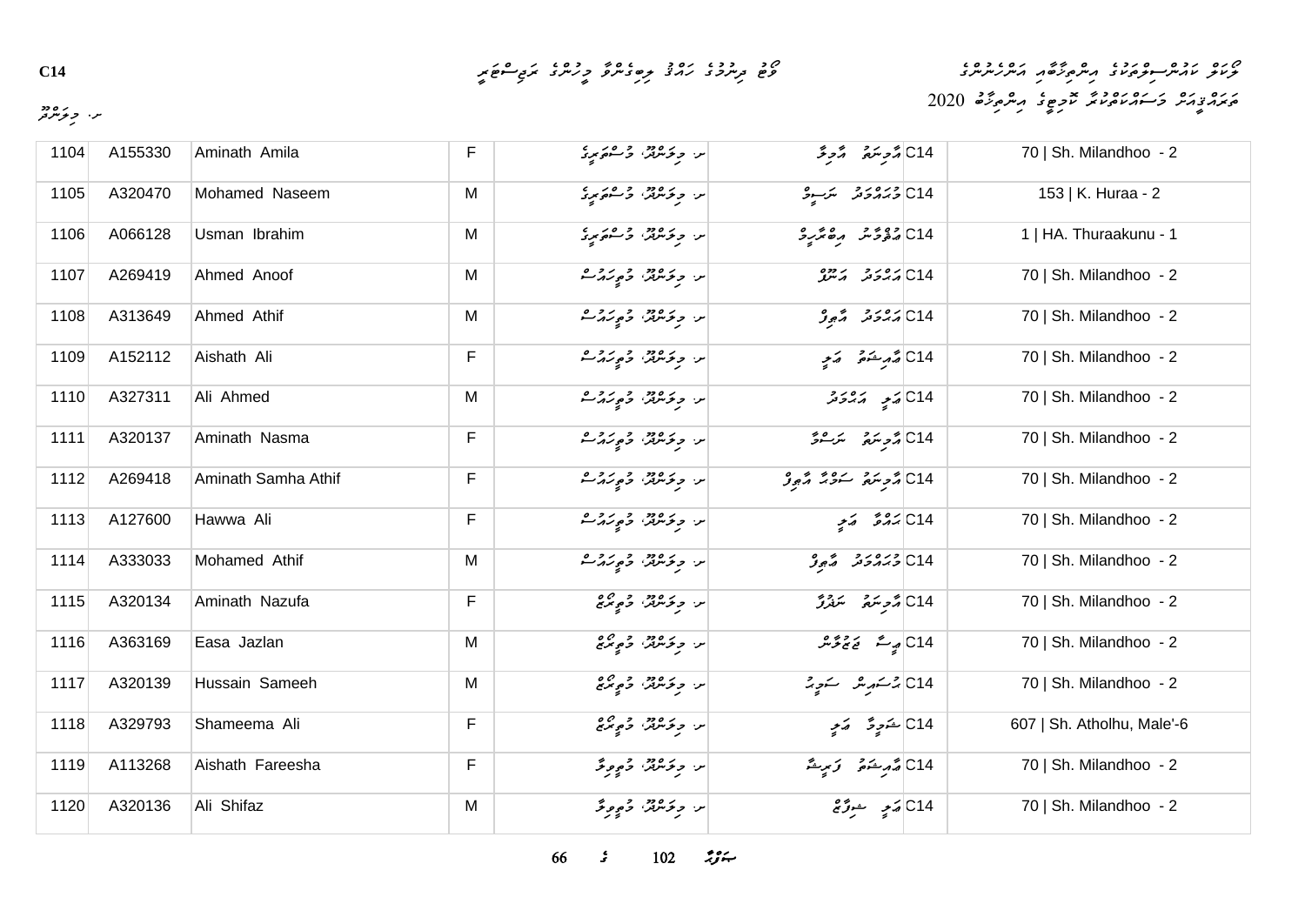*sCw7q7s5w7m< o<n9nOoAw7o< sCq;mAwBoEw7q<m; wBm;vB* م من المرة المرة المرة المرجع المرجع في المركبة 2020<br>مجم*د المريض المربوط المربع المرجع في المراجع المركبة* 

| 1121 | A113270 | Hafsa Ali         | $\mathsf F$ | الرا وتخليثن وتمووق     | C14 ټر <sup>و</sup> بته <sub>ځم</sub> و     | 70   Sh. Milandhoo - 2      |
|------|---------|-------------------|-------------|-------------------------|---------------------------------------------|-----------------------------|
| 1122 | A155381 | Ibrahim Adhil     | M           | أأرا وترتكري وتمووتر    | C14 م <i>وڭ تۈرى ھەم</i> رى ئىل             | 70   Sh. Milandhoo - 2      |
| 1123 | A384616 | Aishath Maisoon   | $\mathsf F$ | ر وتوسيق وَرِ؟ مِرة     | C14 مەم ئىقق خەرىشىش                        | 70   Sh. Milandhoo - 2      |
| 1124 | A384613 | Aminath Mahiya    | F           | أأرا وتحارقها أوربا مرو | C14 مُتَعِسَعُ تَحْرِيمٌ                    | 607   Sh. Atholhu, Male'-6  |
| 1125 | A319500 | Fathimath Mohamed | $\mathsf F$ | ر و و مرده در امره      | C14 تۇ <sub>ج</sub> وخى خەتمەد تەر          | 70   Sh. Milandhoo - 2      |
| 1126 | A105635 | Musthafa Rasheed  | M           | أأرا وتحاملها أوربا مرو | C14 ترجيمۇس ئىرسى <i>م</i> ىتىر             | 70   Sh. Milandhoo - 2      |
| 1127 | A155363 | Ahmed Saeed       | M           | أأرا وترجين وكربي       | C14 كەبۇ <i>52 كەم</i> وتىر                 | 70   Sh. Milandhoo - 2      |
| 1128 | A319760 | Ali Saeed         | M           | ىر. ئەنگەش كەرگەش       | C14 کھ جو سکھیے تھ                          | 70   Sh. Milandhoo - 2      |
| 1129 | A166882 | Ibrahim Saeed     | M           | أأرا وترمين وكربي       | C14 مەھەمگەيە ئەھمەتىر                      | 639   Vilimale', Ehenihen-4 |
| 1130 | A318361 | Najuma Ahmed      | F           | أيرا وإقراشي كروبخيث    | C14 يترة حج محمد تركيب                      | 70   Sh. Milandhoo - 2      |
| 1131 | A128544 | Bunyameen         | M           | ىر. جۇشۇش شى            | C14 غەنگەچە بىر                             | 69   Sh. Milandhoo - 1      |
| 1132 | A155361 | Fazloon Muhammad  | M           | ىر. جەنگەش ئىلى         | C14 كۈن يوجو ھەر جەم بور بور ئاس            | 69   Sh. Milandhoo - 1      |
| 1133 | A319364 | Lugmaan Noor      | M           | ىر. جەنگەش ئىلى         | C14 كَرْتَوْكُسْ سْرَبْرُ                   | 607   Sh. Atholhu, Male'-6  |
| 1134 | A090167 | Mohamed Ibrahim   | M           | ر وترميز، شيم           | C14 <i>جُهُدُونَ مِ</i> هْتَرِ وُ           | 607   Sh. Atholhu, Male'-6  |
| 1135 | A319363 | Shuaib Nazim      | M           | ر وترميز، شيم           | C14 ش <i>ەمەم مى</i> تىرى                   | 607   Sh. Atholhu, Male'-6  |
| 1136 | A320998 | Adam Samaah       | M           | ىر. جۇشۇش شەرھ          | C14 مەمترى سىۋىر                            | 70   Sh. Milandhoo - 2      |
| 1137 | A320993 | Hassan Rasheed    | M           | ىر. بەيھەتچى، ئىگرىشە   | C14   بَرْسَة مَثْرَ مِيْرَ مَرْسِيْرِ مِرْ | 70   Sh. Milandhoo - 2      |

 $67$  *s*  $102$  *i*<sub>s</sub>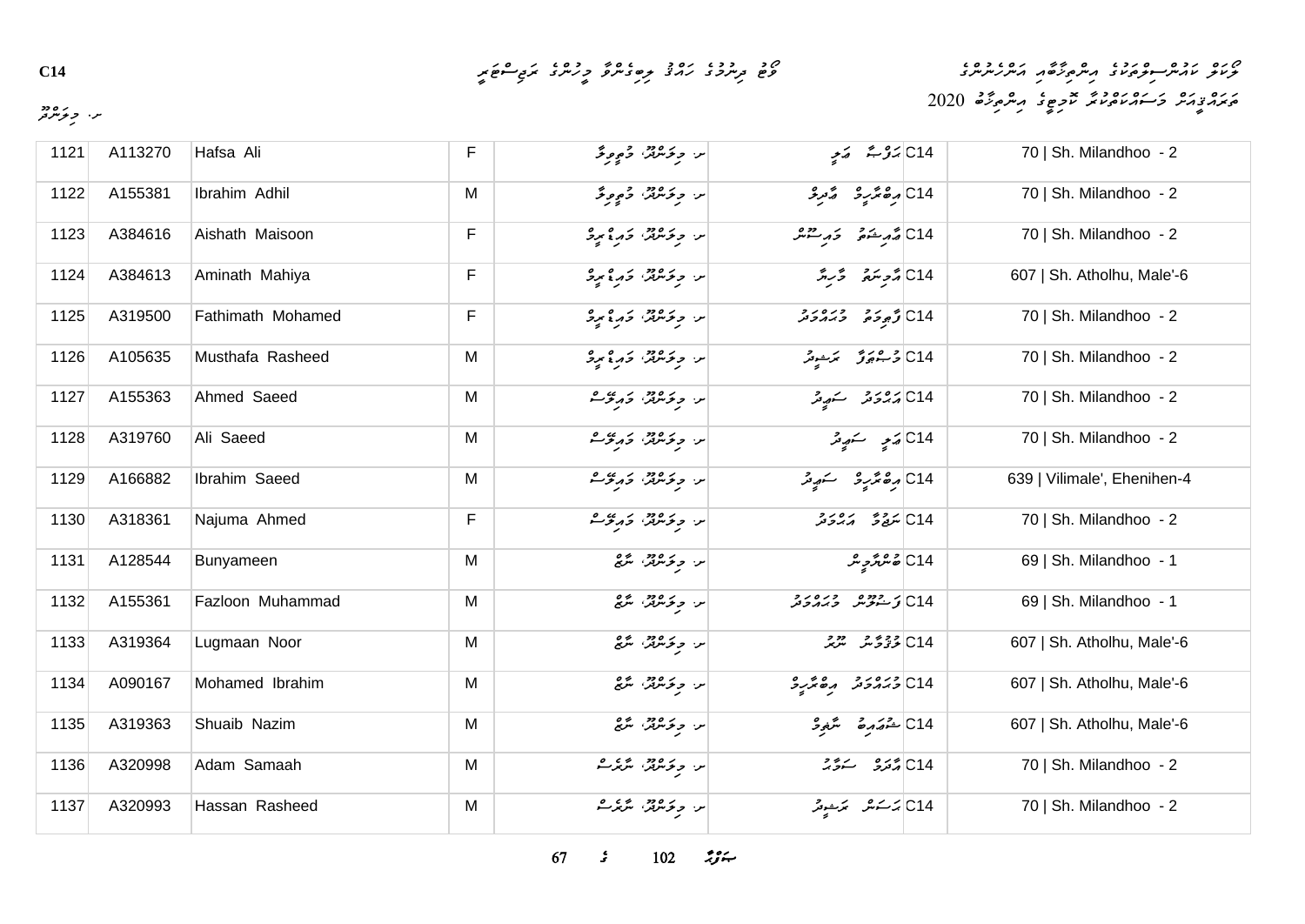*sCw7q7s5w7m< o<n9nOoAw7o< sCq;mAwBoEw7q<m; wBm;vB 2020<sup>, م</sup>وسوق المسجد التحقيق وسرمونية والم*جمع المسجد المسجد المسجد المسجد المسجد المسجد المسجد المسجد المسجد ال

| 1138 | A320994 | Ibrahim Rasheed       | M | س بەئەتلەش ئىگەنلە           | C14  م <i>ەھەتگەپ</i> ۇ - ئىكسىمىتى           | 70   Sh. Milandhoo - 2     |
|------|---------|-----------------------|---|------------------------------|-----------------------------------------------|----------------------------|
| 1139 | A300804 | Adam Fasah            | M | الرا وكرمايل الكريمي والموكل | C14 جەنزى تەش <sup>ىر</sup>                   | 70   Sh. Milandhoo - 2     |
| 1140 | A086738 | Abdul Rahman Idrees   | M | ألا وقائلة الكرسووق          | C14 مەھ <i>ىرم مەمۇسى مەمەمب</i>              | 69   Sh. Milandhoo - 1     |
| 1141 | A012655 | Aishath Abdul Rahman  | F | ألا وقائده: الكرسووة في      | C14 مەم شەھ مەھەرە بور                        | 69   Sh. Milandhoo - 1     |
| 1142 | A320627 | Aminath Shakhiyyath   | F | ألا وقاهض الكسوووقى          | C14 مُرْحِسَمَة حَسَنِ مِهْرَمَ <sub>ةِ</sub> | 284   Dh. Kudahuvadhoo - 1 |
| 1143 | A155277 | Fathimath Saeeda      | F | ىر. بەنگەنگە، ئىزىسىر بەش    | C14 تۇموقەقە سىم <sub>و</sub> مۇ              | 69   Sh. Milandhoo - 1     |
| 1144 | A320630 | Hawwa Rifau           | F | ىر. بەنگەنگە، ئىگەسپەت بەنگە | C14 بَرْدُمَّ مِرَّدَّةَ                      | 69   Sh. Milandhoo - 1     |
| 1145 | A240847 | Ibrahim Saail         | M | ىر. بەنگەنگە، ئىزىسىر بەنگە  | C14 مەھەمگەر ئەھمىسىسى ئىل                    | 69   Sh. Milandhoo - 1     |
| 1146 | A320633 | Ismail Sameem         | M | ألا وقائلة الكرسووق          | C14 <sub>م</sub> رےد <i>ؤر</i> ی کے چ         | 155   K. Hinmafushi - 2    |
| 1147 | A086739 | Khadeeja Abdul Rahman | F | أىرا وكرمايش لكرسوووكل       | C14 كرىرى ھەممەر <i>مەيدى</i> ر               | 69   Sh. Milandhoo - 1     |
| 1148 | A269567 | khadheeja Nabahath    | F | ىر. بەقەشقۇ، سۇسىربەرگە      | C14 كَتَعْرِيقٌ مُتَمَدَّةٌ مُنْ              | 69   Sh. Milandhoo - 1     |
| 1149 | A320624 | Mariyam Muneera       | F | ىر. بەنگەنى، ئەسپەن بەرگە    | C14 كەنگەنى ئەرىگە                            | 69   Sh. Milandhoo - 1     |
| 1150 | A269565 | Mohamed Najih         | M | ىر. بەندىق، ئىزىسىر بەنگە    | C14 <i>وبروبرو</i> سگھ بر                     | 69   Sh. Milandhoo - 1     |
| 1151 | A330409 | Aishath Sawau         | F | الرا و قرارهن الرامج         | C14 مەمرىش <i>ەر سىۋە</i>                     | 607   Sh. Atholhu, Male'-6 |
| 1152 | A269167 | Fathimath Nawar       | F | ىر: جەنگەش سەنگە             | C14 ۇ <sub>جو</sub> رۇ ئىرگەنز                | 70   Sh. Milandhoo - 2     |
| 1153 | A321177 | Lomrath Ali           | F | ىر: جەنگەش سەنگە             | C14 ينەۋىز <sub>ە م</sub> ەر                  | 70   Sh. Milandhoo - 2     |
| 1154 | A320158 | Ahmed Asjau           | M | ىر. بەندىق، سرورىرق          | C14 كەبروتر كەسىم كە                          | 110   R. Meedhoo - 1       |

 $68$  *s*  $102$  *n***<sub>s</sub>** $\frac{2}{3}$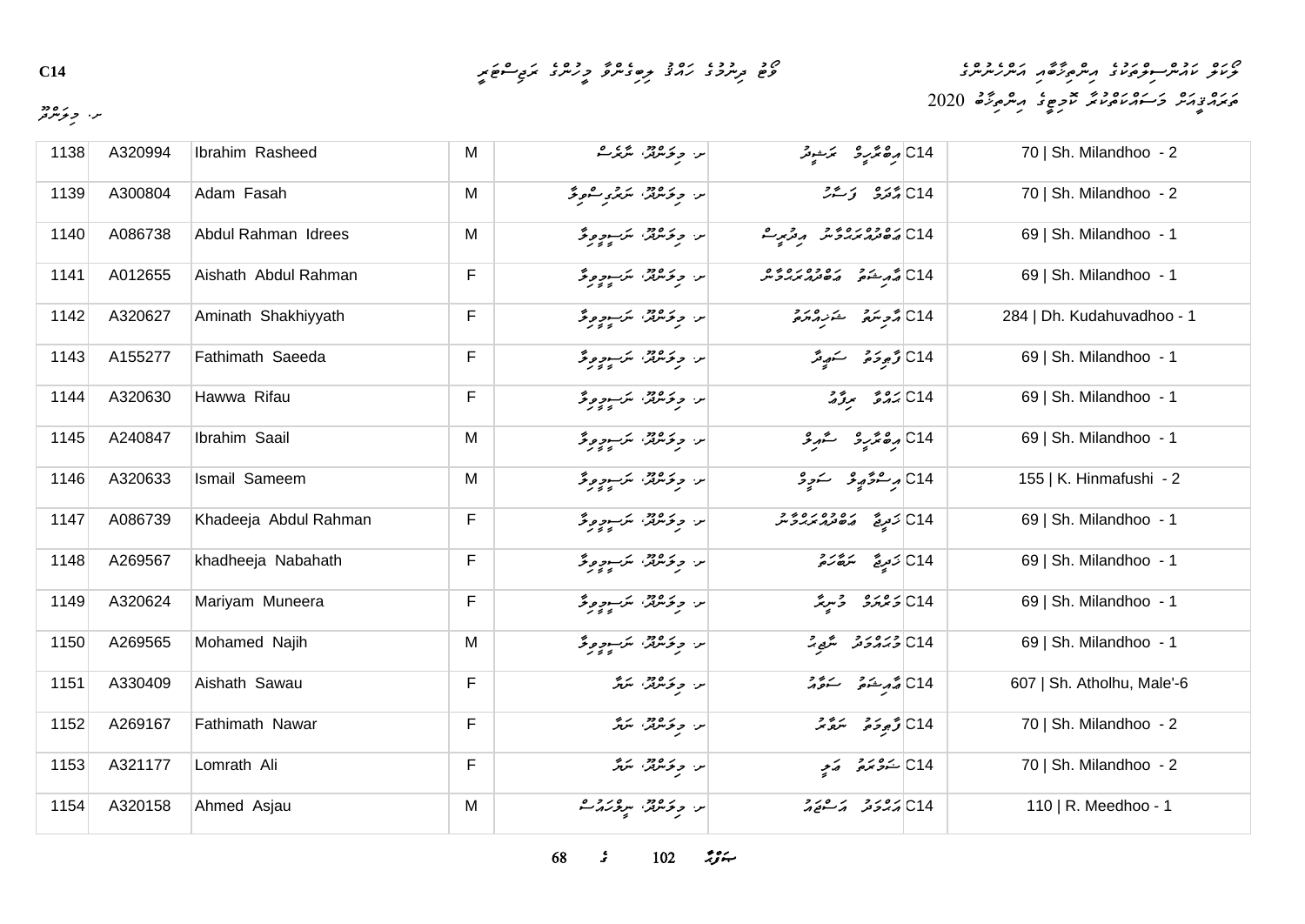*sCw7q7s5w7m< o<n9nOoAw7o< sCq;mAwBoEw7q<m; wBm;vB 2020*<br>*په ټومن د سوم پوره پورې پر سوم د سره پره و*لا

| 1155 | A269421 | Hussain Saroof         | M           | ر. د د سرد. سرور بر م      | C14 برسەمەت ئىستى <i>رد</i>         | 70   Sh. Milandhoo - 2     |
|------|---------|------------------------|-------------|----------------------------|-------------------------------------|----------------------------|
| 1156 | A140894 | Mohamed Ashraf         | M           | الرا وكاللائل الريمل       | C14 <i>وبرە دو مەشىرۇ</i>           | 70   Sh. Milandhoo - 2     |
| 1157 | A330040 | Zulfa Adam             | $\mathsf F$ | الرا وكرمرين الريم         | C14 يحوٌق مُحَمَّرٌ                 | 70   Sh. Milandhoo - 2     |
| 1158 | A320527 | Ahmed Siyam            | M           | ىر. جەنبەتى، ئىروناش       | $3.525$ C14                         | 70   Sh. Milandhoo - 2     |
| 1159 | A321335 | Aishath Nadira         | F           | أأرا وتحاملا الكرونالل     | C14 م <i>ۇم ھۇم قىتىبىرىگە</i>      | 70   Sh. Milandhoo - 2     |
| 1160 | A320555 | Hawwa Rifau            | $\mathsf F$ | ىر. جەنبەتى، ئىروناش       | C14 يَدْرُمَّ بِرَرَّ <i>مَ</i>     | 70   Sh. Milandhoo - 2     |
| 1161 | A320557 | Ibrahim Siyam          | M           | ىر. جۇنىرىق ئىرونانل       | C14 مەھمىر بىر سىزدىكى              | 607   Sh. Atholhu, Male'-6 |
| 1162 | A320509 | Mohamed Hassan         | M           | من تر تر قرق المربور من    | C14 <i>ۋېزو دې برخپر</i>            | 70   Sh. Milandhoo - 2     |
| 1163 | A071224 | Abdul Wasiu Mohamed    | M           | من تر تر شروع المحرور      | C14 رەدەر - درەرد                   | 70   Sh. Milandhoo - 2     |
| 1164 | A106153 | Aishath Nadira Ibrahim | F           | ما تو تو شرق شرقرو         | C14 مەم شىم ئىرىگە م <i>ەھگرى</i> 3 | 70   Sh. Milandhoo - 2     |
| 1165 | A318914 | Aminath Wasama         | $\mathsf F$ | ر. وتحسن معروف             | C14 مَّ <i>جِينَهُ</i> وَسَنَّقَ    | 70   Sh. Milandhoo - 2     |
| 1166 | A269366 | Fathmath Jumana        | $\mathsf F$ | سر تر تر تروی مربود        | C14 تۇ <sub>جو</sub> خەر يىگە       | 607   Sh. Atholhu, Male'-6 |
| 1167 | A269367 | Mohamed Aiman          | M           | ر وترکرده کرده             | C14 <i>جُهُدُونَ مَدِوَنَتْ</i>     | 607   Sh. Atholhu, Male'-6 |
| 1168 | A320375 | Ahmed Siyam            | M           | الرا وكرمري البررويولكرف   | C14 كەبرى قىر سىزگە                 | 607   Sh. Atholhu, Male'-6 |
| 1169 | A269445 | Ali Suaadhu            | M           | ىر، جەڭلىرى، سەر ئويكرىش   | C14 <sub>ه</sub> ُ جو سگھر          | 141   Lh. Kurendhoo - 1    |
| 1170 | A320376 | Ibrahim Shah           | M           | الرا وكرمري البررويولكرك   | C14 مەھمگەر ئىسىمبى                 | 70   Sh. Milandhoo - 2     |
| 1171 | A320332 | Mohamed Hussain        | M           | الر. وتحاملاتى سرور و مكرك | C14 <i>ۋرۇۋۇ بى</i> شىرى <i>گ</i>   | 70   Sh. Milandhoo - 2     |

 $69$  *s*  $102$  *z***<sub>3</sub>** *z***<sub>3</sub>** 

مر، *و توس*عه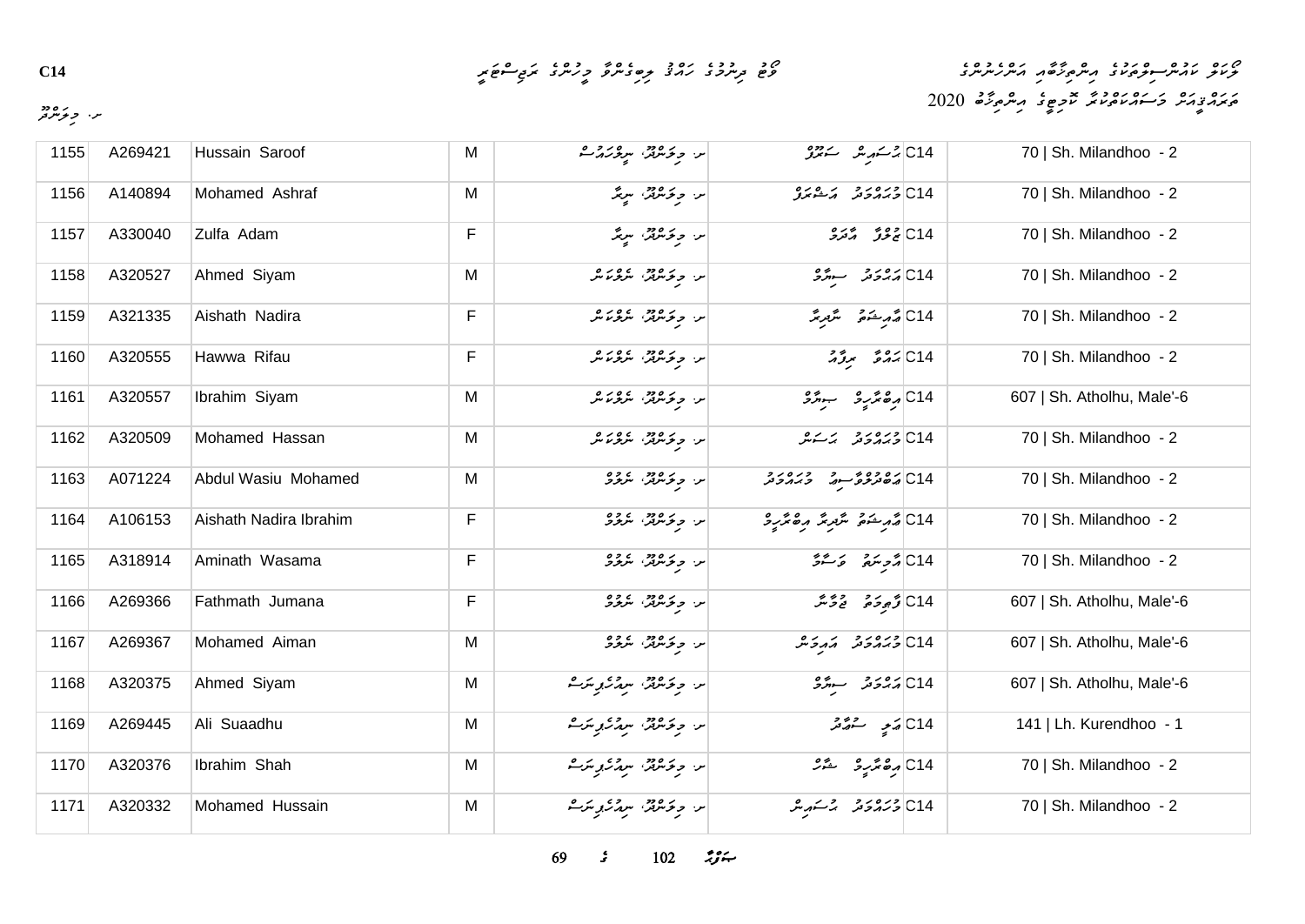*sCw7q7s5w7m< o<n9nOoAw7o< sCq;mAwBoEw7q<m; wBm;vB* م من المرة المرة المرة المرجع المرجع في المركبة 2020<br>مجم*د المريض المربوط المربع المرجع في المراجع المركبة* 

| 1172 | A320428 | Nasreena Ibrahim           | F           | الرا وكاللثمة البرراز والرك                        | C14 ىزىشمېرى <i>گە مەھەتگەي</i> ى                      | 70   Sh. Milandhoo - 2     |
|------|---------|----------------------------|-------------|----------------------------------------------------|--------------------------------------------------------|----------------------------|
| 1173 | A319127 | Abdulla Shahidhu           | M           | ر. و دهمه. سرگرورو                                 | C14 مَەھْتَراللە مەمَّرىتر                             | 607   Sh. Atholhu, Male'-6 |
| 1174 | A269618 | Aminath Nahidhaa           | $\mathsf F$ | ر. وتحكمه سرگرور                                   | C14 مَّ حِسَمَ مَّ سَّ سِنَّة مَّ                      | 70   Sh. Milandhoo - 2     |
| 1175 | A359202 | Aminath Raya               | F           | ر و وسره سرگروژ                                    | C14 مُحرِسَعُ مَمَ <i>مَّ</i>                          | 70   Sh. Milandhoo - 2     |
| 1176 | A319125 | <b>Fathimath Firdaus</b>   | F           | ر و وهند سرگروژ                                    | C14 ۇ <sub>جو</sub> رۇ ب <sub>و</sub> يرىزە م          | 308   L. Gan - 1           |
| 1177 | A073906 | Abdul Gayyoom Abdul Kareem | M           | مرا بر برگذری استرکز شهر به                        | C14 كەھەرەمە مەمەرەر بەرە<br>214 كەھەرىرى مەھەرىر بىرى | 69   Sh. Milandhoo - 1     |
| 1178 | A073913 | Haseena Hassan             | F           | الرا وكرمرين البراز مريد و                         | C14 كەسپەنگە كەسكەنلە                                  | 69   Sh. Milandhoo - 1     |
| 1179 | A155329 | Ali Zuhoor                 | M           | ىر. بەل 2009-يەل مەدەبە<br>س-بەلۇش بىر ئىس ئىس ئىس | C14 کم په و <i>ده پ</i>                                | 69   Sh. Milandhoo - 1     |
| 1180 | A155267 | Mariyam Nahla              | F           | ر و دود ، د ده وه                                  | C14 كەبىر بىر ئىرىدىگە                                 | 69   Sh. Milandhoo - 1     |
| 1181 | A108500 | Abdulla Rasheed            | M           | ىر. جۇشۇش سىرگ                                     | C14 مَەھْتَراللە مَرْسْبِقْر                           | 70   Sh. Milandhoo - 2     |
| 1182 | A131217 | Adam Yoosuf Fulhu          | M           | ىر. جۇشۇش سىرگ                                     | C14 څرمو د ده وه د                                     | 70   Sh. Milandhoo - 2     |
| 1183 | A320264 | Ahmed Imthishal            | M           | ىر. بەيھەتكە سىمەت                                 | C14  مرجوحر المرقوم فحمد محمد                          | 70   Sh. Milandhoo - 2     |
| 1184 | A269715 | Ali Samooh                 | M           | ىن بە ئەشقى سەت                                    | C14 <i>جَرْمٍ</i> سُ <i>وت</i> ُ                       | 607   Sh. Atholhu, Male'-6 |
| 1185 | A320266 | Mohamed Ashraf             | M           | ىر. بەيھەتكە سىرگ                                  | C14 <i>32023</i> كەش <i>ەيرو</i>                       | 607   Sh. Atholhu, Male'-6 |
| 1186 | A282779 | Aishath Sereen             | F           | أأرا وتحارثون الكهالا                              | C14 مۇم ئىشقى ئىشمىرى <i>ش</i>                         | 69   Sh. Milandhoo - 1     |
| 1187 | A269759 | Ahmed Humam                | M           | الرا وكرمرين الربر                                 | $332$ $332/$ $C14$                                     | 70   Sh. Milandhoo - 2     |
| 1188 | A320271 | Aishath Rasheeda           | F           | الرا وكرمريش للربر                                 | C14 م <i>ەم ھەم مەھبى</i> ر                            | 70   Sh. Milandhoo - 2     |

 $70$  *s*  $102$  *z***<sub>3</sub>**  $\frac{2}{3}$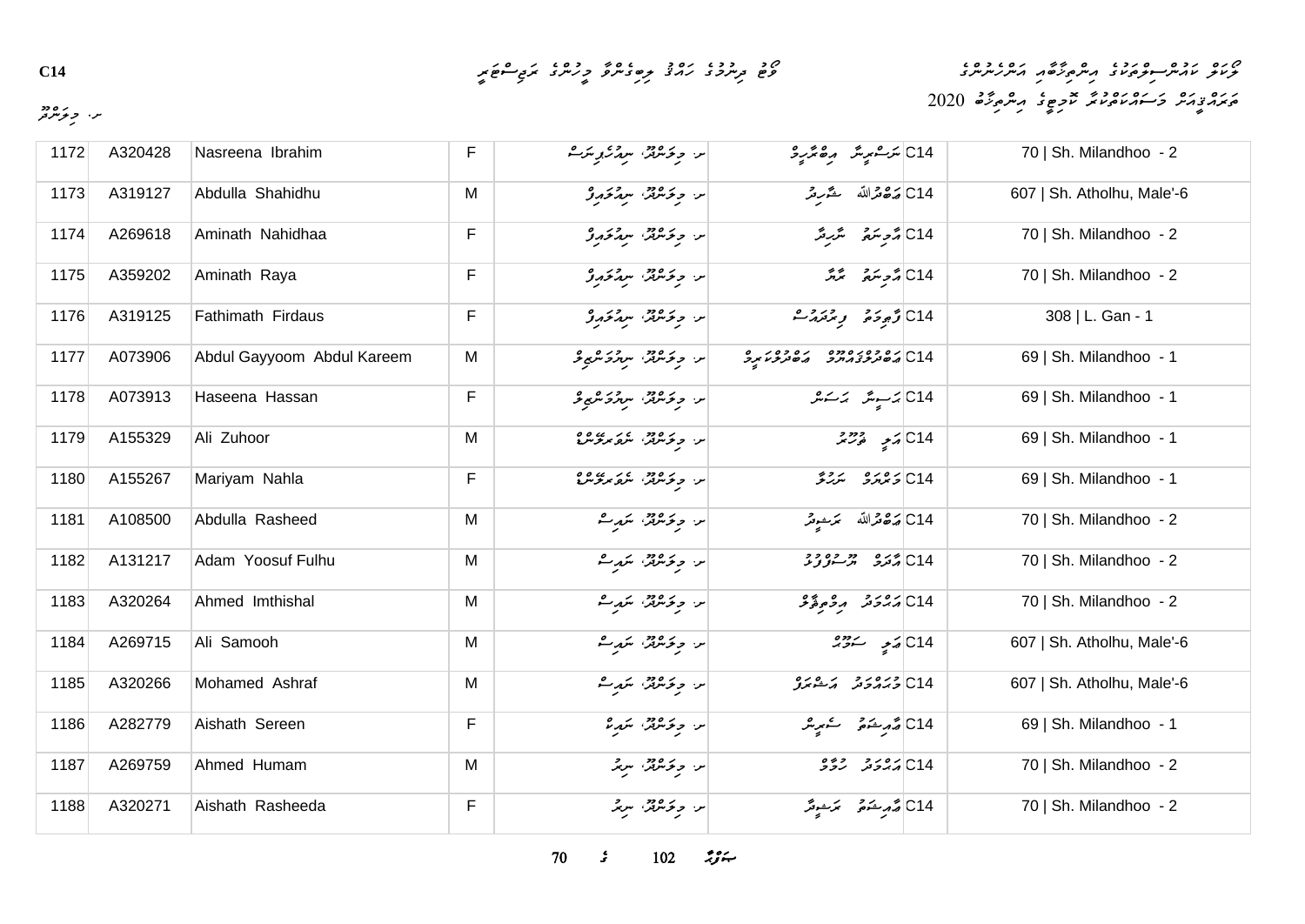*sCw7q7s5w7m< o<n9nOoAw7o< sCq;mAwBoEw7q<m; wBm;vB* م من المرة المرة المرة المرجع المرجع في المركبة 2020<br>مجم*د المريض المربوط المربع المرجع في المراجع المركبة* 

| 1189 | A068577 | Fayyaz Idrees        | M           | الرا وكرمريش الربر       |                                                 | 70   Sh. Milandhoo - 2         |
|------|---------|----------------------|-------------|--------------------------|-------------------------------------------------|--------------------------------|
| 1190 | A269240 | Mohamed Ifham        | M           | الرا وكرمريش الرير       | C14 <i>3222 بورد</i> و                          | 607   Sh. Atholhu, Male'-6     |
| 1191 | A320109 | Ahmed Razee          | M           | ىر. جۇنگەنگر، سرگەپرىكەت | C14 كەش <b>رىقى</b> ر مىگىيى                    | 69   Sh. Milandhoo - 1         |
| 1192 | A330873 | Ali Yoosuf           | M           | ىر. جۇنگەنگر، سرگەپرىكەت | C14 <sub>ه</sub> رم وحرمو                       | 69   Sh. Milandhoo - 1         |
| 1193 | A320113 | Hassan Razee         | M           | ىر. جۇنگەنگر، سرگەپرىكەت | C14   پرسٹر گرسی <sub>ے</sub>                   | 607   Sh. Atholhu, Male'-6     |
| 1194 | A051762 | Ibrahim Ali          | M           | ىر. جەڭ ئىرگە سىگى ئەرگ  | C14 مەھمىر <i>3 مۇم</i>                         | 607   Sh. Atholhu, Male'-6     |
| 1195 | A320098 | Mohamed Razee        | M           | ىر. جۇنگەنگر، سرگەپرىكەت | C14 <i>3222 تى</i> ي                            | 607   Sh. Atholhu, Male'-6     |
| 1196 | A023661 | Abdulla Faiz         | M           | ىر. جۇشۇق سەڭ ج          | C14 مَ <b>صْ</b> قَرْاللّه قُرْمِ مِحْ          | 70   Sh. Milandhoo - 2         |
| 1197 | A012775 | Aminath Faiza        | F           | ىر. بە ئەشرىقى سىنى ئ    | C14 مُرْحِسَمُ قَرْمِ مِّ                       | 70   Sh. Milandhoo - 2         |
| 1198 | A269729 | Fathimath Isha       | $\mathsf F$ | الرا و قر عربی استراحی   | C14 وَج <i>وحَ</i> هُ مِثَّۃٌ                   | 70   Sh. Milandhoo - 2         |
| 1199 | A325236 | Naeema Ahmed         | F           | ىر. بەيھەتقى، سېڭاۋ      |                                                 | 70   Sh. Milandhoo - 2         |
| 1200 | A151447 | Ahmed Shahid         | M           | ىر. ئەقەتلەرگە ئىگەنج    | C14   كەش <sup>ى</sup> كەنى ھەر بىر             | 555   Hulhumale', Ehenihen - 3 |
| 1201 | A155327 | Ali Shahid           | M           | ىر. بەنگەنگە: ئىمگەنچە   | C14 كەمچە ھە <i>مبەن</i> گە                     | 607   Sh. Atholhu, Male'-6     |
| 1202 | A269797 | Fathmath Shahudha    | $\mathsf F$ | أأرا وإقرارهم والمرتجر   | C14 تَ <i>جِ حَقَّ</i> شَمَ <sup>ر</sup> ْتَمَّ | 607   Sh. Atholhu, Male'-6     |
| 1203 | A052763 | Ismail Idrees        | M           | أأرا وإذارهم والمتمد     | C14 <sub>م</sub> رےدو چ <sup>و</sup> میں پر پر  | 607   Sh. Atholhu, Male'-6     |
| 1204 | A119550 | Mohamed Shahid       | M           | مرا تر قر مرکز مرکز مر   | C14 <i>وُبَرُوْدَ تَدْ حُدِيرٌ</i>              | 69   Sh. Milandhoo - 1         |
| 1205 | A330541 | <b>Abdul Shakoor</b> | M           | ىر. بەيجەنگەر 27% كىل    | C14 كەھەر كەنتەن بور                            | 70   Sh. Milandhoo - 2         |

 $71$  *s*  $102$  *i*<sub>s</sub>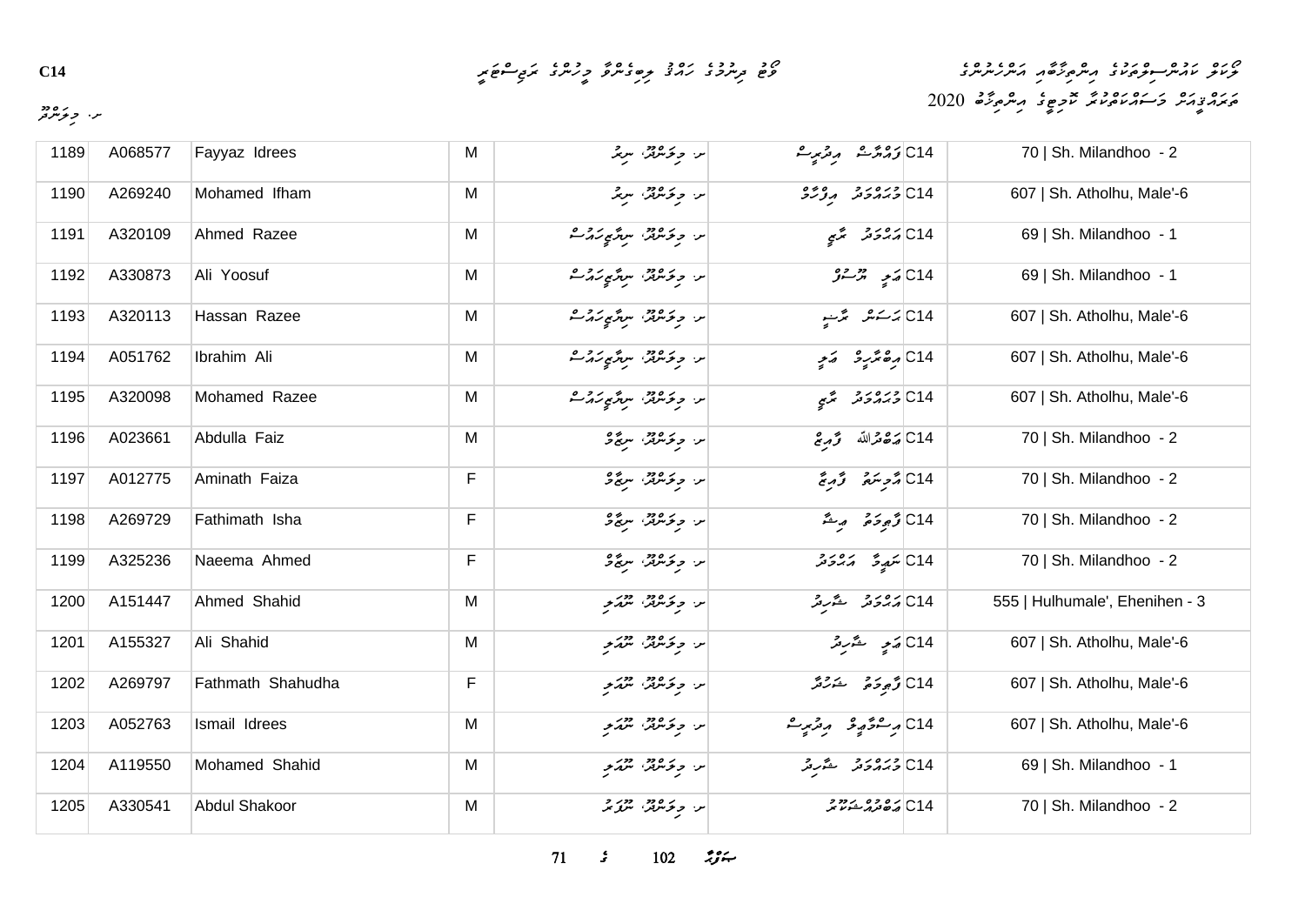*sCw7q7s5w7m< o<n9nOoAw7o< sCq;mAwBoEw7q<m; wBm;vB* م من المرة المرة المرة المرجع المرجع في المركبة 2020<br>مجم*د المريض المربوط المربع المرجع في المراجع المركبة* 

| 1206 | A144356 | Mukhtharu Abdul Rahman | M            | الرا وكرمرين الرغر موج                     | C14 <i>جوه چې د محمد جوړې پر چې</i>           | 70   Sh. Milandhoo - 2     |
|------|---------|------------------------|--------------|--------------------------------------------|-----------------------------------------------|----------------------------|
| 1207 | A320891 | Mohamed Ahmed          | M            | ر و وهر دوره و د                           | C14 <i>وبرە دە بەەر د</i>                     | 69   Sh. Milandhoo - 1     |
| 1208 | A320895 | Thahiyya Mohamed       | F            | در ه دو دوره وديد.<br>در جانومبرد سرپرسرور | C14 <i>خ برونژ حدم دو</i> ر                   | 69   Sh. Milandhoo - 1     |
| 1209 | A130419 | Adam Akram Mohamed     | M            | الرا و د کرکر کا انگرو ل                   | C14 جُنْرَى جَرْءَ بَرَ جَرَ جَرَ جَنْ        | 70   Sh. Milandhoo - 2     |
| 1210 | A325437 | Aminath Areefa         | $\mathsf{F}$ | أأرا وإذاذة المتفوقر                       | C14 مُرْحِسَمُ مَسِرَّ                        | 70   Sh. Milandhoo - 2     |
| 1211 | A325436 | Mariyam Rafia Mohamed  | F            | ىر. بەيھەتكە، ئىزەق                        | C14 كوجريرى بحرير محد مرد و                   | 70   Sh. Milandhoo - 2     |
| 1212 | A325435 | Thoyyiba Mohamed       | F            | ىر. جۇنگۇنى، ئىز قى                        | C14 برومرة وبروبرد                            | 70   Sh. Milandhoo - 2     |
| 1213 | A269407 | Ali Saalis             | M            | ىر. جۇنگەنگە ئەۋىگە                        | C14 <i>۾َ ڇِ ڏُوِڍُ</i>                       | 607   Sh. Atholhu, Male'-6 |
| 1214 | A320097 | Hussain Vishahu        | M            | ىر. جەڭرىقى بىر ئەھ                        | C14 بزستمبریش م <sub>و</sub> حدَّثر           | 252   ADh. Dhigurah - 1    |
| 1215 | A120086 | Ibrahim Hassan         | M            | ىر. جەڭرىقى ئەق ھ                          | C14 <sub>م</sub> ەھ <i>گرى</i> دە كەسكەر      | 70   Sh. Milandhoo - 2     |
| 1216 | A065321 | Abdulla Mohamed        | M            | ىر. جۇنگۇنى مىھىگە                         | C14 مَەھْتَراللە ئەمەدىر                      | 70   Sh. Milandhoo - 2     |
| 1217 | A320735 | Adam Shukoor           | M            | ىر. جۇشۇق مەھ                              | C14 مەترى ھەدىمى                              | 70   Sh. Milandhoo - 2     |
| 1218 | A320738 | Ahmed Hafizu           | M            | ىر. جۇشۇق مىم ھ                            | C14 كەش <sup>ى</sup> رىقى س <sup>ە</sup> رىقى | 607   Sh. Atholhu, Male'-6 |
| 1219 | A320741 | Aminath Najila         | F            | ىر. جۇنگۇن كەنج ش                          | C14 مٌ <i>وِ مَنْهُ</i> مُتَّبِعٍ مُّ         | 70   Sh. Milandhoo - 2     |
| 1220 | A320740 | Fathimath Najila       | $\mathsf F$  | ر و و په ۹۵۵ کې ه                          | C14 ۇ <sub>ج</sub> ودۇ ش <sub>ج</sub> ۇ       | 70   Sh. Milandhoo - 2     |
| 1221 | A269742 | Hussain Shahudh        | M            | مرا بر تر مرکزی از می ش                    | C14 ير سىر مەر ئىن ئىشرىتىلەر بىر C14         | 607   Sh. Atholhu, Male'-6 |
| 1222 | A320734 | Mohamed Harees         | M            | من تر قر شرح من ه م                        | C14  <i>32,352 برمي</i> گ                     | 607   Sh. Atholhu, Male'-6 |

 $72$  *s*  $102$  *z***<sub>3</sub>**  $\frac{2}{3}$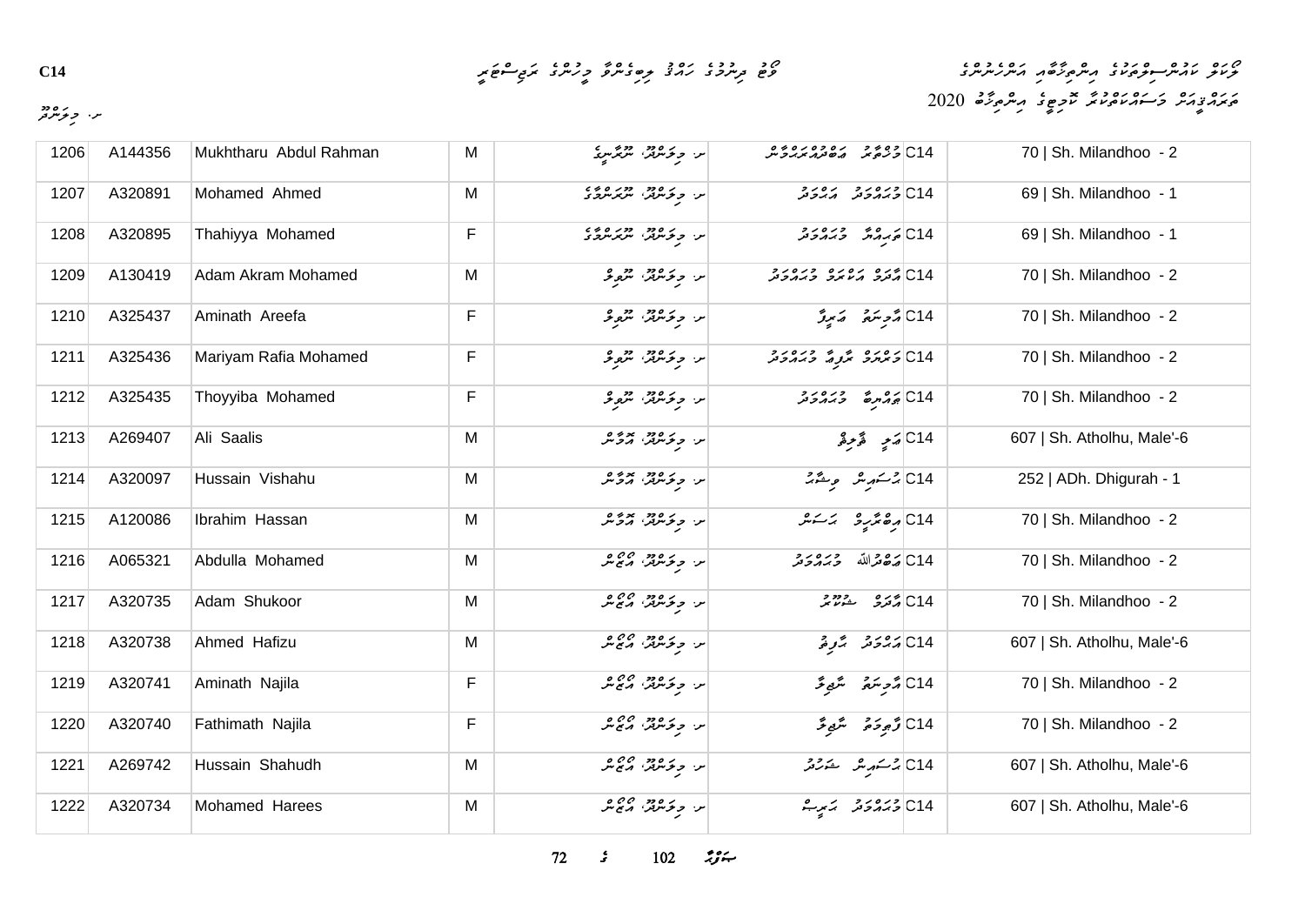*sCw7q7s5w7m< o<n9nOoAw7o< sCq;mAwBoEw7q<m; wBm;vB* م من المرة المرة المرة المرجع المرجع في المركبة 2020<br>مجم*د المريض المربوط المربع المرجع في المراجع المركبة* 

| 1223 | A333041 | Sheereen Mohamed | F | ر وی شود می ش                       | C14 ح <sub>ج</sub> يرين و <i>تذوون</i> ر      | 70   Sh. Milandhoo - 2     |
|------|---------|------------------|---|-------------------------------------|-----------------------------------------------|----------------------------|
| 1224 | A077805 | Abdulla Athif    | M | مر بالا عرض بوعات المحمد            | C14 مَ <b>ـُ</b> عْمَراللّه مَّ مِرْمَ        | 70   Sh. Milandhoo - 2     |
| 1225 | A269711 | Aminath Susan    | F | مر بالا تروم بالانجام العالمية      | C14 مُ <sub>ح</sub> سِبَعْدِ حَسِبَةَ مِ      | 70   Sh. Milandhoo - 2     |
| 1226 | A319056 | Fathimath Nazura | F | مر بالا تركوب بركوب                 | C14 تۇ <sub>جو</sub> خ <sup>ى</sup> سىنىرىتى  | 70   Sh. Milandhoo - 2     |
| 1227 | A042738 | Ahmed Mohamed    | M | الرا و و مريزا بر مريز رقم ك        | C14 كەبرو دىرەرو                              | 120   B. Maalhos - 1       |
| 1228 | A263896 | Ahmed Rasheed    | M |                                     | C14 <i>مَہُدُوَمَۃ مَرَحِ</i> یَۃ <i>د</i>    | 607   Sh. Atholhu, Male'-6 |
| 1229 | A152111 | Fathimath Leela  | F | مرا بر ترتيب بر ترتيب شهر سنة السنة | C14 وَم <i>ُجِحَمَّةَ جِ</i> حَّ              | 70   Sh. Milandhoo - 2     |
| 1230 | A151454 | Ibrahim Nazim    | M | سر تر تر قره بر كار كرد كرد ك       |                                               | 607   Sh. Atholhu, Male'-6 |
| 1231 | A269617 | Mariyam Mazina   | F | ما بالا بالا توسط بالا محمد السا    | C14 ك <i>ۈچەدى ئى بىگ</i> ە                   | 607   Sh. Atholhu, Male'-6 |
| 1232 | A319122 | Mohamed Nazim    | M | س تر تر مردور ، بر مرد مرد ع        | C14 <i>وَبَدُوْوَتَوْ</i> سَمَّعِ وَ <i>ّ</i> | 607   Sh. Atholhu, Male'-6 |
| 1233 | A319116 | Naseema Ahmed    | F | الرا و د مرده از مرحوف ا            | C14 <sub>مكرسو</sub> ى كەبرى قىر              | 70   Sh. Milandhoo - 2     |
| 1234 | A320511 | Ahmed Hassan     | M | مرا بر بر عرض بر کره کرد که         | C14 كەبروتى ئەسكىلى                           | 302   Th. Kin'bidhoo - 1   |
| 1235 | A320520 | Aishath Ahmed    | F | ر و ده ده و شيود و                  | C14 مەم ئىقتى مەمدىرىتىر                      | 69   Sh. Milandhoo - 1     |
| 1236 | A358288 | Fathimath Riyaza | F | مرا تر تر شرق بر شرح د ک            | C14 <i>وُّجِودَة</i> بِرِيْرَ يَّة            | 69   Sh. Milandhoo - 1     |
| 1237 | A320525 | Mariyam Sehena   | F | ر. وتركيبي وكريم وت                 | C14 كى ئىرتىر ئىسى ئىرگىز                     | 69   Sh. Milandhoo - 1     |
| 1238 | A254975 | Mariyam Shifana  | F | مر بر بر عرض بر عربر عربي بر تر بر  | C14 <i>5 تەرىر ئى ھەرگەنگ</i> ە               | 69   Sh. Milandhoo - 1     |
| 1239 | A320522 | Zuyyinath Ahmed  | F | مرا تر تر شرق بر شرح د ک            | C14 يح مر مرضى مر بر دىنى مى                  | 69   Sh. Milandhoo - 1     |

 $73$  *s*  $\cancel{002}$  *n***<sub>3</sub>** *n*<sub>1</sub>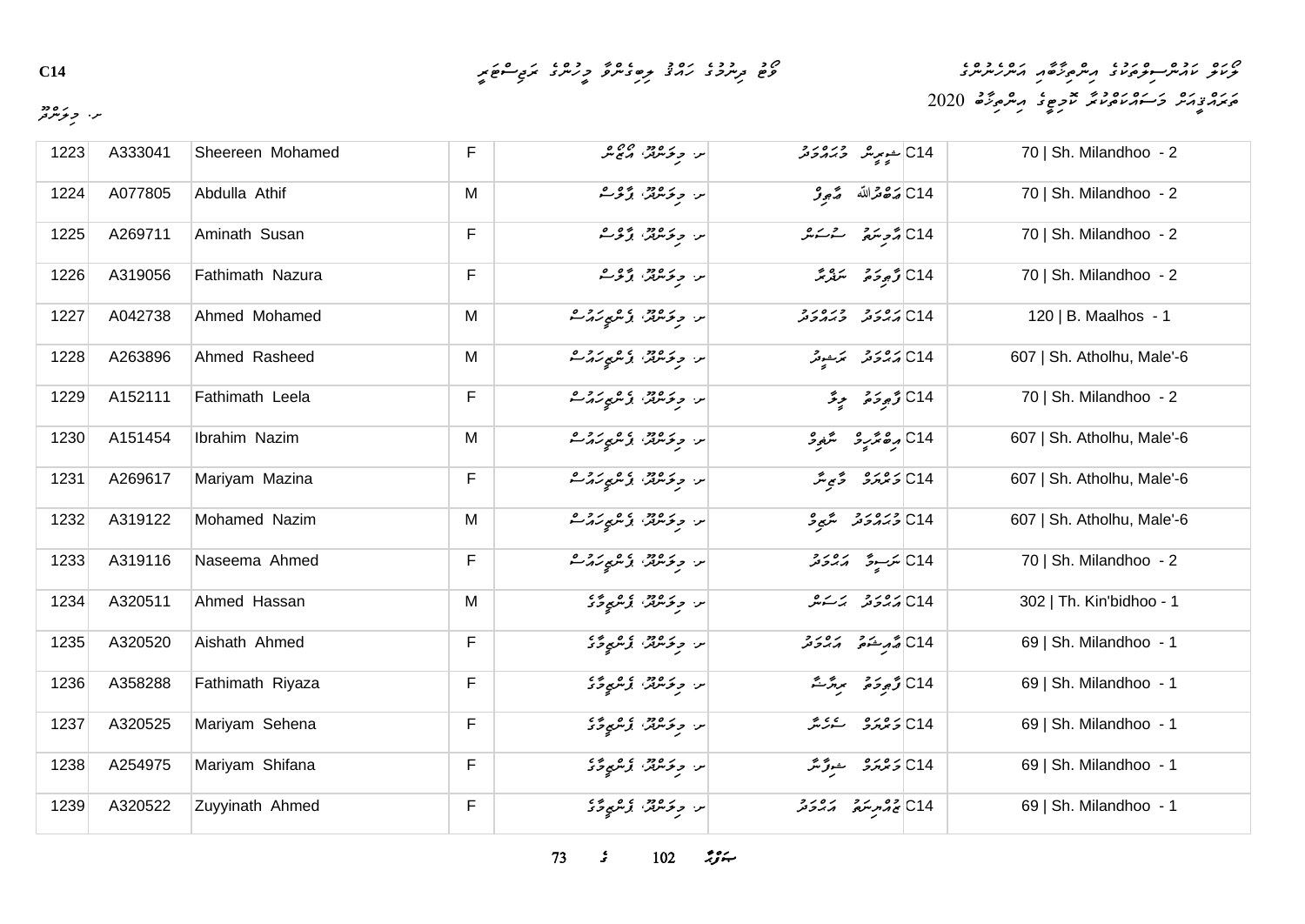*sCw7q7s5w7m< o<n9nOoAw7o< sCq;mAwBoEw7q<m; wBm;vB 2020<sup>, م</sup>وسر در مدد مدرج به مدرم مقرم قرار 2020*<br>موسر المستقرم المستقرم المستقرم المستقرم المستقرم المستقرم المستقرم المستقرم المستقرم المستقرم المستقرم المستقر

| 1240 | A155268 | Abdul Aleem Hamid | M | ىر. جەنگىرى بولىرىدىك          | C14 مَەھىر <i>ومۇچ</i> ۇ گ <sub>ەچ</sub> ىر | 69   Sh. Milandhoo - 1     |
|------|---------|-------------------|---|--------------------------------|---------------------------------------------|----------------------------|
| 1241 | A330928 | Aishath Fazeela   | F | ىن جەنبەتلەر ھەرج ھ            | C14 مەمەشقى تۇسى <b>ت</b> ى                 | 69   Sh. Milandhoo - 1     |
| 1242 | A155271 | Aminath Fazeela   | F | ىن جەنبەتلەر ھەرج ھ            | C14 مٌ <i>وِسَعْهِ • وَسِعِ</i> عٌ          | 69   Sh. Milandhoo - 1     |
| 1243 | A330931 | Fathmath Fazeela  | F | ىن جەنبەتلەر ھەرد ھ            | C14 وَمِوَمَة وَسِعَة                       | 69   Sh. Milandhoo - 1     |
| 1244 | A334369 | Haamid Hussain    | M | ىر. ئەخرىرى بولىرىما ئەربىي    | C14 جۇمۇس ئەسكە <i>ر</i> ىگە                | 69   Sh. Milandhoo - 1     |
| 1245 | A269773 | Haleemath Sofa    | F | ىر. جەنگىرى بوللىرىمات كە      | C14 بزموقى مەزى                             | 607   Sh. Atholhu, Male'-6 |
| 1246 | A330932 | Hawwa Fazeela     | F | ىر. جەنگىرى بوللىرىمات كە      | C14 بَرْدُوَّ كَرْسِوَّدَ                   | 69   Sh. Milandhoo - 1     |
| 1247 | A330933 | Ibrahim Hamid     | M | ىر. جەنبەرى بولىرىماندە ئ      | C14 م <i>وڭ ئۇچ</i> ۇ سىمبىقى               | 69   Sh. Milandhoo - 1     |
| 1248 | A333494 | Khadheeja Hussain | F | ىن ئۆتۈشلىق بۇش <i>لارلا</i> گ | C14] زَمرٍ جٌ کَمَ کَمَ مِرْ مُرْ           | 69   Sh. Milandhoo - 1     |
| 1249 | A269775 | Mariyam Amany     | F | ىر. جەنگىرى بوللىرىمات كە      | C14 ك <i>رېگىرى م</i> گرىپ                  | 69   Sh. Milandhoo - 1     |
| 1250 | A323921 | Mariyam Fazeela   | F | ىر. جەنگىرى بوللەرگىرگى        | C14 كەبىر كى تەرىپى كىل                     | 69   Sh. Milandhoo - 1     |
| 1251 | A120851 | Mohamed Sameer    | M | ىر. جەنگىرى بوللىرىمات كە      | C14 <i>دېمم</i> وتر س <i>کوبر</i>           | 69   Sh. Milandhoo - 1     |
| 1252 | A365722 | Zainab Hasnaau    | F | ىن ئۆتۈشلىق بۇش <i>لارلا</i> گ | C14 ئىمرىئى <i>ڭ بىر شىئىد</i>              | 607   Sh. Atholhu, Male'-6 |
| 1253 | A319868 | Aishath Nadheema  | F | ىر: ئ <i>و قەھەر 1993 ب</i> ر  | C14 مَەرىسە ھ <sub>ەس</sub> رىتى ئىر        | 69   Sh. Milandhoo - 1     |
| 1254 | A320594 | Ali Faiz          | M | برا ويحترمنى بوقومي            | C14 <i>جَرِج</i> تَ <i>وُدِج</i>            | 607   Sh. Atholhu, Male'-6 |
| 1255 | A132783 | Ahmed Mohamed     | M | ىر. بەنزىرلىق، ئۇسقۇم          | C14 كەبرو مەمەمە                            | 607   Sh. Atholhu, Male'-6 |
| 1256 | A320997 | Aishath Muaasa    | F | ىر، بەنزىرىق، بۇسقۇم           | C14 مەم ئىقتىمە ئەرگە شە                    | 607   Sh. Atholhu, Male'-6 |

 $74$  *s*  $102$  *i*<sub>s</sub>

مر، *و توس*م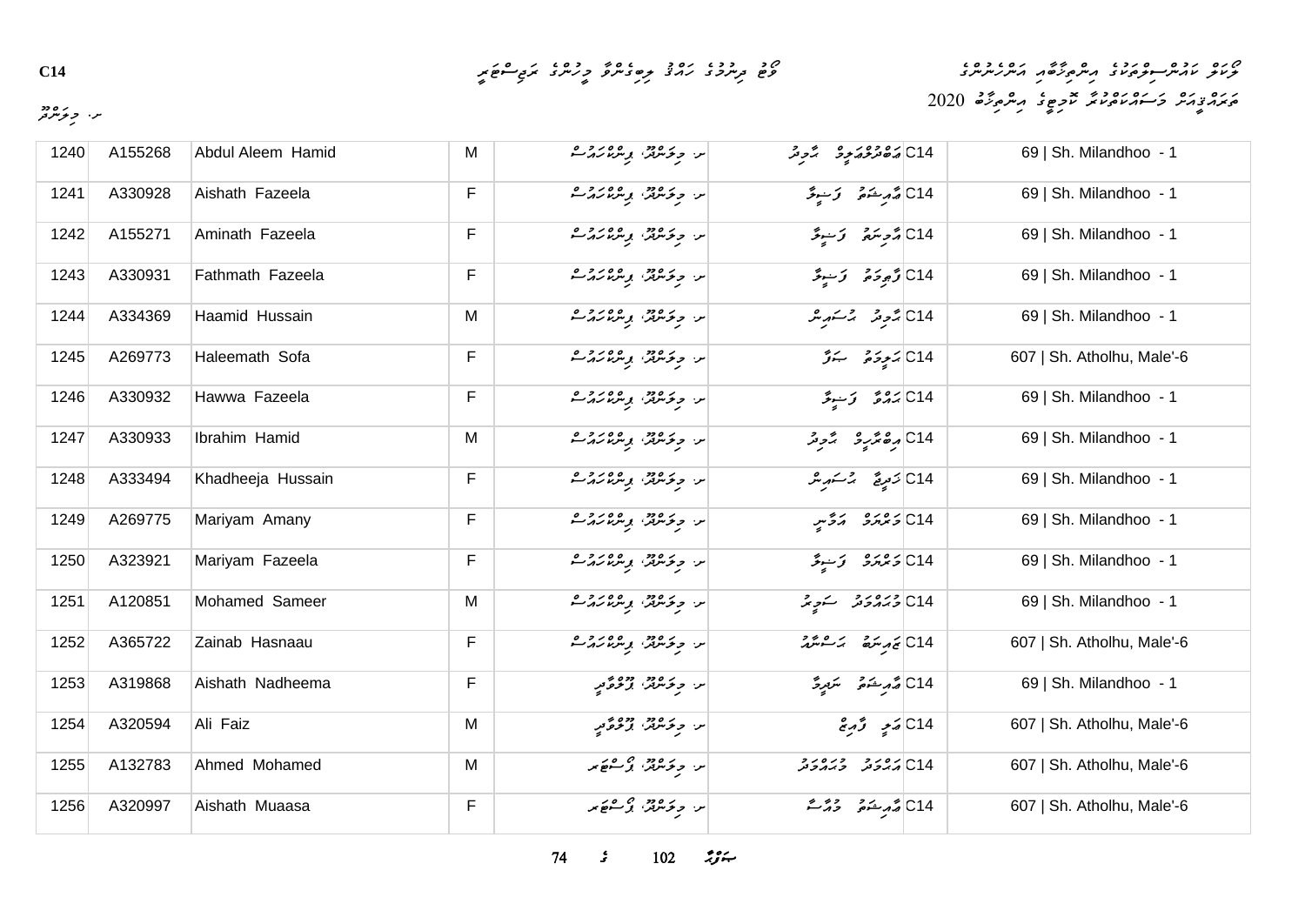*sCw7q7s5w7m< o<n9nOoAw7o< sCq;mAwBoEw7q<m; wBm;vB* م من المرة المرة المرة المرجع المرجع في المركبة 2020<br>مجم*د المريض المربوط المربع المرجع في المراجع المركبة* 

| 1257 | A269599 | Ali Aiman               | M           | ر. بە ئەرەتقى، ئۇستۇم        | C14 <i>ڇَجِ - مَهِ حَ</i> مَّ                                | 70   Sh. Milandhoo - 2         |
|------|---------|-------------------------|-------------|------------------------------|--------------------------------------------------------------|--------------------------------|
| 1258 | A320995 | Aminath Saaiqa          | F           | من تركوفري برك عضمه          | C14 مَّ حِ سَمَعَ مُسَمَّدِيَّ                               | 70   Sh. Milandhoo - 2         |
| 1259 | A320999 | Ibrahim Naafiu          | M           | الرا وتوسرين الوسطى          | C14 مەھەمگەيى ھەمىقى ئىلگە                                   | 607   Sh. Atholhu, Male'-6     |
| 1260 | A162770 | Abdul Fathah            | M           | ىر. جۇشقى ئىرىشى             | C14 كەھەردە مەد                                              | 69   Sh. Milandhoo - 1         |
| 1261 | A320535 | Aminath Rasheedha       | F           | س تر تو شرقه المر بر مرکز شر | C14 مُرْحِ مَرَى مَنْ مِنْ مِنْ مِنْ                         | 69   Sh. Milandhoo - 1         |
| 1262 | A320019 | Abdulla Saleem Idrees   | M           | ر و و سرمر مرد ده            | C14 مَەھْتَراللە سَو <sub>ْ</sub> دِرْ مِعْ <i>زْمِ</i> رْ م | 70   Sh. Milandhoo - 2         |
| 1263 | A269643 | Ahmed Areej             | M           | ر و و سرچر مرد در در         | C14 كەندى قىر كەرىمى قىلغان بىر                              | 70   Sh. Milandhoo - 2         |
| 1264 | A320515 | Aminath Hassan          | $\mathsf F$ | س و و سرمر اور در در         | C14 مۇجەنىي ئەسكەنلە                                         | 70   Sh. Milandhoo - 2         |
| 1265 | A319537 | Gamariyyath Riksha      | F           | س و ځسرن مره و ده.           | C14 ئۈخ <i>بىر مەرقى ھې</i> رىشگە                            | 70   Sh. Milandhoo - 2         |
| 1266 | A319536 | Mohamed Mushrif         | M           | ر و د مرد ده د د د د         | C14 <i>ۋېرە دە</i> ر ئەشمىر                                  | 70   Sh. Milandhoo - 2         |
| 1267 | A320587 | Abdul Gafoor Ali        | M           | س و وسرهر اس ده د            | C14 رەپرەدىس ھېر                                             | 70   Sh. Milandhoo - 2         |
| 1268 | A269560 | Ahmed Visam             | M           | ر و وسربر، بروه د د ،        | C14 كەبرى قىر موسى <i>گى</i>                                 | 70   Sh. Milandhoo - 2         |
| 1269 | A319135 | Aishath Ahmed           | $\mathsf F$ | ر و و ده ده ده د ده د        | C14 مەم ئەرەر دەرد                                           | 70   Sh. Milandhoo - 2         |
| 1270 | A320597 | Ali Hisham              | M           | ر و وسربر، بروه د د .        | C14] ر <sub>َم</sub> ح رِحْوْ                                | 607   Sh. Atholhu, Male'-6     |
| 1271 | A155249 | Fathimath Abdul Ghafoor | F           | در جو مرور مرد ده در در در د | C14 تۇموم ھەھەدەد د                                          | 70   Sh. Milandhoo - 2         |
| 1272 | A269558 | Ibrahim Bassam          | M           | ر و وده ده در ده             | C14 مەھمەر ئەھەر يىچى                                        | 607   Sh. Atholhu, Male'-6     |
| 1273 | A320596 | Mohamed Irufan          | M           | ر و وسربر، بره و پر          | C14 <i>ۋېرەدى مەيزۇ</i> تىر                                  | 555   Hulhumale', Ehenihen - 3 |

 $75$  *s*  $102$  *z***<sub>3</sub>**  $\frac{2}{3}$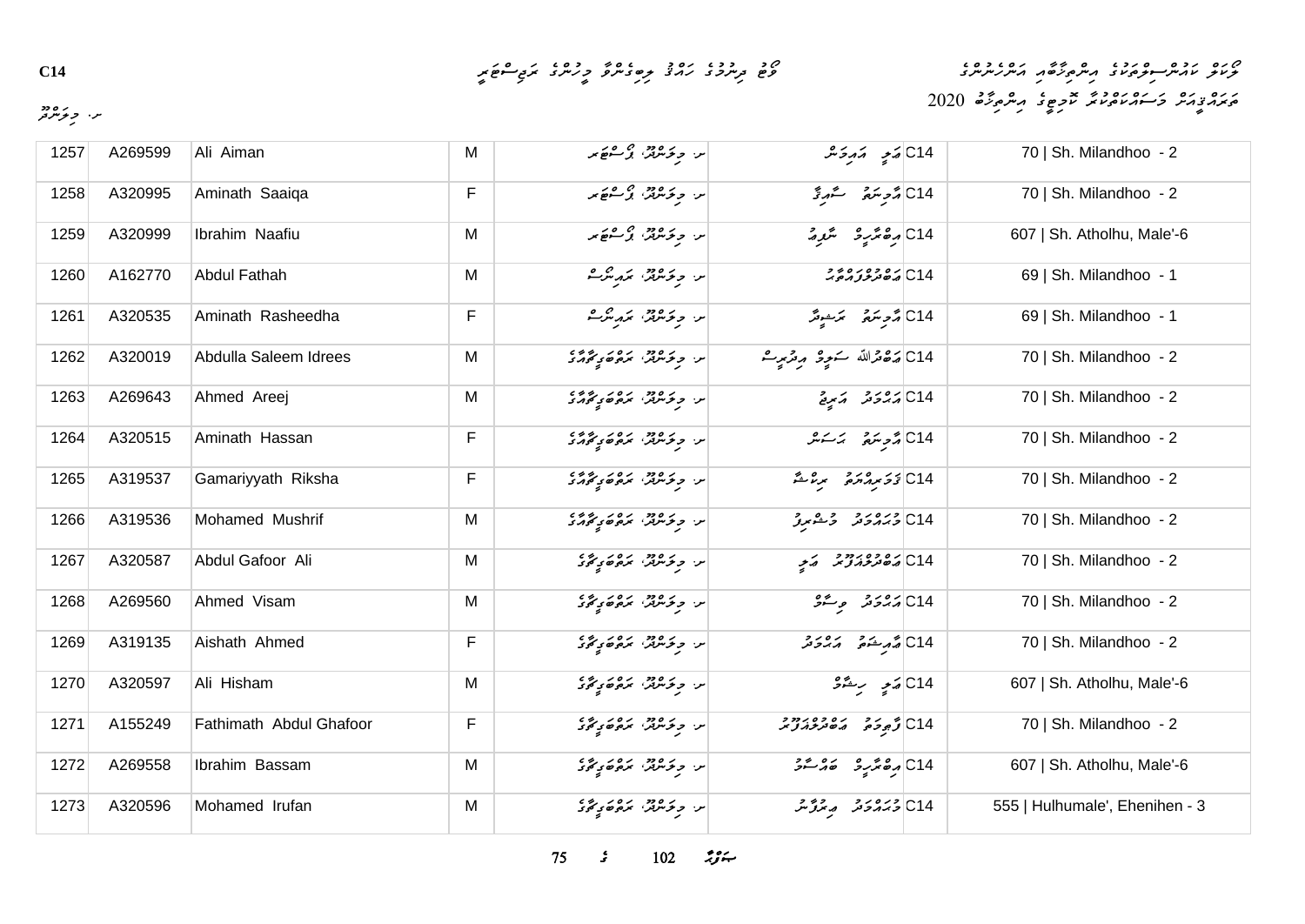*sCw7q7s5w7m< o<n9nOoAw7o< sCq;mAwBoEw7q<m; wBm;vB* م من المرة المرة المرة المرجع المرجع في المركبة 2020<br>مجم*د المريض المربوط المربع المرجع في المراجع المركبة* 

| ر ه دد<br>ىر، ترىرىر |  |
|----------------------|--|
|----------------------|--|

| 1274 | A320593 | Thohira Saeedha      | F            | س و وسره بره د د د             | C14 ۾ پڻ س <i>ندي</i> ش                          | 70   Sh. Milandhoo - 2     |
|------|---------|----------------------|--------------|--------------------------------|--------------------------------------------------|----------------------------|
| 1275 | A318326 | Ahmed Maaz           | M            | ىر. ئەنگەش ئۇھ ئەتمى           | C14 كەبرى <i>قىرىنى</i>                          | 607   Sh. Atholhu, Male'-6 |
| 1276 | A269338 | Hassan Nimaaz        | M            | ىر بەللەر بەلەرە               | C14 كەسكە ئىرگە بىر                              | 70   Sh. Milandhoo - 2     |
| 1277 | A318327 | Ibrahim Niyaaz       | M            | بر وتوسيق بره وي               | C14 م <i>وھنڑر بوتر میں تھ</i>                   | 607   Sh. Atholhu, Male'-6 |
| 1278 | A318948 | Madheeha Mohamed     | $\mathsf F$  | بر وتوسيق بره وي               | C14 ك <sup>ۆ</sup> مەرن <sup>ى</sup> كەندىكەتلىر | 70   Sh. Milandhoo - 2     |
| 1279 | A152105 | Mamdooha Ali         | $\mathsf{F}$ | ىر. بەنزىللىقى، ئىرەنمۇ ئۇنج   | C14 كەنزىر كەي <sub>ج</sub>                      | 70   Sh. Milandhoo - 2     |
| 1280 | A155351 | Mohamed Shafaz       | M            | ىر. ئەنگەش ئۇھ ئەتمى           | C14 <i>ۋېرونو خوت</i> ۇنر                        | 70   Sh. Milandhoo - 2     |
| 1281 | A319858 | Mariyam Ibrahim      | $\mathsf F$  | بن وتحسين برسمي                | C14 كەبرىرى مەھم <i>گى</i> رى                    | 69   Sh. Milandhoo - 1     |
| 1282 | A333308 | Abbas Ali            | M            | برا بالمحصوص برهار ولا         | C14 مەمۇشىش مەمب <i>ە</i>                        | 69   Sh. Milandhoo - 1     |
| 1283 | A269575 | Abdulla Nasooh       | M            | بر و و ده بر وړه ده.           | C14 مَەقراللە مَرْجْع                            | 69   Sh. Milandhoo - 1     |
| 1284 | A320877 | Fathmath Sajidha     | F            | بر و و ده بر وړه ده.           | C14 رَّجوحَة مُصَّ <sup>م</sup> َّة مَّتَّ       | 69   Sh. Milandhoo - 1     |
| 1285 | A269585 | Hassan Saneeh        | M            | بر وتوسط برمرده                | C14   پرستہ س <i>ٹہ سرم</i> قر                   | 607   Sh. Atholhu, Male'-6 |
| 1286 | A320879 | Ibrahim Azim         | M            | بر وتحسن برمزين                | C14 مەھىرىپى ھەج                                 | 69   Sh. Milandhoo - 1     |
| 1287 | A320874 | Mohamed Arshad       | M            | ىر. ئەن ھەر دەر دە             | C14 درەرو كەرشەتر                                | 607   Sh. Atholhu, Male'-6 |
| 1288 | A307229 | Ahmed Saam           | M            | ىر. ئەترىقرى ئەسترىس           | C14 كەبەد بىر ئىش                                | 70   Sh. Milandhoo - 2     |
| 1289 | A319694 | Ali Sarwan           | M            | المزاح والمروض المرتكز والمحمد | C14 <i>ھَ۔ پہ مُحمَّد ش</i>                      | 607   Sh. Atholhu, Male'-6 |
| 1290 | A162855 | Ibrahim Abdul Kareem | M            | ىر. ئەندىق ئەسمەت              | C14 مەھزىرى مەمىرى برە                           | 70   Sh. Milandhoo - 2     |

 $76$  *s*  $102$  *z*  $25$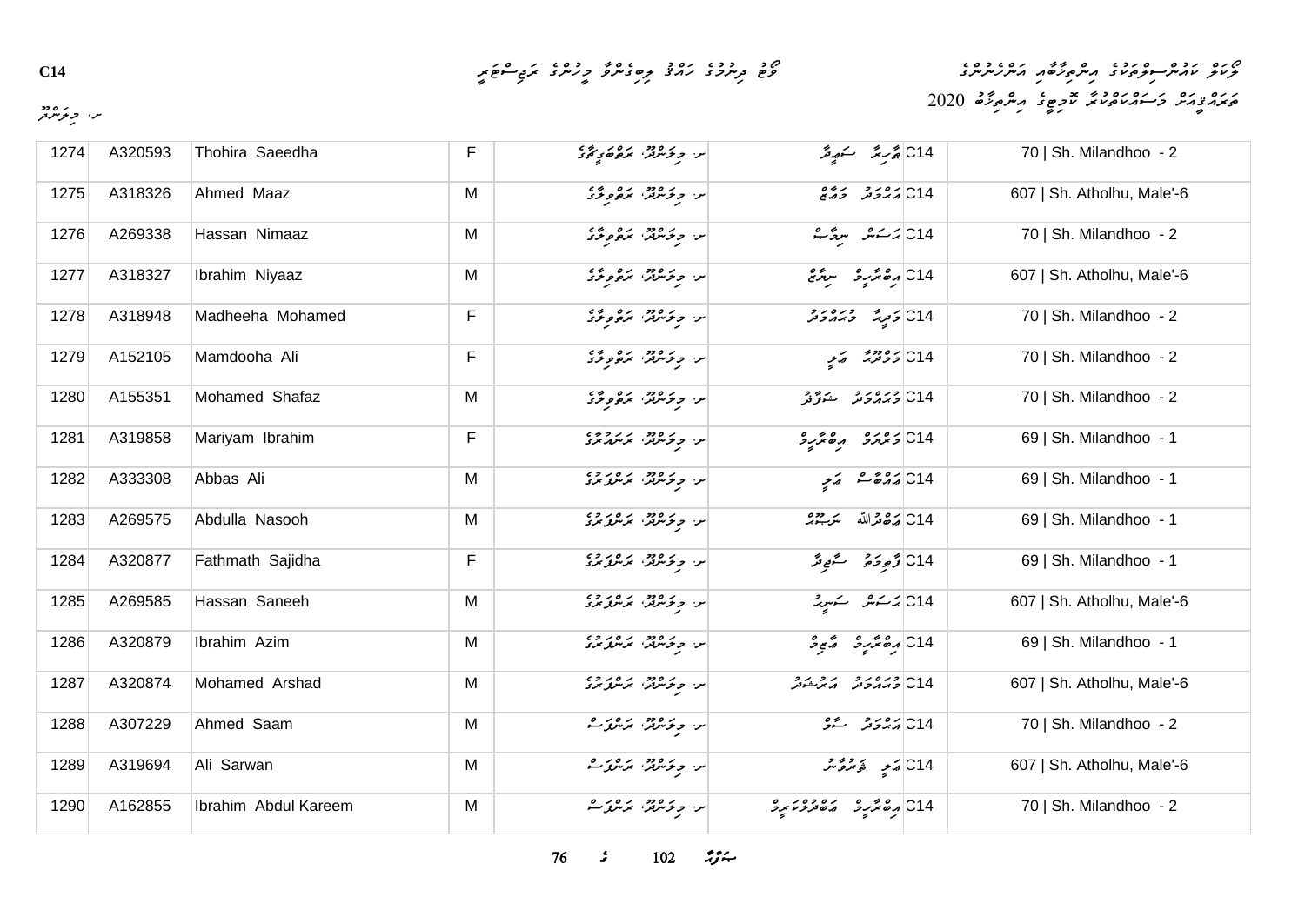*sCw7q7s5w7m< o<n9nOoAw7o< sCq;mAwBoEw7q<m; wBm;vB* م من المرة المرة المرة المرجع المرجع في المركبة 2020<br>مجم*د المريض المربوط المربع المرجع في المراجع المركبة* 

| 1291 | A319693 | Mohamed Samih        | M | ىر. ئەخرىرى ئەركەت كە          | C14 <i>3222 مگون</i> ژ                    | 607   Sh. Atholhu, Male'-6 |
|------|---------|----------------------|---|--------------------------------|-------------------------------------------|----------------------------|
| 1292 | A333299 | Nashida Ibrahim      | F | المزاح والمروض المرتكز والمحمد | C14 مَّرْسُومَّر ب <i>رەڭرى</i> رۇ        | 70   Sh. Milandhoo - 2     |
| 1293 | A320444 | Ibrahim Adam         | M | بر و ده بر ویده و              | C14 مەھمىرى مەمەد                         | 57   Sh. Feevah - 1        |
| 1294 | A152161 | Aishath Fulhu        | F | س وتوسطا مع رواه               | C14 مەم شەھ بورى                          | 69   Sh. Milandhoo - 1     |
| 1295 | A152113 | Aminath Yoosuf       | F | المس وتحسين المرور المستحدث    | C14 مرم مرضو من من المستقر                | 607   Sh. Atholhu, Male'-6 |
| 1296 | A155347 | Mariyam Yoosuf Fulhu | F | س و وسرهن می در د ه            | C14 كەبىر ھەر يوروپە                      | 607   Sh. Atholhu, Male'-6 |
| 1297 | A321608 | Mohamed Saam         | M | س و وسرفر، برورو ه             | C14 <i>جەنەم جىر</i> مەش                  | 69   Sh. Milandhoo - 1     |
| 1298 | A319048 | Ahmed Azeem          | M | س وتوسيق بروم و                | C14 كەبرى <i>قىي ئى</i>                   | 70   Sh. Milandhoo - 2     |
| 1299 | A155247 | Aishath Shazura      | F | بر وتوسطا الرابع المراجع       | C14 م <i>ەڭرىشكىقى</i> شى <i>كى تى</i> گە | 70   Sh. Milandhoo - 2     |
| 1300 | A319049 | Ibrahim Riswan       | M | ىن جۇشھەر مەم ھ                | C14 مەھەردى بىر مەھەر                     | 607   Sh. Atholhu, Male'-6 |
| 1301 | A318100 | Mahira Yoosuf        | F | س جۇشقۇر، ئۇيمىسى              | C14 دېمبر هم جنور                         | 70   Sh. Milandhoo - 2     |
| 1302 | A155246 | Mohamed Labeeb       | M | ىر. جۇشقۇ، ئوقمىش              | C14 دېرونر خ <sub>ص</sub> م               | 70   Sh. Milandhoo - 2     |
| 1303 | A162950 | Nasrulla Usman       | M | ىر. جۇشقۇ، ئوقمىش              | C14 ىتربە چ <sub>ىللى</sub> چەم ئىرى      | 70   Sh. Milandhoo - 2     |
| 1304 | A282605 | Saifulla Usman       | M | ىر. جەنگەنگە ئەقەم ھ           | C14 كمرىر الله مەندى ش                    | 70   Sh. Milandhoo - 2     |
| 1305 | A320543 | Aishath Nahula       | F | مرا تر قریبر تر مریکریم        | C14 مەم يىقى ئىرگەنتى                     | 69   Sh. Milandhoo - 1     |
| 1306 | A151449 | Mohamed Rasheed      | M | مرا تر قریبر تر مریکرچ         | C14 <i>وَبَرُوْدَوْ</i> كَرَسُوِيْرُ      | 69   Sh. Milandhoo - 1     |
| 1307 | A319415 | Aishath Fareesha     | F | ىر. بەير ھەر بىرو بۇ ب         | C14 م <i>ۇمەشقى ق</i> ويىقە               | 69   Sh. Milandhoo - 1     |

*77 sC 102 nNw?mS*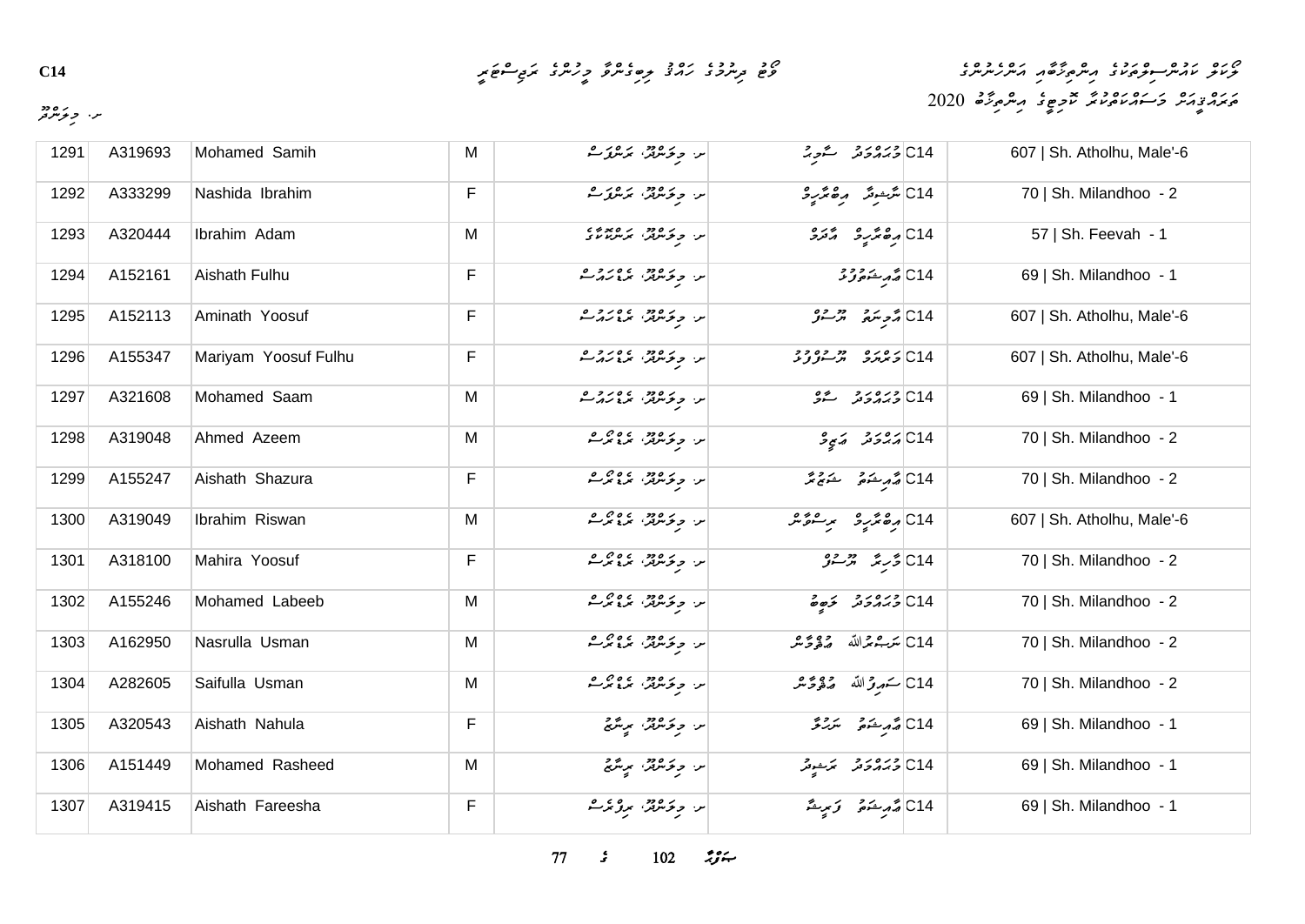*sCw7q7s5w7m< o<n9nOoAw7o< sCq;mAwBoEw7q<m; wBm;vB* م من المرة المرة المرة المرجع المرجع في المركبة 2020<br>مجم*د المريض المربوط المربع المرجع في المراجع المركبة* 

| 1308 | A152458 | Ibrahim Ramzee       | M | ىر. بەيھەتقى، بىروتكەت     | C14 م <i>وڭ ئۇچ</i> ئىرقىي                   | 69   Sh. Milandhoo - 1  |
|------|---------|----------------------|---|----------------------------|----------------------------------------------|-------------------------|
| 1309 | A320282 | Adam Saamir          | M | الرا و و کرکری الریکل      | C14 مرتمر محمد مستعربتر                      | 97   R. Un'goofaaru - 1 |
| 1310 | A320223 | Aminath Rina         | F | ىر. جۇنگۇنى ئېرىگە         | C14 مَرْحِ سَمَعْ مَسِسَّر                   | 69   Sh. Milandhoo - 1  |
| 1311 | A320246 | Fathimath Rafahiyath | F | الرا و و کرکری الریکل      | C14 ۇ <sub>جو</sub> رۇ ئىرگەردۇ              | 69   Sh. Milandhoo - 1  |
| 1312 | A151461 | Fathimath Sahla      | F | برا و و کرده برنگر         | C14 رَّ <sub>ج</sub> وَۃ شرَرْدَ             | 69   Sh. Milandhoo - 1  |
| 1313 | A269746 | Hawwa Haifa          | F | من تر تر شریحی است میکند   | C14 يَرْدُوَّ رَبْرُوَّ                      | 69   Sh. Milandhoo - 1  |
| 1314 | A320250 | Khadheeja Ibrahim    | F | بر وی شرقی مرش             | C14 كَتَعِيقٌ مِنْ صُغَّرِ فِي               | 69   Sh. Milandhoo - 1  |
| 1315 | A320283 | Mariyam Fasahath     | F | ىر. جۇنگۇنى ئېرىگە         | C14 كەبىر بەر ئەسىر بەر ج                    | 69   Sh. Milandhoo - 1  |
| 1316 | A269744 | Mohamed Sain         | M | من تر تر تر تر تر تر تر تر | C14 <i>ۋېزودى بەق</i> رى <i>ش</i>            | 69   Sh. Milandhoo - 1  |
| 1317 | A320239 | Adam Shameem         | M | س <i>و قرارود ، برؤ</i> سر | C14 مُحَمَّدٌ حَمَوِدٌ                       | 70   Sh. Milandhoo - 2  |
| 1318 | A090142 | Ali Shameem Mohamed  | M | ر و وسر ده ده م            | C14 كمبر حكوفة المحدد وروبر المحمد           | 70   Sh. Milandhoo - 2  |
| 1319 | A320238 | Ibrahim Shameem      | M | س بەنە ئەرەم بىرە بىر      | C14 <sub>مر</sub> ھ مگرے مشموری              | 153   K. Huraa - 2      |
| 1320 | A320237 | Mahudiyya Mohamed    | F | یں ویکرمیں بروکیور         | C14 كرىرونى دىرەرد                           | 70   Sh. Milandhoo - 2  |
| 1321 | A320173 | Mariyam Abdul Rahman | F | س <i>و قرارود ، برؤ</i> سر |                                              | 70   Sh. Milandhoo - 2  |
| 1322 | A269425 | Mohamed Ravee        | M | س <i>و قرارود ، برؤ</i> سر | C14 <i>وُبَرُوُوَتَرْ بَرْمٍ</i>             | 252   ADh. Dhigurah - 1 |
| 1323 | A320120 | Aminath Raveena      | F | ر وترتريز، ترخره           | C14 مَرْحِ سَمَعَ مَسَجِ سَّرَ               | 70   Sh. Milandhoo - 2  |
| 1324 | A320126 | Mohamed Mahid        | M | ىر. ئەقەھەر ئەسىم          | C14 <i>وُبَدُوُوَنَّةَ</i> وَ <i>ُرِيْرُ</i> | 70   Sh. Milandhoo - 2  |

 $78$  *s*  $102$  *z***<sub>3</sub>** $\approx$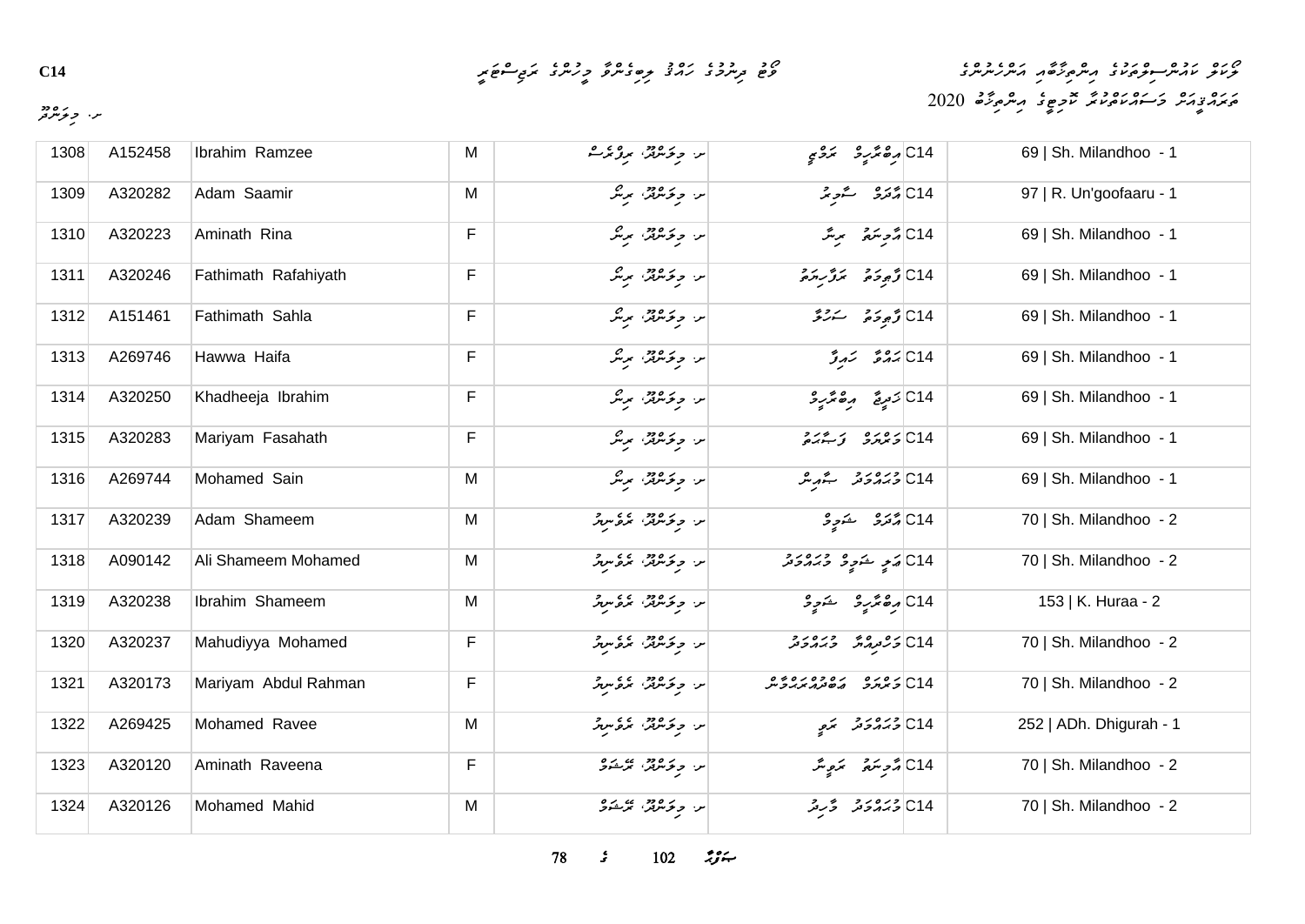*sCw7q7s5w7m< o<n9nOoAw7o< sCq;mAwBoEw7q<m; wBm;vB* م من المرة المرة المرة المرجع المرجع في المركبة 2020<br>مجم*د المريض المربوط المربع المرجع في المراجع المركبة* 

| 1325 | A069941 | Nasheeda Adam         | F | ر. وِ وَسْرَتْرُ، سَرْشَوْ            | C14 سَرَشِيعَد مَرْتَدَرْ \$                      | 70   Sh. Milandhoo - 2     |
|------|---------|-----------------------|---|---------------------------------------|---------------------------------------------------|----------------------------|
| 1326 | A155287 | Aishath Najeeba       | F | أأرا وتحاكماتها المرباع ولمحالج       | C14 مُدمِسْنَة مِنْ سَرْمٍ صَّ                    | 70   Sh. Milandhoo - 2     |
| 1327 | A320524 | Aishath Sajan         | F | ما أو توسيق المرسوعي                  | C14 م <i>ەمبەشقى سىق مى</i> ر                     | 607   Sh. Atholhu, Male'-6 |
| 1328 | A381277 | Aminath Anoosha       | F | ر وتحسن برروون                        | C14 مَرْحِبَ مَعْ مَسْرَسْتَهُ                    | 607   Sh. Atholhu, Male'-6 |
| 1329 | A320496 | Aminath Najeeba       | F | ىر. ئەنگەنگە، ئەربەللەي               | C14 مُرْحِسَمُ مَسْجِرَةٌ                         | 70   Sh. Milandhoo - 2     |
| 1330 | A320510 | Fathimath Najeeba     | F | ىر دۇشۇر ئېرىۋىرگە                    | C14 تَ <i>وجوح</i> مُ سَمَعٍ صَّ                  | 607   Sh. Atholhu, Male'-6 |
| 1331 | A320500 | Haseena Hussain       | F | أأرا ووكلوني الرباعوى                 | C14 بَرَسِيعٌ مَرْسَمَ <i>رِيمْ</i>               | 607   Sh. Atholhu, Male'-6 |
| 1332 | A320514 | Ibrahim Najeeb        | M | أأرا وتحارقني الإرتكافية              | C14 م <i>وڭ ئۈچ</i> س <i>رى<sub>م</sub>ى</i>      | 70   Sh. Milandhoo - 2     |
| 1333 | A320497 | Idrees Ali            | M | ما أو توسيق المرسوعي                  | C14 مرتزمي <sup>ر</sup> مركب                      | 70   Sh. Milandhoo - 2     |
| 1334 | A157062 | Mohamed Yaish         | M | مر تر تر شرکتر استفرانی به این مرد که | C14 <i>دېمم</i> وتر ن <i>زم</i> يش                | 70   Sh. Milandhoo - 2     |
| 1335 | A130418 | Abdulla Zaeem         | M | أأرا وقرمرين الروقى                   | C14 مَەھىراللە ت <sub>ەھي</sub> ۇ                 | 70   Sh. Milandhoo - 2     |
| 1336 | A155370 | Aishath Reesha        | F | أأرا وتحاكماتها الروفى                | C14 م <i>ۇم شۇم</i> م <sub>ې</sub> ش              | 70   Sh. Milandhoo - 2     |
| 1337 | A050648 | Mohamed Saeed Abdulla | M | ر. و د کره بروگا                      | C14 <i>وُبَرُوْدُوَ سَهِيعْهِ مَ</i> هُ مَرْاللّه | 69   Sh. Milandhoo - 1     |
| 1338 | A153210 | Shareerath Abdulla    | F | ىر. بەنگەنگە، ئېروگى                  | C14 ڪ <sub>ت</sub> ومي <i>ريمرچ ھ</i> ڪ قرالله    | 69   Sh. Milandhoo - 1     |
| 1339 | A318379 | Amsoodha              | F | الرا وتحاملها المحاشر وتح             | C14 كەبىر مەيتىر                                  | 70   Sh. Milandhoo - 2     |
| 1340 | A037921 | Easa Adam             | M | ىر. بەندىق، ئۇخەسرە ئ                 |                                                   | 70   Sh. Milandhoo - 2     |
| 1341 | A319439 | Abdulla Shujau        | M | س بەنزىرلىق ئىزىسى                    | C14 مَرْدُّقْرَاللَّهُ شَوْقَ <sub>هُ</sub>       | 70   Sh. Milandhoo - 2     |

*79 sC 102 nNw?mS*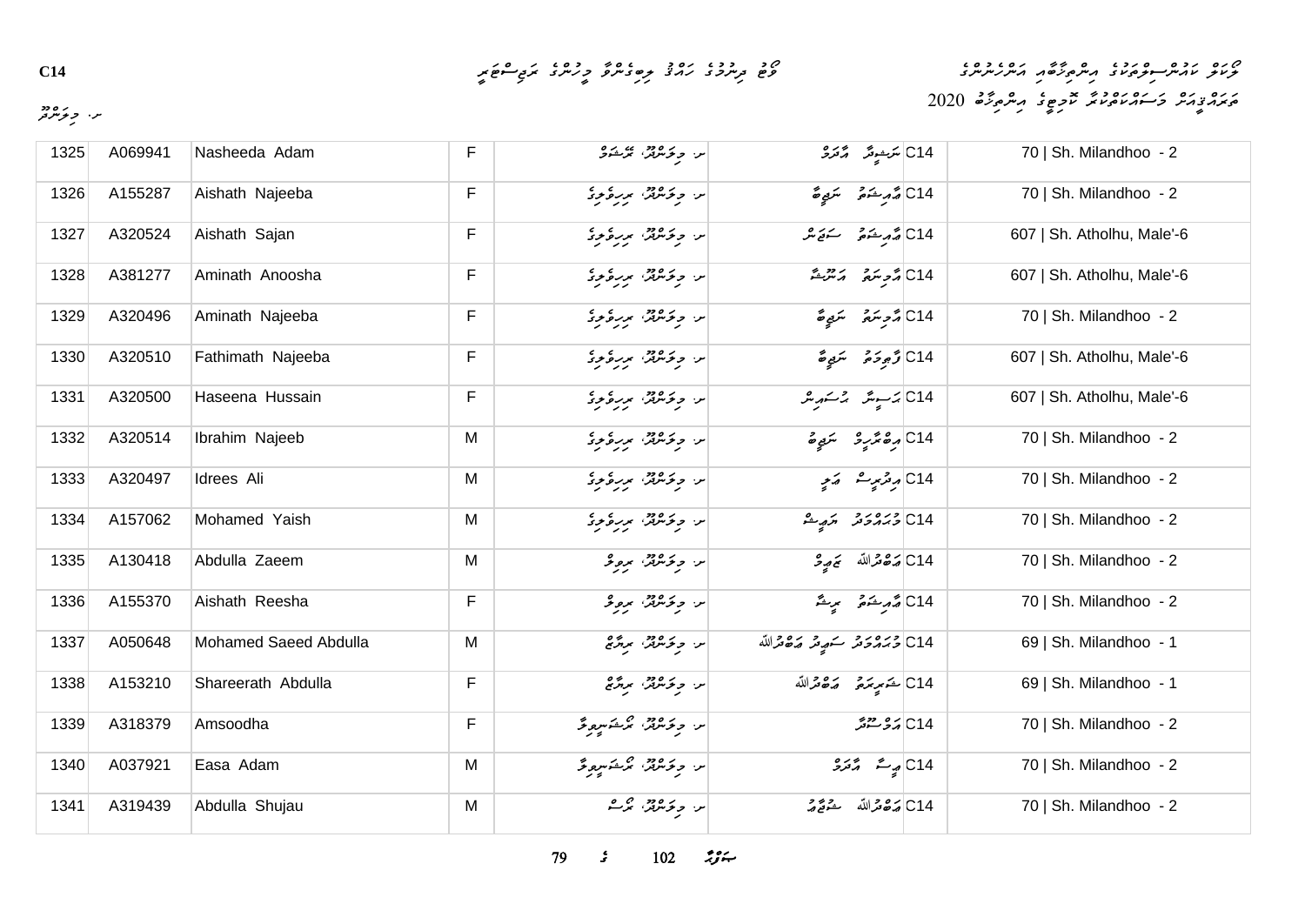*sCw7q7s5w7m< o<n9nOoAw7o< sCq;mAwBoEw7q<m; wBm;vB* م من المرة المرة المرة المرجع المرجع في المركبة 2020<br>مجم*د المريض المربوط المربع المرجع في المراجع المركبة* 

| 1342 | A269274 | Mariyam Saaliya      | F | ىر. بەيجەنلەش، ئۈگ                              | C14 كى <i>جەمدى ئىستى</i> جەم <i>گ</i> | 70   Sh. Milandhoo - 2     |
|------|---------|----------------------|---|-------------------------------------------------|----------------------------------------|----------------------------|
| 1343 | A269278 | Mohamed Shiyaahu     | M | ىر. بەنزىقلاش كۈپ                               | C14 <i>3222 مىشترى</i>                 | 70   Sh. Milandhoo - 2     |
| 1344 | A320015 | Aminath Raziyya      | F | ىر. جۇنترىق بىر ج جۇ                            | C14 مَّ حِسَمَةٌ سَمَسُومَةٌ           | 70   Sh. Milandhoo - 2     |
| 1345 | A319154 | Adam Ali             | M | من تو و شرقها المربع                            | C14 مُحَمَّدٌ صَعِ                     | 69   Sh. Milandhoo - 1     |
| 1346 | A319155 | Ahmed Ashraf         | M | ىر، ئۆتۈشتى، ئىچ                                | C14 كەبر <i>ە بىر كەشلىق</i> ۇ         | 69   Sh. Milandhoo - 1     |
| 1347 | A269626 | Ali Asif             | M | ىر، ئۆتۈشتى، ئىچ                                | C14 <i>ڇَي ڇُ</i> -بو                  | 607   Sh. Atholhu, Male'-6 |
| 1348 | A151467 | Asifa Adam           | F | ىر، ئۆتۈشى ئىسى                                 | C14 م <sup>ح</sup> ب سوتر محمد ترک     | 69   Sh. Milandhoo - 1     |
| 1349 | A269628 | Ibrahim Aseel        | M | ىر، ئۆتۈشى ئىسى                                 | C14 مەھەر بىر كەسپىتى                  | 69   Sh. Milandhoo - 1     |
| 1350 | A319156 | Mohamed Ashraf       | M | من تو تو مارچ مربع                              | C14 <i>وبرە دو</i> كەشى <i>رۇ</i>      | 69   Sh. Milandhoo - 1     |
| 1351 | A155338 | Mohamed Khaleel      | M | ىر. جەنگەرى ئەرە                                | C14] <i>وُبَرُوُدَوْ</i> کَمِوِتْرَ    | 70   Sh. Milandhoo - 2     |
| 1352 | A155332 | Ahmed Rasheed        | M | ىن ئەنھەسى ئەرەر ئە                             | C14  كەبۇ <i>كىمى تىرىشى قە</i> ر      | 607   Sh. Atholhu, Male'-6 |
| 1353 | A320878 | Ali Rasheed          | M | ىن جەنجىلىكى ئىن ئېرىكەن ھ                      | C14 كەمچە كەش <sub>ت</sub> وتر         | 70   Sh. Milandhoo - 2     |
| 1354 | A166703 | Hafeeza Jaufar       | F | ىن جەنجىلىكى ئىن ئېرىكەن ھ                      | C14 بَرَمٍ حَمَّى مَعْ مِنْ مِرْكَبِ   | 70   Sh. Milandhoo - 2     |
| 1355 | A320821 | Usman Hassan         | M | ىر. جەنجىلىق، ئىرىم ئېرىرلار ق                  | C14 مەۋرىمىس ئەسەئىر                   | 70   Sh. Milandhoo - 2     |
| 1356 | A128510 | Abdullah Faiz Hassan | M | ر و د وو مه ده ده و و                           | C14 كەھىراللە ئ <i>ۇم</i> ى ئەسەمىر    | 607   Sh. Atholhu, Male'-6 |
| 1357 | A065958 | Hassan Abdul Rahman  | M | ر و وسربر، برج و من                             | C14 ئەسەش مەھ <i>مەمەمەر قى</i> ر      | 69   Sh. Milandhoo - 1     |
| 1358 | A320595 | Ibrahim Alim         | M | ىر. ئەخرىرى ئەمەمەم<br>مەس ئۇسىرىس ئىرىم ئۇسىيە | C14 مەھم <i>تى</i> پى ھە <i>م</i> وق   | 69   Sh. Milandhoo - 1     |

 $80$  *s*  $102$  *n***<sub>s</sub>**  $\frac{2}{3}$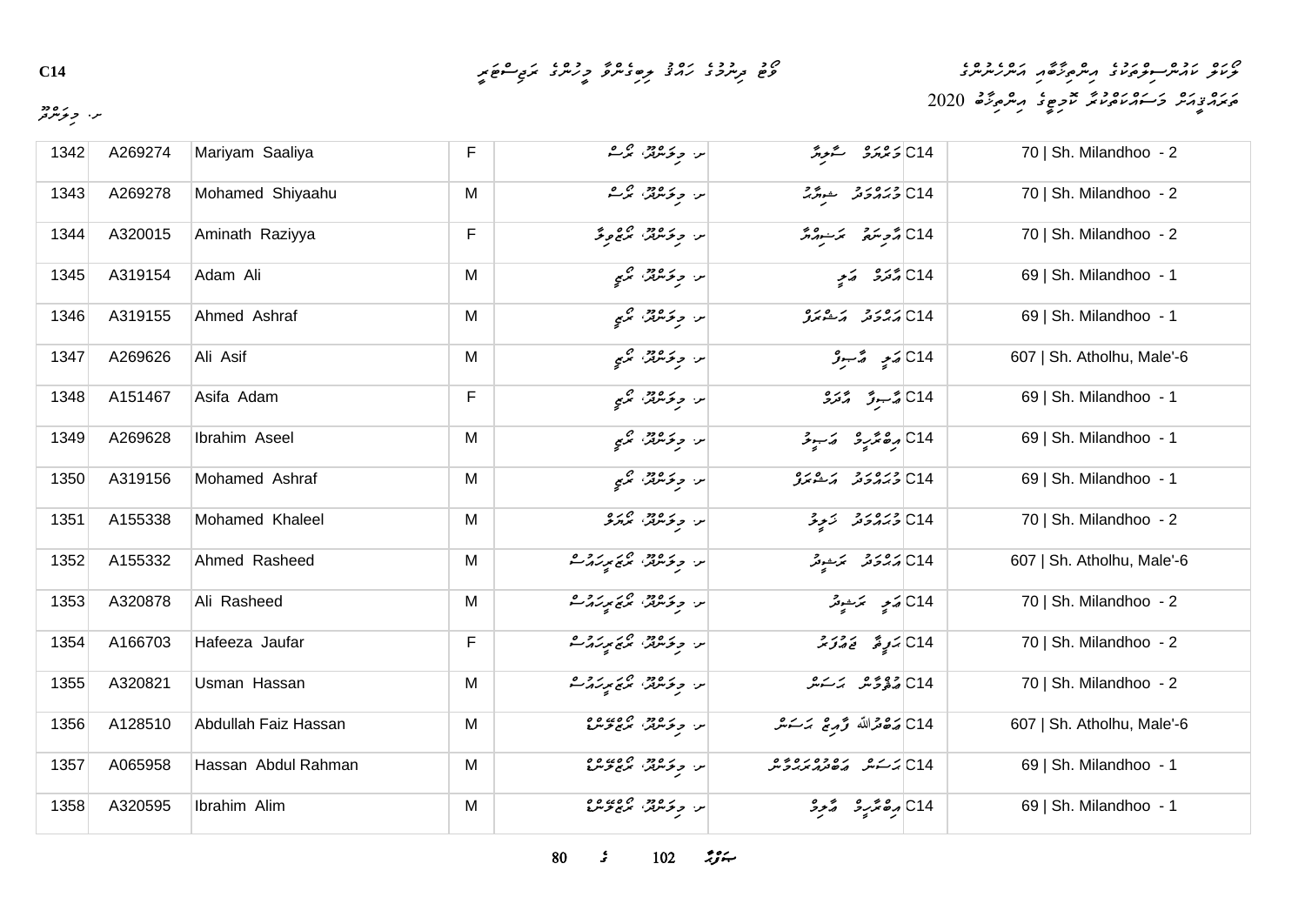*sCw7q7s5w7m< o<n9nOoAw7o< sCq;mAwBoEw7q<m; wBm;vB* م من المسجد المسجد المسجد المسجد المسجد العام 2020<br>مسجد المسجد المسجد المسجد المسجد المسجد المسجد المسجد المسجد ال

| 1359 | A320590 | Jameela Mohamed         | F           | بر و ده مهمومو                               | C14 ق <sub>َ</sub> حِرِ حَدَّ دَمَدَ مَدَّ | 69   Sh. Milandhoo - 1     |
|------|---------|-------------------------|-------------|----------------------------------------------|--------------------------------------------|----------------------------|
| 1360 | A320598 | Mohamed Ashjau          | M           | ر و و موجود می مورد و د                      | C14 ويرەرو كەشقەر                          | 607   Sh. Atholhu, Male'-6 |
| 1361 | A152162 | Aishath Shehenaz        | F           | مرا جا تر جريم جريم جريم ا                   | C14 مەم ئەھقىم ئىش <i>ەر ئىرى</i> ج        | 70   Sh. Milandhoo - 2     |
| 1362 | A357976 | Ali Rasheed Mohamed     | M           | سر تر تر مربع تر ع                           | C14 كەي ترىنېدۇ دېرەرد                     | 70   Sh. Milandhoo - 2     |
| 1363 | A320775 | Aminath Ibrahim         | F           | ما المحافظة المحافظة المحمدة المحمدة المحمدة | C14 مَّحِسَمَ مِنْ مِحْرِ وَ               | 70   Sh. Milandhoo - 2     |
| 1364 | A320736 | Fathimath Sidhuna       | F           | بر و و سور می و ؟                            | C14 تۇ <sub>جو</sub> خۇ سونى <i>گ</i> ە    | 70   Sh. Milandhoo - 2     |
| 1365 | A320739 | Hawwa Siman             | F           | بر و و شهر می و ه                            | C14 <i>بَدْهُمَّ</i> سِحَسْ                | 70   Sh. Milandhoo - 2     |
| 1366 | A269817 | Mohamed Samin           | M           | الرا و توسطین استان و ه                      | C14 <i>22825 گونگ</i> ر                    | 70   Sh. Milandhoo - 2     |
| 1367 | A151465 | Sanweela                | F           | الرا و توسرين الرج و ۽                       | C14 سەنئى <sub>ھو</sub> تۇ                 | 70   Sh. Milandhoo - 2     |
| 1368 | A155404 | Fathimath Abdul Rahman  | F           | مرا بر تر هولار مستوره تر                    | C14 ژ <sub>ج</sub> وده ده ده ده ده د       | 70   Sh. Milandhoo - 2     |
| 1369 | A361909 | Fathmath Rayaa Musthafa | F           | من بر تر عرض مستجد مربع تر                   | C14 ز <sub>ىم</sub> ونى ئىگە دىنبوز        | 70   Sh. Milandhoo - 2     |
| 1370 | A051125 | Hassan Khaleel          | M           | الرا ولائين السكوه بحر                       | C14] يَرْسَسْ تَرْمِوْ \$                  | 284   Dh. Kudahuvadhoo - 1 |
| 1371 | A320716 | Hawwa Bahiyyath         | F           | الرا بالموجود المستحورة وتحر                 | $5,20,6$ $5,7$ $\sim$ $0.14$               | 607   Sh. Atholhu, Male'-6 |
| 1372 | A084477 | Mohamed Musthafa        | M           | س بر تر دهن گرم دیگر                         | C14 ديروبر ومبرد                           | 70   Sh. Milandhoo - 2     |
| 1373 | A333316 | Moosa Ikleel            | M           | مر بر وجه در مشهور و تحریر و تح              | C14 چينځ په مقبوبی                         | 607   Sh. Atholhu, Male'-6 |
| 1374 | A320678 | Rabiath Ibrahim         | F           | مر بر تر ډيل گه سگه پر بر تر                 | C14 <i>مُزْھِھُو مُ</i> ھُمُّرِدُّ         | 70   Sh. Milandhoo - 2     |
| 1375 | A150341 | Zumarrath Ibrahim       | $\mathsf F$ | ىر. بەنزىكەن، سەپرەتۇ.                       | C14 يحدّر مع م م محمّر د                   | 70   Sh. Milandhoo - 2     |

 $81$  *s*  $102$  *n***<sub>s</sub>**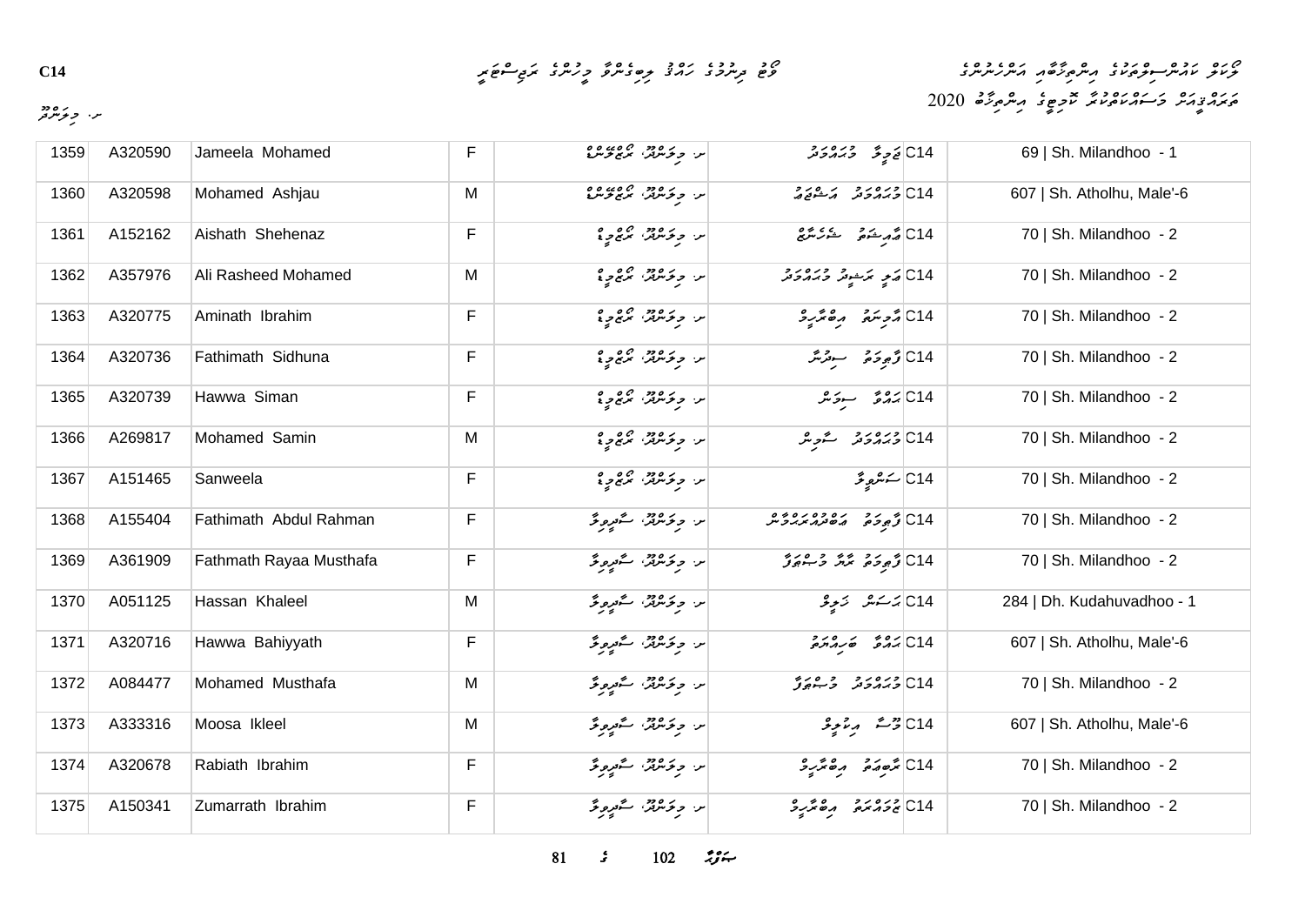*sCw7q7s5w7m< o<n9nOoAw7o< sCq;mAwBoEw7q<m; wBm;vB 2020<sup>, م</sup>وسود المدون المجموعة المستوجدة والمجموعة والم*جموعة والمجموعة والمجموعة والمجموعة والمجموعة والمجموعة وا

70 | Sh. Milandhoo - 2

| 1376 | A111945 | Ahmed Nihad Ali             | M | ىر. بەيجەنلەر، سەربى           | C14 كەبرى قىر بىرىگە ئەير                                                                                             | 607   Sh. Atholhu, Male'-6           |
|------|---------|-----------------------------|---|--------------------------------|-----------------------------------------------------------------------------------------------------------------------|--------------------------------------|
| 1377 | A318635 | Ali Nahil                   | M | ىر. جۇنگەنگە سەربۇ             | C14] رَمِ - سَرَرِ وَ                                                                                                 | 607   Sh. Atholhu, Male'-6           |
| 1378 | A269356 | Mohamed Nishah              | M | مر برنورژی گرو                 | C14 <i>3223 مرڪم</i> گ                                                                                                | 607   Sh. Atholhu, Male'-6           |
| 1379 | A111880 | Sharafiyya Ibrahim          | F | ىر. بەنزىرلاش سەربۇ            | C14 ڪئر <i>و ۾ هر هوري</i> و                                                                                          | 607   Sh. Atholhu, Male'-6           |
| 1380 | A269726 | Aminath Wasma               | F | ىر. جەنگەنلەر مەنق             | C14 مُجِسَع <sub>ة ع</sub> َسْرَةً                                                                                    | 70   Sh. Milandhoo - 2               |
| 1381 | A325188 | Fathimath Ali               | F | ىر. جۇ ئۆلگەن سەنج             | C14 و <i>گ</i> ور کار کار کرد کرد که این کار به این کار به کار کرد که این این این کار این کار این کار این کار این کار | 70   Sh. Milandhoo - 2               |
| 1382 | A325235 | Mariyam Wasma               | F | ىر. بەير ئەلگەن ئىسىم          | C14 كاندىرى كەشى <del>ر</del>                                                                                         | 607   Sh. Atholhu, Male'-6           |
| 1383 | A144075 | Mohamed Ali                 | M | ىر. بەنزىرلاش سەنج             | C14 <i>وَبَرْدْدَوْدْ مَ</i> حِ                                                                                       | 70   Sh. Milandhoo - 2               |
| 1384 | A049029 | Mohamed Saeed               | M | الرا وتخليل التهرير وكرواهي    | C14 <i>\$222 كوفر</i>                                                                                                 | 243   AA. Himendhoo - 1              |
| 1385 | A269393 | <b>Mohamed Salim Muslim</b> | M | مز تر ترکش کرگر                | C14  <i>وبروبرو سُعود و</i> سُعود                                                                                     | 555   Hulhumale', Ehenihen - 3       |
| 1386 | A269392 | Saifulla Muslim             | M | ىر، بەنزىقى، سەۋ               | C14 كمهرتر الله - 3 محدود                                                                                             | 555   Hulhumale', Ehenihen - 3       |
| 1387 | A269420 | <b>Abdul Sarim</b>          | M | ىر، بەنگەنگە، سەرگەنگەنلى ئى   | 2, 2, 3, 6, 6                                                                                                         | 354   Fuvahmulah Hulhangu Uthuru - 1 |
| 1388 | A119903 | Ahmed Siraj                 | M | أأرا وتحارقها استركر تكريم فحر | C14 <i>مەمەدى بىر سومۇ</i> ھ                                                                                          | 70   Sh. Milandhoo - 2               |
| 1389 | A167350 | Aishath Mohamed             | F | ما بە ئەرەق سەرىمە ئەرە        | C14 مُەمِسْمَى ئەمەدىر                                                                                                | 70   Sh. Milandhoo - 2               |
| 1390 | A320145 | Ibrahim Samaam              | M | ىر. بەندىق، سەرئەش ئى          | C14 مەھەرىرى سى <i>ۋ</i> ۇ                                                                                            | 607   Sh. Atholhu, Male'-6           |
| 1391 | A320147 | Mariyam Sakhau              | F | ىر. ئەنگەش سەرئەر ھەمى         | C14 كربرو كرميز                                                                                                       | 70   Sh. Milandhoo - 2               |

1392 A138535 Ahmed Shafeeg M *cliaws ,Udcnwlim .S uqIfwx udwmcHwa* C14

*82 sC 102 nNw?mS*

مر. *و تو*مر<sub>قر</sub>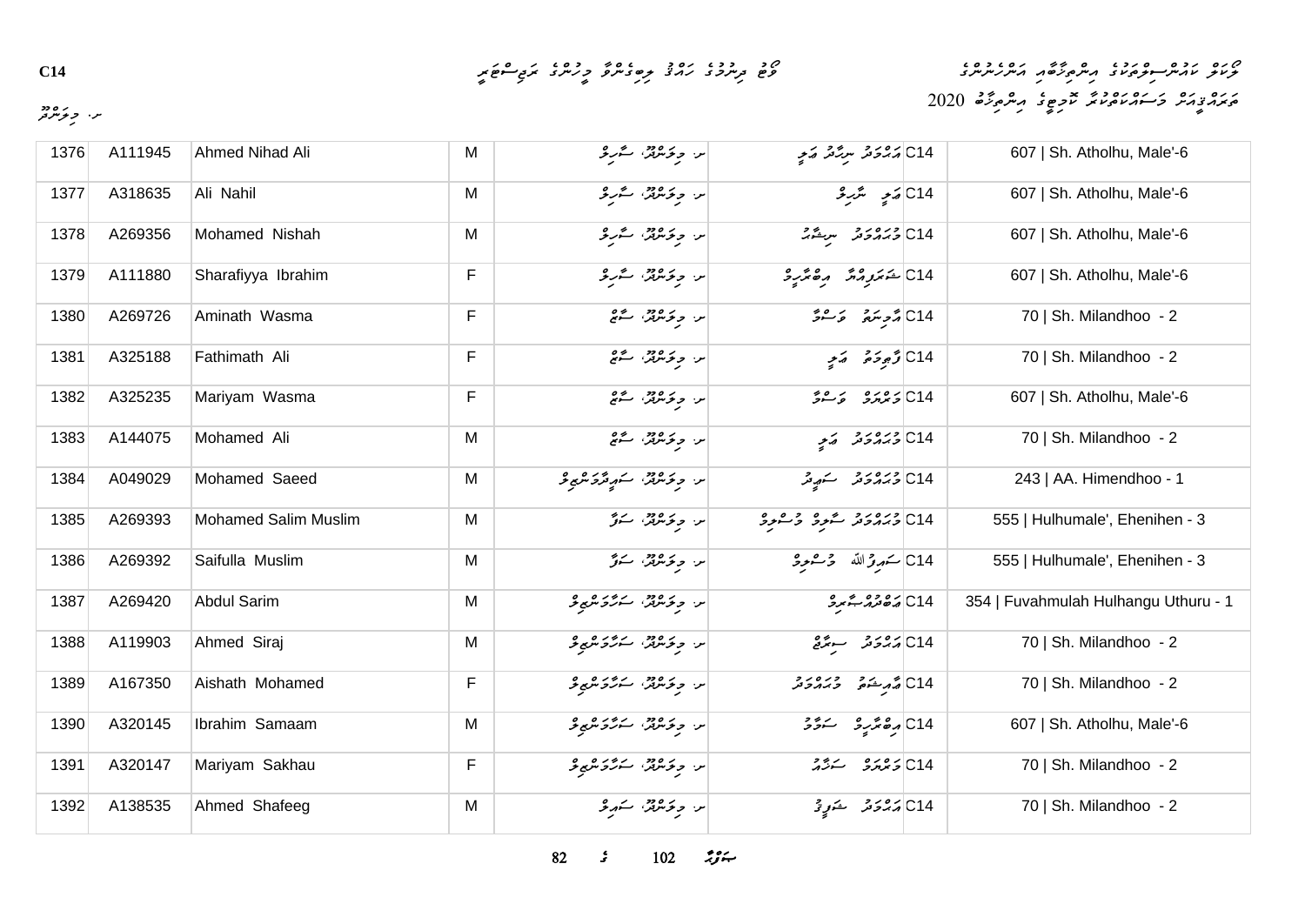*sCw7q7s5w7m< o<n9nOoAw7o< sCq;mAwBoEw7q<m; wBm;vB* م من المسجد المسجد المسجد المسجد المسجد العام 2020<br>مسجد المسجد المسجد المسجد المسجد المسجد المسجد المسجد المسجد ال

| 1393 | A269218 | Ibrahim Najidh             | M           | ىر. بەيجەنگە، سەرگە          | C14 م <i>رڈ مُڈرِ ڈی مُڈوِمْر</i>                | 70   Sh. Milandhoo - 2     |
|------|---------|----------------------------|-------------|------------------------------|--------------------------------------------------|----------------------------|
| 1394 | A319417 | Ismail Majidh              | M           | ىر. بەيجەنلىق، سەمەنى        | C14 مرڪو <i>گھي</i> گھي گھي جي                   | 251   ADh. Dhangethi - 2   |
| 1395 | A319416 | Mohamed Sajidh             | M           | أىر: وِيَوْسُوْنُ سَهُونُوْ. | C14 <i>5 تەۋە ئەقى</i> ئىستى <i>مى</i> ئىر       | 607   Sh. Atholhu, Male'-6 |
| 1396 | A320965 | Shameera Solih             | F           | ىر، بەنزىكەن، سەرىۋ          | C14 ڪوپٽر گوپر                                   | 70   Sh. Milandhoo - 2     |
| 1397 | A157587 | Ahmed Shaheem              | M           | مرا تر ترکیبر محمد مشروعی    | C14 <i>252, حَدِي</i> رُ                         | 70   Sh. Milandhoo - 2     |
| 1398 | A160143 | Fathimath Shahuma Shaheem  | $\mathsf F$ | الرا و تونديش كرونو          | C14 رَّجِ <i>جَرْمْ</i> شَرْرَدَّ شَرِرْدَ       | 70   Sh. Milandhoo - 2     |
| 1399 | A359198 | Fathimath Shahuma Shaheem  | F           | مرا بر تر ترکیبر دیگر دیگر   | C14 تَ <i>ْجِعَةَ</i> حَدَثَّ حَدَرِدَّ          | 70   Sh. Milandhoo - 2     |
| 1400 | A320832 | Mariyam Asifa              | F           | ما تو تو شرقه الشرقر و       | C14 <i>خىرى ئىبو</i> گە                          | 70   Sh. Milandhoo - 2     |
| 1401 | A269812 | Ahmed Naim                 | M           | ىر. جۇشۇش، سەشەر             | C14 <i>مُدْدَوْرْ مُتَّه</i> ِ وُ                | 607   Sh. Atholhu, Male'-6 |
| 1402 | A269811 | Aminath Niha               | F           | ىر. بەنزىلۇق سەئىرلار        | C14 مُرْحِسَةً مِنْ مِنْ                         | 69   Sh. Milandhoo - 1     |
| 1403 | A320115 | Mariyam Rasheedha          | F           | الرا و ئوشۇنى سەشرىگر        | C14 <i>وَجْهَزَ</i> وْ - <sub>مَرْشِوِتْرُ</sub> | 69   Sh. Milandhoo - 1     |
| 1404 | A150187 | <b>Mohamed Nazim Moosa</b> | M           | ىر. بەنزىقى، سەئىرىگە        | C14 دبره در گرو و محمد شد                        | 69   Sh. Milandhoo - 1     |
| 1405 | A269796 | Aishath Lamsa              | F           | ىر. بەلبەت ئەھمىش            | C14 مۇم ئىشقى ئىمى ئىشكىت                        | 607   Sh. Atholhu, Male'-6 |
| 1406 | A321541 | Aminath Saruvaree          | F           | الرا بالمحموض المحفظ مرس     | C14 مۇجەمئى <i>نىڭ سەنىۋى</i> ر                  | 69   Sh. Milandhoo - 1     |
| 1407 | A156364 | Asma Hussain               | F           | من تر تر ودور المعظم مرتكز   | C14 كەشق ئەسكەپ                                  | 607   Sh. Atholhu, Male'-6 |
| 1408 | A321538 | Hussain Ali                | M           | الرا ولمحمدها المحيض المحمد  | C14 پرڪ <i>مبرنگھ چ</i> ئو                       | 69   Sh. Milandhoo - 1     |
| 1409 | A359164 | Mohamed Saffah             | M           | ىر. بەنجەش سەھىرىش           | C14 دېرونو شه دي.                                | 607   Sh. Atholhu, Male'-6 |

*83 sC 102 nNw?mS*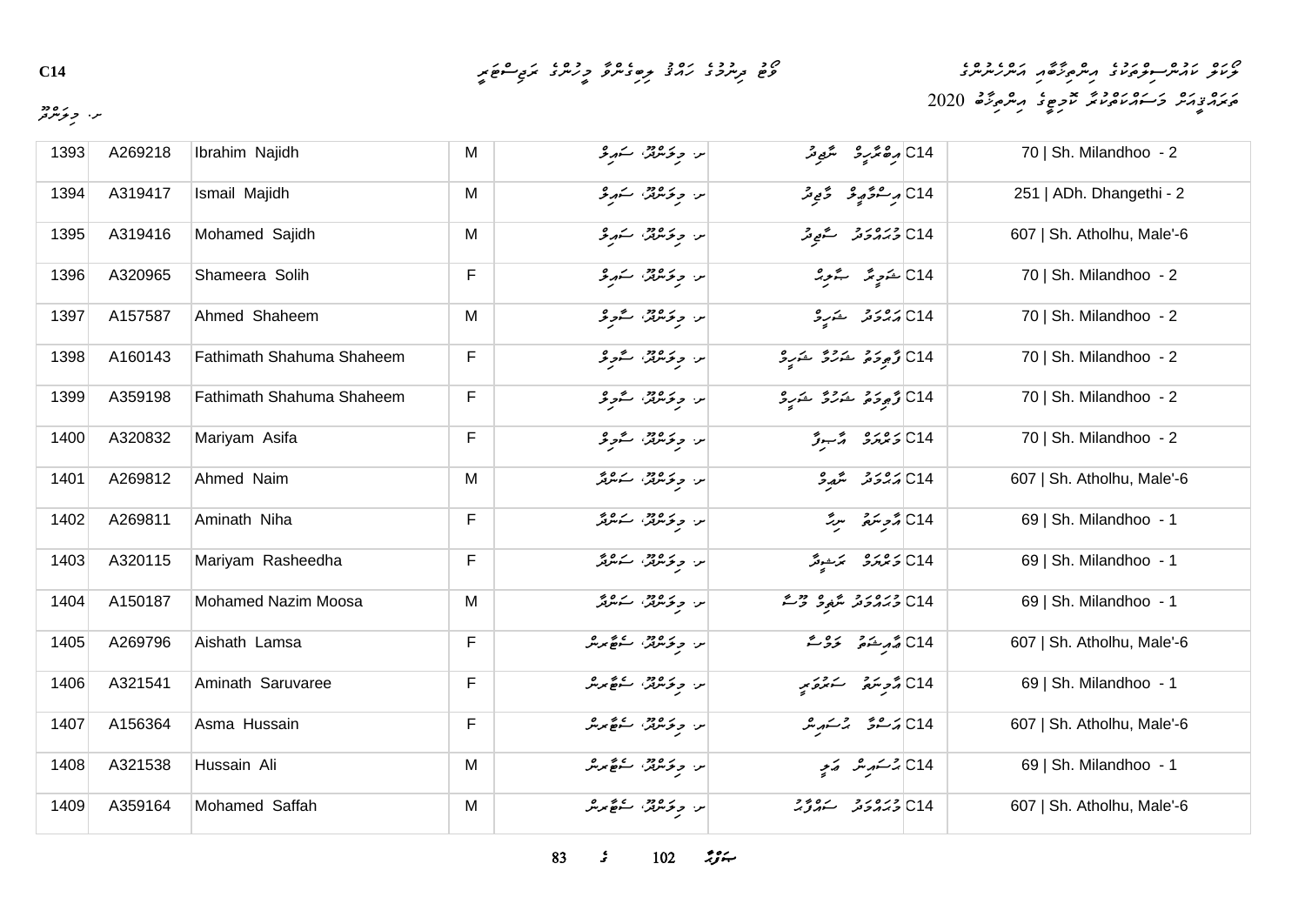*sCw7q7s5w7m< o<n9nOoAw7o< sCq;mAwBoEw7q<m; wBm;vB* م من المرة المرة المرة المرجع المرجع في المركبة 2020<br>مجم*د المريض المربوط المربع المرجع في المراجع المركبة* 

| ر ه دد<br>ىر. ترىرىرتە |  |
|------------------------|--|
|------------------------|--|

| 1410 | A205956 | Nadheema Ali        | $\mathsf{F}$ | الرا وتوسيق الشقى برس      | C14] سَمِرِیَّ – صَرِ                            | 69   Sh. Milandhoo - 1     |
|------|---------|---------------------|--------------|----------------------------|--------------------------------------------------|----------------------------|
| 1411 | A304785 | Safa Abdul Gayyoom  | F            | الرا وتوسيل الكفي لاسر     | C14 يىۋە مەھ <i>ورەددە</i>                       | 607   Sh. Atholhu, Male'-6 |
| 1412 | A321557 | Ali Saeed           | M            | بر وتوسعه بيره             | C14 <i>ھَ۔</i> سَم <i>وِمَّہ</i>                 | 69   Sh. Milandhoo - 1     |
| 1413 | A292119 | Shamsunnahaar       | F            | ىر. جەنگەنلەر يەھ          | C14 خەۋىسە <i>مەر شەرى</i> تىر                   | 69   Sh. Milandhoo - 1     |
| 1414 | A321174 | Ahmed Shafee        | M            | ر و درود. سوړینه           | C14] رَيْرَوْتْرَ _ شَّرْرٍ                      | 153   K. Huraa - 2         |
| 1415 | A321175 | Ali Shamil          | M            | ین ویکروژه سورو پر         | C14 کړې څو <u>گ</u> و                            | 70   Sh. Milandhoo - 2     |
| 1416 | A321171 | Aminath Suma        | F            | یں وقیدوں ہوا ہے           | C14 مُ <i>جِسَعْهِ</i> مُسْتَرَّ                 | 70   Sh. Milandhoo - 2     |
| 1417 | A319849 | Mariyam Ageela      | $\mathsf F$  | ىر. جەھەتىر، سومايەش       | C14 ك <i>ۈچرى كەنچ</i> ىگە                       | 70   Sh. Milandhoo - 2     |
| 1418 | A092469 | Mohamed Zuhuree     | M            | یں وقیدوں ہے میں مگ        | C14 <i>2282 جي حيد م</i> ح                       | 70   Sh. Milandhoo - 2     |
| 1419 | A072431 | Ahmed Firaq         | M            | الرا وتحاكماتها المسيسكيرة | C14 كەندى قىرىمىتى ئى                            | 607   Sh. Atholhu, Male'-6 |
| 1420 | A319367 | Aishath Rishfa      | $\mathsf F$  | یں وکی میں سوسکار ؟        | C14 مَەمەشقى ھەيشۇ ئى                            | 70   Sh. Milandhoo - 2     |
| 1421 | A269200 | Aishath Ahlaa Ahmed | F            | الرا وتحاكماتها الباسيكيرة | C14 مەم شىم كەردىگە كەردىتى                      | 70   Sh. Milandhoo - 2     |
| 1422 | A280934 | Ahmed Abdulla       | M            | ىر. بەيجەنلەش سېرىگە       | C14 مَ <i>مْدَوْمْه مَ</i> هْمْراللّه            | 607   Sh. Atholhu, Male'-6 |
| 1423 | A320475 | Aminath Shifau      | F            | ىر. بەيجەنلۇق سونلاپ       | C14 مَرْحِبَتَهُ ۖ سُوَرَّهُ ۖ                   | 70   Sh. Milandhoo - 2     |
| 1424 | A155263 | Azeedha Ahmed       | F            | س بەئەتلەش سەئىرگ          | C14 كەيپەتر كەبرى قىر                            | 70   Sh. Milandhoo - 2     |
| 1425 | A320476 | Fathimath Siyana    | $\mathsf F$  | الر. برىگەنگە، سونگرىشە    | C14 ۇ <sub>جو</sub> رَمْ س <sub>و</sub> مَرْمَّر | 607   Sh. Atholhu, Male'-6 |
| 1426 | A269554 | Ibrahim Huzam       | M            | س بر تورگرده می سویدگر     | C14 <sub>مر</sub> ھ <i>مُرْرِدْ ۔ رُوْدُ</i>     | 110   R. Meedhoo - 1       |

 $84$  *s*  $\cancel{002}$  *n***<sub>s</sub>**  $\cancel{0.5}$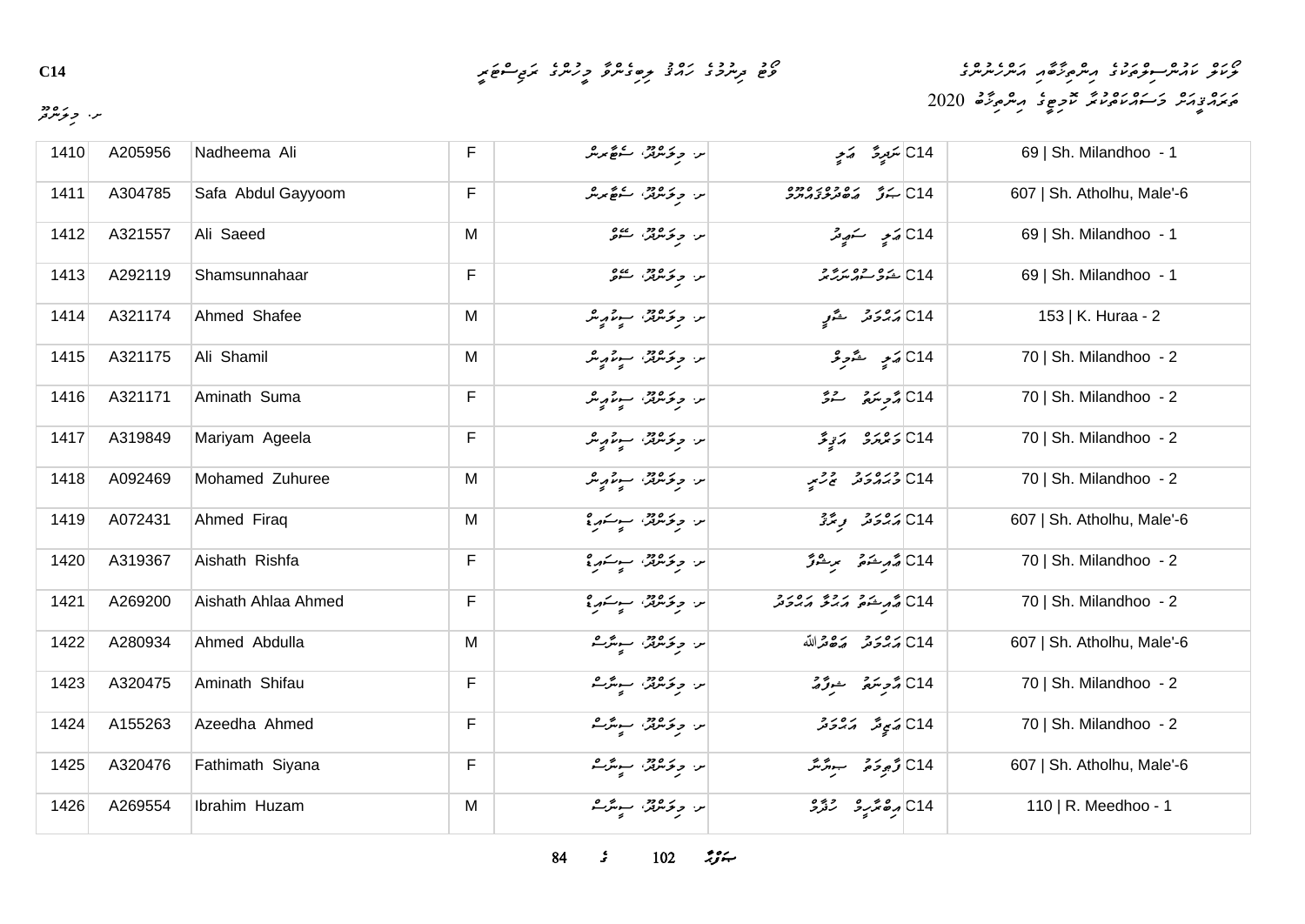*sCw7q7s5w7m< o<n9nOoAw7o< sCq;mAwBoEw7q<m; wBm;vB* م من المرة المرة المرة المرجع المرجع في المركبة 2020<br>مجم*د المريض المربوط المربع المرجع في المراجع المركبة* 

| 1427 | A320482 | Mohamed Ingiyad     | M           | ا د و توروژ، سویژگ       | C14 <i>22,25 م بنزونگ</i> ر                   | 70   Sh. Milandhoo - 2       |
|------|---------|---------------------|-------------|--------------------------|-----------------------------------------------|------------------------------|
| 1428 | A320885 | Sharafulla Ahmed    | M           | ىر. بەيجەنگە، سونگرىشە   | C14 خَدَمَرَتِیْ اللّه کَ بَرْحَ مَرْ         | 110   R. Meedhoo - 1         |
| 1429 | A044432 | Ibrahim Didi        | M           | ر ویکروژ، سوپرشوی        | C14 مەھ ئۇر دىيە يە                           | 69   Sh. Milandhoo - 1       |
| 1430 | A338672 | Mariyam Ali         | F           | ىر. بەندىق، سەيرىترىدىگ  | C14 ك <i>ر برگرى م</i> ې تو                   | 69   Sh. Milandhoo - 1       |
| 1431 | A043490 | Mohamed Abdul Gadir | M           | الرا وكرمين سيرشوكر      | C14 <i>3282 مەھەرى قىرى</i> ر                 | 69   Sh. Milandhoo - 1       |
| 1432 | A305881 | Mohamed Hassan      | M           | ر ووکرټر، سوپرسرونو      | C14 <i>ۋېروپو برخپ</i> ر                      | 69   Sh. Milandhoo - 1       |
| 1433 | A350930 | Mohamed Shahumeen   | M           | ر و درود سورشود          | C14 دېم دي. هغه ديگر د شرح                    | 378   Hithadhoo Ehenihen - 1 |
| 1434 | A305150 | Sama Mohamed        | $\mathsf F$ | ىر. وتۇش سىرشوق          | C14 گۇ <i>دېم</i> ۇتر                         | 69   Sh. Milandhoo - 1       |
| 1435 | A269345 | Ahmed Akmal         | M           | الرا وتحافظها الباسوسكين | C14 كەبروتر كەندى ئى                          | 639   Vilimale', Ehenihen-4  |
| 1436 | A318616 | Aishath Nasma       | F           | المزا وتحاملك المسيسكين  | C14 مەم شەم ئىر ئىسى ئىل                      | 70   Sh. Milandhoo - 2       |
| 1437 | A318596 | Hawwa Abdul Rahman  | $\mathsf F$ | یں ویکروژہ سوشروی        | C14 بروء بره ده بره ده.                       | 70   Sh. Milandhoo - 2       |
| 1438 | A318602 | Ibrahim Shiham      | M           | الرا وتحافظه الباسيكسى   | C14  م <i>ەھترى</i> دۇ ھو <i>ڭ</i> ۇ          | 70   Sh. Milandhoo - 2       |
| 1439 | A012119 | Ismail Imad         | M           | ىر. ئەقەتلەر، سوسەتلەر   | C14 <sub>م</sub> رشۇم <sub>ۇ</sub> ئىمى مەدىر | 70   Sh. Milandhoo - 2       |
| 1440 | A269348 | Mohamed Maaidh      | M           | ىر. ئەقەتلەر سوسەتلىكى   | C14 <i>جەنگە خۇم</i> قر                       | 607   Sh. Atholhu, Male'-6   |
| 1441 | A318619 | Mohamed Naail       | M           | الرا وتحافظها الباسيكس   | C14 <i>3222 سُمَدِ تَى</i>                    | 70   Sh. Milandhoo - 2       |
| 1442 | A103028 | Zakiyya Mohamed     | $\mathsf F$ | الرا وتحافظها الباسوسكين | C14 يج برور وبرورو                            | 70   Sh. Milandhoo - 2       |
| 1443 | A027906 | Abdul Hameed Ali    | M           | ىر. بەيجەنگە، سوھىدى     | C14 مَ@مَرْحْدَرِمْرَ      مَعِ               | 70   Sh. Milandhoo - 2       |

 $85$  *s*  $\cancel{5}$  **102** *n***<sub>s</sub>**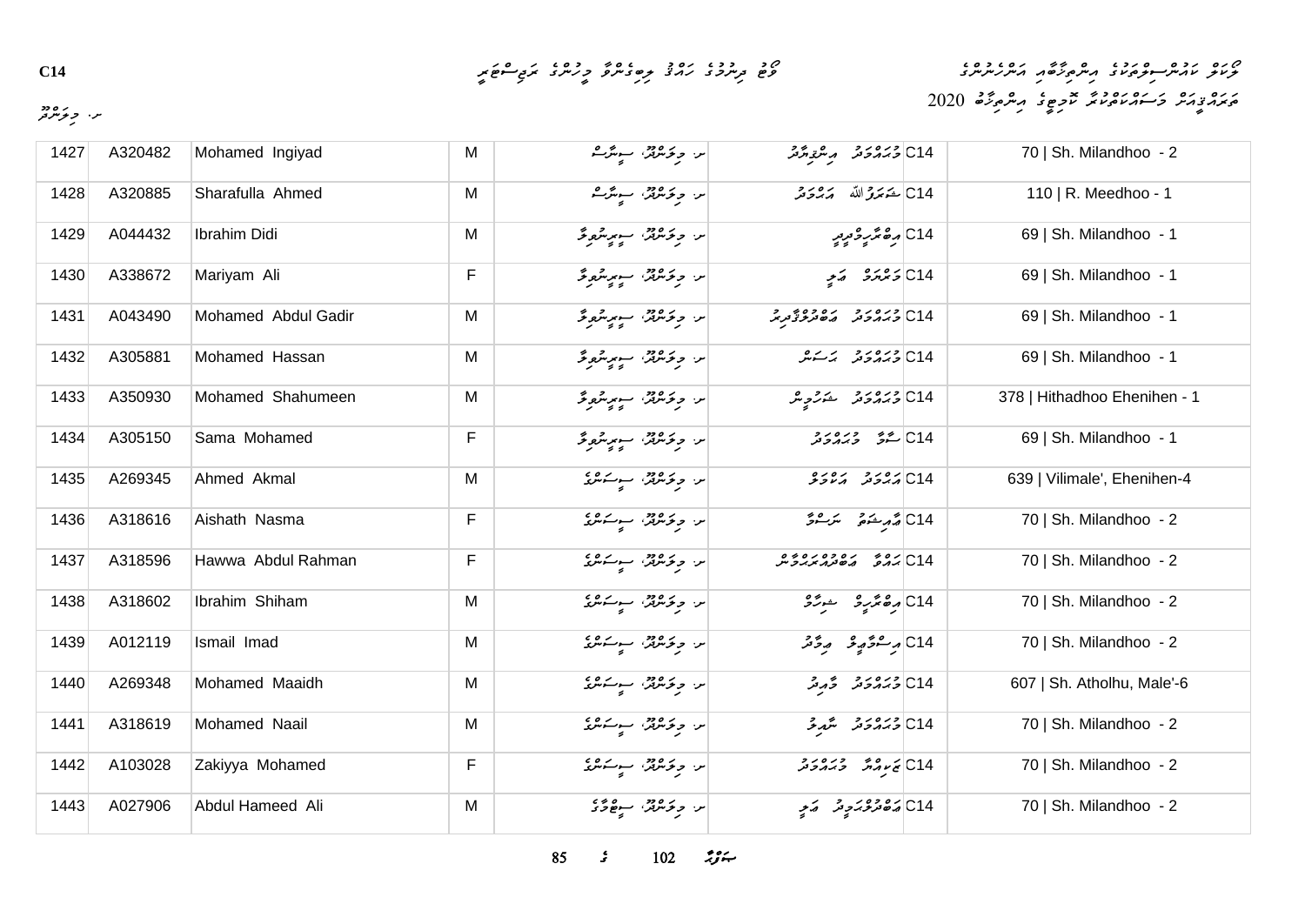*sCw7q7s5w7m< o<n9nOoAw7o< sCq;mAwBoEw7q<m; wBm;vB* م من المرة المرة المرة المرجع المرجع في المركبة 2020<br>مجم*د المريض المربوط المربع المرجع في المراجع المركبة* 

| ر ه دد<br>ىر، ترىرىز |  |
|----------------------|--|
|----------------------|--|

| 1444 | A151441 | Adam Saeed           | M | ر وتوسرين سوھ دي             | C14 مُرتمرد مسک <i>می</i> تر                               | 70   Sh. Milandhoo - 2     |
|------|---------|----------------------|---|------------------------------|------------------------------------------------------------|----------------------------|
| 1445 | A269369 | Ahmed Maanis         | M | ر وتومين سوء د               | C14 كەبۇ <i>15 - ئەيرى</i>                                 | 607   Sh. Atholhu, Male'-6 |
| 1446 | A143005 | Ali Saeed            | M | ىر. بەنگەنگە، سەھىرى         | C14 کھ جو سکھیے تھ                                         | 70   Sh. Milandhoo - 2     |
| 1447 | A318923 | Alifa Adam           | F | ىر. بەنزىرلىقى سوھىمى        | C14 مَّعِوَّ مَسَرَّد                                      | 70   Sh. Milandhoo - 2     |
| 1448 | A269372 | Aminath Malsa        | F | ر. د د په د ۲۶۵              | C14 مَّ <i>جِسَعَةَ</i> حَكَّثَ                            | 607   Sh. Atholhu, Male'-6 |
| 1449 | A318927 | Aminath Rumeesa      | F | ىر. بەنزىقلىقى سوھىمى        | C14 مَرْحِبَنَ مِنْ مَرْحِبَّةَ                            | 70   Sh. Milandhoo - 2     |
| 1450 | A111816 | Fathimath Naseera    | F | ر وتومين سوء د               | C14 ۇ <sub>جو</sub> رَى <sub>م</sub> سَر <sub>ْس</sub> ېرَ | 70   Sh. Milandhoo - 2     |
| 1451 | A318924 | Hafsa Adam           | F | ىر. بەنگەنگە، سەھىرى         | C14 بَرُوْبَۃُ مُقَرَّدٌ                                   | 70   Sh. Milandhoo - 2     |
| 1452 | A318926 | Saudhiyya            | F | ىر. بەنگەنگە، سەھىمى         | C14 سەرچىرىدىگە                                            | 70   Sh. Milandhoo - 2     |
| 1453 | A325434 | Fariyal Moosa        | F | ىر، بەيجەنلەش، سكىي          | C14 ئ <i>ۈيىدىڭ ق<sup>ىم</sup>ى</i> گە                     | 69   Sh. Milandhoo - 1     |
| 1454 | A305697 | Jameela Hassan       | F | ىر، بەيجەنلەش، سكىي          | C14 <sub>قىچى</sub> ۇ بەس <i>تەن</i> ر                     | 69   Sh. Milandhoo - 1     |
| 1455 | A159896 | Moosa Ahmed          | M | ىر. بەيھەتكەر كەي            | C14 چينه پرچوټر                                            | 69   Sh. Milandhoo - 1     |
| 1456 | A269438 | Aminath Sifoo        | F | ىر، بەيجەنلەش، سەيپ          | C14 مُرْحِسَمُ مِسِنْرٌ                                    | 70   Sh. Milandhoo - 2     |
| 1457 | A269437 | Fathimath Siya       | F | ر وتومريز، سکيږ              | C14 رَّ <sub>جو</sub> حَمَّةَ سِيتَرَ                      | 607   Sh. Atholhu, Male'-6 |
| 1458 | A128845 | Abdul Hakeem Ibrahim | M | ر. د د سره سوه د څ           | C14 مەھەرى <i>رىدە مەمگرى</i> د                            | 69   Sh. Milandhoo - 1     |
| 1459 | A320466 | Abdulla Hisham       | M | من تر قرمبرين المستطاه و محر | C14 مَەمْرَاللە بِ <del>شَ</del> وْ                        | 607   Sh. Atholhu, Male'-6 |
| 1460 | A147068 | Afeefa Abdul Hakeem  | F | ىر. بەرگەش، سەھەرگە          | C14 <i>مَرٍوٌ مَــُّ مَدْوَيَـَ بِ</i> وْ                  | 69   Sh. Milandhoo - 1     |

 $86$  *s*  $102$  *n***<sub>s</sub>**  $\frac{2}{3}$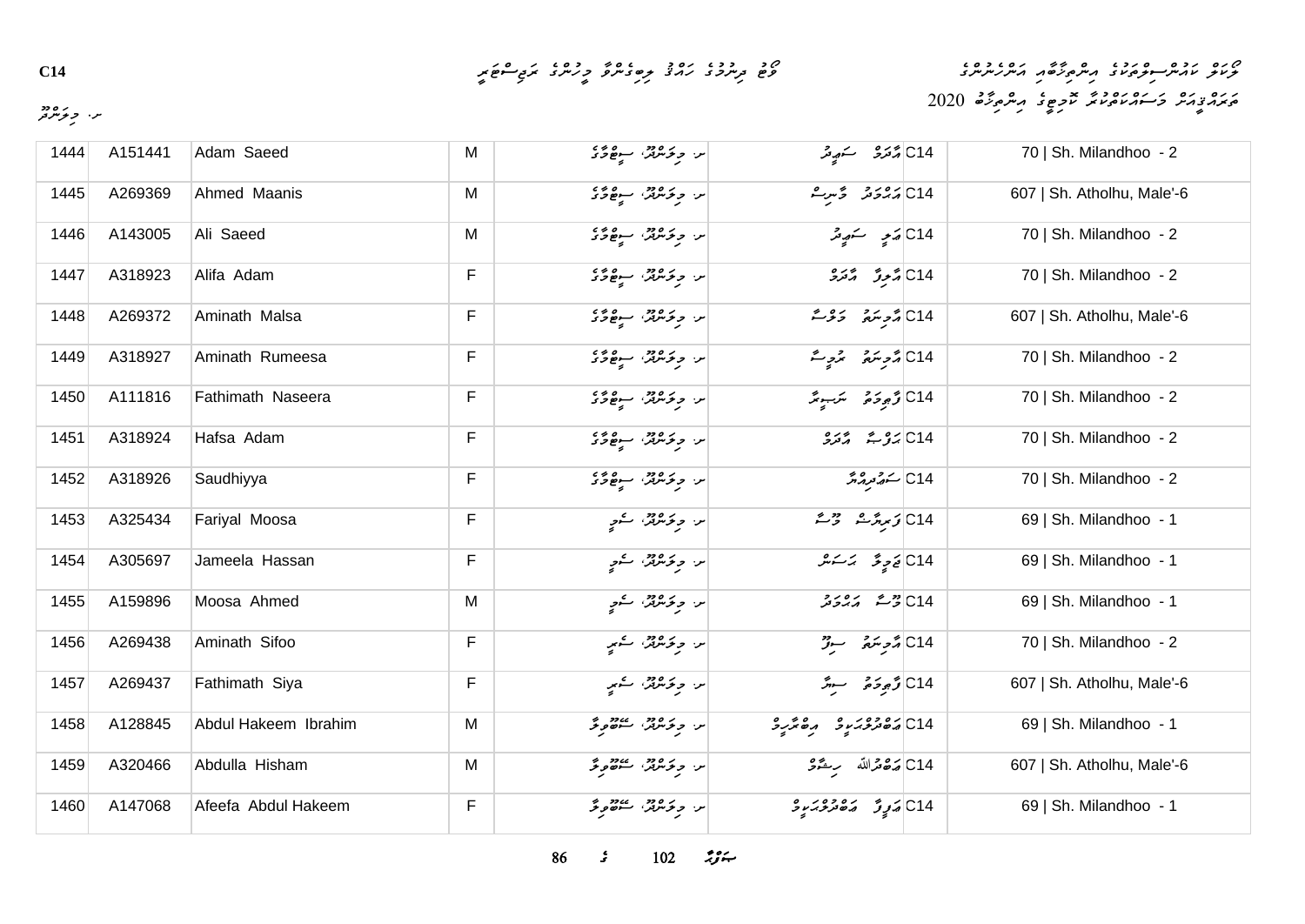*sCw7q7s5w7m< o<n9nOoAw7o< sCq;mAwBoEw7q<m; wBm;vB* م من المرة المرة المرة المرجع المرجع في المركبة 2020<br>مجم*د المريض المربوط المربع المرجع في المراجع المركبة* 

| 1461 | A332036 | Ahmed Leevan               | M           | ىر. بەير ئىزگە ئۇيغۇ      | C14 <i>مَدْدَوَنْتْ جِرَّنْتْ</i> ر         | 69   Sh. Milandhoo - 1     |
|------|---------|----------------------------|-------------|---------------------------|---------------------------------------------|----------------------------|
| 1462 | A155331 | Aishath Shamila            | F           | یں وفرماتی ہے وقت         | C14 مَەرشەتر شەرىخ                          | 69   Sh. Milandhoo - 1     |
| 1463 | A320467 | Aminath Nazaahath          | $\mathsf F$ | ىر. بەنزىتىرى سىھەتى      | C14 مُ <i>جِي مَبْعِ مَدَّةٍ حَ</i>         | 607   Sh. Atholhu, Male'-6 |
| 1464 | A320463 | Fathmath Ahmed             | $\mathsf F$ | بر و وده سعود ع           | C14 وَجِعَة مَدَوَمَّر                      | 69   Sh. Milandhoo - 1     |
| 1465 | A155253 | Mohamed Asim               | M           | بر و وده سعود ع           | C14 <i>جەممى ھىبدۇ</i>                      | 607   Sh. Atholhu, Male'-6 |
| 1466 | A323903 | Ahmed Hassan               | M           | ىر. بەيھەتچى، ئىگەنگر     | C14 كەبر <i>ۇقى بەسكىل</i>                  | 70   Sh. Milandhoo - 2     |
| 1467 | A330926 | Ali Naeem                  | M           | ىر. ئۇ ئوتتۇتى ئىشكە      | C14 <i>جَرِي سَمِي</i> وْ                   | 607   Sh. Atholhu, Male'-6 |
| 1468 | A359204 | Aminath Haima              | $\mathsf F$ | بر وتوسيق ڪس              | C14 مَّ <i>جِسَعَةَ</i> سَ <i>مِ</i> دَّ    | 70   Sh. Milandhoo - 2     |
| 1469 | A330930 | Hussain Naeem              | M           | ىر. ئۇ ئوتتۇتى ئىشكە      | C14 ترىكىرىش ئى <i>ترى</i>                  | 70   Sh. Milandhoo - 2     |
| 1470 | A319823 | Khadheeja Ahmed            | F           | س بەتەئىللەش ئىگەش        | C14 كَتَعِيقَ - <i>مُكْ</i> حَقِّدُ         | 70   Sh. Milandhoo - 2     |
| 1471 | A320034 | Mariyam Saleema Yoosuf     | $\mathsf F$ | ىر. جۇنگەنگە ئىشكە        | C14 كەبۇرگە سەببەر مەسىر                    | 70   Sh. Milandhoo - 2     |
| 1472 | A330929 | Mohamed Ahmed              | M           | ىر. بەيھەتچە، ئەشكە       | C14 <i>ڈیرورو برورو</i>                     | 251   ADh. Dhangethi - 2   |
| 1473 | A112705 | Mohamed Bushree            | M           | ىر. ئەقەش سىم ئەسىم ئ     | C14 <i>وبروبرة</i> صفيمي                    | 69   Sh. Milandhoo - 1     |
| 1474 | A074763 | <b>Ahmed Rasheed Moosa</b> | M           | أأرا وتركيبها المشوكاتين  | C14 كەندى قىم ئەسىر قارىگە                  | 70   Sh. Milandhoo - 2     |
| 1475 | A255292 | Aminath Khalid             | $\mathsf F$ | أأرا وترمريش الشوكانج برا | C14 مَّ <i>جِسَعَةَ</i> شَعِقَّہُ           | 70   Sh. Milandhoo - 2     |
| 1476 | A269614 | Fathmath Shithura          | F           | أأرا وترمريش الشوكانج برا | C14 تۇ <sub>ج</sub> وڭ ئ <sub>ۇ</sub> مۇنتر | 607   Sh. Atholhu, Male'-6 |
| 1477 | A152106 | Aminath Saneez             | F           | ىر. ئۇ ئوقۇ، شەرىئى       | C14 مَرْحِبَتَهُمْ مَسَّتِيَّةً             | 70   Sh. Milandhoo - 2     |

*87 sC 102 nNw?mS*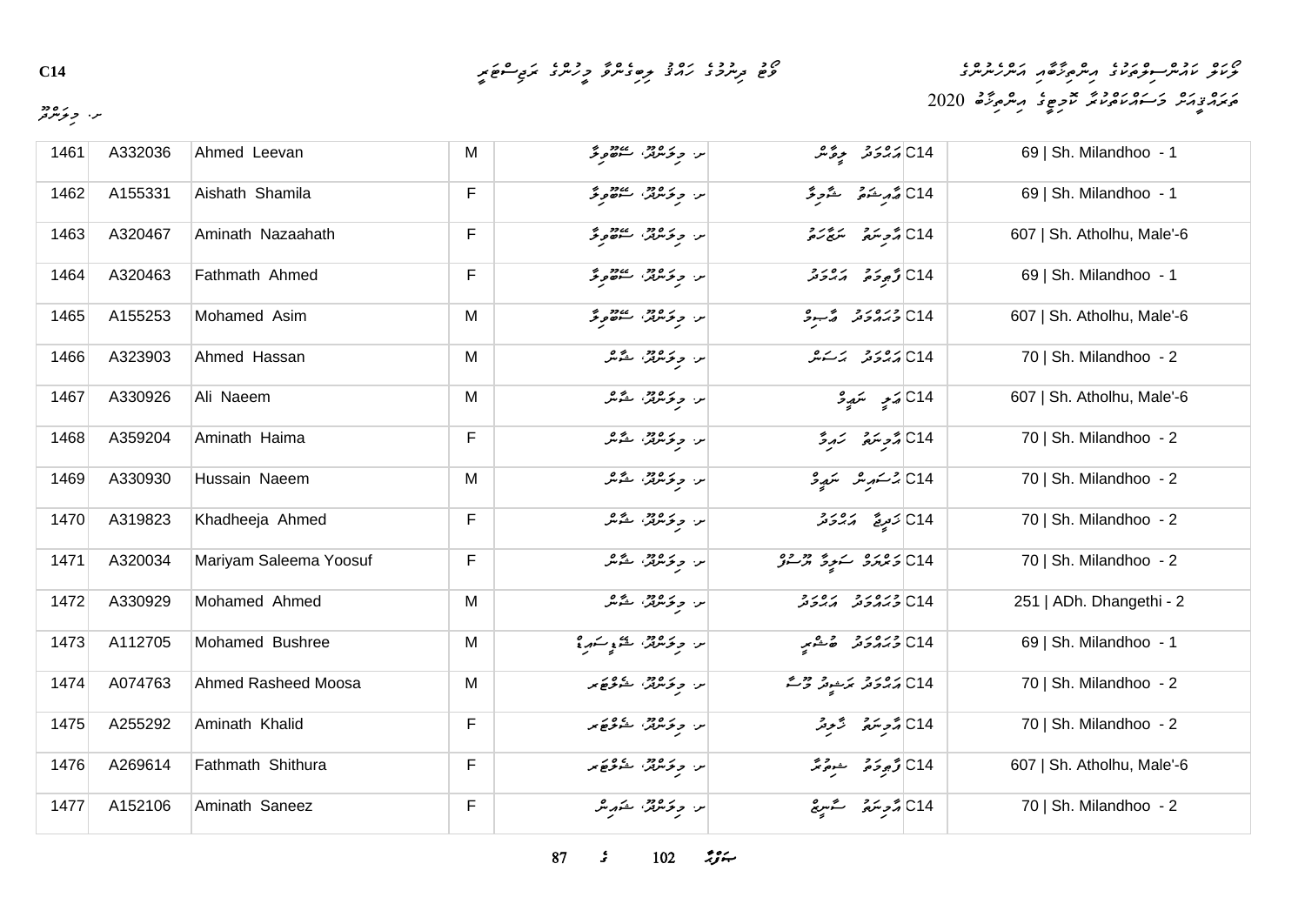*sCw7q7s5w7m< o<n9nOoAw7o< sCq;mAwBoEw7q<m; wBm;vB* م من المرة المرة المرة المرجع المرجع في المركبة 2020<br>مجم*د المريض المربوط المربع المرجع في المراجع المركبة* 

| 1478 | A122708 | Mohamed Fazir                | M | ىر. ئۇ ئوقۇش شەرىئى             | C14 <i>5225 ق ق پ</i> ر                                | 70   Sh. Milandhoo - 2         |
|------|---------|------------------------------|---|---------------------------------|--------------------------------------------------------|--------------------------------|
| 1479 | A320888 | Abdulla Naajee               | M | ىر. بەنزىق شۇۋە                 | C14 مَەقدَاللە م <b>ى</b> تو                           | 607   Sh. Atholhu, Male'-6     |
| 1480 | A269564 | Ahmed Saajee                 | M | ىن بەنگەنىڭ شۇنى                | C14 كەنزىر قىرىمىتى ئىستىم                             | 70   Sh. Milandhoo - 2         |
| 1481 | A320881 | Latheefa Ibrahim             | F | ىر. جۇشۇش شۇڭرى                 | C14 كۇم <sub>ۇ</sub> تى مەھمگەر 2                      | 70   Sh. Milandhoo - 2         |
| 1482 | A269587 | Mariyam Ema                  | F | ىن بەنگەنىڭ شۇنى                | C14 كەنگەنى مەڭ                                        | 70   Sh. Milandhoo - 2         |
| 1483 | A034274 | Shafeeu Abdul Rahman         | M | ر وتوسيق شووه                   | C14 خوړ ده ده ره د د                                   | 607   Sh. Atholhu, Male'-6     |
| 1484 | A320563 | Aishath Nashfa               | F | ىر. بەنزىتى، سۆگىتى ھىيى ئى     | C14 م <i>ەً مەشقى سىشۇق</i>                            | 69   Sh. Milandhoo - 1         |
| 1485 | A074091 | <b>Fathimath Naaz Yoosuf</b> | F | ىر. جەنگەنگە، سوڭ ئىرچە ئىرى ئى | C14 ۇ <sub>جو</sub> خ <sub>ەم</sub> شى مەسىر           | 555   Hulhumale', Ehenihen - 3 |
| 1486 | A320562 | Mohamed Thoif                | M | ىر. بەنگەنگە، سوۋىگەنگەنلىرى ئى | C14 <i>جنہ جو چ</i> مو                                 | 555   Hulhumale', Ehenihen - 3 |
| 1487 | A321184 | Aishath Ibrahim              | F | ىر. بەنزىرى سىۋە برسىۋىر        | C14 مەم ئىقى مەھەر يە                                  | 70   Sh. Milandhoo - 2         |
| 1488 | A269704 | Aminath Saifa                | F | ىر. بەنزىرى سىۋە برسىۋىر        | C14 مَرْحِ سَوَ سَورتَرُ                               | 70   Sh. Milandhoo - 2         |
| 1489 | A269708 | Fathimath Malsa              | F | ر وترمين سوتر مرسم م            | C14 تَ <i>مِوحَمْ حَ</i> حْثُ                          | 70   Sh. Milandhoo - 2         |
| 1490 | A325190 | Mohamed Zuhoor               | M | ر وترسرس سوتر مرسوم مر          | C14 <i>ڊيرونر ورو</i> ر                                | 70   Sh. Milandhoo - 2         |
| 1491 | A320261 | Aminath Hassan Fulhu         | F | ىر. بەيگەنگە، سەۋگە             | C14 مەجەنىھە ئەسەملەر بىر                              | 70   Sh. Milandhoo - 2         |
| 1492 | A163224 | Ismail Hassan Fulhu          | M | ما ترى مەردىقى سىرى ئى          | C14 <sub>م</sub> رےد <i>ۇ<sub>م</sub>ىۋە ئەستىرى</i> ز | 70   Sh. Milandhoo - 2         |
| 1493 | A321190 | Abdul Lasaan Ibrahim         | M | من و د ۶۶۵ - مۇنىرگەير          | C14 مەھىرى ئەسەمە بەھ <i>ەر ب</i>                      | 607   Sh. Atholhu, Male'-6     |
| 1494 | A321192 | Abdulla Latheef              | M | ىر. بە ئەنگەنى سوڭەتكەتلىر      | C14 مَەھىراللە   خ <sub>ى</sub> موتر                   | 117   B. Kihaadhoo - 1         |

*88 sC 102 nNw?mS*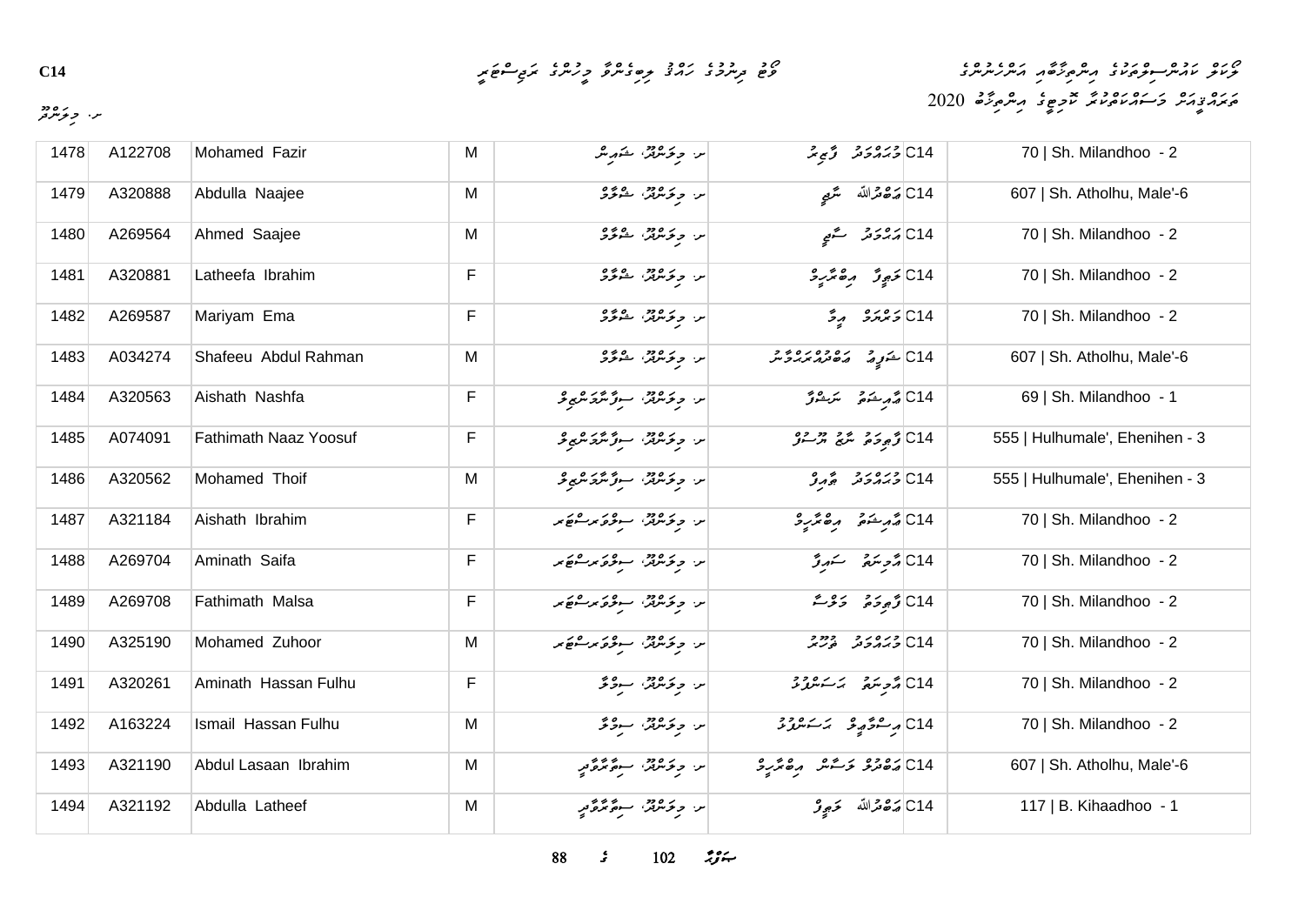*sCw7q7s5w7m< o<n9nOoAw7o< sCq;mAwBoEw7q<m; wBm;vB* م من المرة المرة المرة المرجع المرجع في المركبة 2020<br>مجم*د المريض المربوط المربع المرجع في المراجع المركبة* 

607 | Sh. Atholhu, Male'-6

| ىر. بە ئوشرى <sub>قە</sub> |         |             |   |                           |                                 | ∼ |
|----------------------------|---------|-------------|---|---------------------------|---------------------------------|---|
| 1495                       | A046876 | Adam Saeed  | M | مرا بر تر شریف سره برگرور | C14 مرترد مست <i>م</i> برتر     |   |
| 1496                       | A155375 | Ahmed Areef | M | مرا بر تر شریف سره برگرور | C14   <i>مەندى قىلى ئەتى</i> رى |   |

| 1496 | A155375 | Ahmed Areef            | M           | من ترتوين سوء بروير              | C14 كەندى قىر كىلىنى ئىل                | 69   Sh. Milandhoo - 1               |
|------|---------|------------------------|-------------|----------------------------------|-----------------------------------------|--------------------------------------|
| 1497 | A320149 | Ishag Rasheed          | M           | من ترتوين سوء بروير              |                                         | 69   Sh. Milandhoo - 1               |
| 1498 | A320162 | Khadeeja Hassan        | F           | من ترتوين سوء بروير              | C14 زَمِرةَ - بَرَسَ <i>مَدٌ</i>        | 69   Sh. Milandhoo - 1               |
| 1499 | A151462 | Zulaikha Ibrahim       | F           | من تر قریبل مستقر تر قریب        | C14 تح تحمد <sup>ي</sup> گ مرڪ تمريڪ    | 69   Sh. Milandhoo - 1               |
| 1500 | A269241 | Aishath Zunam Ibrahim  | F           | مرا تو تو مادهی اسوالی           | C14 مەم شەم سى مەم بىر مەمگە بىر        | 607   Sh. Atholhu, Male'-6           |
| 1501 | A147069 | Aminath Shareefa       | $\mathsf F$ | مرا تر تو تکریمی اسوالح          | C14 مَرْحِ سَمَّ سَمَ سِرَّرَ           | 70   Sh. Milandhoo - 2               |
| 1502 | A009688 | Ibrahim Ali            | M           | مر تر تر ترجی اسوالح             | C14 مەھم <i>گىي</i> ى ھەمچە             | 70   Sh. Milandhoo - 2               |
| 1503 | A359195 | Mohamed Zihnee Ibrahim | M           | الرا و و کرکر است کے             | C14 دېرو دي پر سي مرگانگر دي.           | 354   Fuvahmulah Hulhangu Uthuru - 1 |
| 1504 | A052826 | Ahmed Dawood           | M           | ر و دەبىر ئىگەنگە                | C14 كەرجەتر ئ <i>وم</i> ەتر             | 69   Sh. Milandhoo - 1               |
| 1505 | A318293 | Aishath Rizama         | F           | ىر. بەنزىرلىقى سۇئابۇ            | C14 مەم شىقى مىيىتى ئى                  | 69   Sh. Milandhoo - 1               |
| 1506 | A318284 | Fathimath Zahiyya      | F           | مر بر بر عرض سرگرم برگ           | C14 وَجوحَع بِمَ يَرْمَدُّ              | 69   Sh. Milandhoo - 1               |
| 1507 | A318290 | Gamariyyath Ahmed      | $\mathsf F$ | ر ویژهن کرویو                    | C14 تۈك <i>ۈپرەتكى مەد</i> كەر          | 69   Sh. Milandhoo - 1               |
| 1508 | A318294 | Hawwa Anoosa           | F           | ىر. بەنزىرلىقى سۇئابۇ            | $2.72$ $2.2$ $\sim$ C14                 | 69   Sh. Milandhoo - 1               |
| 1509 | A269321 | Mariyam Suma           | F           | س تر تر ترو تر تر تر تر تر تر تر | $52$ $525$ C14                          | 69   Sh. Milandhoo - 1               |
| 1510 | A318279 | Mariyath Abdulla       | F           | مر بر تر قریبر تر شرکتر تر       | C14 دَّ <i>مِرمَرَّة – مَ</i> 9قَراللّه | 69   Sh. Milandhoo - 1               |
| 1511 | A155356 | Mohamed Shaheed        | M           | س تر تر مرد پر مسترج تر          | C14  <i>وټرونو خړیو</i>                 | 69   Sh. Milandhoo - 1               |

 $89$  *s*  $102$  *n***<sub>s</sub>** $\frac{2}{5}$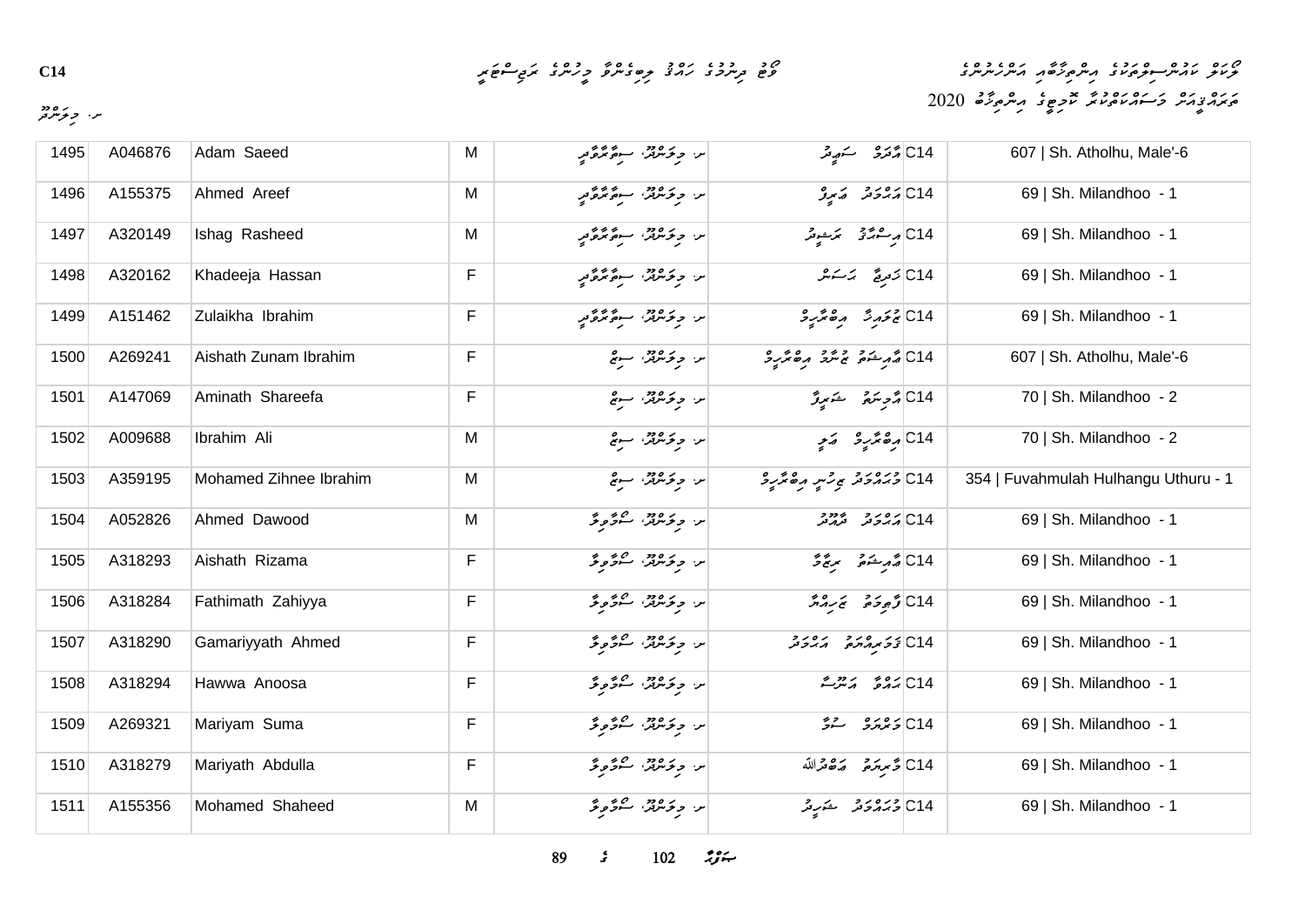*sCw7q7s5w7m< o<n9nOoAw7o< sCq;mAwBoEw7q<m; wBm;vB 2020<sup>, م</sup>وسر حسوم موجدة العراق وسرمونية* 2020

69 | Sh. Milandhoo - 1

69 | Sh. Milandhoo - 1

| ىر، جۇنبرىز |         |                |   |                       |                                |  |
|-------------|---------|----------------|---|-----------------------|--------------------------------|--|
| 1512        | A269323 | Mohamed Waris  | M | ىر. بەندىق سۇئابۇ     | C14 ديرورو گري <sub>د</sub> هي |  |
| 1513        | A318283 | Shahida Ahmed  | F | ىر. ئەنەشقان سىزگەنى  | C14 شەرى <i>گە بەيدۇنى</i>     |  |
| 1514        | A372818 | Aminath Khansa | F | ىر، ئەخسىر، سىۋىرەگە  | C14 مەمەتىھ ئەيرىشە            |  |
| 1515        | A269157 | Mohamed Unais  | M | ىر. دىھىرى مەنزىر     | C14 <i>جەممەت مىتم</i> ەت      |  |
| 1516        | A318440 | Sofoora Ali    | F | ىر. بەندىق سىۋىرەگە   | C14 بەرىپى كەم <u>ە</u>        |  |
| 1517        | A056749 | Yoosuf Umar    | M | ىر. ئەخسىلى، سىۋىرەگە | C14 جزيرة مردية                |  |
| 1518        | A051578 | Ahmed Ali      | M | ىر، بەكرىگۇنى، سىمبىر | C14  كەندى كە ئىچ              |  |
| 1519        | A320100 | Ali Azuhar     | M | ىر. بەيھەتىقى سىمىر   | C14 <i>مَجِ مَیْ دُمَّ</i>     |  |
| 1520        | A269410 | Aminath Haniya | F | ىر. بە ئەنگەش سىمبىر  | C14 مُرْحِسَة بِمُسِدَّر       |  |
|             |         |                |   |                       |                                |  |

| 1514 | A372818 | Aminath Khansa       | F           | یں وفرمانی سے وقومہ           | C14 مٌ <i>وِ مَنْعْ</i> كَسْرَسْةَ                                  | 69   Sh. Milandhoo - 1     |
|------|---------|----------------------|-------------|-------------------------------|---------------------------------------------------------------------|----------------------------|
| 1515 | A269157 | Mohamed Unais        | M           | ىر. ئەترىق سىۋىرىگە           | C14 <i>جەمەدىيە</i> م <i>ىتم</i> ەت                                 | 69   Sh. Milandhoo - 1     |
| 1516 | A318440 | Sofoora Ali          | $\mathsf F$ | ىر، بەندىيەن سىۋېر            | C14 بەرىپى كەم <u>و</u>                                             | 69   Sh. Milandhoo - 1     |
| 1517 | A056749 | Yoosuf Umar          | M           | ىر، بەندىيەن سىۋېر            | C14 جو مەدىر                                                        | 69   Sh. Milandhoo - 1     |
| 1518 | A051578 | Ahmed Ali            | M           | ىر. بەيجەنگەن ئىقس            | C14 كەندى قىلىقى قىلىپ قىلىپ بىر                                    | 69   Sh. Milandhoo - 1     |
| 1519 | A320100 | Ali Azuhar           | M           | ىر. بەيھەتكە، سىمىي           | C14 <i>مَجِ مَیْ دُمَّ</i>                                          | 69   Sh. Milandhoo - 1     |
| 1520 | A269410 | Aminath Haniya       | F           | الرا بالمحارثين المتعهل       | C14 مُ <i>جِسَعْهِ بِ</i> مُسِعَّر                                  | 69   Sh. Milandhoo - 1     |
| 1521 | A269413 | Fathimath Khashiya   | $\mathsf F$ | الرا وكرمروج المعمل           | C14 تُرجوحَة كَـْ شِيقَر                                            | 69   Sh. Milandhoo - 1     |
| 1522 | A320105 | Mariyam Hassaana     | F           | الرا و قرنگرفتن کشمس          | C14 كەبىر بەرگە ئەرگە ئىگەنگە                                       | 69   Sh. Milandhoo - 1     |
| 1523 | A320103 | Mohamed Furuqan      | M           | ىر، بەيھەتكە، ئەسمىر          | C14 <i>ۋېرو دو وېرتى</i> تر                                         | 69   Sh. Milandhoo - 1     |
| 1524 | A319433 | Aminath Ibrahim      | F           | ىر. ئەترىشى ئىسىرى<br>س       | C14 مَّحِسَمَ مِعْمَدِ مَنْ                                         | 69   Sh. Milandhoo - 1     |
| 1525 | A298620 | Hussain Salim        | M           | ىر. جەنگەنگە، سىنجى           | C14 يُرْسَم <i>ُ بِعَدْ سُتَجَ</i> رْدُ                             | 69   Sh. Milandhoo - 1     |
| 1526 | A319435 | Mohamed Rasheed Adam | M           | یں وی کرائی کے معرفے          | C14 <i>وُبَرُهُ وَبَرْ</i> بَرَ <sub>ْسُوِ</sub> تْرَ   ثَرَتَرَدَّ | 69   Sh. Milandhoo - 1     |
| 1527 | A111809 | Murushida            | F           | بر وتوسره معمره               | C14 و ترجد تر                                                       | 607   Sh. Atholhu, Male'-6 |
| 1528 | A078694 | Abdul Ghany Mohamed  | M           | ىر. بەنزىرلار، سىرسكىرلىرى ئى | C14 كەھەترى <i>جەتىر دېمبرى</i> تىر                                 | 607   Sh. Atholhu, Male'-6 |
|      |         |                      |             | ښېږمه ک<br>ءُ<br>90<br>102    |                                                                     |                            |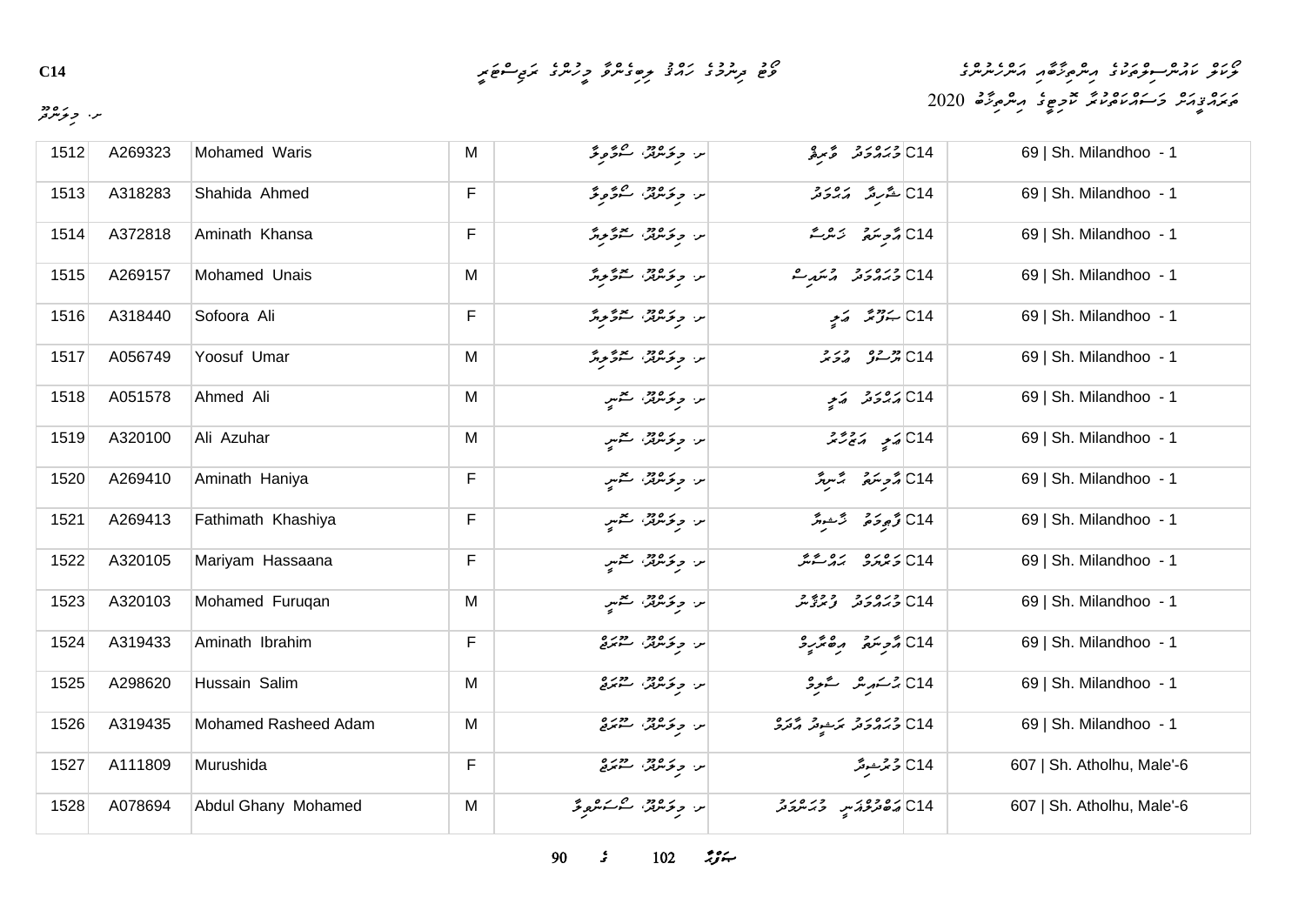*sCw7q7s5w7m< o<n9nOoAw7o< sCq;mAwBoEw7q<m; wBm;vB* م من المرة المرة المرة المرجع المرجع في المركبة 2020<br>مجم*د المريض المربوط المربع المرجع في المراجع المركبة* 

| 1529 | A325668 | Fathmath Ziyama     | F            | ىر. بەندىق سەسكىرىمۇ ئ        | C14 تۇم <sub>ۇ</sub> خۇ بېرىگە               | 69   Sh. Milandhoo - 1         |
|------|---------|---------------------|--------------|-------------------------------|----------------------------------------------|--------------------------------|
| 1530 | A307160 | Mohamed Nizam       | M            | ىر. بەنزىرى سىرسىر ئىگەنگەنگە | C14 <i>جەنگە ئىرقى بىرقۇ</i>                 | 69   Sh. Milandhoo - 1         |
| 1531 | A318925 | Naseema Ismail      | $\mathsf F$  |                               | C14 مَرَسِوءٌ مِ سُوَّمِيوْ ِ                | 69   Sh. Milandhoo - 1         |
| 1532 | A151455 | Abdul Faththah Adam | M            | ر و د وده کرده و د            | C14 كەھ <i>قرىۋى ھۇق ھۇترى</i>               | 70   Sh. Milandhoo - 2         |
| 1533 | A320760 | Abdulla Adam        | M            | ىر. جەنبەتق سىگە ئىلگەنگە     | C14 مَرْدُورْ اللّه مُرْمَرْدُ               | 70   Sh. Milandhoo - 2         |
| 1534 | A320757 | Adam Naseer Ali     | M            | ىر. ئەخرىرى سىر ئەسىر         | C14   گەتىرى - سىب - ئىم كەمچە - 19          | 70   Sh. Milandhoo - 2         |
| 1535 | A320765 | Fathimath Sinaa     | F            | ىر. بەير ھەر سىم ئىسكەنلەي ب  | C14 ۇ <sub>جو</sub> رۇ بېرىگە                | 70   Sh. Milandhoo - 2         |
| 1536 | A320761 | Mohamed Janah       | M            | الرا و د مروه ره مشکل د       | C14 دېم دې د توپگر                           | 607   Sh. Atholhu, Male'-6     |
| 1537 | A321551 | Abdulla Faiz        | M            | س وتوسين سقوقه                | C14 مَەھىراللە <i>ۋ</i> ەبى                  | 155   K. Hinmafushi - 2        |
| 1538 | A348242 | Aishath Moosa       | F            | ىر. جۇس بىر مەنتى ئۇ ئۇرغ     | C14 مۇم ھۇم قوش                              | 70   Sh. Milandhoo - 2         |
| 1539 | A269801 | Hawwa Inasha        | F            | ر و وسربر، سوځ ورځ            | C14 <i>بَدْهُدَّ</i> مِسَّرْشَ               | 607   Sh. Atholhu, Male'-6     |
| 1540 | A280413 | Ibrahim Abdulla     | M            | الرا وتحسن المقومة            | C14 م <i>وڭ مگرى</i> ھەممەللە                | 70   Sh. Milandhoo - 2         |
| 1541 | A321549 | Mohamed Amjadh      | $\mathsf{M}$ | ر و و مرود ده شوه و ده        | C14 <i>32822 مۇق</i> قر                      | 607   Sh. Atholhu, Male'-6     |
| 1542 | A096915 | Mohamed Siyam       | M            | ر و و مرود ده شوه و ده        | $5.722$ $2.22$ $2.14$                        | 555   Hulhumale', Ehenihen - 3 |
| 1543 | A284173 | Abdulla Saleem      | M            | ىر. بەيجەنلەش، سەنل           | C14 مَەھْتَراللە سَمَوِرْ                    | 70   Sh. Milandhoo - 2         |
| 1544 | A320636 | Aishath Suma        | $\mathsf F$  | ىر، جەنگەنلەر، سەنگە          | C14 مۇم شۇ مەشىر                             | 70   Sh. Milandhoo - 2         |
| 1545 | A320628 | Fathimath Inasa     | F            | ىر، جەنگەنلەر، سەنگە          | C14 ۇ <sub>جو</sub> رَمْ پەش <sup>ىم</sup> ە | 70   Sh. Milandhoo - 2         |

 $91$  **s**  $102$  *n***<sub>s</sub>**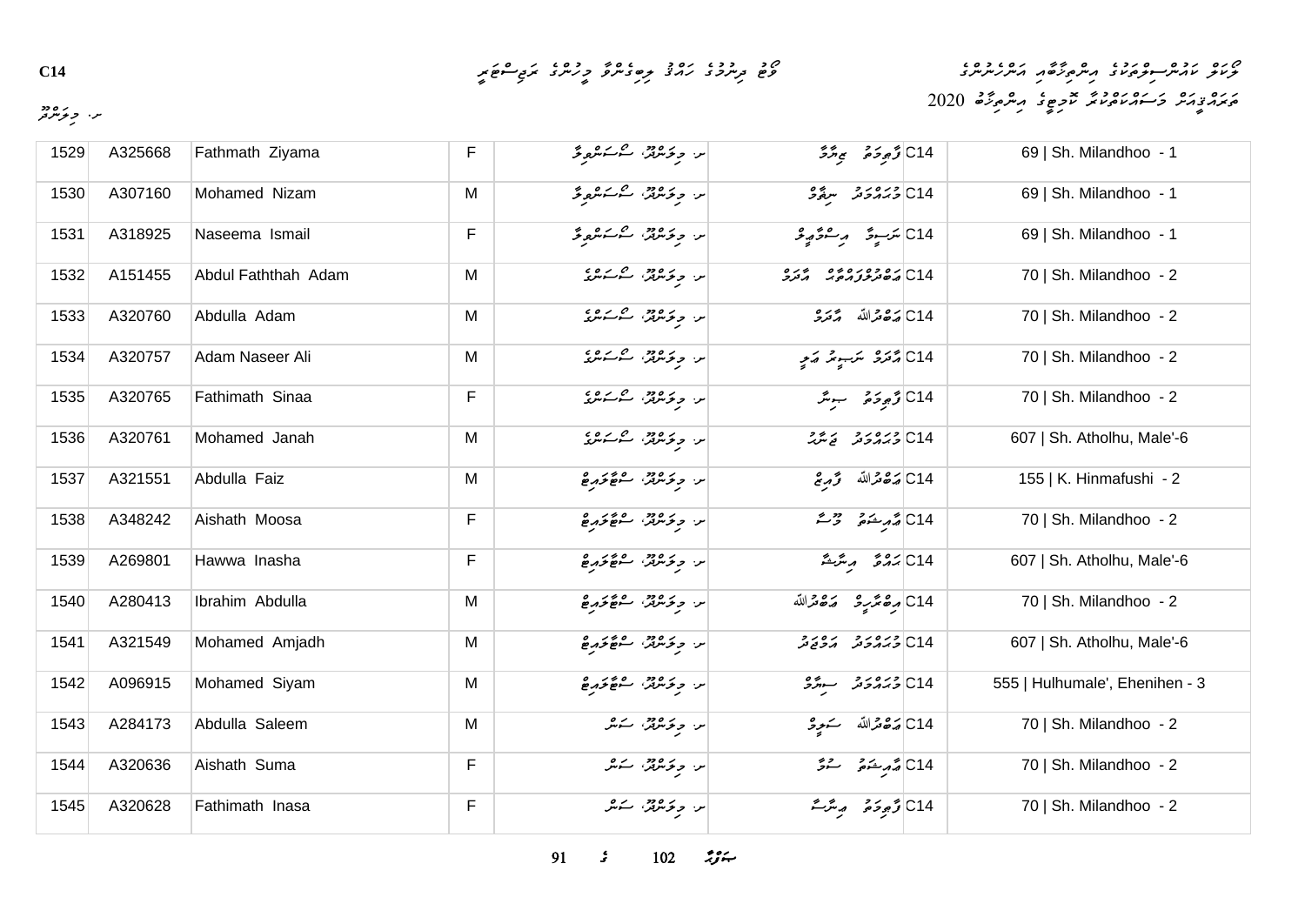*sCw7q7s5w7m< o<n9nOoAw7o< sCq;mAwBoEw7q<m; wBm;vB* م من المرة المرة المرة المرجع المرجع في المركبة 2020<br>مجم*د المريض المربوط المربع المرجع في المراجع المركبة* 

| 1546 | A360877 | Jameela Abdul Rahman  | F | ر وی گرفتن کرک              | C14 كۈچ قەرەپر <i>ىر بەلەر</i>                      | 70   Sh. Milandhoo - 2     |
|------|---------|-----------------------|---|-----------------------------|-----------------------------------------------------|----------------------------|
| 1547 | A156084 | Abdulla Jameel        | M | ر. وتوسيق سكرتوريج          | C14 مَەھتراللە     قويۇ                             | 69   Sh. Milandhoo - 1     |
| 1548 | A318262 | Adam Jameel           | M | ىر. بەندىقر، سەئىرى ئەھ     | C14 مُمَترِّدٌ ت <sub>َح</sub> وِثْرُ               | 69   Sh. Milandhoo - 1     |
| 1549 | A102803 | Ahmed Jameel          | M | ىر. بەندىقر، سەئىرى ئەھ     | C14 <i>مَدْدَوْرٌ</i> مَحَ <i>وِ</i> عْر            | 69   Sh. Milandhoo - 1     |
| 1550 | A318260 | Ali Jameel            | M | ىر. ئەخرىرى سەئىر ئەھم      | C14] ر <sub>َم</sub> حٍ کے <i>ج</i> و               | 69   Sh. Milandhoo - 1     |
| 1551 | A151629 | Fathimath Zaeema      | F | ىر. ئەخرىرى سەئىر ئەھ       | C14 تَ <i>جوحَمْ بَحَمٍ</i> حً                      | 607   Sh. Atholhu, Male'-6 |
| 1552 | A269319 | Fathimath Saaya Ahmed | F | ىر. بەندىق سەھرىمى ھ        | C14 زُ <sub>جو</sub> دَ ۾ سُنگ م <i>زد</i> ور       | 69   Sh. Milandhoo - 1     |
| 1553 | A155350 | Fathulla Jameel       | M | ىر. بەندىقر، سەئىرى ئەھ     | C14 وَحَدِّرَ اللّه     وَحِرْثَرَ                  | 607   Sh. Atholhu, Male'-6 |
| 1554 | A071046 | Habeeba Abdulla       | F | ىر. بەندىقر، سەئىرى ئەھ     |                                                     | 69   Sh. Milandhoo - 1     |
| 1555 | A011479 | Hassan Mohamed        | M | ر وتحسين كالرقابع           | C14 ټريىش د <i>جره د و</i> ر                        | 69   Sh. Milandhoo - 1     |
| 1556 | A318259 | Hussain Jameel        | M | ىر. ئەخرىرى سىركىرى         | C14 پرڪوپر <sub>قم</sub> وٍو                        | 69   Sh. Milandhoo - 1     |
| 1557 | A318258 | Ibrahim Jameel        | M | ىر. بەنزىرى سەئىرى بەھ      | C14 <sub>مر</sub> ھ <i>مگرچ</i> کے م <sub>ح</sub> و | 251   ADh. Dhangethi - 2   |
| 1558 | A155357 | Jadulla Jameel        | M | ىر. بەندىقر، سەئىرى ئەھ     |                                                     | 69   Sh. Milandhoo - 1     |
| 1559 | A318261 | Mariyam Hidhaya       | F | ىر. بەنزىرى سەئىرى بەھ      | C14 <i>5 مُدْمَرْ \$ بِ</i> مُّدَمَّر               | 69   Sh. Milandhoo - 1     |
| 1560 | A112916 | Ali Rasheed           | M | ىر، بالارتقاق سەھرىشەرلىر   | C14 کھ پر مگر میں پر مقبوط کر ا                     | 70   Sh. Milandhoo - 2     |
| 1561 | A269416 | Mohamed Shain         | M | الر. ئۇ ئوقۇر، سەئۇرىشى بول | C14ج <i>جروج بو</i> مشمر شده                        | 607   Sh. Atholhu, Male'-6 |
| 1562 | A042583 | Sadiya Mohamed        | F | ىر. بەنگەنگەر سەھرىشەر بىر  | C14 گەرى <i>گە ئەمگەن</i> د                         | 70   Sh. Milandhoo - 2     |

*92 sC 102 nNw?mS*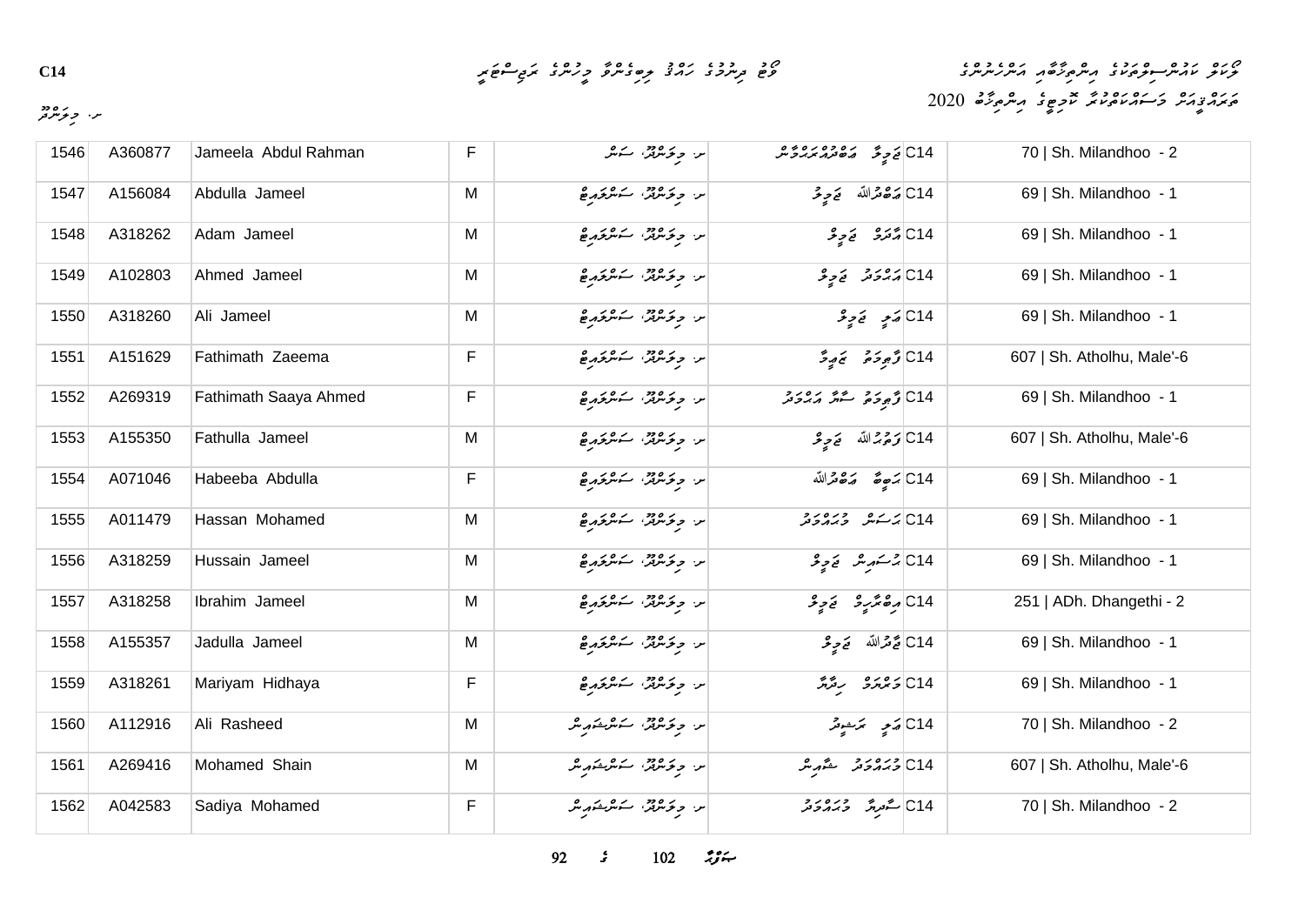*sCw7q7s5w7m< o<n9nOoAw7o< sCq;mAwBoEw7q<m; wBm;vB* م من المرة المرة المرة المرجع المرجع في المركبة 2020<br>مجم*د المريض المربوط المربع المرجع في المراجع المركبة* 

| 1563 | A320414 | Abdulla Nabeel        | M | المزا و و مرير الشريع مرد الم                  | C14 مَەقراللە سَەقِ                                  | 607   Sh. Atholhu, Male'-6 |
|------|---------|-----------------------|---|------------------------------------------------|------------------------------------------------------|----------------------------|
| 1564 | A155288 | Ahmed Riushad         | M | ىر. جۇ ئوق سىس ئەركى                           | C14 <i>م. دو د بر م</i> شور                          | 69   Sh. Milandhoo - 1     |
| 1565 | A320418 | Aishath Suneetha      | F | ىر. جۇ ئوق سىس ئەركى                           | C14 مەم ئىقتىمە سىقىسى <i>گە</i>                     | 69   Sh. Milandhoo - 1     |
| 1566 | A320426 | Ali Ibrahim           | M | ىر. جۇ ئوق سىس ئەركى                           | C14 <i>مَج م</i> ِ صَمَّرِ وَ                        | 69   Sh. Milandhoo - 1     |
| 1567 | A320411 | Fathimath Nakhuma     | F | ىر. جۇ ئولۇق سۇسۇرىم كى                        | C14 <i>وَّجِ دَمَّةَ</i> سَر <i>َدْ</i> دَّ          | 69   Sh. Milandhoo - 1     |
| 1568 | A051005 | Haseeba Ibrahim       | F | ىر. جەنبەرى سىر ئەرجى ھ                        | C14 بَرَسِ <sub>وَ</sub> هُ م <i>ِهْ بَدْرٍ دُ</i>   | 69   Sh. Milandhoo - 1     |
| 1569 | A274418 | Hussain Sami          | M | ىر. جۇ ئوق سىس ئەركى                           | C14 بڑے پر شہ سے مح                                  | 69   Sh. Milandhoo - 1     |
| 1570 | A051006 | Ibrahim Rasheed Moosa | M | ىر. جۇ ئوق سىس ئەركى                           | C14 مەھەرىرى ئىر شوما ق <sup>ىم</sup>                | 69   Sh. Milandhoo - 1     |
| 1571 | A122709 | Mohamed Rasheed       | M | ىر. دۇس ئىس ئەرمى                              | C14  <i>وټرو څو</i> ترخينو                           | 69   Sh. Milandhoo - 1     |
| 1572 | A269282 | Ahmed Saajiu          | M | س و وسربر، سوپروی                              | C14 كەبرى قىر سىگە يەرگە                             | 607   Sh. Atholhu, Male'-6 |
| 1573 | A319454 | Aishath Rashidha      | F | بن و و ده ده ده ده د                           | C14 مُدِيشَة مُحْسَنة مُدَّ                          | 70   Sh. Milandhoo - 2     |
| 1574 | A319450 | Ali Sobah             | M | س و و ده ده ده ده                              | C14 <i>جَرْمٍ جَهُنَّ</i>                            | 607   Sh. Atholhu, Male'-6 |
| 1575 | A319444 | Aminath Hassan        | F | ىر، جەنبەتلەر 2009.<br>س جەنبەتلەر             | C14 مَ <sub>ح</sub> رِ مَرَ <sub>مَ</sub> سَرَ مَشَر | 70   Sh. Milandhoo - 2     |
| 1576 | A153016 | Fathimath Saruwaree   | F | ىر. ئەخرىرى ئەسەمدەرى<br>مەن ئەخرىرى           | C14 ۇ <sub>جو</sub> رَة <sub>ُ</sub> سَىرْدَىرِ      | 296   Th. Hirilandhoo - 1  |
| 1577 | A319445 | Hassan Zareer         | M | ىر. ئەخرىكى ئەسەمدەرى<br>مەن ئەخرىكى ئىسىمدەرى | C14 ئەستەنلەر ئىم <i>م</i> ويتى                      | 70   Sh. Milandhoo - 2     |
| 1578 | A155285 | Hussain Sobah         | M | بن و و وه و وه و و                             | C14 بر <i>شهر شهر بنده ب</i> ر                       | 607   Sh. Atholhu, Male'-6 |
| 1579 | A156085 | Mohamed Misbah        | M | س و وسربر، دوه ده.<br>س و وسربر، سه دوه د      | C14 درەرو مەھد                                       | 70   Sh. Milandhoo - 2     |

*93 sC 102 nNw?mS*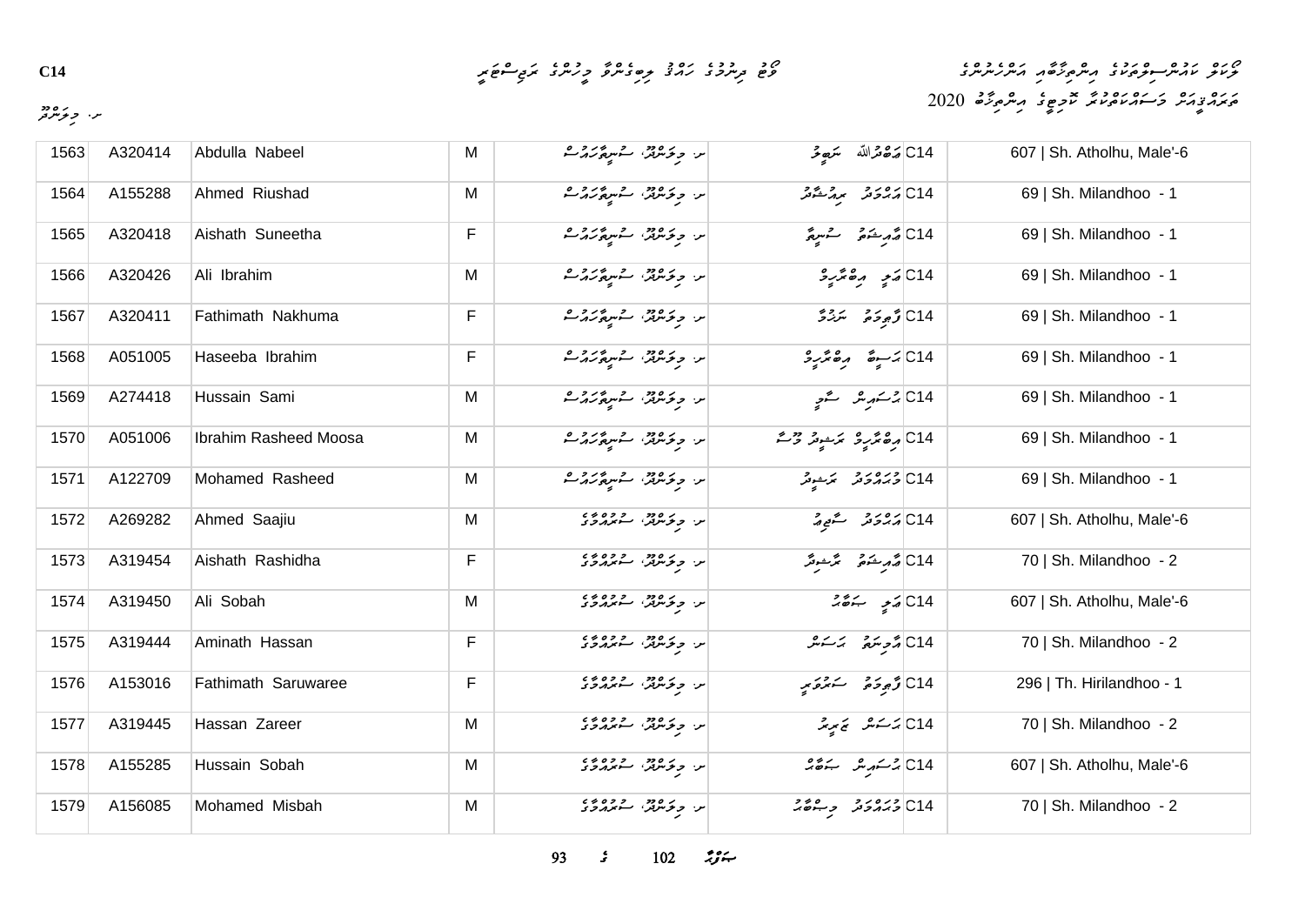*sCw7q7s5w7m< o<n9nOoAw7o< sCq;mAwBoEw7q<m; wBm;vB* م من المرة المرة المرة المرجع المرجع في المركبة 2020<br>مجم*د المريض المربوط المربع المرجع في المراجع المركبة* 

| 1580 | A358992 | Mohamed Shabeen        | M | ر و وهري سوروده و د                | C14 <i>3222 مىنەھ</i> ر                                      | 70   Sh. Milandhoo - 2     |
|------|---------|------------------------|---|------------------------------------|--------------------------------------------------------------|----------------------------|
| 1581 | A153013 | Ziyadha Abdulla        | F | س و وسربو.<br>س و وسربو، سه در و د | C14 سِرتَرْتَدَ    مَرْكَ قَدْاللّه                          | 70   Sh. Milandhoo - 2     |
| 1582 | A320047 | Abdulla Mohamed        | M | ىر بەللەر 22 كەن                   | C14 مَەھْتَراللە ئەمەم ئ                                     | 69   Sh. Milandhoo - 1     |
| 1583 | A269657 | Ahmed Haaish           | M | ىر بەللەر ئەرگە                    | C14 كەندى قىم شەھ                                            | 69   Sh. Milandhoo - 1     |
| 1584 | A320059 | Ali Humaidh            | M | ىن ئەنھەسى ئەرەپ كەر               | C14 كەي ئەقەبەتر                                             | 69   Sh. Milandhoo - 1     |
| 1585 | A320054 | Fathimath Saeedha      | F | ىر، ئەنەھەر ئەھمىسى                | C14 رَّ <sub>ج</sub> وحَ <sup>م</sup> َ سَمَ <i>دٍ مَدَّ</i> | 69   Sh. Milandhoo - 1     |
| 1586 | A320052 | Hassan Fayaz           | M | ىر، ئەخرىرى، سەھەسىرى              | C14 ئەسەئەشەھەتى ئەرگەنىي                                    | 69   Sh. Milandhoo - 1     |
| 1587 | A269646 | Mariyam Athika         | F | ىر بەللەر 22 كەن                   | C14 كەبىر <i>مىشى ئى</i> ر                                   | 69   Sh. Milandhoo - 1     |
| 1588 | A320057 | Mohamed Jailam         | M | ىن ئەنھەسى ئەرەپ كەر               | C14 <i>وُبَهُ وَمَدْ</i> مَح <i>مِ وَمَ</i>                  | 69   Sh. Milandhoo - 1     |
| 1589 | A052833 | Mohamed Shavin         | M | بر وتوسري روه وه                   | C14 <i>ۋېزودى ئىق</i> وش                                     | 69   Sh. Milandhoo - 1     |
| 1590 | A105215 | Abdul Hakeem Ahmed     | M | در و ده در دره د                   | C14 كەھىرى بەر مەدەر                                         | 69   Sh. Milandhoo - 1     |
| 1591 | A269297 | Ahmed Janaah           | M |                                    | C14 كەبر <sub>ى</sub> كەنى ئىگەنىڭ 2014                      | 69   Sh. Milandhoo - 1     |
| 1592 | A358993 | Aminath Nadhahaa       | F |                                    | C14 مُرْحِسَة مَسَرَّرَبَّہُ                                 | 69   Sh. Milandhoo - 1     |
| 1593 | A319467 | Mohamed Najaah         | M | در و ده در دره د                   | C14 <i>جەممى تەرىخ</i>                                       | 607   Sh. Atholhu, Male'-6 |
| 1594 | A151445 | Abdul Khaleel Mohamed  | M | بن و وسرفر، نوع برووی              | C14 كەھەترى <i>دىنەدەر د</i>                                 | 69   Sh. Milandhoo - 1     |
| 1595 | A155355 | Abdul Muhallil Mohamed | M | ر و وسرفر المعجم و مرکز            | C14 مەھ <i>مەدە جەرە جەم</i> ەم د                            | 69   Sh. Milandhoo - 1     |
| 1596 | A269389 | Aminath Rauha Rasheed  | F | ر و وسربر، نوع مروری               | C14 مُرحِسَمَةً مَمَمَّدٌ مَنْ مِنْ مِنْ                     | 607   Sh. Atholhu, Male'-6 |

*94 sC 102 nNw?mS*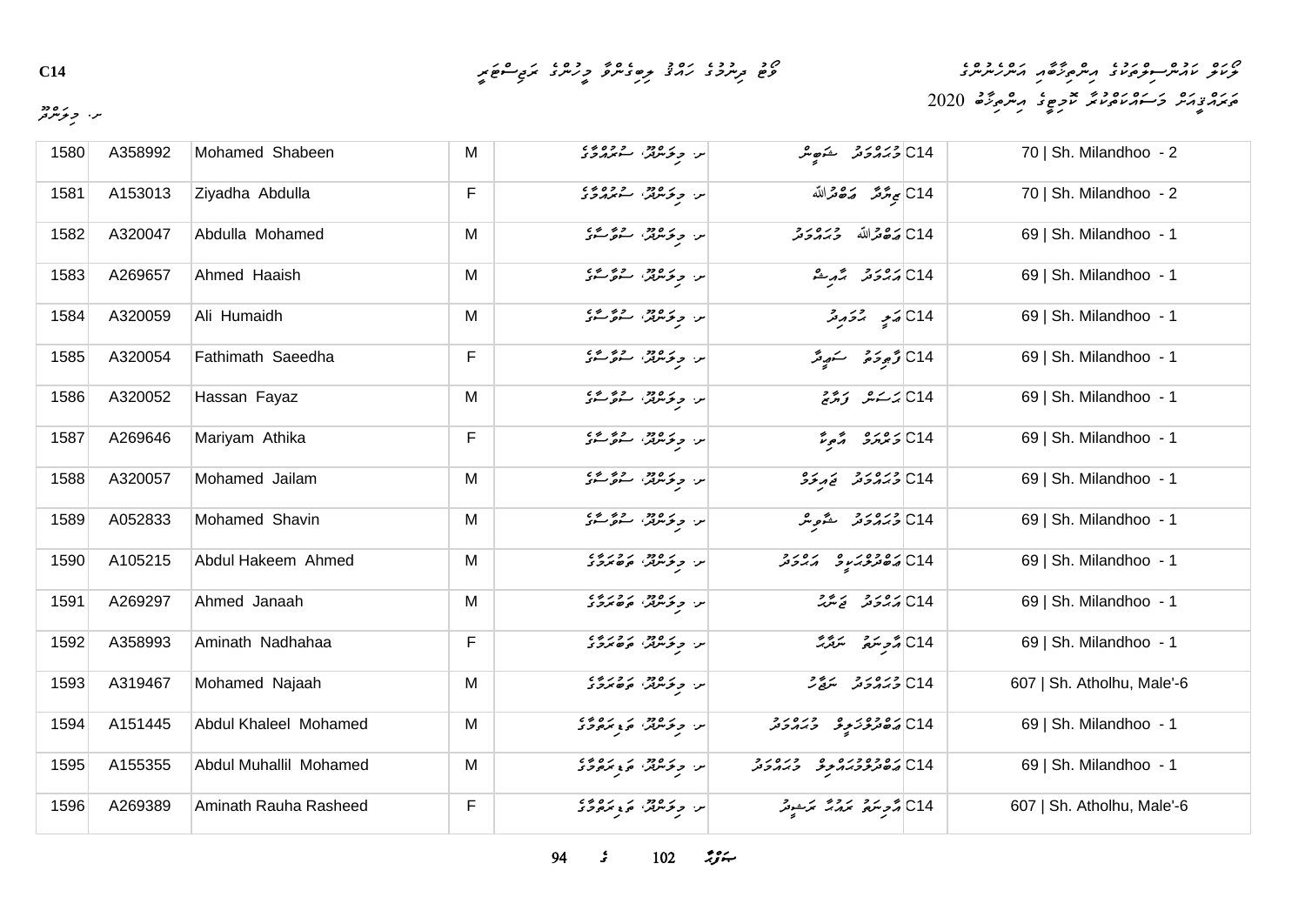*sCw7q7s5w7m< o<n9nOoAw7o< sCq;mAwBoEw7q<m; wBm;vB 2020<sup>, م</sup>وسوق المسجد التحقيق وسرمونية والم*جمع المسجد المسجد المسجد المسجد المسجد المسجد المسجد المسجد المسجد ال

| 1597 | A330419 | Faheema Mohamed         | $\mathsf F$ | بن و وسرفر، نوع مرورو د                          | C14 تۇرپى ئەممىقىلىر                          | 69   Sh. Milandhoo - 1     |
|------|---------|-------------------------|-------------|--------------------------------------------------|-----------------------------------------------|----------------------------|
| 1598 | A269388 | Fathimath Rukha Rasheed | F           | ر و و مرد و ده و د                               | C14 <i>وَّجِ وَحَمَّ مَ</i> نْزَ مَرَسُوِثْرَ | 69   Sh. Milandhoo - 1     |
| 1599 | A305997 | Hanima Mohamed          | $\mathsf F$ | ر و ده دو.<br>د و د سربل کا با برد و د           | C14 رَّسِعَ حَمَدُومَر                        | 69   Sh. Milandhoo - 1     |
| 1600 | A050616 | Mohamed Rasheed         | M           | برا و وسرفرا او داده داده داد                    | C14 <i>وُبَرُوْدَ تَرَ</i> حُومُرُ            | 69   Sh. Milandhoo - 1     |
| 1601 | A319124 | Aminath Raziyya         | F           | ر وتر وده کم موجود د                             | C14 مَّ حِسَمَةً سَمَسُومَّةً                 | 69   Sh. Milandhoo - 1     |
| 1602 | A263429 | As'adhu Ismail          | M           | ىر: ئۆتىرلىر: ئەمرەپ ئە                          | C14 كەسىھەتىر بەيدىنى ئەرىپى                  | 607   Sh. Atholhu, Male'-6 |
| 1603 | A263427 | Fathimath Nazhath       | F           | ىر: ئەقەتلەر: ئەمرەتگە                           | C14 ژ <sub>ېم</sub> وکړې سرچ <i>ده</i>        | 607   Sh. Atholhu, Male'-6 |
| 1604 | A319126 | Mohamed Shifau          | M           | ىر: ئەقەتلەر: ئەمرەتگە                           | C14 <i>جەمگەنى</i> سى <i>رگە</i>              | 69   Sh. Milandhoo - 1     |
| 1605 | A062572 | Shameema Ahmed          | $\mathsf F$ | ر وتر وده کم موجود د                             | C14 ختويۇ كەندى قىر                           | 69   Sh. Milandhoo - 1     |
| 1606 | A320846 | Adam Shareef            | M           | ر و وسربر و و و و و                              | C14 مُرْمَرْد شَمَعِيقْ                       | 70   Sh. Milandhoo - 2     |
| 1607 | A320744 | Ismail Hassan           | M           | ر د ده ده ده ده د د                              | C14 <sub>مو</sub> ستر <i>ۇرى بەستى</i> ر      | 70   Sh. Milandhoo - 2     |
| 1608 | A320837 | Latheefa Abdulla        | F           | در و ده.<br>در و توسربر، و <i>ه بر</i> ی د       | C14 كَرْجِوتْر   مَرْكَ مَدَاللّه             | 70   Sh. Milandhoo - 2     |
| 1609 | A371299 | Siththi                 | F           | د و ترمرور و ۵۶۵<br>د و ترمرور، و ۱۵۶۵ و         | C14 سبرمبر                                    | 70   Sh. Milandhoo - 2     |
| 1610 | A023621 | Ahmed Adam              | M           | ىر. ئەنھەتلەر بەلەيدى<br>ئەن ئەنھەتلەر ئەنھەتلەر | C14 كەبر <i>ۇنى مەندۇ</i>                     | 70   Sh. Milandhoo - 2     |
| 1611 | A149921 | Aminath Saeeda          | $\mathsf F$ | ر وتوسط ودوء                                     | C14 مَرْحِ سَوَ سَنَ سَرِ مِرَّ               | 70   Sh. Milandhoo - 2     |
| 1612 | A269233 | Fathmath Salinee        | F           | در او دو بدود و                                  | C14 ر <sub>گ</sub> و5ۇ شوپر                   | 70   Sh. Milandhoo - 2     |
| 1613 | A319420 | Gasim Ali               | M           | ىر. ئەنگەرى ئەھ بەدە ئ                           | C14 ٿ <sup>ج</sup> –رف <i>ت</i> – پير         | 70   Sh. Milandhoo - 2     |

بر، <sub>ح</sub>ر توسر <sub>م</sub>

*95 sC 102 nNw?mS*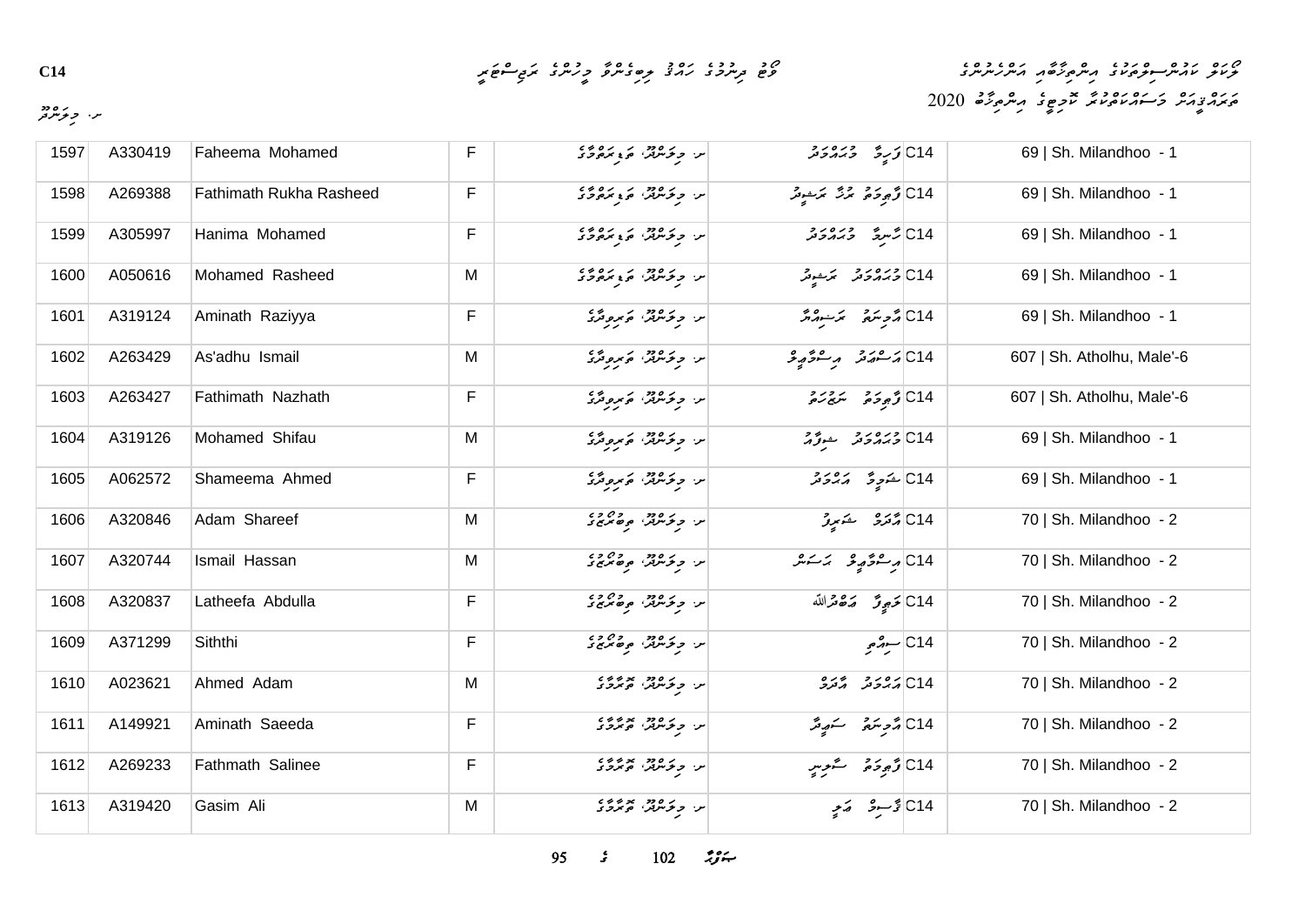*sCw7q7s5w7m< o<n9nOoAw7o< sCq;mAwBoEw7q<m; wBm;vB* م من المرة المرة المرة المرجع المرجع في المركبة 2020<br>مجم*د المريض المربوط المربع المرجع في المراجع المركبة* 

| ر ه دد<br>ىر، بەلومىزىر |
|-------------------------|
|-------------------------|

| 1614 | A319419 | Habeeba Ali         | $\mathsf F$ | ىر. ئەترىكى ئەلەي       | C14 <i>أَبَيْرِةُ <sub>م</sub>ُ</i> جِ      | 70   Sh. Milandhoo - 2     |
|------|---------|---------------------|-------------|-------------------------|---------------------------------------------|----------------------------|
| 1615 | A319421 | Hassan Azumee       | M           | س پر حوش پر دره د       | C14 ئەسەمىشە <b>م</b> ەيھى ج                | 70   Sh. Milandhoo - 2     |
| 1616 | A269234 | Mariyam Layaal      | $\mathsf F$ | بر و و سور بروده        | C14 كەبەر ئەمگە                             | 70   Sh. Milandhoo - 2     |
| 1617 | A304988 | Ahmed Khaleel       | M           | ىر. ئۇ ئوقۇر، ئۇمرا بار | C14 كەندى تىمبى                             | 70   Sh. Milandhoo - 2     |
| 1618 | A318465 | Aminath Saba        | F           | ىر. بەي ئەرەم بەر بەر   | C14 مُرْحِسَمُ جَمَّةَ                      | 70   Sh. Milandhoo - 2     |
| 1619 | A306140 | Abdulla Faris       | M           | ىر. بەنەش ھەر ئىھار     | C14 مَەھْتَراللە     تَرْمَرْ ـ ْ           | 607   Sh. Atholhu, Male'-6 |
| 1620 | A081913 | Ameena Hassan       | F           | ىر. ئەقەس ھەر شھەتى     | C14 كەچ ئىر بەسەنل <i>ى</i> ر               | 69   Sh. Milandhoo - 1     |
| 1621 | A320177 | Hawwa Nasha         | $\mathsf F$ | ىر. بەلبەر ئەدىھەتى     | C14 كَ <i>مُرْمَّى مَرْ</i> حَدَّ           | 69   Sh. Milandhoo - 1     |
| 1622 | A081914 | Khalid Abdulla      | M           | ىر. ئەخسىر، ھەشھەق      | C14 تَرْمِيْتْرَ صَ <b>صْرَ</b> اللَّه      | 69   Sh. Milandhoo - 1     |
| 1623 | A320102 | Fathimath Ali       | $\mathsf F$ | ىر. جەنگەنگە ئەتەتكەت   | C14 و <i>گيوخي ه</i> َ په                   | 69   Sh. Milandhoo - 1     |
| 1624 | A260812 | Ahmed Saleem Yoosuf | M           | ىر. جۇشۇق مەيدۇكى       | C14 كەبۇر قىر مەمرىكى مەسىر <i>ۇ</i>        | 69   Sh. Milandhoo - 1     |
| 1625 | A319556 | Fathimath Yoosuf    | F           | ىر. ئەقەشى ئەسردى       | C14 ۇ <sub>جو</sub> رَمْ م <sup>و</sup> ستۇ | 69   Sh. Milandhoo - 1     |
| 1626 | A011727 | Abdulla Mohamed     | M           | بر وترتريش ووه          | C14 مَەھْتَراللە <i>مەم</i> خىر             | 69   Sh. Milandhoo - 1     |
| 1627 | A319316 | Ahmed Aasim         | M           | ىن ئەترىكى ئەلىمى       | C14 <i>مَدْدَوْرْ مُ</i> ْسِوْ              | 69   Sh. Milandhoo - 1     |
| 1628 | A286610 | Aishath Salma       | $\mathsf F$ | ىن ئەترىكى ئەدە         | C14 مەمەشقى سىۋۇ                            | 69   Sh. Milandhoo - 1     |
| 1629 | A319317 | Ali Yamin           | M           | ىر. ئەترىشى ئەدە        | C14] رَمِ گ <sub>ُ</sub> وِيْر              | 69   Sh. Milandhoo - 1     |
| 1630 | A318265 | Aminath Adam        | F           | ىر. ئەنگەشى ئەۋى        | C14 مُتَّحِسَمُ مُتَمَرَّدُ                 | 69   Sh. Milandhoo - 1     |

 $96$  *s*  $102$  *n***<sub>3</sub>** *n*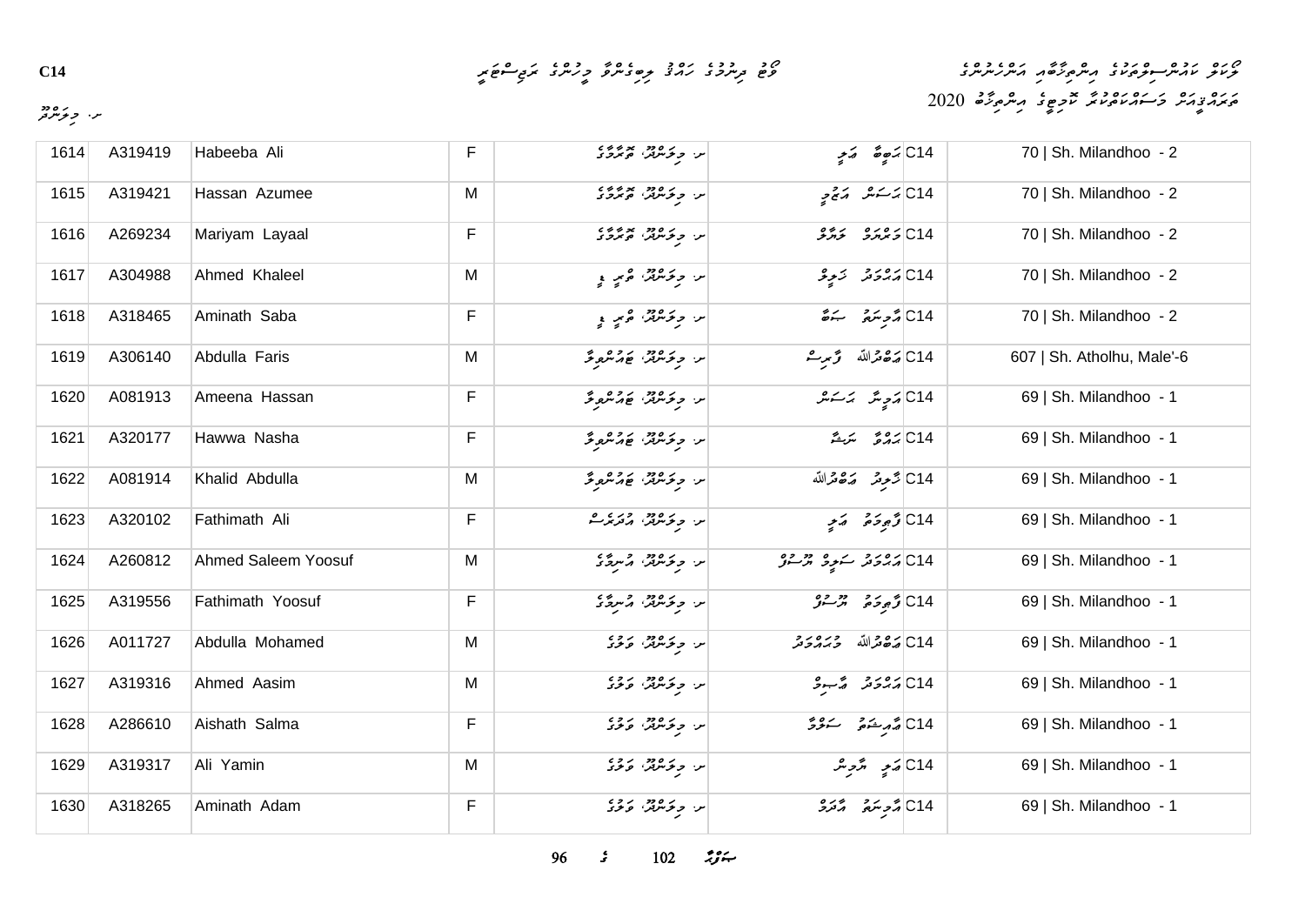*sCw7q7s5w7m< o<n9nOoAw7o< sCq;mAwBoEw7q<m; wBm;vB* م من المرة المرة المرة المرجع المرجع في المركبة 2020<br>مجم*د المريض المربوط المربع المرجع في المراجع المركبة* 

| 1631 | A141714 | Hussain Haleem        | M           | من تر تر وړي کروي        | C14 پرستمبر تر پر ترچ                       | 69   Sh. Milandhoo - 1     |
|------|---------|-----------------------|-------------|--------------------------|---------------------------------------------|----------------------------|
| 1632 | A269176 | Ibrahim Saneeh        | M           | ىر. بەنزىكىلى، ئەبەر     | C14 م <i>وڭ ئۇر</i> بۇ سەمب <i>ەت</i>       | 323   GA. Vilin'gili - 1   |
| 1633 | A319313 | Mariyam Sazuna        | $\mathsf F$ | ر وتوسيق دوه             | C14 كەندىر ئەسىئەتىر                        | 69   Sh. Milandhoo - 1     |
| 1634 | A269174 | Mohamed Hishaan       | M           | ر وترمین دوه             | C14 <i>\$222 برخى</i> تر                    | 69   Sh. Milandhoo - 1     |
| 1635 | A155367 | Mohamed Yasir         | M           | یں بے ترکیٹری کے بڑی     | C14 <i>32828 مركسين</i> گر                  | 69   Sh. Milandhoo - 1     |
| 1636 | A269687 | Adam Nazih            | M           | ىر. بەنزىرى ئەستەر ئەھ   | C14 مُرْمَرْد مُسْرِرْ -                    | 607   Sh. Atholhu, Male'-6 |
| 1637 | A321179 | Ahmed Alim            | M           | ىر. جەنگىرى ئەسترىكىدىك  | C14 <i>مَدْدَوْرْ مُ</i> ْحِرْ              | 70   Sh. Milandhoo - 2     |
| 1638 | A321333 | Ali Moosa             | M           | الرا وتحسن وسيرتمنده     | C14 کی تیج شگ                               | 70   Sh. Milandhoo - 2     |
| 1639 | A151463 | Fathimath Samrath     | F           | س تر تر وده علم عرض ده م | C14 ز <sub>ىم</sub> ورى <sub>م</sub> سەدىمە | 70   Sh. Milandhoo - 2     |
| 1640 | A321181 | Hassan Salim          | M           | ىن جەنگەنى ئەسپرىمىگە    | C14   پرسترس سگ <sub>ی</sub> وی             | 607   Sh. Atholhu, Male'-6 |
| 1641 | A321334 | Hawwa Yoosuf          | F           | ىر. بەنزىرى ئەستەر ئەھ   | C14 بَرْدْءٌ بِرْ- <i>وَ</i>                | 70   Sh. Milandhoo - 2     |
| 1642 | A321182 | Hussain Nazwaan       | M           | الرا وتحسن وسيرتمنده     | C14 بر سەر شەھ ئىش                          | 607   Sh. Atholhu, Male'-6 |
| 1643 | A321178 | Mohamed Ali           | M           |                          | C14 <i>وُبَدُودَوْ مَ</i> حٍ                | 70   Sh. Milandhoo - 2     |
| 1644 | A023889 | Abdul Latheef Mohamed | M           | ىر. جەنگەنگە، ئاپ        | C14 كەھىرم جومۇ ھەممىدى                     | 70   Sh. Milandhoo - 2     |
| 1645 | A269574 | Aishath Lizy          | F           | الرا و تورودا الحرب      | C14 مُرمِشَمُ مِي                           | 70   Sh. Milandhoo - 2     |
| 1646 | A320898 | Zuhura Abdul Rahman   | F           | اللا ويحامده وكالر       | C14 يوجو بره ده بره ده و                    | 70   Sh. Milandhoo - 2     |
| 1647 | A284959 | Aminath Shifana       | F           | ىر، بەي ئەرىپى ئاسرىس    | C14 مٌرجِسَمُ مُصِرَّسٌ                     | 69   Sh. Milandhoo - 1     |

*97 sC 102 nNw?mS*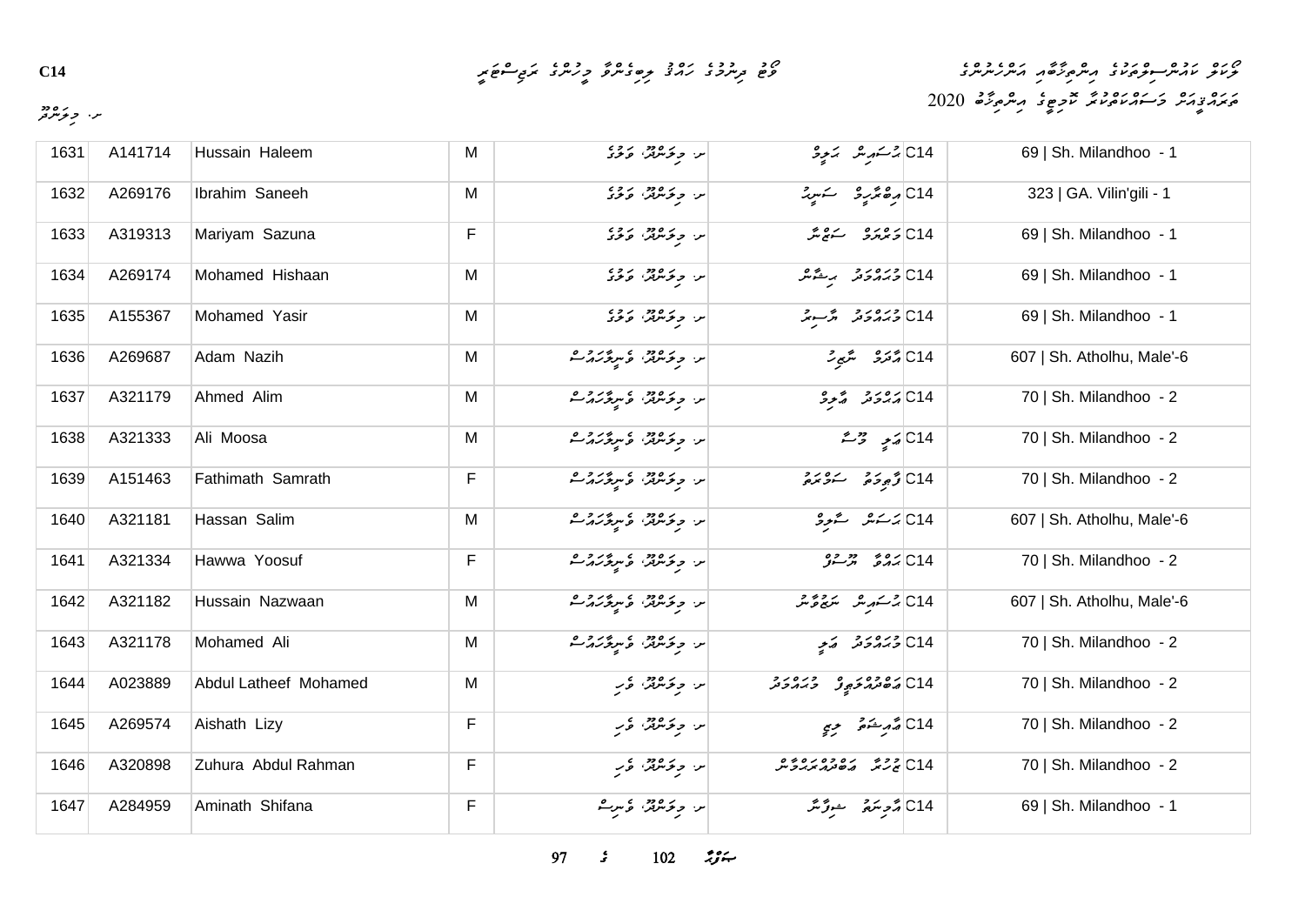*sCw7q7s5w7m< o<n9nOoAw7o< sCq;mAwBoEw7q<m; wBm;vB* م من المرة المرة المرة المرجع المرجع في المركبة 2020<br>مجم*د المريض المربوط المربع المرجع في المراجع المركبة* 

| 1648 | A066374 | Mohamed Wisam        | M            | ىر. بەيھەتكە، ئۇسرىس                                                                               | C14 <i>5223 وسگ</i> و                                        | 69   Sh. Milandhoo - 1     |
|------|---------|----------------------|--------------|----------------------------------------------------------------------------------------------------|--------------------------------------------------------------|----------------------------|
| 1649 | A320942 | Ahmed Khaththab      | M            | یں ویکروڑ، ویکر کے ع                                                                               | $6502$ $222$ $\sim$ $014$                                    | 69   Sh. Milandhoo - 1     |
| 1650 | A320940 | Aminath Shaheedha    | F            | أأرا وتحارقني ويترسى                                                                               | C14 مَرْحِبَتَهُمْ مَسَنَّبِيَّتَهُ                          | 67   Sh. Funadhoo - 1      |
| 1651 | A320941 | Fathimath Firudhaus  | $\mathsf{F}$ | ىر. بەنۇشۇش بەيترىسى                                                                               | C14 ۇ <sub>جو</sub> چۇ ب <sub>و</sub> يرىزى <sub>د</sub> ىشە | 69   Sh. Milandhoo - 1     |
| 1652 | A269590 | Hussain Najah        | M            | من تر تر مرکز می شود.<br>  من الراح تر تر مرکز می                                                  | C14 يُرْسَمَ مِنْ مَدَّةٍ بِرْ                               | 607   Sh. Atholhu, Male'-6 |
| 1653 | A320943 | Ibrahim Irufan       | M            | یں ونخس و سرگروی                                                                                   | C14مەھ ئۇر بۇ مەمۇمىتىس                                      | 69   Sh. Milandhoo - 1     |
| 1654 | A320333 | Khadheeja Hussain    | $\mathsf{F}$ | ر. وتركيز، ويترسن                                                                                  | C14] تزميرتج = جر شر شر                                      | 69   Sh. Milandhoo - 1     |
| 1655 | A056189 | Mohamed Ali          | M            | ىر. بەنزىكرى، بەيترىسى                                                                             | C14 <i>جەنەدى مۇ</i> ر                                       | 69   Sh. Milandhoo - 1     |
| 1656 | A039174 | Abdulla Latheef      | M            | ىر. بەنزىكەن، بەنزىكەش                                                                             | C14 مَەھْتَراللە ك <sub>ەت</sub> وتْر                        | 70   Sh. Milandhoo - 2     |
| 1657 | A269395 | Aminath Maleeha      | F            | أيرا وقرمرهن وقرارهم                                                                               | C14 مَّ <i>جِسَمَ</i> حَمِيدً                                | 70   Sh. Milandhoo - 2     |
| 1658 | A155364 | Aminath Nazmeena     | F            | این وی گرفتن و ویگر                                                                                | C14 مَّ حِسَمَة مَسَّمَّ حِسَّ                               | 70   Sh. Milandhoo - 2     |
| 1659 | A152110 | Mariyam Thahumeena   | $\mathsf{F}$ | این وی گرفتن و ویگر                                                                                | C14 ك <i>ر بروتر مرد ب</i> ر                                 | 70   Sh. Milandhoo - 2     |
| 1660 | A112617 | Mohamed Abdul Rahman | M            | الرا وقرمريش وويثر                                                                                 | C14 درورد ره ده دره ده د                                     | 70   Sh. Milandhoo - 2     |
| 1661 | A333301 | Ali Shagufy          | M            | ىر. بەنگەنگە، بەنگەچ سىمىسكەش                                                                      | C14 <i>ڇَڇِ حَوَّمٍ</i>                                      | 607   Sh. Atholhu, Male'-6 |
| 1662 | A155262 | Aminath Ismail       | $\mathsf{F}$ | ىر. بەنزىتىر، بەنزوگىيەسكىر                                                                        | C14 مَّ <i>جِينَهُ بِهِ حُوَّمٍ فَ</i>                       | 69   Sh. Milandhoo - 1     |
| 1663 | A100040 | Fauziyya Mukhuthar   | $\mathsf{F}$ | من تر تر عربش تر تحر سكر سكر مثل السكر السكر السكر السكر السكر السكر السكر السكر السكر السكر السكر | C14 زَمَّ عِهْدٌ حَرْمُوَمَّد                                | 69   Sh. Milandhoo - 1     |
| 1664 | A333303 | Hawwa Mubarika       | $\mathsf F$  | ىن برىگەنى بوڭرىشىكىش                                                                              | C14 بَرْدَةُ حَقَّىبِيَّةَ                                   | 59   Sh. Foakaidhoo - 1    |

*98 sC 102 nNw?mS*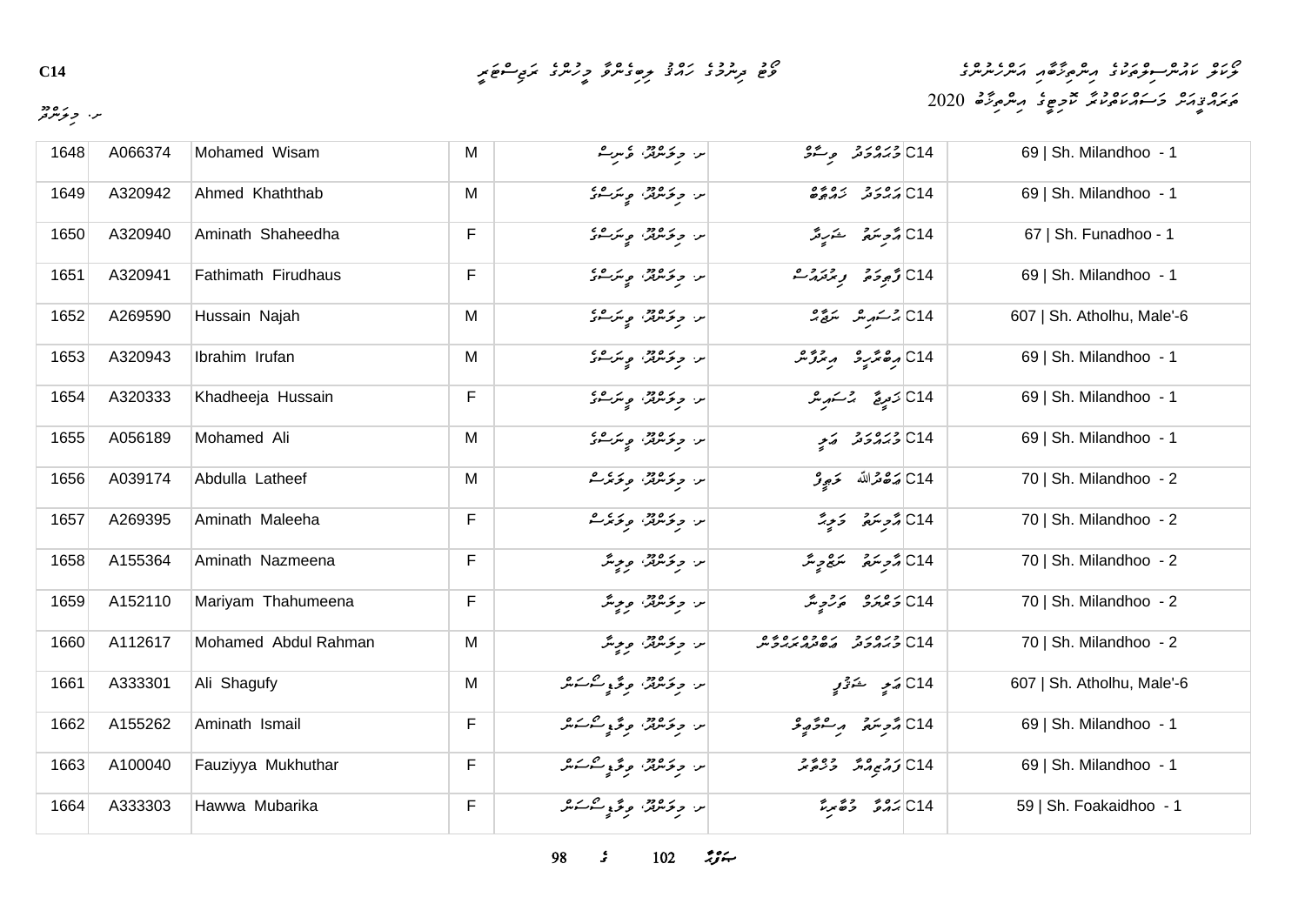*sCw7q7s5w7m< o<n9nOoAw7o< sCq;mAwBoEw7q<m; wBm;vB*  $2020$  *مُحَمَّدَةٍ مَثَرَّ حَسَوْمَ مُحَمَّدٍ مُحَمَّدٍ فَقَ* 

70 | Sh. Milandhoo - 2

70 | Sh. Milandhoo - 2

607 | Sh. Atholhu, Male'-6

70 | Sh. Milandhoo - 2

70 | Sh. Milandhoo - 2

70 | Sh. Milandhoo - 2

| ىر. جەنزىيرى <sub>م</sub> |         |                   |              |                         |                                    |
|---------------------------|---------|-------------------|--------------|-------------------------|------------------------------------|
| 1665                      | A155666 | Aishath Hussain   | F            | من تر تو شرقتر، المحرقي | C14 مۇم شەھ ب <sub>ى</sub> شەمبەشر |
| 1666                      | A269450 | Ali Fauzaan       | M            | ىر. جەنگەنلى، جەنجى     | C14 <i>جَجِدٍ وَجَهَّةٌ</i>        |
| 1667                      | A269449 | Fathimath Leena   | F            | ىر، ئۆتۈرگە، ئۆقى       | C14 وَج <i>وحَ</i> هِم مِسَّر      |
| 1668                      | A112703 | Ibrahim Firag     | М            | ىر، جەنگەنىڭ، جەنجىقى   | C14 مەھەمگەيە ئەسىمىتى 3.          |
| 1669                      | A260654 | Abdul Ghanee Ali  | M            | ىر. جۇشقى، جۇش          | C14 كەھىر <i>3 كىرى</i> كەر        |
| 1670                      | A269766 | Aishath Isma      | F            | ىر. بەيھەتلەر بەرگەش    | C14 مەم يىسىم قىم يىلىدۇ           |
| 1671                      | A326992 | Ameena Jaufar     | F            | ىر. جەنگەنلىقى جەنگەشكە | C14 مَرِيمٌ يَمْ وَرَبْر           |
| 1672                      | A330925 | Fathimath Karisma | F            | ىر. جۇشقۇ، جۇش          | C14 ۇ <sub>ج</sub> وڭ ئىمرىشۇ      |
| 1673                      | A044526 | Ali Moosa         | M            | ىر. جەنگەنگە، جەنگە     | C14 کمتو تی شگ                     |
| 1674                      | A269762 | Mariyam Azma      | $\mathsf{F}$ | ىر. جەنگەنگە، جەنگە     | C14 كەبىر بىر يەرىخ                |
| 1675                      | A010718 | Mohamed Moosa     | M            | ىر. جەنگەنگە، جەنگە     | C14 دېم دي حقيقة                   |
| 1676                      | A147392 | Mohamed Asim      | M            | ىر. جەنگەنلى جەنگە      | C14 <i>جەنگە جۇسى</i> ر            |
| 1677                      | A244208 | Vidhna Mohamed    | F            | ىر: ئەنزىتىرى ئەسىرى    | C14 <sub>ج</sub> وټر څرمه د د      |
|                           |         |                   |              |                         |                                    |

| 1671 | A326992 | Ameena Jaufar       | F | ىر. بەنزىكەن، بەنزىك     | C14 كەچ <sup>ىگ</sup> جۇمۇتمە           | 70   Sh. Milandhoo - 2     |
|------|---------|---------------------|---|--------------------------|-----------------------------------------|----------------------------|
| 1672 | A330925 | Fathimath Karisma   | F | مرا جۇ ئوگە ئە ئۇ ئە     | C14 تۇ <sub>جۇ</sub> ر ئىم ئىسىۋ        | 607   Sh. Atholhu, Male'-6 |
| 1673 | A044526 | Ali Moosa           | M | ىر. بەنزىكرى بەقەش       | C14] <sub>تم</sub> و حي حي              | 607   Sh. Atholhu, Male'-6 |
| 1674 | A269762 | Mariyam Azma        | F | ىر. بەنزىكىز، بەبزىگ     | $551$ $555$ $C14$                       | 607   Sh. Atholhu, Male'-6 |
| 1675 | A010718 | Mohamed Moosa       | M | مرا تر تر شرکته او تر شر | $23.555$ C14                            | 69   Sh. Milandhoo - 1     |
| 1676 | A147392 | Mohamed Asim        | M | ىر. جەڭلەش جانىڭ         | C14 <i>جن</i> م <i>جنر م</i> ج سو       | 69   Sh. Milandhoo - 1     |
| 1677 | A244208 | Vidhna Mohamed      | F | س وقرمرين ويترة          | C14 <i>و</i> ترىتر ب <i>ەردى</i> ر      | 69   Sh. Milandhoo - 1     |
| 1678 | A320374 | Ahmed Hussain       | M | ىر. بەنجەنگەر بەنگەرگ    | C14 كەبرىقر ب <sub>ە</sub> شىرىش        | 69   Sh. Milandhoo - 1     |
| 1679 | A269448 | Aminath Saman       | F | ىر. جەنگەنگە جەنگەنگە    | C14 گەجەتتى <i>تى</i> سە <i>خەت</i> تىر | 607   Sh. Atholhu, Male'-6 |
| 1680 | A269442 | Fathimath Athika    | F | ىر. بەنجەنگە، بەنگەرگ    | C14 وَج <sub>و</sub> حَة قَدَّمِةً      | 69   Sh. Milandhoo - 1     |
| 1681 | A320392 | Sofoora Abdul Samad | F | برا ويحترش ويترتكب       | C14 بىزدە ئەھەرە بىردو                  | 69   Sh. Milandhoo - 1     |
|      |         |                     |   |                          |                                         |                            |

*99 sC 102 nNw?mS*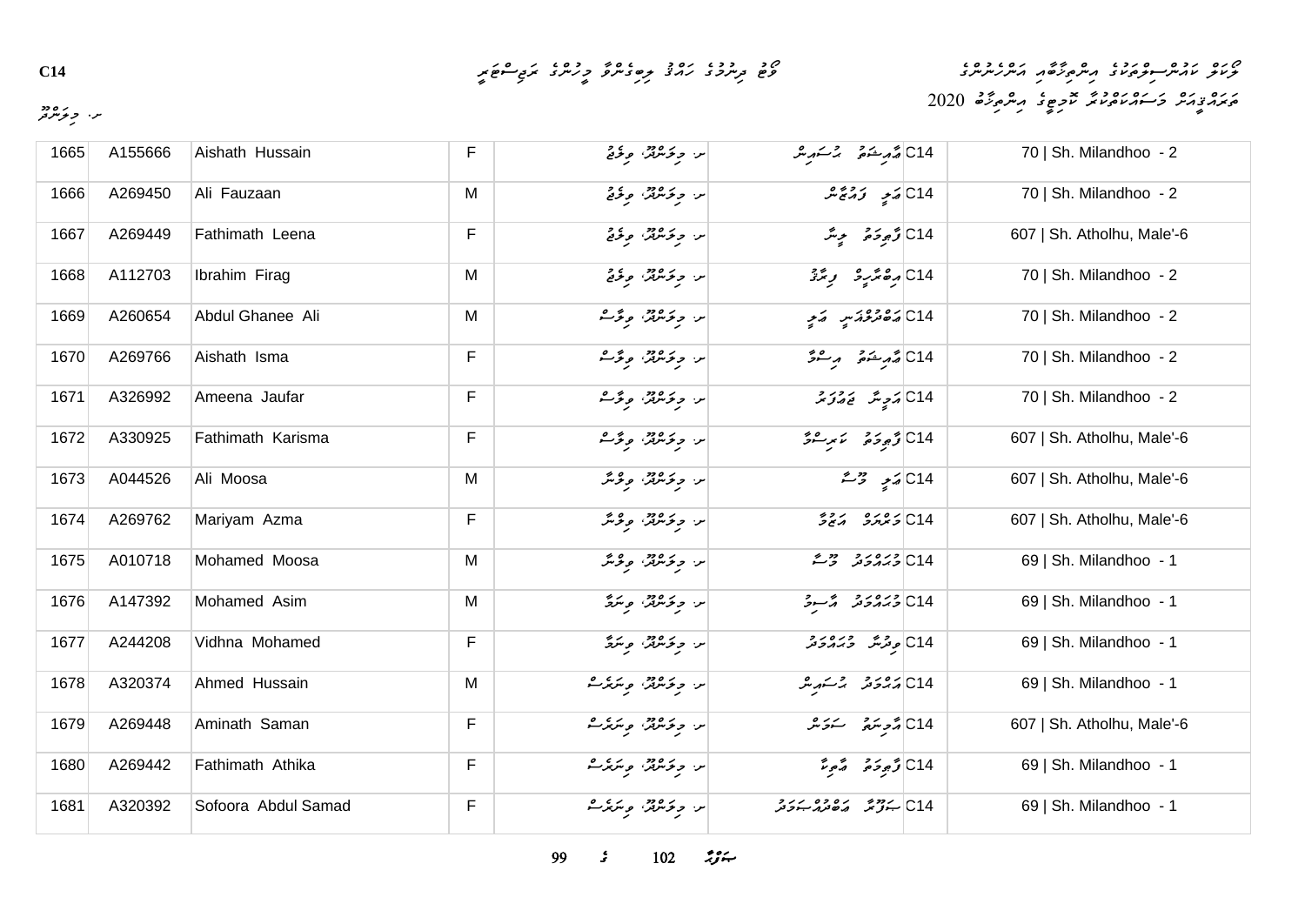*sCw7q7s5w7m< o<n9nOoAw7o< sCq;mAwBoEw7q<m; wBm;vB* م من المرة المرة المرة المرجع المرجع في المركبة 2020<br>مجم*د المريض المربوط المربع المرجع في المراجع المركبة* 

| ر ه دد<br>ىر، ترىرىز |  |
|----------------------|--|
|----------------------|--|

| 1682 | A012649 | <b>Ahmed Rasheed Moosa</b> | M           | ر وتوسيق ب              | C14 كەبرى قر ئىزىيەتر   خ <sup>ە</sup> شە            | 69   Sh. Milandhoo - 1     |
|------|---------|----------------------------|-------------|-------------------------|------------------------------------------------------|----------------------------|
| 1683 | A141677 | Aminath Waseema            | $\mathsf F$ | یں وقی میں ہے           | C14 مَّ <i>حِيدَة ف</i> َ حَسِيحَ                    | 69   Sh. Milandhoo - 1     |
| 1684 | A155254 | Fathimath Sarumeela        | $\mathsf F$ | بر وتحسير، وتوره        | C14 رَّجوحَة مُسَتَمَرِّعَة                          | 70   Sh. Milandhoo - 2     |
| 1685 | A318938 | Adam Shifau                | M           | بر بالمعرض وكسي الله    | C14 مُرترد مورٌ مُ                                   | 160   K. Guraidhoo - 1     |
| 1686 | A048921 | Ahmed Waseem               | M           | ر وترمين قهقون          | C14 <i>مَدْدَوْرْ وَسِ</i> وْ                        | 70   Sh. Milandhoo - 2     |
| 1687 | A318155 | Aishath Waseema            | $\mathsf F$ | ر و و مرده و موقوفه     | C14 مەم ھەسىرىتى ھەسىرىتى                            | 70   Sh. Milandhoo - 2     |
| 1688 | A152115 | Fathimath Waseema          | F           | ر وترمين ورھور          | C14 تۇ <sub>جۇ</sub> خۇ ق <sup>ى</sup> سو <i>م</i> ۇ | 70   Sh. Milandhoo - 2     |
| 1689 | A155250 | Ibrahim Nihaad             | M           | ر وترمين قهقون          | C14 م <i>وڭ پڙچھ سرگ<sup>و</sup>گ</i> ر              | 70   Sh. Milandhoo - 2     |
| 1690 | A363207 | Mariyam Aseela             | F           | ر وترمين قهقون          | C14 <i>5 تەيرى ھىمب</i> وگ                           | 607   Sh. Atholhu, Male'-6 |
| 1691 | A151443 | Mohamed Zameen             | M           | ر وترمين ورھور          | C14 <i>5222 نام چې</i> ش                             | 70   Sh. Milandhoo - 2     |
| 1692 | A318103 | Zahidha Yoosuf             | F           | ر و و مرده و موقوفه     | C14 يُح بير ميش تريشو في                             | 70   Sh. Milandhoo - 2     |
| 1693 | A320119 | Ahmed Hamdhoon             | M           | ىر. ئەخسىلى، ئەرەپمى    | C14 كەبرو بەھ بولىدىن                                | 69   Sh. Milandhoo - 1     |
| 1694 | A156080 | Ali Zahir                  | M           | ىر. بە ئەرەپرى ئەرەپرىش | C14 کھ پہ گار پر                                     | 69   Sh. Milandhoo - 1     |
| 1695 | A320118 | Aminath Quraisha           | F           | ىر. ئەخسىلى، ئەرەپمى    | C14 مَّ <i>حِ سَمَعْ</i> تَحْسَرِ مِسَّمَّ           | 69   Sh. Milandhoo - 1     |
| 1696 | A368349 | Ibrahim Nasih              | M           | ر و وسره و ده ده        | C14 <sub>م</sub> ەممَرى <sub>چ</sub> مىمب            | 69   Sh. Milandhoo - 1     |
| 1697 | A318919 | Khadheeja Niuma Mohamed    | $\mathsf F$ | ر و درود و ده در        | C14 كَتَمْرِيعٌ سَمْدَةٌ وَبَرْدُونَدْ               | 69   Sh. Milandhoo - 1     |
| 1698 | A320121 | Mohamed Najih              | M           | ىر. ئەخسىلە، ئەرەپمى    | C14 <i>وَبَرْدُوَنْوَ</i> سَمَّهِ بِرُّ              | 69   Sh. Milandhoo - 1     |

 $100$  *s*  $102$  *n***<sub>s</sub>** $\frac{2}{5}$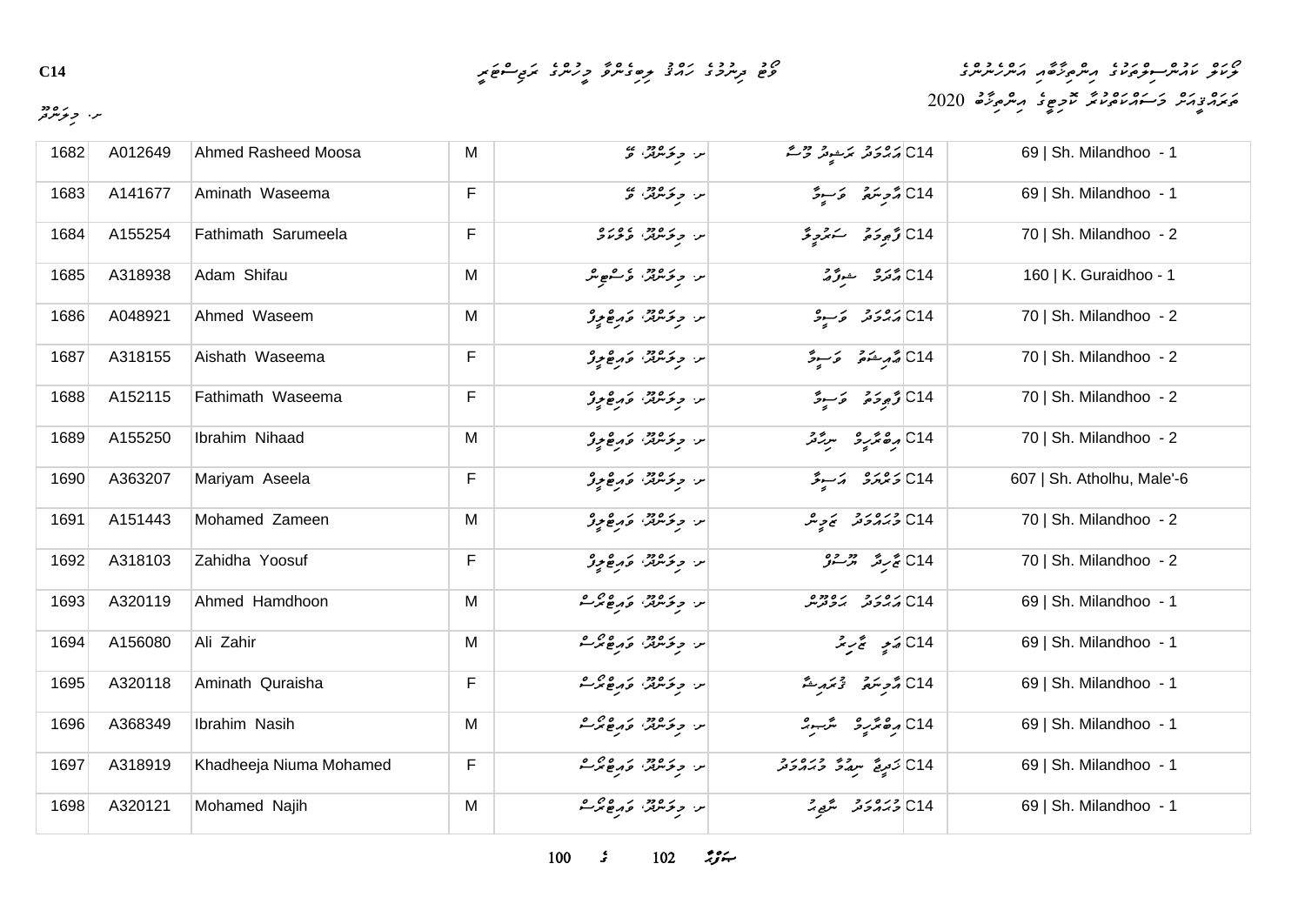*sCw7q7s5w7m< o<n9nOoAw7o< sCq;mAwBoEw7q<m; wBm;vB* م من المرة المرة المرة المرجع المرجع في المركبة 2020<br>مجم*د المريض المربوط المربع المرجع في المراجع المركبة* 

| 1699 | A319703 | Aminath Ahmed      | F           | ر وتوسيق تمده عليه               | C14 مُرْحِسَمُ مَرْحَدَّ                               | 69   Sh. Milandhoo - 1     |
|------|---------|--------------------|-------------|----------------------------------|--------------------------------------------------------|----------------------------|
| 1700 | A155368 | Easa Rasheed       | M           | س جۇشقۇ، ھەھ ج                   | C14 مرتحہ تم <i>زش</i> وتر                             | 69   Sh. Milandhoo - 1     |
| 1701 | A319708 | Mohamed Mamdhooh   | M           | ىر. جۇشقى قەمۋىگە                | C14 ورەرو رەپىر                                        | 69   Sh. Milandhoo - 1     |
| 1702 | A155374 | Zainuddeen Ali     | M           | ىر. ئەترىكىز، ئۇرغاش             | C14 ئ <sub>ىم مى</sub> رگەمدىگە بەر يە                 | 69   Sh. Milandhoo - 1     |
| 1703 | A320099 | Aishath Nadheema   | $\mathsf F$ | ىر، ئۆتۈرلىقى، ئۆس               | C14 مُگرِيشَۃ کو سَرَمَزِيَّۃ                          | 70   Sh. Milandhoo - 2     |
| 1704 | A124051 | Ahmed Rasheed      | M           | الرا و قرمرتش و مرَّث            | C14   كەش <sup>ى</sup> ر كىمى تىرىش <sub>ىي</sub> ەتتى | 70   Sh. Milandhoo - 2     |
| 1705 | A363729 | Fathimath Sama     | F           | ىر. بەيجەنگەن بەيگەش             | C14 رَّج <i>وح</i> ق سَدَّدَّ                          | 607   Sh. Atholhu, Male'-6 |
| 1706 | A319533 | Khadheeja Rahma    | F           | ىر. بەيھەتلەر بەيدىش             | C14 كَتَعِيقٌ - <i>مَدْ بُ</i> دَّدَّ                  | 70   Sh. Milandhoo - 2     |
| 1707 | A269769 | Mohamed Mismakh    | M           | سا جا جر جر جر شرح ا             | C14ء <i>جمہونز ویسوڈڈ</i>                              | 607   Sh. Atholhu, Male'-6 |
| 1708 | A163217 | Aminath Thahiyya   | F           | س تو شروره المورد مع             | C14 مُرْحِسَةً مَ بِرْمُدَّ                            | 70   Sh. Milandhoo - 2     |
| 1709 | A320130 | Azeema Yoosuf      | F           | ر و و مهر ده ده ده               | C14 كەنب <i>وڭ تۈشتۈ</i>                               | 70   Sh. Milandhoo - 2     |
| 1710 | A115862 | Fathimath Nazuneen | F           | ىر. ئەنگەرى مەردە ئ              | C14 ۇ <sub>جو</sub> رۇ مەسىم س <sub>ى</sub> رىگە       | 70   Sh. Milandhoo - 2     |
| 1711 | A072115 | Jameela Ahmed      | F           | ىر. ئەترىقرى بىر مەر ئ           | C14 ف <sub>َ</sub> حِرِ حَدَّ مَدَّدَمَّرَ             | 70   Sh. Milandhoo - 2     |
| 1712 | A156093 | Mohamed Yoosuf     | M           | ر و د ورو و د و د و              | C14 <i>جي محمد جي جي جي</i>                            | 70   Sh. Milandhoo - 2     |
| 1713 | A072114 | Yoosuf Adam        | M           | س تو توسيره المرور المحمد المسلم | C14 تېريىق ئەنبر <i>ە</i>                              | 70   Sh. Milandhoo - 2     |
| 1714 | A320766 | Aminath Nihaama    | F           | ىر. جۇشۇر، مۇمۇسە                | C14 مُرْحِسَمُ مِنْ مِنْ مِنْ الْمَسْتَمَرِ            | 70   Sh. Milandhoo - 2     |
| 1715 | A320762 | Fathimath Qareeba  | F           | س و وسرور مروره ه                | C14 تۇ <sub>م</sub> وخۇ ت <sub>ى</sub> رى <i>م</i>     | 70   Sh. Milandhoo - 2     |

*101 sC 102 nNw?mS*